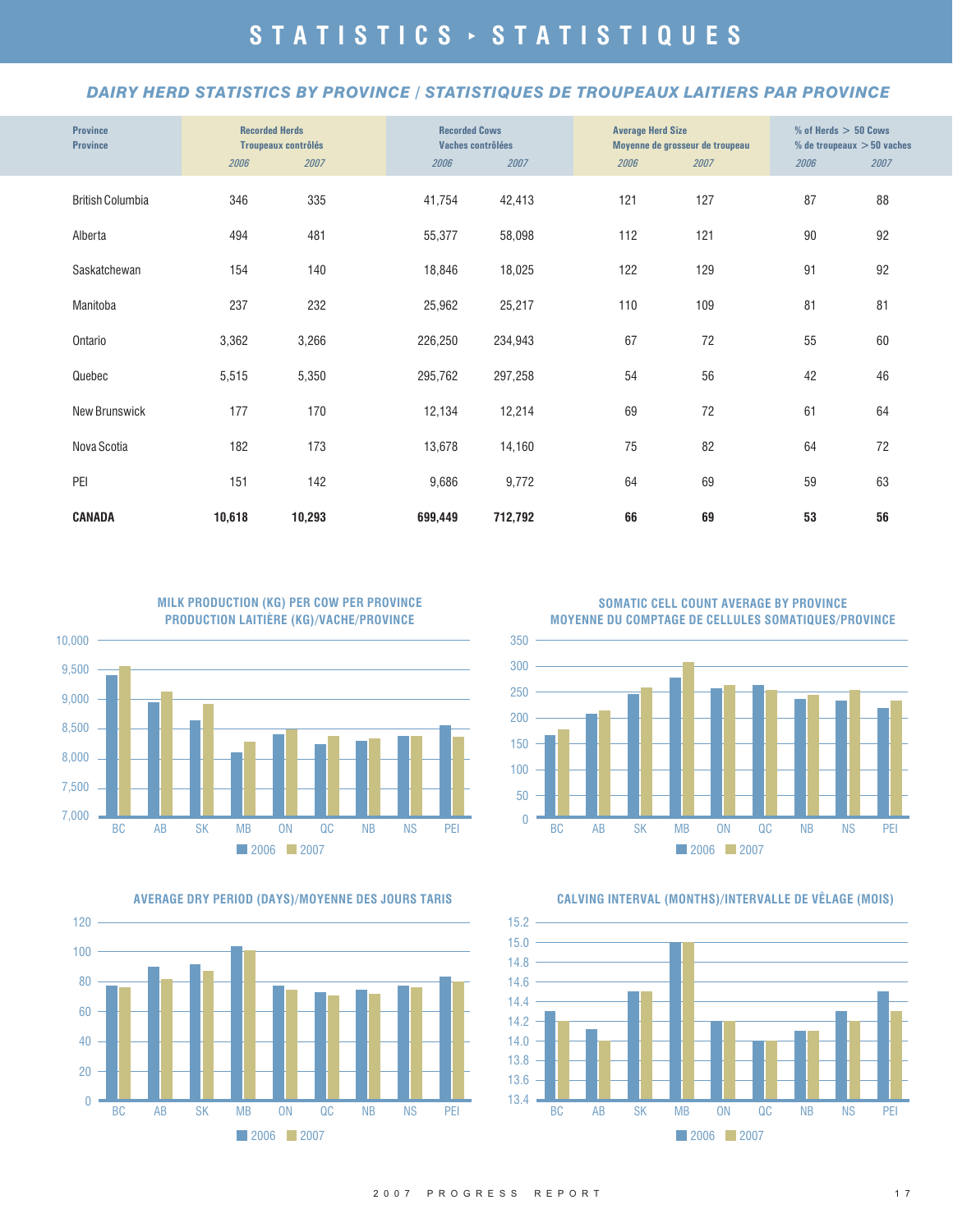#### *HISTORICAL AVERAGE PRODUCTION / MOYENNE DE PRODUCTION HISTORIQUE*

|      | <b>Service Level</b><br>Niveau de service | Milk kg<br>Lait kg | Fat kg<br>Gras kg | Protein kg<br>Protéin kg | <b>BCA Milk</b><br><b>MCR</b> lait | <b>BCA Fat</b><br><b>MCR</b> gras | <b>BCA Protein</b><br><b>MCR Protéin</b> |
|------|-------------------------------------------|--------------------|-------------------|--------------------------|------------------------------------|-----------------------------------|------------------------------------------|
| 2007 | All                                       | 8,856              | 334               | 283                      | 198                                | 198                               | 197                                      |
|      | Publishable                               | 9,187              | 346               | 294                      | 206                                | 205                               | 205                                      |
|      | Management                                | 8,277              | 313               | 263                      | 184                                | 185                               | 182                                      |
| 2006 | All                                       | 8,836              | 332               | 281                      | 197                                | 196                               | 195                                      |
|      | Publishable                               | 9,194              | 344               | 293                      | 206                                | 203                               | 204                                      |
|      | Management                                | 8,235              | 311               | 260                      | 183                                | 184                               | 180                                      |
| 2005 | All                                       | 8,638              | 325               | 274                      | 193                                | 192                               | 191                                      |
|      | Publishable                               | 9,047              | 340               | 288                      | 202                                | 201                               | 201                                      |
|      | Management                                | 7,996              | 302               | 252                      | 177                                | 179                               | 175                                      |
| 2004 | All                                       | 8,586              | 322               | 273                      | 191                                | 190                               | 190                                      |
|      | Publishable                               | 8,999              | 337               | 287                      | 202                                | 199                               | 200                                      |
|      | Management                                | 7,957              | 300               | 251                      | 176                                | 177                               | 174                                      |

#### **DISTRIBUTION BY HERD SIZE / DISTRIBUTION SELON LA TAILLE DU TROUPEAU**



#### **HERD STATISTICS / TENDANCES**

|      | <b>DFO</b> Herds<br>Troupeaux de DFO | <b>DHI Herds</b><br>Troupeaux de DHI | <b>Recorded Cows</b><br><i>Vaches contrôlées</i> | Average Herd Size<br>Taille moyenne de troupeau | # Herds Publishable Service<br>Troupeaux publiables | # Herds Manaagement Service<br>Troupeaux de service de gestion |
|------|--------------------------------------|--------------------------------------|--------------------------------------------------|-------------------------------------------------|-----------------------------------------------------|----------------------------------------------------------------|
| 2007 | 4,482                                | 3,299                                | 236,766                                          | 72                                              | 2,123                                               | 1,176                                                          |
| 2006 | 4,666                                | 3,392                                | 227,473                                          | 67                                              | 2,148                                               | 1,244                                                          |
| 2005 | 4,952                                | 3,580                                | 232,647                                          | 65                                              | 2,228                                               | 1,352                                                          |
| 2004 | 5,218                                | 3,821                                | 248,460                                          | 65                                              | 2,316                                               | 1,505                                                          |
| 2003 | 5,505                                | 4,000                                | 252,276                                          | 63                                              | 2,461                                               | 1,539                                                          |
| 1995 | 7,905                                | 5,231                                | 252,319                                          | 48                                              | 3,296                                               | 1,935                                                          |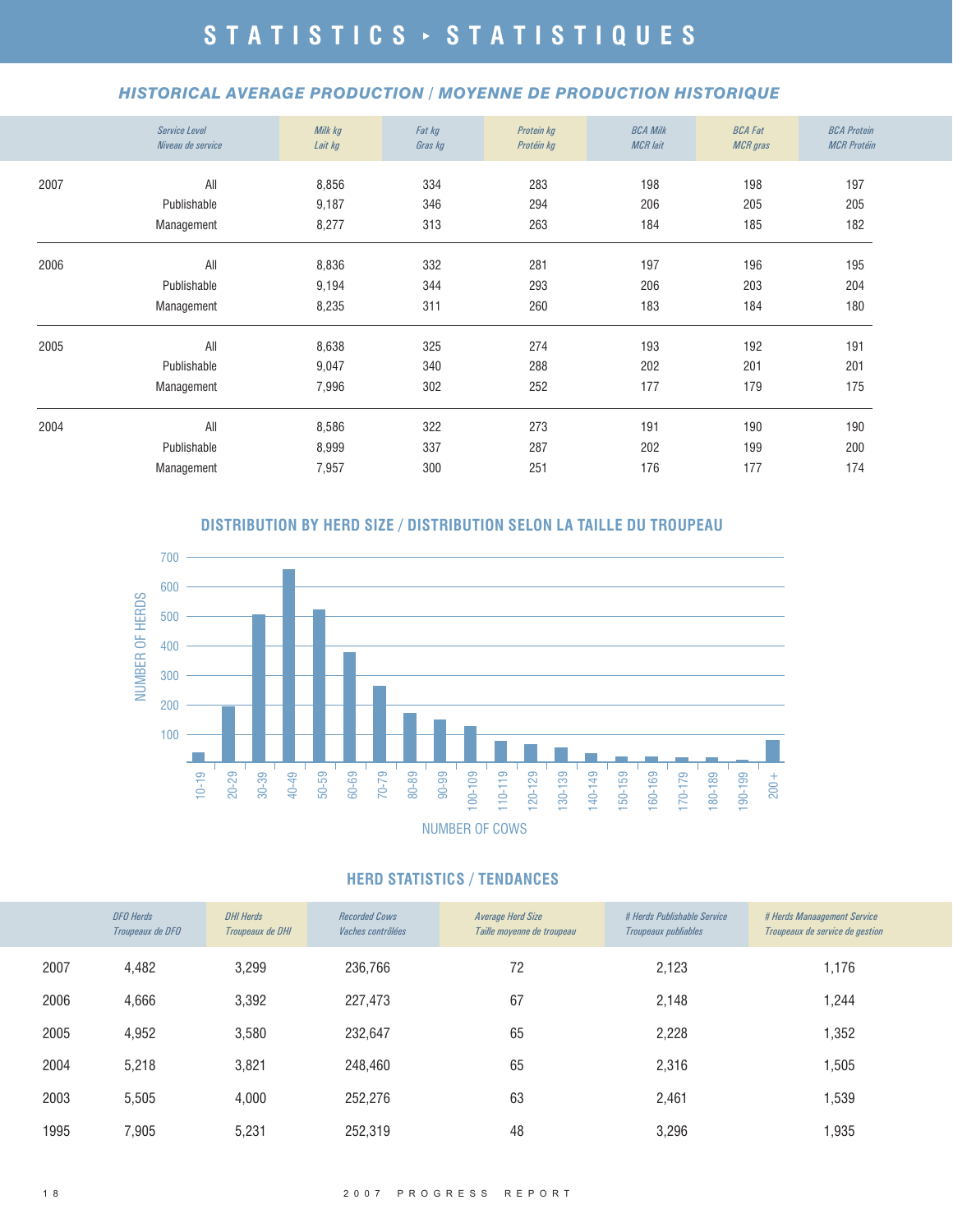#### *HERD DEMOGRAPHICS / DÉMOGRAPHIQUES DU TROUPEAU*

|                                   | Herd Size / Taille du troupeau |       |         |         | <b>Housing / Hébergement</b> | <b>Frequency / Fréquence</b>          |       |        |  |
|-----------------------------------|--------------------------------|-------|---------|---------|------------------------------|---------------------------------------|-------|--------|--|
|                                   | 0.49                           | 50-99 | 100-199 | $200 +$ | Tie Stall - Entravé          | <b>Free Stall - Stabulation libre</b> | 2X    | 3X     |  |
| Percentage of Herds               | 40.8                           | 43.7  | 13.1    | 2.4     | 74.3                         | 24.1                                  | 96.2  | 3.8    |  |
| Percentage of Cows                | 22.2                           | 42.6  | 24.5    | 10.7    | 59.2                         | 39.6                                  | 90.9  | 9.1    |  |
| Average Herd Size                 | 37.7                           | 67.6  | 129.4   | 316     | 55.2                         | 113.6                                 | 65.6  | 164.2  |  |
| Average Milk Production           | 8,503                          | 9,015 | 9,301   | 9,545   | 8,835                        | 8,950                                 | 8,806 | 10,097 |  |
| Average Fat Production            | 322                            | 342   | 348     | 350     | 334                          | 336                                   | 333   | 367    |  |
| <b>Average Protein Production</b> | 270                            | 289   | 297     | 302     | 282                          | 286                                   | 281   | 318    |  |
| <b>BCA Milk</b>                   | 190                            | 201   | 207     | 214     | 197                          | 201                                   | 197   | 226    |  |
| <b>BCA Fat</b>                    | 190                            | 202   | 207     | 211     | 197                          | 201                                   | 197   | 220    |  |
| <b>BCA Protein</b>                | 188                            | 201   | 207     | 213     | 196                          | 201                                   | 196   | 223    |  |



#### **DISPOSALS PER MONTH/ÉLIMINATION PAR MOIS DISPOSAL REASONS/RAISONS POUR ÉLIMINATION**



**1:** Reproduction/Reproduction

- 2: Low Milk/Production laitière faible
- **3:** Mastitis/Mammite
- **4:** Sickness/Maladie
- **5:** Feet and Legs/Pieds et membres
- **6:** Udder Breakdown/Problèmes du pis
- **7:** Injury/Blessures
- **8:** Old Age/Vieillissement
- **9:** Slow Milker/Lente à traiter
- **10: Temperament/Tempérament**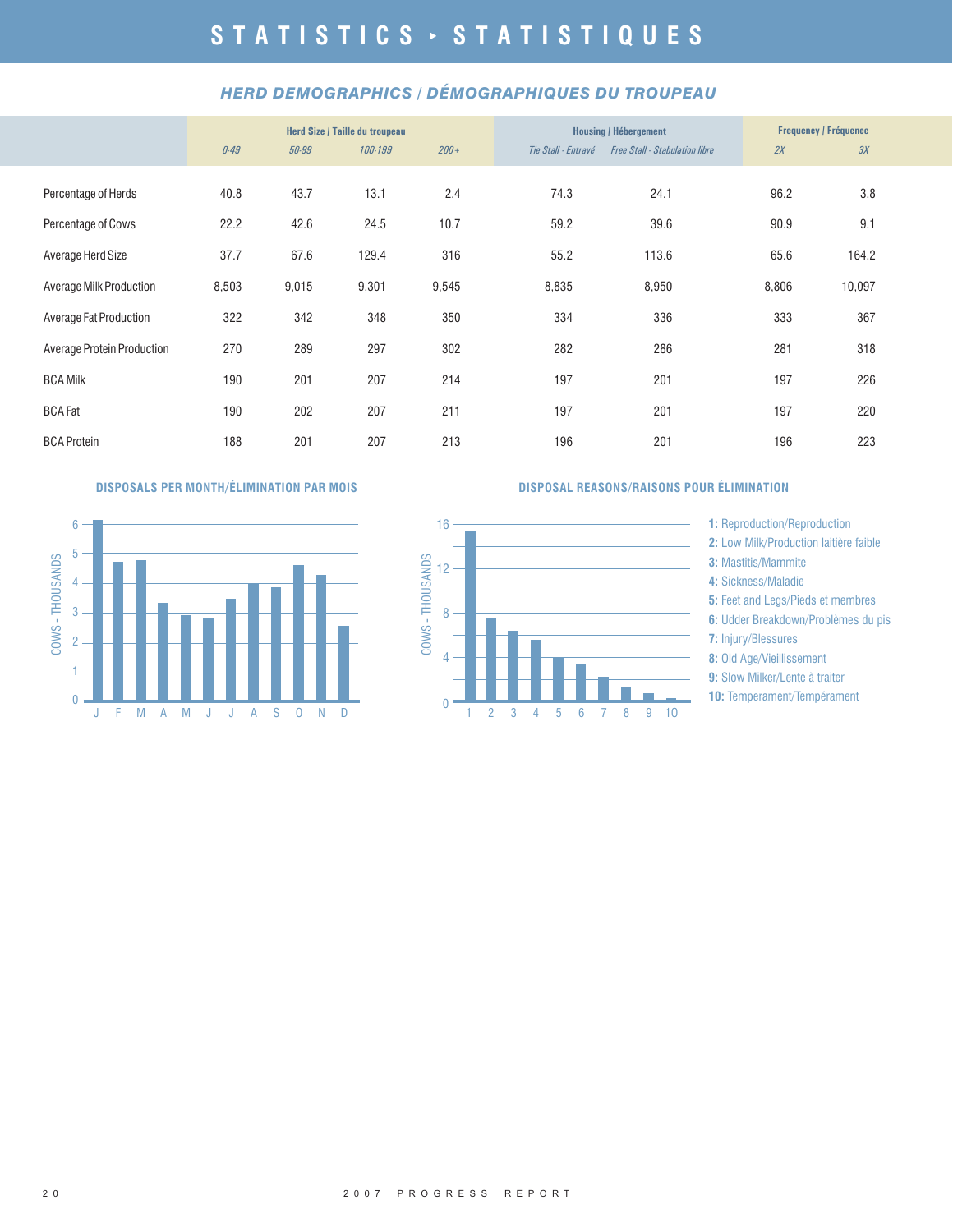#### *COUNTY AVERAGES / LES MOYENNES DU COMTÉ*

| County<br><b>Total Number</b><br><b>Number of</b><br><b>Average Composite BCA</b><br>Average<br>Average<br>Average<br>Average<br>Comté<br>of Herds<br><b>Herd Size</b><br>Milk Value<br><b>Management Score</b><br><b>Publishable Herds</b><br><b>Milk Production</b><br>Moy. des MCR composites<br><b>Nombre</b> total<br>Moy. de la taille<br>Moy. de la<br>Moy. de la cote<br>Nombre de<br>Moy. de la<br>2007<br>2006<br>2005<br>Valeur du lait<br>de gestion<br>production laitière<br>de troupeaux<br>des troupeaux<br>troupeaux publiables<br>6<br>65<br>4,844<br>503<br>7,694<br>193<br>193<br>197<br>Algoma<br>1<br>42<br>82<br>5,275<br>507<br>32<br>8,619<br>201<br>201<br>203<br><b>Brant</b><br>579<br>131<br>63<br>5,613<br>73<br>9,128<br>206<br>204<br>201<br><b>Bruce</b><br>70<br>Carleton<br>84<br>5,622<br>558<br>45<br>9,197<br>205<br>201<br>202<br>5<br>56<br>3<br>Cochrane<br>5,717<br>543<br>9,587<br>215<br>216<br>214<br>28<br>67<br>Dufferin<br>5,797<br>589<br>24<br>9,007<br>208<br>206<br>201<br><b>Dundas</b><br>104<br>69<br>5,587<br>542<br>69<br>9,385<br>207<br>203<br>204<br>8,731<br>Durham<br>106<br>68<br>5,053<br>437<br>87<br>191<br>195<br>192<br>53<br>5,585<br>36<br>9,762<br>213<br>215<br>216<br>Elgin<br>93<br>549<br>Essex-Kent<br>19<br>61<br>5,214<br>501<br>11<br>8,850<br>200<br>203<br>199<br>40<br>54<br>19<br>8,989<br>200<br>5,116<br>436<br>199<br>195<br>Frontenac<br>99<br>9,146<br>205<br>206<br>73<br>5,470<br>519<br>59<br>205<br>Glengarry<br>Grenville<br>30<br>81<br>571<br>20<br>204<br>5,663<br>9,234<br>196<br>197<br>113<br>52<br>52<br>5,185<br>491<br>8,980<br>196<br>196<br>192<br>Grey<br>45<br>73<br>33<br>211<br>Haldimand<br>5,462<br>526<br>9,150<br>208<br>205<br>$\overline{7}$<br>8<br>Halton<br>47<br>5,522<br>478<br>9,465<br>205<br>207<br>199<br>29<br>Hastings<br>44<br>70<br>5,330<br>501<br>8,799<br>205<br>200<br>197<br>66<br>66<br>8,962<br>207<br>205<br>201<br>117<br>5,547<br>576<br>Huron<br>55<br>$\overline{c}$<br>8,861<br>Kenora-Rainy River<br>4<br>5,709<br>521<br>199<br>192<br>209<br>25<br>8,699<br>Lambton<br>36<br>85<br>5,187<br>463<br>196<br>196<br>192<br>36<br>Lanark<br>48<br>5,221<br>467<br>25<br>8,621<br>183<br>182<br>186<br>68<br>37<br>201<br>Leeds<br>64<br>5,193<br>467<br>9,103<br>198<br>197<br>26<br>61<br>5,363<br>513<br>19<br>9,397<br>204<br>205<br>202<br>Lennox-Addington<br>Manitoulin-Sudbury West<br>4<br>61<br>6,231<br>667<br>$\mathbf{1}$<br>10,088<br>228<br>211<br>211<br>Middlesex<br>98<br>106<br>5,450<br>523<br>58<br>9,050<br>201<br>202<br>199<br>44<br>56<br>5,548<br>541<br>38<br>9,220<br>203<br>199<br>192<br>Niagara<br>26<br>201<br>49<br>5,482<br>577<br>17<br>8,764<br>199<br>204<br>Nipissing-Parry Sound<br>$\, 8$<br>Norfolk<br>16<br>56<br>5,346<br>537<br>9,551<br>218<br>209<br>204<br>Northumberland<br>69<br>66<br>482<br>53<br>9,210<br>201<br>202<br>197<br>5,244<br>266<br>598<br>211<br>90<br>5,687<br>170<br>9,496<br>215<br>215<br><b>Oxford</b><br>36<br>515<br>78<br>5,272<br>29<br>8,857<br>198<br>197<br>193<br>Peel<br>Perth<br>270<br>70<br>5,629<br>574<br>9,416<br>209<br>151<br>211<br>207<br>43<br>56<br>5,344<br>34<br>200<br>Peterborough<br>483<br>9,171<br>190<br>190<br>5,717<br>564<br>Prescott<br>115<br>81<br>46<br>9,878<br>219<br>212<br>212<br>39<br>22<br>Prince Edward<br>60<br>5,533<br>556<br>9,363<br>207<br>205<br>206<br>60<br>67<br>5,421<br>515<br>36<br>9,359<br>206<br>205<br>Renfrew<br>201<br>5,979<br>612<br>51<br>229<br>Russell<br>103<br>82<br>10,201<br>225<br>226<br>95<br>55<br>5,523<br>524<br>9,101<br>205<br>Simcoe<br>$77\,$<br>205<br>203<br>77<br>64<br>5,571<br>541<br>$44\,$<br>9,177<br>Stormont<br>207<br>204<br>205<br><b>Thunder Bay</b><br>26<br>539<br>19<br>9,418<br>203<br>84<br>5,422<br>200<br>199<br>31<br>81<br>5,221<br>468<br>18<br>8,584<br>191<br>Timiskaming<br>192<br>192<br>36<br>69<br>4,905<br>453<br>$20\,$<br>8,538<br>196<br>Victoria<br>201<br>199<br>218<br>55<br>5,734<br>593<br>9,458<br>212<br>212<br>Waterloo<br>130<br>209 |            | <b>Herd Management County Averages - All Herds</b><br>Moyennes de gestion de troupeau par comté |    |       |     |     | <b>Publishable Herds County Averages</b><br>Moyennes publiables des troupeaux du comté |     |     |     |
|---------------------------------------------------------------------------------------------------------------------------------------------------------------------------------------------------------------------------------------------------------------------------------------------------------------------------------------------------------------------------------------------------------------------------------------------------------------------------------------------------------------------------------------------------------------------------------------------------------------------------------------------------------------------------------------------------------------------------------------------------------------------------------------------------------------------------------------------------------------------------------------------------------------------------------------------------------------------------------------------------------------------------------------------------------------------------------------------------------------------------------------------------------------------------------------------------------------------------------------------------------------------------------------------------------------------------------------------------------------------------------------------------------------------------------------------------------------------------------------------------------------------------------------------------------------------------------------------------------------------------------------------------------------------------------------------------------------------------------------------------------------------------------------------------------------------------------------------------------------------------------------------------------------------------------------------------------------------------------------------------------------------------------------------------------------------------------------------------------------------------------------------------------------------------------------------------------------------------------------------------------------------------------------------------------------------------------------------------------------------------------------------------------------------------------------------------------------------------------------------------------------------------------------------------------------------------------------------------------------------------------------------------------------------------------------------------------------------------------------------------------------------------------------------------------------------------------------------------------------------------------------------------------------------------------------------------------------------------------------------------------------------------------------------------------------------------------------------------------------------------------------------------------------------------------------------------------------------------------------------------------------------------------------------------------------------------------------------------------------------------------------------------------------------------------------------------------------------------------------------------------------------------------------------------------------------------------------------------------------------------------------------------------------------------------------------------------------------------------------------------------------------------------------------------------------------------------------------------------------------------------------------------------------------------------------------------------------------------------------------------------------------------------------------------------------------------------|------------|-------------------------------------------------------------------------------------------------|----|-------|-----|-----|----------------------------------------------------------------------------------------|-----|-----|-----|
|                                                                                                                                                                                                                                                                                                                                                                                                                                                                                                                                                                                                                                                                                                                                                                                                                                                                                                                                                                                                                                                                                                                                                                                                                                                                                                                                                                                                                                                                                                                                                                                                                                                                                                                                                                                                                                                                                                                                                                                                                                                                                                                                                                                                                                                                                                                                                                                                                                                                                                                                                                                                                                                                                                                                                                                                                                                                                                                                                                                                                                                                                                                                                                                                                                                                                                                                                                                                                                                                                                                                                                                                                                                                                                                                                                                                                                                                                                                                                                                                                                                                                 |            |                                                                                                 |    |       |     |     |                                                                                        |     |     |     |
|                                                                                                                                                                                                                                                                                                                                                                                                                                                                                                                                                                                                                                                                                                                                                                                                                                                                                                                                                                                                                                                                                                                                                                                                                                                                                                                                                                                                                                                                                                                                                                                                                                                                                                                                                                                                                                                                                                                                                                                                                                                                                                                                                                                                                                                                                                                                                                                                                                                                                                                                                                                                                                                                                                                                                                                                                                                                                                                                                                                                                                                                                                                                                                                                                                                                                                                                                                                                                                                                                                                                                                                                                                                                                                                                                                                                                                                                                                                                                                                                                                                                                 |            |                                                                                                 |    |       |     |     |                                                                                        |     |     |     |
|                                                                                                                                                                                                                                                                                                                                                                                                                                                                                                                                                                                                                                                                                                                                                                                                                                                                                                                                                                                                                                                                                                                                                                                                                                                                                                                                                                                                                                                                                                                                                                                                                                                                                                                                                                                                                                                                                                                                                                                                                                                                                                                                                                                                                                                                                                                                                                                                                                                                                                                                                                                                                                                                                                                                                                                                                                                                                                                                                                                                                                                                                                                                                                                                                                                                                                                                                                                                                                                                                                                                                                                                                                                                                                                                                                                                                                                                                                                                                                                                                                                                                 |            |                                                                                                 |    |       |     |     |                                                                                        |     |     |     |
|                                                                                                                                                                                                                                                                                                                                                                                                                                                                                                                                                                                                                                                                                                                                                                                                                                                                                                                                                                                                                                                                                                                                                                                                                                                                                                                                                                                                                                                                                                                                                                                                                                                                                                                                                                                                                                                                                                                                                                                                                                                                                                                                                                                                                                                                                                                                                                                                                                                                                                                                                                                                                                                                                                                                                                                                                                                                                                                                                                                                                                                                                                                                                                                                                                                                                                                                                                                                                                                                                                                                                                                                                                                                                                                                                                                                                                                                                                                                                                                                                                                                                 |            |                                                                                                 |    |       |     |     |                                                                                        |     |     |     |
|                                                                                                                                                                                                                                                                                                                                                                                                                                                                                                                                                                                                                                                                                                                                                                                                                                                                                                                                                                                                                                                                                                                                                                                                                                                                                                                                                                                                                                                                                                                                                                                                                                                                                                                                                                                                                                                                                                                                                                                                                                                                                                                                                                                                                                                                                                                                                                                                                                                                                                                                                                                                                                                                                                                                                                                                                                                                                                                                                                                                                                                                                                                                                                                                                                                                                                                                                                                                                                                                                                                                                                                                                                                                                                                                                                                                                                                                                                                                                                                                                                                                                 |            |                                                                                                 |    |       |     |     |                                                                                        |     |     |     |
|                                                                                                                                                                                                                                                                                                                                                                                                                                                                                                                                                                                                                                                                                                                                                                                                                                                                                                                                                                                                                                                                                                                                                                                                                                                                                                                                                                                                                                                                                                                                                                                                                                                                                                                                                                                                                                                                                                                                                                                                                                                                                                                                                                                                                                                                                                                                                                                                                                                                                                                                                                                                                                                                                                                                                                                                                                                                                                                                                                                                                                                                                                                                                                                                                                                                                                                                                                                                                                                                                                                                                                                                                                                                                                                                                                                                                                                                                                                                                                                                                                                                                 |            |                                                                                                 |    |       |     |     |                                                                                        |     |     |     |
|                                                                                                                                                                                                                                                                                                                                                                                                                                                                                                                                                                                                                                                                                                                                                                                                                                                                                                                                                                                                                                                                                                                                                                                                                                                                                                                                                                                                                                                                                                                                                                                                                                                                                                                                                                                                                                                                                                                                                                                                                                                                                                                                                                                                                                                                                                                                                                                                                                                                                                                                                                                                                                                                                                                                                                                                                                                                                                                                                                                                                                                                                                                                                                                                                                                                                                                                                                                                                                                                                                                                                                                                                                                                                                                                                                                                                                                                                                                                                                                                                                                                                 |            |                                                                                                 |    |       |     |     |                                                                                        |     |     |     |
|                                                                                                                                                                                                                                                                                                                                                                                                                                                                                                                                                                                                                                                                                                                                                                                                                                                                                                                                                                                                                                                                                                                                                                                                                                                                                                                                                                                                                                                                                                                                                                                                                                                                                                                                                                                                                                                                                                                                                                                                                                                                                                                                                                                                                                                                                                                                                                                                                                                                                                                                                                                                                                                                                                                                                                                                                                                                                                                                                                                                                                                                                                                                                                                                                                                                                                                                                                                                                                                                                                                                                                                                                                                                                                                                                                                                                                                                                                                                                                                                                                                                                 |            |                                                                                                 |    |       |     |     |                                                                                        |     |     |     |
|                                                                                                                                                                                                                                                                                                                                                                                                                                                                                                                                                                                                                                                                                                                                                                                                                                                                                                                                                                                                                                                                                                                                                                                                                                                                                                                                                                                                                                                                                                                                                                                                                                                                                                                                                                                                                                                                                                                                                                                                                                                                                                                                                                                                                                                                                                                                                                                                                                                                                                                                                                                                                                                                                                                                                                                                                                                                                                                                                                                                                                                                                                                                                                                                                                                                                                                                                                                                                                                                                                                                                                                                                                                                                                                                                                                                                                                                                                                                                                                                                                                                                 |            |                                                                                                 |    |       |     |     |                                                                                        |     |     |     |
|                                                                                                                                                                                                                                                                                                                                                                                                                                                                                                                                                                                                                                                                                                                                                                                                                                                                                                                                                                                                                                                                                                                                                                                                                                                                                                                                                                                                                                                                                                                                                                                                                                                                                                                                                                                                                                                                                                                                                                                                                                                                                                                                                                                                                                                                                                                                                                                                                                                                                                                                                                                                                                                                                                                                                                                                                                                                                                                                                                                                                                                                                                                                                                                                                                                                                                                                                                                                                                                                                                                                                                                                                                                                                                                                                                                                                                                                                                                                                                                                                                                                                 |            |                                                                                                 |    |       |     |     |                                                                                        |     |     |     |
|                                                                                                                                                                                                                                                                                                                                                                                                                                                                                                                                                                                                                                                                                                                                                                                                                                                                                                                                                                                                                                                                                                                                                                                                                                                                                                                                                                                                                                                                                                                                                                                                                                                                                                                                                                                                                                                                                                                                                                                                                                                                                                                                                                                                                                                                                                                                                                                                                                                                                                                                                                                                                                                                                                                                                                                                                                                                                                                                                                                                                                                                                                                                                                                                                                                                                                                                                                                                                                                                                                                                                                                                                                                                                                                                                                                                                                                                                                                                                                                                                                                                                 |            |                                                                                                 |    |       |     |     |                                                                                        |     |     |     |
|                                                                                                                                                                                                                                                                                                                                                                                                                                                                                                                                                                                                                                                                                                                                                                                                                                                                                                                                                                                                                                                                                                                                                                                                                                                                                                                                                                                                                                                                                                                                                                                                                                                                                                                                                                                                                                                                                                                                                                                                                                                                                                                                                                                                                                                                                                                                                                                                                                                                                                                                                                                                                                                                                                                                                                                                                                                                                                                                                                                                                                                                                                                                                                                                                                                                                                                                                                                                                                                                                                                                                                                                                                                                                                                                                                                                                                                                                                                                                                                                                                                                                 |            |                                                                                                 |    |       |     |     |                                                                                        |     |     |     |
|                                                                                                                                                                                                                                                                                                                                                                                                                                                                                                                                                                                                                                                                                                                                                                                                                                                                                                                                                                                                                                                                                                                                                                                                                                                                                                                                                                                                                                                                                                                                                                                                                                                                                                                                                                                                                                                                                                                                                                                                                                                                                                                                                                                                                                                                                                                                                                                                                                                                                                                                                                                                                                                                                                                                                                                                                                                                                                                                                                                                                                                                                                                                                                                                                                                                                                                                                                                                                                                                                                                                                                                                                                                                                                                                                                                                                                                                                                                                                                                                                                                                                 |            |                                                                                                 |    |       |     |     |                                                                                        |     |     |     |
|                                                                                                                                                                                                                                                                                                                                                                                                                                                                                                                                                                                                                                                                                                                                                                                                                                                                                                                                                                                                                                                                                                                                                                                                                                                                                                                                                                                                                                                                                                                                                                                                                                                                                                                                                                                                                                                                                                                                                                                                                                                                                                                                                                                                                                                                                                                                                                                                                                                                                                                                                                                                                                                                                                                                                                                                                                                                                                                                                                                                                                                                                                                                                                                                                                                                                                                                                                                                                                                                                                                                                                                                                                                                                                                                                                                                                                                                                                                                                                                                                                                                                 |            |                                                                                                 |    |       |     |     |                                                                                        |     |     |     |
|                                                                                                                                                                                                                                                                                                                                                                                                                                                                                                                                                                                                                                                                                                                                                                                                                                                                                                                                                                                                                                                                                                                                                                                                                                                                                                                                                                                                                                                                                                                                                                                                                                                                                                                                                                                                                                                                                                                                                                                                                                                                                                                                                                                                                                                                                                                                                                                                                                                                                                                                                                                                                                                                                                                                                                                                                                                                                                                                                                                                                                                                                                                                                                                                                                                                                                                                                                                                                                                                                                                                                                                                                                                                                                                                                                                                                                                                                                                                                                                                                                                                                 |            |                                                                                                 |    |       |     |     |                                                                                        |     |     |     |
|                                                                                                                                                                                                                                                                                                                                                                                                                                                                                                                                                                                                                                                                                                                                                                                                                                                                                                                                                                                                                                                                                                                                                                                                                                                                                                                                                                                                                                                                                                                                                                                                                                                                                                                                                                                                                                                                                                                                                                                                                                                                                                                                                                                                                                                                                                                                                                                                                                                                                                                                                                                                                                                                                                                                                                                                                                                                                                                                                                                                                                                                                                                                                                                                                                                                                                                                                                                                                                                                                                                                                                                                                                                                                                                                                                                                                                                                                                                                                                                                                                                                                 |            |                                                                                                 |    |       |     |     |                                                                                        |     |     |     |
|                                                                                                                                                                                                                                                                                                                                                                                                                                                                                                                                                                                                                                                                                                                                                                                                                                                                                                                                                                                                                                                                                                                                                                                                                                                                                                                                                                                                                                                                                                                                                                                                                                                                                                                                                                                                                                                                                                                                                                                                                                                                                                                                                                                                                                                                                                                                                                                                                                                                                                                                                                                                                                                                                                                                                                                                                                                                                                                                                                                                                                                                                                                                                                                                                                                                                                                                                                                                                                                                                                                                                                                                                                                                                                                                                                                                                                                                                                                                                                                                                                                                                 |            |                                                                                                 |    |       |     |     |                                                                                        |     |     |     |
|                                                                                                                                                                                                                                                                                                                                                                                                                                                                                                                                                                                                                                                                                                                                                                                                                                                                                                                                                                                                                                                                                                                                                                                                                                                                                                                                                                                                                                                                                                                                                                                                                                                                                                                                                                                                                                                                                                                                                                                                                                                                                                                                                                                                                                                                                                                                                                                                                                                                                                                                                                                                                                                                                                                                                                                                                                                                                                                                                                                                                                                                                                                                                                                                                                                                                                                                                                                                                                                                                                                                                                                                                                                                                                                                                                                                                                                                                                                                                                                                                                                                                 |            |                                                                                                 |    |       |     |     |                                                                                        |     |     |     |
|                                                                                                                                                                                                                                                                                                                                                                                                                                                                                                                                                                                                                                                                                                                                                                                                                                                                                                                                                                                                                                                                                                                                                                                                                                                                                                                                                                                                                                                                                                                                                                                                                                                                                                                                                                                                                                                                                                                                                                                                                                                                                                                                                                                                                                                                                                                                                                                                                                                                                                                                                                                                                                                                                                                                                                                                                                                                                                                                                                                                                                                                                                                                                                                                                                                                                                                                                                                                                                                                                                                                                                                                                                                                                                                                                                                                                                                                                                                                                                                                                                                                                 |            |                                                                                                 |    |       |     |     |                                                                                        |     |     |     |
|                                                                                                                                                                                                                                                                                                                                                                                                                                                                                                                                                                                                                                                                                                                                                                                                                                                                                                                                                                                                                                                                                                                                                                                                                                                                                                                                                                                                                                                                                                                                                                                                                                                                                                                                                                                                                                                                                                                                                                                                                                                                                                                                                                                                                                                                                                                                                                                                                                                                                                                                                                                                                                                                                                                                                                                                                                                                                                                                                                                                                                                                                                                                                                                                                                                                                                                                                                                                                                                                                                                                                                                                                                                                                                                                                                                                                                                                                                                                                                                                                                                                                 |            |                                                                                                 |    |       |     |     |                                                                                        |     |     |     |
|                                                                                                                                                                                                                                                                                                                                                                                                                                                                                                                                                                                                                                                                                                                                                                                                                                                                                                                                                                                                                                                                                                                                                                                                                                                                                                                                                                                                                                                                                                                                                                                                                                                                                                                                                                                                                                                                                                                                                                                                                                                                                                                                                                                                                                                                                                                                                                                                                                                                                                                                                                                                                                                                                                                                                                                                                                                                                                                                                                                                                                                                                                                                                                                                                                                                                                                                                                                                                                                                                                                                                                                                                                                                                                                                                                                                                                                                                                                                                                                                                                                                                 |            |                                                                                                 |    |       |     |     |                                                                                        |     |     |     |
|                                                                                                                                                                                                                                                                                                                                                                                                                                                                                                                                                                                                                                                                                                                                                                                                                                                                                                                                                                                                                                                                                                                                                                                                                                                                                                                                                                                                                                                                                                                                                                                                                                                                                                                                                                                                                                                                                                                                                                                                                                                                                                                                                                                                                                                                                                                                                                                                                                                                                                                                                                                                                                                                                                                                                                                                                                                                                                                                                                                                                                                                                                                                                                                                                                                                                                                                                                                                                                                                                                                                                                                                                                                                                                                                                                                                                                                                                                                                                                                                                                                                                 |            |                                                                                                 |    |       |     |     |                                                                                        |     |     |     |
|                                                                                                                                                                                                                                                                                                                                                                                                                                                                                                                                                                                                                                                                                                                                                                                                                                                                                                                                                                                                                                                                                                                                                                                                                                                                                                                                                                                                                                                                                                                                                                                                                                                                                                                                                                                                                                                                                                                                                                                                                                                                                                                                                                                                                                                                                                                                                                                                                                                                                                                                                                                                                                                                                                                                                                                                                                                                                                                                                                                                                                                                                                                                                                                                                                                                                                                                                                                                                                                                                                                                                                                                                                                                                                                                                                                                                                                                                                                                                                                                                                                                                 |            |                                                                                                 |    |       |     |     |                                                                                        |     |     |     |
|                                                                                                                                                                                                                                                                                                                                                                                                                                                                                                                                                                                                                                                                                                                                                                                                                                                                                                                                                                                                                                                                                                                                                                                                                                                                                                                                                                                                                                                                                                                                                                                                                                                                                                                                                                                                                                                                                                                                                                                                                                                                                                                                                                                                                                                                                                                                                                                                                                                                                                                                                                                                                                                                                                                                                                                                                                                                                                                                                                                                                                                                                                                                                                                                                                                                                                                                                                                                                                                                                                                                                                                                                                                                                                                                                                                                                                                                                                                                                                                                                                                                                 |            |                                                                                                 |    |       |     |     |                                                                                        |     |     |     |
|                                                                                                                                                                                                                                                                                                                                                                                                                                                                                                                                                                                                                                                                                                                                                                                                                                                                                                                                                                                                                                                                                                                                                                                                                                                                                                                                                                                                                                                                                                                                                                                                                                                                                                                                                                                                                                                                                                                                                                                                                                                                                                                                                                                                                                                                                                                                                                                                                                                                                                                                                                                                                                                                                                                                                                                                                                                                                                                                                                                                                                                                                                                                                                                                                                                                                                                                                                                                                                                                                                                                                                                                                                                                                                                                                                                                                                                                                                                                                                                                                                                                                 |            |                                                                                                 |    |       |     |     |                                                                                        |     |     |     |
|                                                                                                                                                                                                                                                                                                                                                                                                                                                                                                                                                                                                                                                                                                                                                                                                                                                                                                                                                                                                                                                                                                                                                                                                                                                                                                                                                                                                                                                                                                                                                                                                                                                                                                                                                                                                                                                                                                                                                                                                                                                                                                                                                                                                                                                                                                                                                                                                                                                                                                                                                                                                                                                                                                                                                                                                                                                                                                                                                                                                                                                                                                                                                                                                                                                                                                                                                                                                                                                                                                                                                                                                                                                                                                                                                                                                                                                                                                                                                                                                                                                                                 |            |                                                                                                 |    |       |     |     |                                                                                        |     |     |     |
|                                                                                                                                                                                                                                                                                                                                                                                                                                                                                                                                                                                                                                                                                                                                                                                                                                                                                                                                                                                                                                                                                                                                                                                                                                                                                                                                                                                                                                                                                                                                                                                                                                                                                                                                                                                                                                                                                                                                                                                                                                                                                                                                                                                                                                                                                                                                                                                                                                                                                                                                                                                                                                                                                                                                                                                                                                                                                                                                                                                                                                                                                                                                                                                                                                                                                                                                                                                                                                                                                                                                                                                                                                                                                                                                                                                                                                                                                                                                                                                                                                                                                 |            |                                                                                                 |    |       |     |     |                                                                                        |     |     |     |
|                                                                                                                                                                                                                                                                                                                                                                                                                                                                                                                                                                                                                                                                                                                                                                                                                                                                                                                                                                                                                                                                                                                                                                                                                                                                                                                                                                                                                                                                                                                                                                                                                                                                                                                                                                                                                                                                                                                                                                                                                                                                                                                                                                                                                                                                                                                                                                                                                                                                                                                                                                                                                                                                                                                                                                                                                                                                                                                                                                                                                                                                                                                                                                                                                                                                                                                                                                                                                                                                                                                                                                                                                                                                                                                                                                                                                                                                                                                                                                                                                                                                                 |            |                                                                                                 |    |       |     |     |                                                                                        |     |     |     |
|                                                                                                                                                                                                                                                                                                                                                                                                                                                                                                                                                                                                                                                                                                                                                                                                                                                                                                                                                                                                                                                                                                                                                                                                                                                                                                                                                                                                                                                                                                                                                                                                                                                                                                                                                                                                                                                                                                                                                                                                                                                                                                                                                                                                                                                                                                                                                                                                                                                                                                                                                                                                                                                                                                                                                                                                                                                                                                                                                                                                                                                                                                                                                                                                                                                                                                                                                                                                                                                                                                                                                                                                                                                                                                                                                                                                                                                                                                                                                                                                                                                                                 |            |                                                                                                 |    |       |     |     |                                                                                        |     |     |     |
|                                                                                                                                                                                                                                                                                                                                                                                                                                                                                                                                                                                                                                                                                                                                                                                                                                                                                                                                                                                                                                                                                                                                                                                                                                                                                                                                                                                                                                                                                                                                                                                                                                                                                                                                                                                                                                                                                                                                                                                                                                                                                                                                                                                                                                                                                                                                                                                                                                                                                                                                                                                                                                                                                                                                                                                                                                                                                                                                                                                                                                                                                                                                                                                                                                                                                                                                                                                                                                                                                                                                                                                                                                                                                                                                                                                                                                                                                                                                                                                                                                                                                 |            |                                                                                                 |    |       |     |     |                                                                                        |     |     |     |
|                                                                                                                                                                                                                                                                                                                                                                                                                                                                                                                                                                                                                                                                                                                                                                                                                                                                                                                                                                                                                                                                                                                                                                                                                                                                                                                                                                                                                                                                                                                                                                                                                                                                                                                                                                                                                                                                                                                                                                                                                                                                                                                                                                                                                                                                                                                                                                                                                                                                                                                                                                                                                                                                                                                                                                                                                                                                                                                                                                                                                                                                                                                                                                                                                                                                                                                                                                                                                                                                                                                                                                                                                                                                                                                                                                                                                                                                                                                                                                                                                                                                                 |            |                                                                                                 |    |       |     |     |                                                                                        |     |     |     |
|                                                                                                                                                                                                                                                                                                                                                                                                                                                                                                                                                                                                                                                                                                                                                                                                                                                                                                                                                                                                                                                                                                                                                                                                                                                                                                                                                                                                                                                                                                                                                                                                                                                                                                                                                                                                                                                                                                                                                                                                                                                                                                                                                                                                                                                                                                                                                                                                                                                                                                                                                                                                                                                                                                                                                                                                                                                                                                                                                                                                                                                                                                                                                                                                                                                                                                                                                                                                                                                                                                                                                                                                                                                                                                                                                                                                                                                                                                                                                                                                                                                                                 |            |                                                                                                 |    |       |     |     |                                                                                        |     |     |     |
|                                                                                                                                                                                                                                                                                                                                                                                                                                                                                                                                                                                                                                                                                                                                                                                                                                                                                                                                                                                                                                                                                                                                                                                                                                                                                                                                                                                                                                                                                                                                                                                                                                                                                                                                                                                                                                                                                                                                                                                                                                                                                                                                                                                                                                                                                                                                                                                                                                                                                                                                                                                                                                                                                                                                                                                                                                                                                                                                                                                                                                                                                                                                                                                                                                                                                                                                                                                                                                                                                                                                                                                                                                                                                                                                                                                                                                                                                                                                                                                                                                                                                 |            |                                                                                                 |    |       |     |     |                                                                                        |     |     |     |
|                                                                                                                                                                                                                                                                                                                                                                                                                                                                                                                                                                                                                                                                                                                                                                                                                                                                                                                                                                                                                                                                                                                                                                                                                                                                                                                                                                                                                                                                                                                                                                                                                                                                                                                                                                                                                                                                                                                                                                                                                                                                                                                                                                                                                                                                                                                                                                                                                                                                                                                                                                                                                                                                                                                                                                                                                                                                                                                                                                                                                                                                                                                                                                                                                                                                                                                                                                                                                                                                                                                                                                                                                                                                                                                                                                                                                                                                                                                                                                                                                                                                                 |            |                                                                                                 |    |       |     |     |                                                                                        |     |     |     |
|                                                                                                                                                                                                                                                                                                                                                                                                                                                                                                                                                                                                                                                                                                                                                                                                                                                                                                                                                                                                                                                                                                                                                                                                                                                                                                                                                                                                                                                                                                                                                                                                                                                                                                                                                                                                                                                                                                                                                                                                                                                                                                                                                                                                                                                                                                                                                                                                                                                                                                                                                                                                                                                                                                                                                                                                                                                                                                                                                                                                                                                                                                                                                                                                                                                                                                                                                                                                                                                                                                                                                                                                                                                                                                                                                                                                                                                                                                                                                                                                                                                                                 |            |                                                                                                 |    |       |     |     |                                                                                        |     |     |     |
|                                                                                                                                                                                                                                                                                                                                                                                                                                                                                                                                                                                                                                                                                                                                                                                                                                                                                                                                                                                                                                                                                                                                                                                                                                                                                                                                                                                                                                                                                                                                                                                                                                                                                                                                                                                                                                                                                                                                                                                                                                                                                                                                                                                                                                                                                                                                                                                                                                                                                                                                                                                                                                                                                                                                                                                                                                                                                                                                                                                                                                                                                                                                                                                                                                                                                                                                                                                                                                                                                                                                                                                                                                                                                                                                                                                                                                                                                                                                                                                                                                                                                 |            |                                                                                                 |    |       |     |     |                                                                                        |     |     |     |
|                                                                                                                                                                                                                                                                                                                                                                                                                                                                                                                                                                                                                                                                                                                                                                                                                                                                                                                                                                                                                                                                                                                                                                                                                                                                                                                                                                                                                                                                                                                                                                                                                                                                                                                                                                                                                                                                                                                                                                                                                                                                                                                                                                                                                                                                                                                                                                                                                                                                                                                                                                                                                                                                                                                                                                                                                                                                                                                                                                                                                                                                                                                                                                                                                                                                                                                                                                                                                                                                                                                                                                                                                                                                                                                                                                                                                                                                                                                                                                                                                                                                                 |            |                                                                                                 |    |       |     |     |                                                                                        |     |     |     |
|                                                                                                                                                                                                                                                                                                                                                                                                                                                                                                                                                                                                                                                                                                                                                                                                                                                                                                                                                                                                                                                                                                                                                                                                                                                                                                                                                                                                                                                                                                                                                                                                                                                                                                                                                                                                                                                                                                                                                                                                                                                                                                                                                                                                                                                                                                                                                                                                                                                                                                                                                                                                                                                                                                                                                                                                                                                                                                                                                                                                                                                                                                                                                                                                                                                                                                                                                                                                                                                                                                                                                                                                                                                                                                                                                                                                                                                                                                                                                                                                                                                                                 |            |                                                                                                 |    |       |     |     |                                                                                        |     |     |     |
|                                                                                                                                                                                                                                                                                                                                                                                                                                                                                                                                                                                                                                                                                                                                                                                                                                                                                                                                                                                                                                                                                                                                                                                                                                                                                                                                                                                                                                                                                                                                                                                                                                                                                                                                                                                                                                                                                                                                                                                                                                                                                                                                                                                                                                                                                                                                                                                                                                                                                                                                                                                                                                                                                                                                                                                                                                                                                                                                                                                                                                                                                                                                                                                                                                                                                                                                                                                                                                                                                                                                                                                                                                                                                                                                                                                                                                                                                                                                                                                                                                                                                 |            |                                                                                                 |    |       |     |     |                                                                                        |     |     |     |
|                                                                                                                                                                                                                                                                                                                                                                                                                                                                                                                                                                                                                                                                                                                                                                                                                                                                                                                                                                                                                                                                                                                                                                                                                                                                                                                                                                                                                                                                                                                                                                                                                                                                                                                                                                                                                                                                                                                                                                                                                                                                                                                                                                                                                                                                                                                                                                                                                                                                                                                                                                                                                                                                                                                                                                                                                                                                                                                                                                                                                                                                                                                                                                                                                                                                                                                                                                                                                                                                                                                                                                                                                                                                                                                                                                                                                                                                                                                                                                                                                                                                                 |            |                                                                                                 |    |       |     |     |                                                                                        |     |     |     |
|                                                                                                                                                                                                                                                                                                                                                                                                                                                                                                                                                                                                                                                                                                                                                                                                                                                                                                                                                                                                                                                                                                                                                                                                                                                                                                                                                                                                                                                                                                                                                                                                                                                                                                                                                                                                                                                                                                                                                                                                                                                                                                                                                                                                                                                                                                                                                                                                                                                                                                                                                                                                                                                                                                                                                                                                                                                                                                                                                                                                                                                                                                                                                                                                                                                                                                                                                                                                                                                                                                                                                                                                                                                                                                                                                                                                                                                                                                                                                                                                                                                                                 |            |                                                                                                 |    |       |     |     |                                                                                        |     |     |     |
|                                                                                                                                                                                                                                                                                                                                                                                                                                                                                                                                                                                                                                                                                                                                                                                                                                                                                                                                                                                                                                                                                                                                                                                                                                                                                                                                                                                                                                                                                                                                                                                                                                                                                                                                                                                                                                                                                                                                                                                                                                                                                                                                                                                                                                                                                                                                                                                                                                                                                                                                                                                                                                                                                                                                                                                                                                                                                                                                                                                                                                                                                                                                                                                                                                                                                                                                                                                                                                                                                                                                                                                                                                                                                                                                                                                                                                                                                                                                                                                                                                                                                 |            |                                                                                                 |    |       |     |     |                                                                                        |     |     |     |
|                                                                                                                                                                                                                                                                                                                                                                                                                                                                                                                                                                                                                                                                                                                                                                                                                                                                                                                                                                                                                                                                                                                                                                                                                                                                                                                                                                                                                                                                                                                                                                                                                                                                                                                                                                                                                                                                                                                                                                                                                                                                                                                                                                                                                                                                                                                                                                                                                                                                                                                                                                                                                                                                                                                                                                                                                                                                                                                                                                                                                                                                                                                                                                                                                                                                                                                                                                                                                                                                                                                                                                                                                                                                                                                                                                                                                                                                                                                                                                                                                                                                                 |            |                                                                                                 |    |       |     |     |                                                                                        |     |     |     |
|                                                                                                                                                                                                                                                                                                                                                                                                                                                                                                                                                                                                                                                                                                                                                                                                                                                                                                                                                                                                                                                                                                                                                                                                                                                                                                                                                                                                                                                                                                                                                                                                                                                                                                                                                                                                                                                                                                                                                                                                                                                                                                                                                                                                                                                                                                                                                                                                                                                                                                                                                                                                                                                                                                                                                                                                                                                                                                                                                                                                                                                                                                                                                                                                                                                                                                                                                                                                                                                                                                                                                                                                                                                                                                                                                                                                                                                                                                                                                                                                                                                                                 |            |                                                                                                 |    |       |     |     |                                                                                        |     |     |     |
|                                                                                                                                                                                                                                                                                                                                                                                                                                                                                                                                                                                                                                                                                                                                                                                                                                                                                                                                                                                                                                                                                                                                                                                                                                                                                                                                                                                                                                                                                                                                                                                                                                                                                                                                                                                                                                                                                                                                                                                                                                                                                                                                                                                                                                                                                                                                                                                                                                                                                                                                                                                                                                                                                                                                                                                                                                                                                                                                                                                                                                                                                                                                                                                                                                                                                                                                                                                                                                                                                                                                                                                                                                                                                                                                                                                                                                                                                                                                                                                                                                                                                 | Wellington | 281                                                                                             | 60 | 5,755 | 601 | 168 | 9,420                                                                                  | 210 | 210 | 205 |
| 27<br>76<br>5,080<br>460<br>18<br>8,683<br>Wentworth<br>195<br>194<br>189                                                                                                                                                                                                                                                                                                                                                                                                                                                                                                                                                                                                                                                                                                                                                                                                                                                                                                                                                                                                                                                                                                                                                                                                                                                                                                                                                                                                                                                                                                                                                                                                                                                                                                                                                                                                                                                                                                                                                                                                                                                                                                                                                                                                                                                                                                                                                                                                                                                                                                                                                                                                                                                                                                                                                                                                                                                                                                                                                                                                                                                                                                                                                                                                                                                                                                                                                                                                                                                                                                                                                                                                                                                                                                                                                                                                                                                                                                                                                                                                       |            |                                                                                                 |    |       |     |     |                                                                                        |     |     |     |
| 28<br>22<br>8,618<br>200<br>York<br>60<br>5,149<br>473<br>199<br>194                                                                                                                                                                                                                                                                                                                                                                                                                                                                                                                                                                                                                                                                                                                                                                                                                                                                                                                                                                                                                                                                                                                                                                                                                                                                                                                                                                                                                                                                                                                                                                                                                                                                                                                                                                                                                                                                                                                                                                                                                                                                                                                                                                                                                                                                                                                                                                                                                                                                                                                                                                                                                                                                                                                                                                                                                                                                                                                                                                                                                                                                                                                                                                                                                                                                                                                                                                                                                                                                                                                                                                                                                                                                                                                                                                                                                                                                                                                                                                                                            |            |                                                                                                 |    |       |     |     |                                                                                        |     |     |     |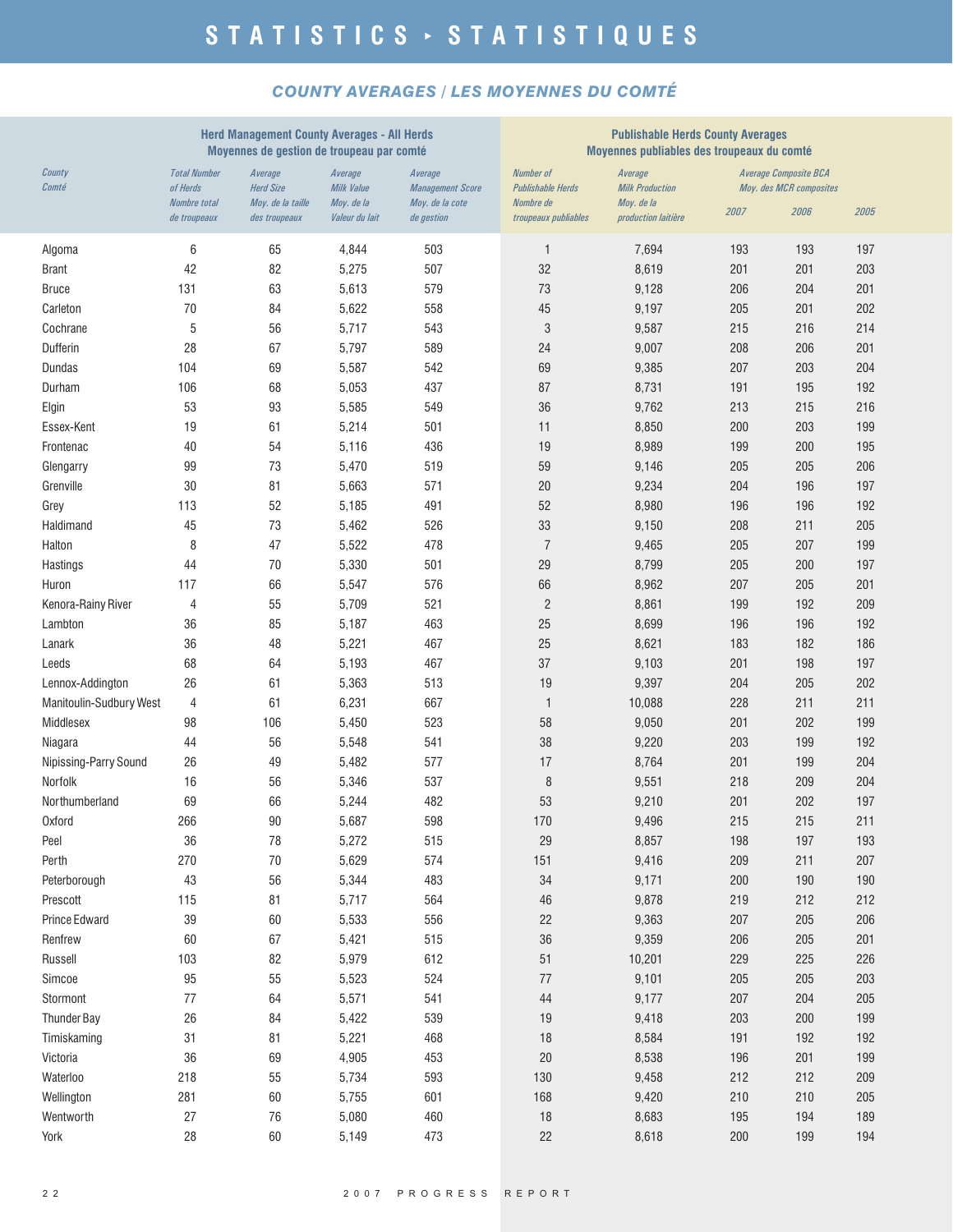#### *TOP HERDS FOR MANAGEMENT SCORE / MEILLEURS TROUPEAUX SELON LA COTE DE GESTION*

| Prov. Rank<br>Class prov.                                      | <b>Farm Name</b><br>Nom du troupeau                                                                       | <b>Herd Owner</b><br>Nom de propriétaire                                                                                                                                                                                       | City<br>Ville                                   | <b>Total Score</b><br>Cote totale | <b>Herd Size</b><br>Taille du troupeau | <b>Breed</b><br>Race | County<br>Comté                                               |
|----------------------------------------------------------------|-----------------------------------------------------------------------------------------------------------|--------------------------------------------------------------------------------------------------------------------------------------------------------------------------------------------------------------------------------|-------------------------------------------------|-----------------------------------|----------------------------------------|----------------------|---------------------------------------------------------------|
| 1.<br>2.<br>3.0000<br>4.                                       | . Summitholm Holsteins<br>Marbank Farms Ltd.<br>Parview Farms Inc<br>Brakke Farm<br>5. Sunrise            | Jack & Ankje Bootsma<br>James & Michelle Parsons<br>Jacob Brakke.<br>.                                                                                                                                                         |                                                 |                                   |                                        |                      | . Norfolk<br>Dufferin<br>. Russell                            |
| 6.<br>7.<br>8.00000<br>9.0000<br>10                            | . Spero Holsteins Ltd.<br>Paradigm Holsteins.<br>. Wikkerink Farms Ltd<br>Clearview Farm.                 | Roger Wikkerink<br>$\ldots \ldots \ldots \ldots$ Josef Mueller. $\ldots \ldots \ldots \ldots$ Clarence Creek . $\ldots \ldots \ldots 936 \ldots \ldots \ldots \ldots 79 \ldots \ldots \ldots$ HO $\ldots \ldots \ldots \ldots$ |                                                 |                                   | $935$ 251HO                            |                      | Oxford<br>Oxford<br>Oxford<br>Russell<br><b>Bruce</b>         |
| 11.<br>$12. \ldots$ .<br>13.000<br>$14. \ldots$<br>15.         | . Henk Porsius<br>. Alexerin<br>Donsher Farms.<br>. Ferme Mirella Inc                                     | $\ldots \ldots \ldots \ldots$ Ron & Todd Nixon $\ldots \ldots \ldots \ldots$ Manotick $\ldots \ldots \ldots 934 \ldots \ldots \ldots 94 \ldots \ldots \ldots$ HO $\ldots \ldots \ldots \ldots \ldots$                          |                                                 |                                   |                                        |                      | Carleton<br>Prescott<br>Prescott<br>Waterloo                  |
| $16.$ .<br>17<br>$18.$ .<br>$19. \ldots$                       | Glenroe Farms Ltd.<br>Rusmar Farms                                                                        |                                                                                                                                                                                                                                |                                                 |                                   |                                        |                      | Oxford<br><b>Oxford</b><br>Perth<br><b>Bruce</b>              |
| $21 \ldots$<br>22<br>23.000<br>$24. \ldots$ .<br>25            | Vrederijk Dairy<br>. Lem-Lar Farms Ltd $\ldots$<br>Athlone Farms<br>Hans Pfister.                         | Dirk-Jan Griffioen<br>Daniel Laemmler.<br>Otto Zondag<br>.                                                                                                                                                                     | Woodstock91658HO                                |                                   |                                        |                      | <b>Oxford</b><br>Oxford<br>Oxford<br>Perth<br>Perth           |
| 26<br>27.<br>28<br>29.<br>$30. \ldots$                         | <b>Brihill Holsteins</b><br>. Redstone Farm<br>Woodvue Farms Inc                                          | Brian & Doris Giffen.<br>Stefan & Linda Kunz.                                                                                                                                                                                  | Stayner<br>Caledon                              | 911<br>907                        | 33<br>$909$ 45HO<br>287H0              | HO.                  | Simcoe<br>Prescott<br>Huron<br>Peel                           |
| $32. \ldots$<br>$33. \ldots$<br>$34. \ldots$ .<br>$35. \ldots$ | Heiwa Farm $\ldots \ldots \ldots \ldots \ldots$<br>Reinderock Farms.<br>Lewisholme Farms<br>Gentle Acres. | Henry Reinders<br>Paul & Bonnie Lewis<br>Gordon Gent                                                                                                                                                                           | . Meaford $\ldots$<br>Bloomfield<br>Springfield |                                   | $906$ 53HO<br>$905$ 75HO               |                      | Waterloo<br>Russell<br>Grey<br>Prince Edward<br>Elgin         |
| $36. \ldots$<br>$37.$ .<br>38.<br>$39. \ldots \ldots$          | Maughlin Farms                                                                                            | Sandy Mcphedran                                                                                                                                                                                                                | . Ingersoll $\ldots$                            |                                   | $902$ 146HO                            |                      | Middlesex<br>Oxford<br>Wellington<br>Waterloo<br>. Wellington |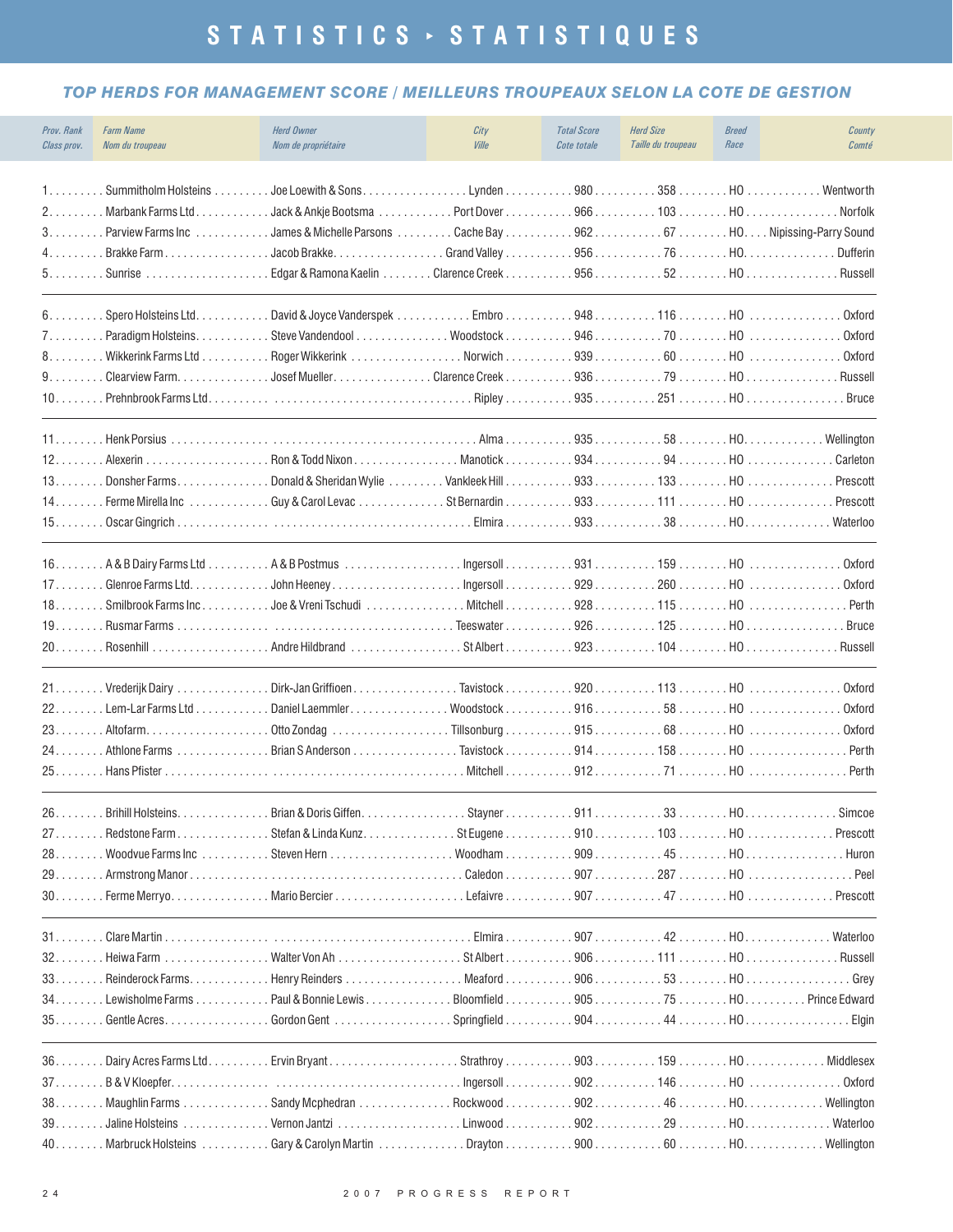#### *TOP HERDS FOR MILK VALUE / TROUPEAUX SUPÉRIEURS POUR LA VALEUR DE LAIT*

| <b>Breed</b><br>Race | <b>Farm Name</b><br>Nom du troupeau | <b>Herd Owner</b><br>Nom de propriétaire                                                                                                                                                                                                                                                                                             | City<br><b>Ville</b> | <b>Milk Value/Cow</b><br>Valeur de lait/vache | <b>Herd Size</b><br>Taille du troupeau | County<br>Comté                                                                                |
|----------------------|-------------------------------------|--------------------------------------------------------------------------------------------------------------------------------------------------------------------------------------------------------------------------------------------------------------------------------------------------------------------------------------|----------------------|-----------------------------------------------|----------------------------------------|------------------------------------------------------------------------------------------------|
| <b>HOLSTEIN</b>      | <b>Rusland Farm Inc.</b>            | Ferme Lavigne Inc  Alain & Jean Pierre Lavigne St Anne De Prescott  8, 169 113  Prescott<br>Heiwa FarmWalter Von Ah St Albert 7,899111<br>Paradigm Holsteins Steve Vandendool Woodstock 7,789<br>Emiry Farms Ltd Mack & George Emiry Massey 7,629. Manitoulin-Sudbury W<br>Marvellane Theo & Maria Nyentap Russell 7,620128 Carleton |                      | Cumberland  8,382 95                          |                                        | Prescott<br>. Russell<br>Prescott<br>Oxford<br>Leeds<br>. Russell<br>Oxford<br>Oxford<br>Leeds |
| <b>BROWN SWISS</b>   |                                     |                                                                                                                                                                                                                                                                                                                                      |                      |                                               |                                        |                                                                                                |
| <b>JERSEY</b>        |                                     |                                                                                                                                                                                                                                                                                                                                      |                      |                                               |                                        | Prescott                                                                                       |
| <b>AYRSHIRE</b>      |                                     | Rosayre Ken & Shirley Rose Mountain 5,82154                                                                                                                                                                                                                                                                                          |                      |                                               |                                        | . Dundas                                                                                       |
| <b>GUERNSEY</b>      |                                     |                                                                                                                                                                                                                                                                                                                                      |                      |                                               |                                        |                                                                                                |
| <b>M SHORTHORN</b>   |                                     |                                                                                                                                                                                                                                                                                                                                      |                      |                                               |                                        | . Grev                                                                                         |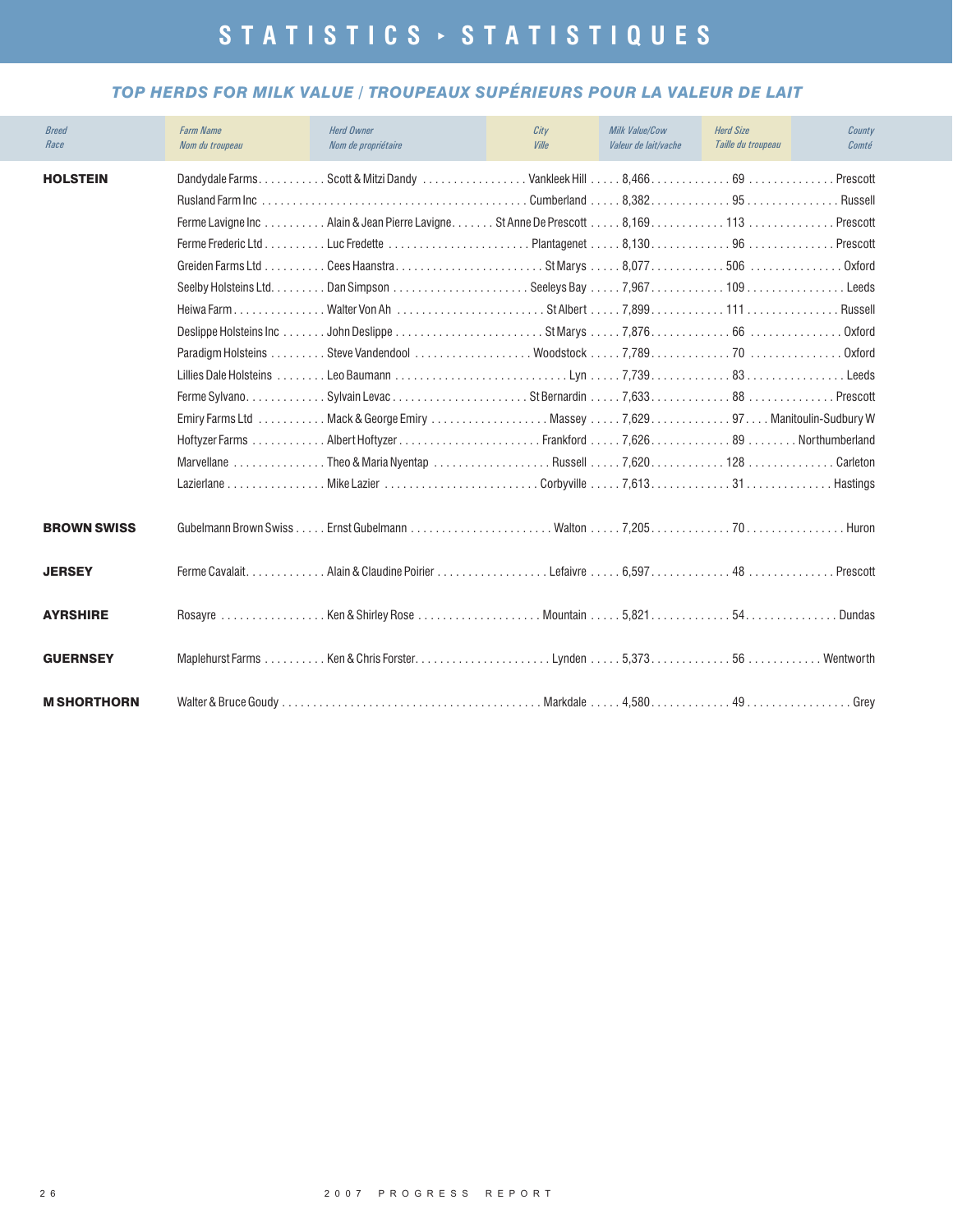#### *TOP PUBLISHABLE HERDS FOR AVERAGE BCA BY BREED/STATISTIQUES DE TROUPEAUX LAITIERS PAR PROVINCE*

| <b>Breed, Farm Name</b><br>Race, Nom du troupeau | <b>Herd Owner, City</b><br>Propriétaire, Ville | Average BCA<br><b>MCR</b> moyenne | <b>BCA Milk</b><br><b>MCR</b> lait | <b>BCA Fat</b><br><b>MCR</b> gras | <b>BCA Protein</b><br><b>MCR</b> protéine | Records<br>Relevés | Milk kg<br>Lait kg | Fat kg<br>Gras kg | Protein kg<br>Protéine kg | County<br>Comté |
|--------------------------------------------------|------------------------------------------------|-----------------------------------|------------------------------------|-----------------------------------|-------------------------------------------|--------------------|--------------------|-------------------|---------------------------|-----------------|
| <b>HOLSTEIN</b>                                  |                                                |                                   |                                    |                                   |                                           |                    |                    |                   |                           |                 |
| <b>Mike Unholzer</b>                             | Lakeside                                       | 300.0                             | 293                                | 318                               | 289                                       | 58                 | 13.346             | 538               | 417                       | Oxford          |
| <b>Rusland Farm Inc</b>                          | Cumberland                                     | 286.7                             | 293                                | 287                               | 280                                       | 77                 | 13,602*            | 494               | 414                       | Russell         |
| <b>Lillies Dale Holsteins</b>                    | Leo Baumann, Lyn                               | 284.7                             | 291                                | 280                               | 283                                       | 66                 | 12,868             | 459               | 398                       | Leeds           |
| Dandydale Farms                                  | Scott & Mitzi Dandy, Vankleek Hill             | 283.3                             | 279                                | 279                               | 292                                       | 60                 | 12,765             | 472               | 424                       | Prescott        |
| Paradigm Holsteins                               | Steve Vandendool, Woodstock                    | 282.7                             | 297                                | 269                               | 282                                       | 65                 | 13.310*            | 450               | 403                       | <b>Oxford</b>   |
| <b>City View Farms</b>                           | David Innes, Woodstock                         | 282.0                             | 292                                | 272                               | 282                                       | 75                 | 13,594*            | 472               | 418                       | <b>Oxford</b>   |
| Greiden Farms Ltd                                | Cees Haanstra, St Marys                        | 281.3                             | 287                                | 285                               | 272                                       | 403                | 12,933*            | 478               | 391                       | <b>Oxford</b>   |
| Pierlou                                          | Pierre Bercier, St Isidore                     | 280.7                             | 290                                | 264                               | 288                                       | 42                 | 12,498             | 423               | 396                       | Prescott        |
| Leann                                            | Leonard Roth, Mallorytown                      | 278.7                             | 279                                | 274                               | 283                                       | 71                 | 12,530             | 456               | 405                       | Leeds           |
| Heiwa Farm                                       | Walter Von Ah, St Albert                       | 278.3                             | 267                                | 292                               | 276                                       | 70                 | 11,829             | 481               | 389                       | Russell         |
| Marvellane                                       | Theo & Maria Nyentap, Russell                  | 277.0                             | 295                                | 257                               | 279                                       | 107                | $13.145*$          | 426               | 395                       | Carleton        |
| JJ Deslippe Holsteins Inc                        | John Deslippe, St Marys                        | 276.0                             | 284                                | 273                               | 271                                       | 49                 | 12,847*            | 458               | 391                       | <b>Oxford</b>   |
| Lazierlane                                       | Mike Lazier, Corbyville                        | 273.7                             | 270                                | 279                               | 272                                       | 26                 | 12,231             | 469               | 391                       | Hastings        |
| Euro Flair                                       | Wayne Koggel, Dalkeith                         | 273.3                             | 266                                | 275                               | 279                                       | 36                 | 12,112             | 466               | 405                       | Glengarry       |
| Ferme Lavigne Inc                                | A & JP Lavigne, St Anne-De-Prescott            | 272.7                             | 278                                | 268                               | 272                                       | 89                 | 12,639*            | 451               | 393                       | Prescott        |
| <b>Berwen Holsteins</b>                          | Bert & Wendy Molenaar, Cumberland              | 271.0                             | 269                                | 275                               | 269                                       | 30                 | 12,266             | 465               | 391                       | Russell         |
| <b>Ferme Frederic Ltd</b>                        | Luc Fredette, Plantagenet                      | 270.7                             | 276                                | 263                               | 273                                       | 65                 | $13,128*$          | 462               | 412                       | Prescott        |
| <b>Brabantdale Farms Ltd</b>                     | Harry & John Nooyen, Navan                     | 270.3                             | 276                                | 275                               | 260                                       | 85                 | 12.968*            | 481               | 387                       | Russell         |
| <b>Fieldhouse Farms</b>                          | Rick Fieldhouse, Ariss                         | 268.7                             | 262                                | 278                               | 266                                       | 45                 | 12,165             | 480               | 392                       | Wellington      |
| <b>Hoftyzer Farms</b>                            | Albert Hoftyzer, Frankford                     | 268.0                             | 277                                | 260                               | 267                                       | 81                 | 12,374             | 431               | 380                       | Northumberland  |
| <b>JERSEY</b>                                    |                                                |                                   |                                    |                                   |                                           |                    |                    |                   |                           |                 |
| <b>Branke Holsteins</b>                          | Bruce Horsley, Shelburne                       | 284.3                             | 293                                | 259                               | 301                                       | 5                  | 8,796              | 422               | 344                       | Dufferin        |
| <b>Hollylane Jerseys</b>                         | Roger & Diane Jarrell Ray, Corbyville          | 268.7                             | 287                                | 243                               | 276                                       | 48                 | 8,391              | 383               | 305                       | Hastings        |
| Meadow Lawn Jerseys                              | Barry Little, Markham                          | 266.7                             | 278                                | 243                               | 279                                       | 31                 | 8,175              | 387               | 311                       | York            |
| <b>AYRSHIRE</b>                                  |                                                |                                   |                                    |                                   |                                           |                    |                    |                   |                           |                 |
| Rosayre                                          | Ken & Shirley Rose, Mountain                   | 269.3                             | 269                                | 269                               | 270                                       | 40                 | 9,937              | 407               | 328                       | Dundas          |
| Doanlea                                          | Donald Doan, Norwich                           | 265.7                             | 268                                | 261                               | 268                                       | 6                  | 9,527              | 382               | 314                       | Oxford          |
| Sundale Farms                                    | Jacob Van Roekel, Mt Elgin                     | 247.0                             | 252                                | 241                               | 248                                       | 5                  | 8,953              | 350               | 288                       | <b>Oxford</b>   |
| <b>BROWN SWISS</b>                               |                                                |                                   |                                    |                                   |                                           |                    |                    |                   |                           |                 |
| Heiwa Farm                                       | Walter Von Ah, St Albert                       | 301.3                             | 294                                | 317                               | 293                                       | 21                 | 11,219             | 487               | 390                       | Russell         |
| Gubelmann Brown Swiss                            | Ernst Gubelmann, Walton                        | 274.0                             | 267                                | 280                               | 275                                       | 61                 | 9,848              | 415               | 354                       | Huron           |
| Rimanns Mapleboom Farm                           | Otto Rimann, Williamstown                      | 248.3                             | 252                                | 251                               | 242                                       | 38                 | 9,141              | 368               | 307                       | Glengarry       |
| <b>GUERNSEY</b>                                  |                                                |                                   |                                    |                                   |                                           |                    |                    |                   |                           |                 |
| Callumlea Guernseys                              | Kenneth McNabb, New Hamburg                    | 223.0                             | 230                                | 215                               | 224                                       | 13                 | 7,138              | 336               | 248                       | Waterloo        |
| Eby Manor Farm Ltd                               | Jim Eby, Waterloo                              | 220.0                             | 220                                | 219                               | 221                                       | 38                 | 7,321              | 364               | 262                       | Waterloo        |
| <b>Maplehurst Farms</b>                          | Ken & Chris Forster, Lynden                    | 217.7                             | 234                                | 197                               | 222                                       | 39                 | 7,724              | 328               | 261                       | Wentworth       |
| <b>M. SHORTHORN</b>                              |                                                |                                   |                                    |                                   |                                           |                    |                    |                   |                           |                 |
| Knoxdale                                         | John Knox, Fenelon Falls                       | 245.7                             | 253                                | 227                               | 257                                       | 34                 | 6,986              | 253               | 231                       | Victoria        |
| Prinsville Dairy Farms Inc                       | Bernard & David Prinzen, Bloomfield            | 242.0                             | 250                                | 226                               | 250                                       | 8                  | 6,654              | 244               | 217                       | Prince Edward   |
| Jaqaloa                                          | AMD Jaques, Woodstock                          | 232.3                             | 251                                | 201                               | 245                                       | 5                  | 6,540              | 210               | 207                       | <b>Oxford</b>   |

*\* Greater than 2X milking/day plus de 2 traites/jour*

#### *PROVINCIAL AVERAGE HERD PERFORMANCE BY BREED/PUBLISHABLE HERDS MOYENNE PROVINCIALE DE LA PERFORMANCE DES TROUPEAUX SELON LA RACE/RELEVÉS DE TROUPEAUX PUBLIABLES*

| <b>Breed</b><br>Race     | <b>Herds</b><br><b>Troupeaux</b> | Average BCA<br><b>MCR</b> moyenne | <b>BCA Milk</b><br><b>MCR</b> lait | <b>BCA Fat</b><br><b>MCR</b> gras | <b>BCA Protein</b><br><b>MCR</b> protéine | Milk kg<br>Lait kg | Fat kg<br>Gras kg | Protein kg<br>Protéine kg |
|--------------------------|----------------------------------|-----------------------------------|------------------------------------|-----------------------------------|-------------------------------------------|--------------------|-------------------|---------------------------|
| Holstein                 | 1,873                            | 206.0                             | 206                                | 207                               | 205                                       | 9,467              | 353               | 300                       |
| Jersey                   | 167                              | 203.2                             | 212                                | 188                               | 210                                       | 6,337              | 305               | 238                       |
| Ayrshire                 | 40                               | 207.5                             | 211                                | 200                               | 211                                       | 7,356              | 288               | 242                       |
| <b>Brown Swiss</b>       | 23                               | 209.5                             | 210                                | 211                               | 207                                       | 8,169              | 329               | 281                       |
| Guernsey                 | 14                               | 195.4                             | 203                                | 185                               | 197                                       | 6,661              | 305               | 230                       |
| <b>Milking Shorthorn</b> | 10                               | 218.6                             | 226                                | 204                               | 226                                       | 6,232              | 227               | 203                       |
| <b>Ontario</b>           | 2,004                            | 206.2                             | 207                                | 206                               | 206                                       | 9,229              | 348               | 295                       |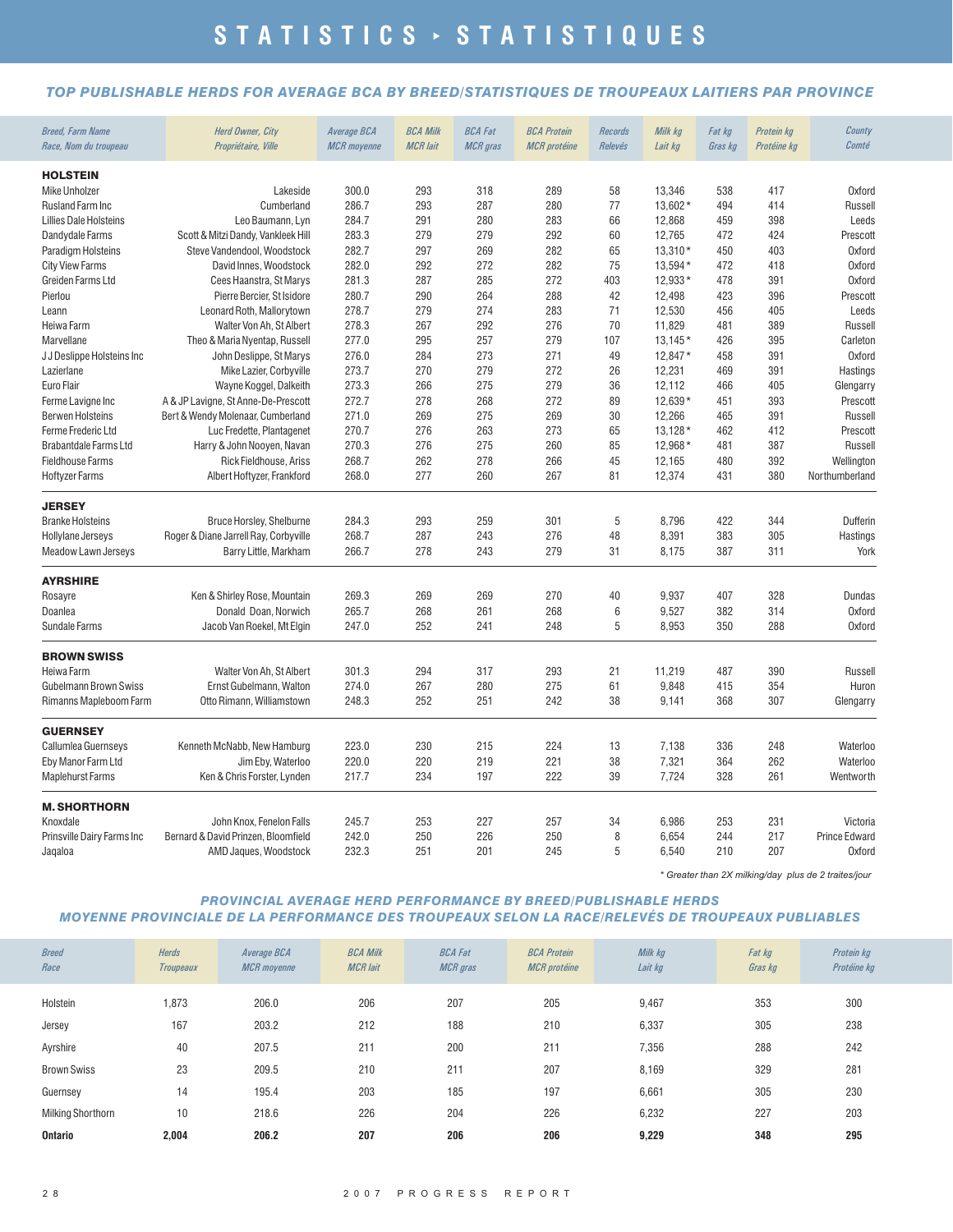#### *TOP COWS BY BREED/PUBLISHABLE RECORD MEILLEURES VACHES SELON LA RACE - RELEVÉS PUBLIABLES*

| <b>Breed</b><br>Race | <b>Cow Name</b><br>Nom de la vache   | Age      | Average BCA<br><b>MCR</b> moyenne | Milk kg<br>Lait kg | Fat kg<br>Gras kg | Protein kg<br>Protéine kg | <b>BCA Milk</b><br><b>MCR</b> lait | <b>BCA Fat</b><br><b>MCR</b> gras | <b>BCA Protein</b><br><b>MCR</b> protéine | <b>Owner/City</b><br>Propriétaire/Ville |
|----------------------|--------------------------------------|----------|-----------------------------------|--------------------|-------------------|---------------------------|------------------------------------|-----------------------------------|-------------------------------------------|-----------------------------------------|
| <b>HOLSTEIN</b>      |                                      |          |                                   |                    |                   |                           |                                    |                                   |                                           |                                         |
| Yearlings            | <b>Holzer Champion Bouclair</b>      | $1 - 9$  | 474.0                             | 433                | 545               | 444                       | 15,641                             | 730                               | 511                                       | Mike Unholzer, Lakeside                 |
|                      | <b>Greiden Blitz Silvia</b>          | $1 - 10$ | 379.0                             | 420                | 367               | 350                       | 15,866                             | 514                               | 420                                       | Greiden Farms Ltd, St Marys             |
| 2 Year Olds          | <b>Glen Drummond Abslute Flower</b>  | $2 - 4$  | 426.7                             | 410                | 491               | 379                       | 16,468                             | 731                               | 485                                       | Paul Cheesmond, Alma                    |
|                      | <b>Claynook Vixen Morty</b>          | $2 - 0$  | 422.7                             | 374                | 538               | 356                       | 14,335                             | 764                               | 434                                       | Lillies Dale Holsteins, Lyn             |
| 3 Year Olds          | <b>Brabantdale Leduc Spookmania</b>  | $3 - 5$  | 456.7                             | 438                | 570               | 362                       | 19,773                             | 964                               | 536                                       | Brabantdale Farms Ltd, Navan            |
|                      | <b>Gillette Goodluck Carolane</b>    | $3 - 0$  | 453.3                             | 450                | 475               | 435                       | 19,626                             | 770                               | 614                                       | La Ferme Gillette, Embrun               |
| 4 Year Olds          | <b>Gillette Louie 2nd Heaven</b>     | $4 - 8$  | 436.3                             | 474                | 403               | 432                       | 24,872                             | 793                               | 717                                       | La Ferme Gillette, Embrun               |
|                      | <b>Holzer Chrissielin</b>            | $4 - 4$  | 430.3                             | 363                | 548               | 380                       | 17,363                             | 975                               | 582                                       | Mike Unholzer, Lakeside                 |
| 5 Year Olds          | <b>Daisycrest Convincer Marmania</b> | $5 - 0$  | 413.0                             | 405                | 460               | 374                       | 19,896                             | 842                               | 583                                       | Brabantdale Farms Ltd, Navan            |
|                      | <b>Daisycrest Convincer Marqueen</b> | $5 - 0$  | 398.0                             | 383                | 423               | 388                       | 19,850                             | 807                               | 628                                       | Brabantdale Farms Ltd, Navan            |
| <b>Mature</b>        | <b>Hessholm James Rita</b>           | $7 - 3$  | 440.0                             | 410                | 497               | 413                       | 21,535                             | 975                               | 686                                       | Lorne & Cynthia Vis, Murillo            |
|                      | <b>Shearoad Gibson Brenna</b>        | $6 - 2$  | 419.0                             | 386                | 488               | 383                       | 20,990                             | 976                               | 648                                       | Fred & Sharon Stuyt, Richmond           |
| <b>JERSEY</b>        | <b>Grand Bell Prince Sabrina</b>     | $3 - 7$  | 403.3                             | 390                | 457               | 363                       | 12,138                             | 782                               | 428                                       | Granclare, Princeton                    |
|                      | <b>Springflood Prince Catalina</b>   | $2 - 3$  | 375.0                             | 379                | 371               | 375                       | 9,523                              | 504                               | 356                                       | Roslinridge, Roslin                     |
| <b>AYRSHIRE</b>      | <b>Rosayre Heligo's Jess</b>         | $8 - 9$  | 388.0                             | 401                | 373               | 390                       | 16,254                             | 616                               | 519                                       | Rosayre, Mountain                       |
|                      | <b>Lake Verde Prudence</b>           | $6-6$    | 385.7                             | 395                | 365               | 397                       | 15,647                             | 587                               | 516                                       | Rosayre, Mountain                       |
| <b>BROWN SWISS</b>   | <b>Eastwind David Jenny</b>          | $3 - 1$  | 356.0                             | 329                | 392               | 347                       | 12,714                             | 615                               | 469                                       | Heiwa Farm, St Albert                   |
|                      | <b>Eastwind Ace Annabell</b>         | $3 - 1$  | 349.7                             | 353                | 370               | 326                       | 13,003                             | 551                               | 420                                       | Heiwa Farm, St Albert                   |
| <b>GUERNSEY</b>      | <b>Eby Manor Bingo Walda</b>         | $2 - 0$  | 280.3                             | 283                | 268               | 290                       | 7,731                              | 367                               | 281                                       | Eby Manor Farm Ltd, Waterloo            |
|                      | <b>Eby Manor Loral Wilda</b>         | $4 - 1$  | 279.3                             | 269                | 275               | 294                       | 8,833                              | 462                               | 344                                       | Eby Manor Farm Ltd, Waterloo            |
| <b>M. SHORTHORN</b>  | <b>Mountain Ridge Lane's Devin</b>   | $4 - 11$ | 352.0                             | 359                | 320               | 377                       | 10,515                             | 374                               | 358                                       | Mountain Ridge Farm, Mountain           |
|                      | <b>Knoxdale Elsa</b>                 | $3 - 2$  | 346.7                             | 348                | 341               | 351                       | 9,367                              | 372                               | 309                                       | Knoxdale, Fenelon Falls                 |

#### *PROVINCIAL AVERAGE COW PERFORMANCE BY BREED/PUBLISHABLE COW RECORDS MOYENNE PROVINCIALE DE LA PERFORMANCE DES VACHES SELON LA RACE/RELEVÉS DE VACHES PUBLIABLES*

| <b>Breed</b><br>Race | <b>Records</b> | % Records | <b>BCA Milk</b><br><b>MCR</b> lait | <b>BCA Fat</b><br><b>MCR</b> gras | <b>BCA Protein</b><br><b>MCR</b> protéine | <b>305 Milk</b><br>Lait kg | 305 Fat<br>Gras kg | 305 Protein<br>Protéine kg |
|----------------------|----------------|-----------|------------------------------------|-----------------------------------|-------------------------------------------|----------------------------|--------------------|----------------------------|
| Holstein             | 101,253        | 92.10%    | 210                                | 210                               | 210                                       | 9,633                      | 358                | 305                        |
| Jersey               | 5,599          | 5.10%     | 215                                | 190                               | 213                                       | 6,429                      | 308                | 242                        |
| Ayrshire             | 1,807          | 1.60%     | 210                                | 200                               | 211                                       | 7,366                      | 289                | 243                        |
| <b>Brown Swiss</b>   | 745            | 0.70%     | 213                                | 216                               | 211                                       | 8,240                      | 336                | 285                        |
| Guernsey             | 282            | 0.30%     | 205                                | 185                               | 198                                       | 6,698                      | 302                | 230                        |
| Milking Shorthorn    | 177            | 0.20%     | 228                                | 207                               | 230                                       | 6,307                      | 231                | 208                        |
| <b>Ontario</b>       | 109.887        |           | 211                                | 209                               | 210                                       | 9,409                      | 353                | 300                        |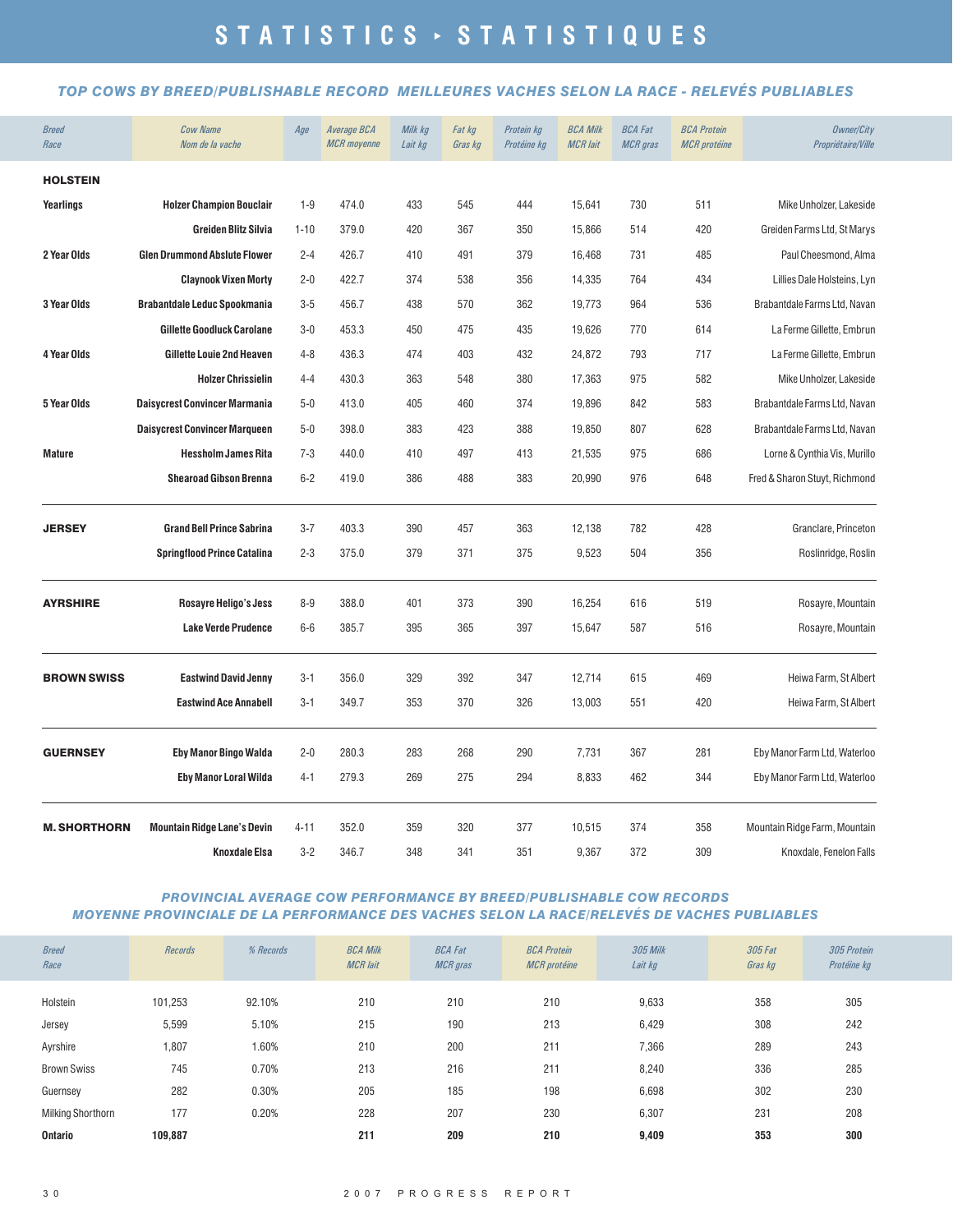# **MANAGEMENT RÉGIE DE TROUPEAU**

#### **HERD LISTING FOR MANAGEMENT SCORE / LISTE DES MEILLEURES TROUPEAUX SELON LES COTES DE GESTION**

| County<br>Comté  | <b>Farm Name</b><br>Nom du troupeau | <b>Herd Owner</b><br>Nom de propriétaire                                                                          | City<br>Ville | <b>Total Score</b><br>Cote totale | <b>Herd Size</b><br>Taille du troupeau | <b>Breed</b><br>Race |
|------------------|-------------------------------------|-------------------------------------------------------------------------------------------------------------------|---------------|-----------------------------------|----------------------------------------|----------------------|
| <b>Brant</b>     |                                     | Talsma Farms Inc. Steve & Sharon Talsma                                                                           |               |                                   |                                        | . HO                 |
|                  |                                     |                                                                                                                   |               |                                   |                                        |                      |
| <b>Bruce</b>     |                                     |                                                                                                                   |               | $935$                             | 251                                    | . но                 |
|                  | <b>Rusmar Farms</b>                 |                                                                                                                   |               |                                   |                                        | . HO                 |
|                  | Albadon Farms Ltd                   |                                                                                                                   |               |                                   |                                        | . HO                 |
|                  |                                     |                                                                                                                   |               |                                   |                                        | H <sub>0</sub>       |
|                  |                                     |                                                                                                                   |               |                                   | $229$                                  | H <sub>0</sub>       |
|                  |                                     |                                                                                                                   |               |                                   |                                        | . HO                 |
|                  | Carlton Bauman                      |                                                                                                                   |               |                                   |                                        | . HO                 |
|                  | A to Z Farm                         |                                                                                                                   |               | 822.                              | 52                                     | . HO                 |
|                  |                                     |                                                                                                                   |               |                                   |                                        | . HO                 |
|                  |                                     |                                                                                                                   |               |                                   |                                        | . НО                 |
|                  |                                     |                                                                                                                   |               |                                   |                                        | . HO                 |
|                  |                                     |                                                                                                                   |               |                                   |                                        | . HO                 |
|                  | Harmony Holsteins                   | . Mark & Matt Hamel                                                                                               |               |                                   | . Elmwood. 809. 134.                   | . HO                 |
|                  |                                     |                                                                                                                   |               |                                   |                                        | . HO                 |
|                  |                                     | R&GFarmsLtd Geoff Farrell Kincardine80561                                                                         |               |                                   |                                        | . НО                 |
|                  |                                     |                                                                                                                   |               |                                   |                                        | . HO                 |
| <b>Carleton</b>  |                                     |                                                                                                                   |               |                                   |                                        | . но                 |
|                  |                                     |                                                                                                                   |               |                                   |                                        |                      |
|                  |                                     |                                                                                                                   |               |                                   |                                        | . НО                 |
|                  |                                     |                                                                                                                   |               |                                   |                                        | . HO                 |
|                  |                                     |                                                                                                                   |               |                                   |                                        | . HO                 |
|                  |                                     |                                                                                                                   |               |                                   |                                        | . AY                 |
|                  |                                     | Cavanhill Mel & Andy CavanaghKinburn816 67                                                                        |               |                                   |                                        | . HO                 |
|                  |                                     |                                                                                                                   |               |                                   |                                        | . HO                 |
| <b>Dufferin</b>  | <b>Brakke Farm</b>                  | Jacob BrakkeGrand Valley                                                                                          |               |                                   |                                        | HO                   |
|                  |                                     | Hostrawser Farm Ltd. $\dots\dots\dots\dots\dots\dots\dots\dots\dots\dots\dots\dots\dots\dots\dots\dots\dots\dots$ |               |                                   |                                        | . НО                 |
| <b>Dundas</b>    |                                     |                                                                                                                   |               |                                   |                                        | HO.                  |
|                  |                                     |                                                                                                                   |               |                                   |                                        | H <sub>0</sub>       |
|                  |                                     |                                                                                                                   |               |                                   | 56                                     | . НО                 |
|                  |                                     | Nation Valley FarmsJim & Carol Ann Byvelds Chesterville84460                                                      |               |                                   |                                        | H <sub>0</sub>       |
|                  |                                     |                                                                                                                   |               |                                   | $96$                                   | . НО                 |
|                  |                                     |                                                                                                                   |               |                                   |                                        |                      |
|                  | Wintergreen Farms                   | Carl Sears & Sons South Mountain.                                                                                 |               |                                   | $824$ 78HO                             |                      |
|                  |                                     |                                                                                                                   |               |                                   |                                        | . HO                 |
|                  |                                     |                                                                                                                   |               |                                   |                                        |                      |
|                  |                                     | Chestbar Jack & Michael Hoogeveen Chesterville808 62                                                              |               |                                   |                                        | . HO                 |
| <b>Durham</b>    |                                     | Verdurelea Jerseys Peter & Charlotte Doble                                                                        |               |                                   |                                        | . JE                 |
| <b>Elgin</b>     |                                     |                                                                                                                   |               |                                   |                                        |                      |
|                  |                                     |                                                                                                                   |               |                                   |                                        |                      |
|                  |                                     |                                                                                                                   |               |                                   |                                        |                      |
|                  |                                     |                                                                                                                   |               |                                   |                                        | . HO                 |
|                  |                                     |                                                                                                                   |               |                                   |                                        |                      |
|                  |                                     |                                                                                                                   |               |                                   |                                        |                      |
|                  |                                     |                                                                                                                   |               |                                   |                                        |                      |
|                  |                                     |                                                                                                                   |               |                                   |                                        |                      |
| <b>Frontenac</b> |                                     |                                                                                                                   |               |                                   |                                        |                      |
|                  |                                     |                                                                                                                   |               |                                   |                                        |                      |
| <b>Glengarry</b> |                                     |                                                                                                                   |               |                                   |                                        |                      |
|                  |                                     |                                                                                                                   |               |                                   |                                        |                      |
|                  |                                     | Chanmar C&AGlaude Bainsville84550 HO                                                                              |               |                                   |                                        |                      |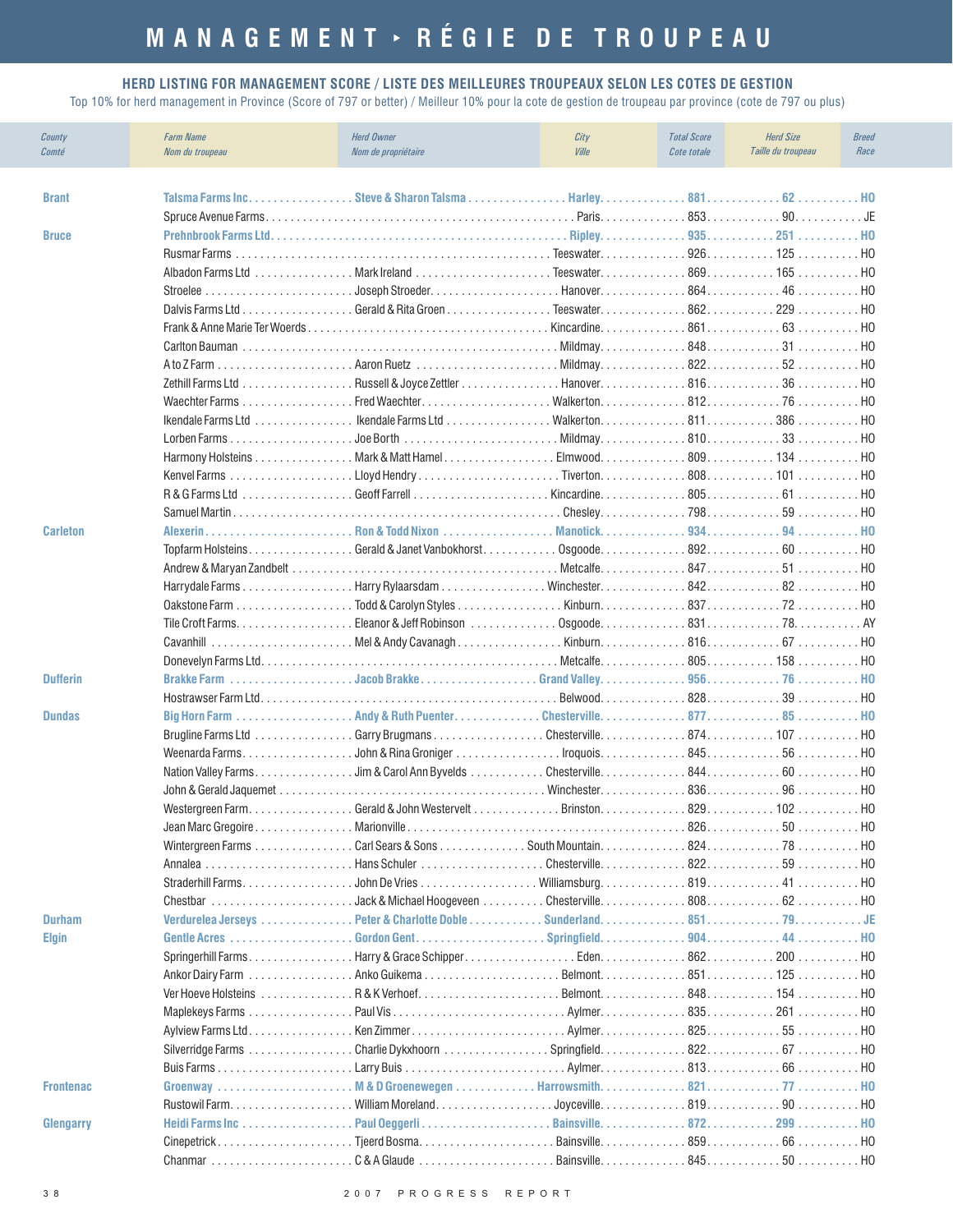# **MANAGEMENT RÉGIE DE TROUPEAU**

#### **HERD LISTING FOR MANAGEMENT SCORE / LISTE DES MEILLEURES TROUPEAUX SELON LES COTES DE GESTION**

| County<br>Comté  | <b>Farm Name</b><br>Nom du troupeau | <b>Herd Owner</b><br>Nom de propriétaire | City<br>Ville | <b>Total Score</b><br>Cote totale | <b>Herd Size</b><br>Taille du troupeau | <b>Breed</b><br>Race |
|------------------|-------------------------------------|------------------------------------------|---------------|-----------------------------------|----------------------------------------|----------------------|
|                  |                                     |                                          |               |                                   |                                        |                      |
|                  |                                     |                                          |               |                                   |                                        |                      |
|                  |                                     |                                          |               |                                   |                                        |                      |
|                  |                                     |                                          |               |                                   |                                        |                      |
|                  |                                     |                                          |               |                                   |                                        |                      |
|                  |                                     |                                          |               |                                   |                                        |                      |
|                  |                                     |                                          |               |                                   |                                        |                      |
|                  |                                     |                                          |               |                                   |                                        |                      |
|                  |                                     |                                          |               |                                   |                                        |                      |
|                  |                                     |                                          |               |                                   |                                        |                      |
|                  |                                     |                                          |               |                                   |                                        |                      |
| <b>Grenville</b> |                                     |                                          |               |                                   |                                        |                      |
|                  |                                     |                                          |               |                                   |                                        |                      |
|                  |                                     |                                          |               |                                   |                                        |                      |
| Grey             |                                     |                                          |               |                                   |                                        |                      |
|                  |                                     |                                          |               |                                   |                                        |                      |
|                  |                                     |                                          |               |                                   |                                        |                      |
| <b>Hastings</b>  |                                     |                                          |               |                                   |                                        |                      |
|                  |                                     |                                          |               |                                   |                                        |                      |
|                  |                                     | LazierlaneNike Lazier Corbyville83931    |               |                                   |                                        |                      |
|                  |                                     |                                          |               |                                   |                                        |                      |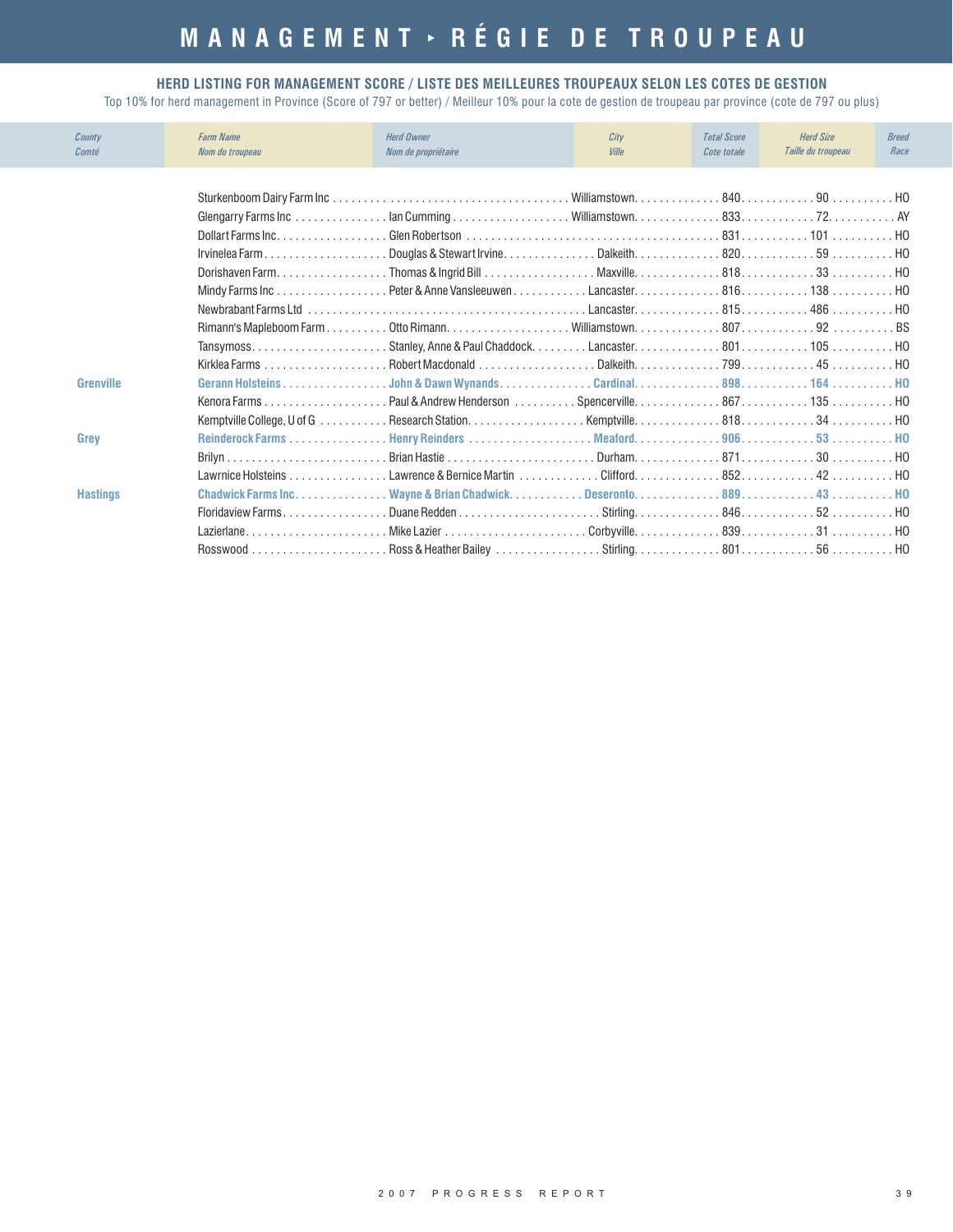#### **HERD LISTING FOR MANAGEMENT SCORE / LISTE DES MEILLEURES TROUPEAUX SELON LES COTES DE GESTION**

| County<br>Comté              | <b>Farm Name</b><br>Nom du troupeau | <b>Herd Owner</b><br>Nom de propriétaire                                                                                                                                                             | City<br>Ville | <b>Total Score</b><br>Cote totale | <b>Herd Size</b><br>Taille du troupeau | <b>Breed</b><br>Race |
|------------------------------|-------------------------------------|------------------------------------------------------------------------------------------------------------------------------------------------------------------------------------------------------|---------------|-----------------------------------|----------------------------------------|----------------------|
| <b>Huron</b>                 | Woodvue Farms Inc                   |                                                                                                                                                                                                      |               |                                   |                                        |                      |
|                              |                                     |                                                                                                                                                                                                      |               |                                   |                                        |                      |
|                              |                                     |                                                                                                                                                                                                      |               |                                   |                                        | . HO                 |
|                              |                                     |                                                                                                                                                                                                      |               |                                   |                                        |                      |
|                              |                                     |                                                                                                                                                                                                      |               |                                   |                                        | . HO                 |
|                              |                                     |                                                                                                                                                                                                      |               |                                   |                                        | . HO                 |
|                              |                                     |                                                                                                                                                                                                      |               |                                   |                                        |                      |
|                              |                                     |                                                                                                                                                                                                      |               |                                   |                                        |                      |
|                              |                                     |                                                                                                                                                                                                      |               |                                   |                                        |                      |
|                              |                                     |                                                                                                                                                                                                      |               |                                   |                                        |                      |
|                              |                                     |                                                                                                                                                                                                      |               |                                   |                                        | . HO                 |
|                              |                                     |                                                                                                                                                                                                      |               |                                   |                                        | . HO                 |
|                              |                                     |                                                                                                                                                                                                      |               |                                   |                                        | . HO                 |
|                              |                                     |                                                                                                                                                                                                      |               |                                   |                                        | . HO                 |
|                              |                                     |                                                                                                                                                                                                      |               |                                   |                                        | . HO                 |
|                              |                                     |                                                                                                                                                                                                      |               |                                   |                                        | . HO                 |
|                              | O Lesker Acres                      | $\ldots \ldots \ldots \ldots$ . Gerald & Jose Kemerink $\ldots \ldots \ldots \ldots$ . Kippen. $\ldots \ldots \ldots \ldots$ 799. 158 $\ldots \ldots \ldots$                                         |               |                                   |                                        | . HO                 |
| <b>Lambton</b>               |                                     |                                                                                                                                                                                                      |               |                                   |                                        | . H <sub>0</sub>     |
| <b>Lanark</b>                |                                     | Twinpeak FarmsPeter & Diana NannePakenham83051HO                                                                                                                                                     |               |                                   |                                        |                      |
|                              |                                     |                                                                                                                                                                                                      |               |                                   |                                        |                      |
| <b>Leeds</b>                 |                                     |                                                                                                                                                                                                      |               |                                   |                                        |                      |
| <b>Lennox-Addington</b>      |                                     |                                                                                                                                                                                                      |               |                                   |                                        |                      |
|                              |                                     |                                                                                                                                                                                                      |               |                                   |                                        |                      |
| <b>Manitoulin-Sudbury W</b>  |                                     | Oshadenah HolsteinsRonald & James AnsticeTehkummah84741HO                                                                                                                                            |               |                                   |                                        |                      |
|                              |                                     |                                                                                                                                                                                                      |               |                                   |                                        |                      |
| <b>Middlesex</b>             |                                     |                                                                                                                                                                                                      |               |                                   |                                        |                      |
|                              | Marvale Farms Ltd                   | $\ldots \ldots \ldots \ldots$ James Marr $\ldots \ldots \ldots \ldots \ldots \ldots$ Mossley. $\ldots \ldots \ldots \ldots 888 \ldots \ldots \ldots \ldots 49 \ldots \ldots \ldots \ldots \text{HO}$ |               |                                   |                                        |                      |
|                              |                                     |                                                                                                                                                                                                      |               |                                   |                                        | . HO                 |
|                              |                                     |                                                                                                                                                                                                      |               |                                   |                                        | . HO                 |
|                              |                                     |                                                                                                                                                                                                      |               |                                   |                                        | . HO                 |
|                              |                                     |                                                                                                                                                                                                      |               |                                   |                                        | . HO                 |
|                              |                                     |                                                                                                                                                                                                      |               |                                   |                                        |                      |
|                              |                                     |                                                                                                                                                                                                      |               |                                   |                                        |                      |
|                              | Golden Meadow Holsteins             | Kenneth Hutcheson                                                                                                                                                                                    | . Mosslev.    | 797.                              | 90                                     | HO.                  |
| Niagara                      |                                     |                                                                                                                                                                                                      |               |                                   |                                        |                      |
|                              |                                     |                                                                                                                                                                                                      |               |                                   |                                        |                      |
|                              |                                     |                                                                                                                                                                                                      |               |                                   |                                        |                      |
|                              |                                     |                                                                                                                                                                                                      |               |                                   |                                        | . HO                 |
|                              |                                     |                                                                                                                                                                                                      |               |                                   |                                        | . HO                 |
|                              |                                     |                                                                                                                                                                                                      |               |                                   |                                        | . HO                 |
| <b>Nipissing-Parry Sound</b> |                                     | Parview Farms IncJames & Michelle Parsons                                                                                                                                                            |               |                                   |                                        | HO.                  |
|                              |                                     |                                                                                                                                                                                                      |               |                                   |                                        | . HO                 |
|                              |                                     | La Ferme Ideale Ltee Marc & Alain Seguin                                                                                                                                                             |               |                                   |                                        | . HO                 |
|                              |                                     | Blair & Cherie Grove                                                                                                                                                                                 |               |                                   |                                        | . HO                 |
|                              |                                     |                                                                                                                                                                                                      |               |                                   |                                        |                      |
|                              |                                     |                                                                                                                                                                                                      |               |                                   |                                        | . НО                 |
| <b>Norfolk</b>               |                                     | Marbank Farms Ltd Jack & Ankje Bootsma.                                                                                                                                                              |               |                                   |                                        | . HO                 |
|                              |                                     |                                                                                                                                                                                                      |               |                                   |                                        |                      |
| <b>Northumberland</b>        |                                     |                                                                                                                                                                                                      |               |                                   |                                        |                      |
|                              |                                     |                                                                                                                                                                                                      |               |                                   |                                        |                      |
|                              |                                     |                                                                                                                                                                                                      |               |                                   |                                        |                      |
|                              |                                     |                                                                                                                                                                                                      |               |                                   |                                        |                      |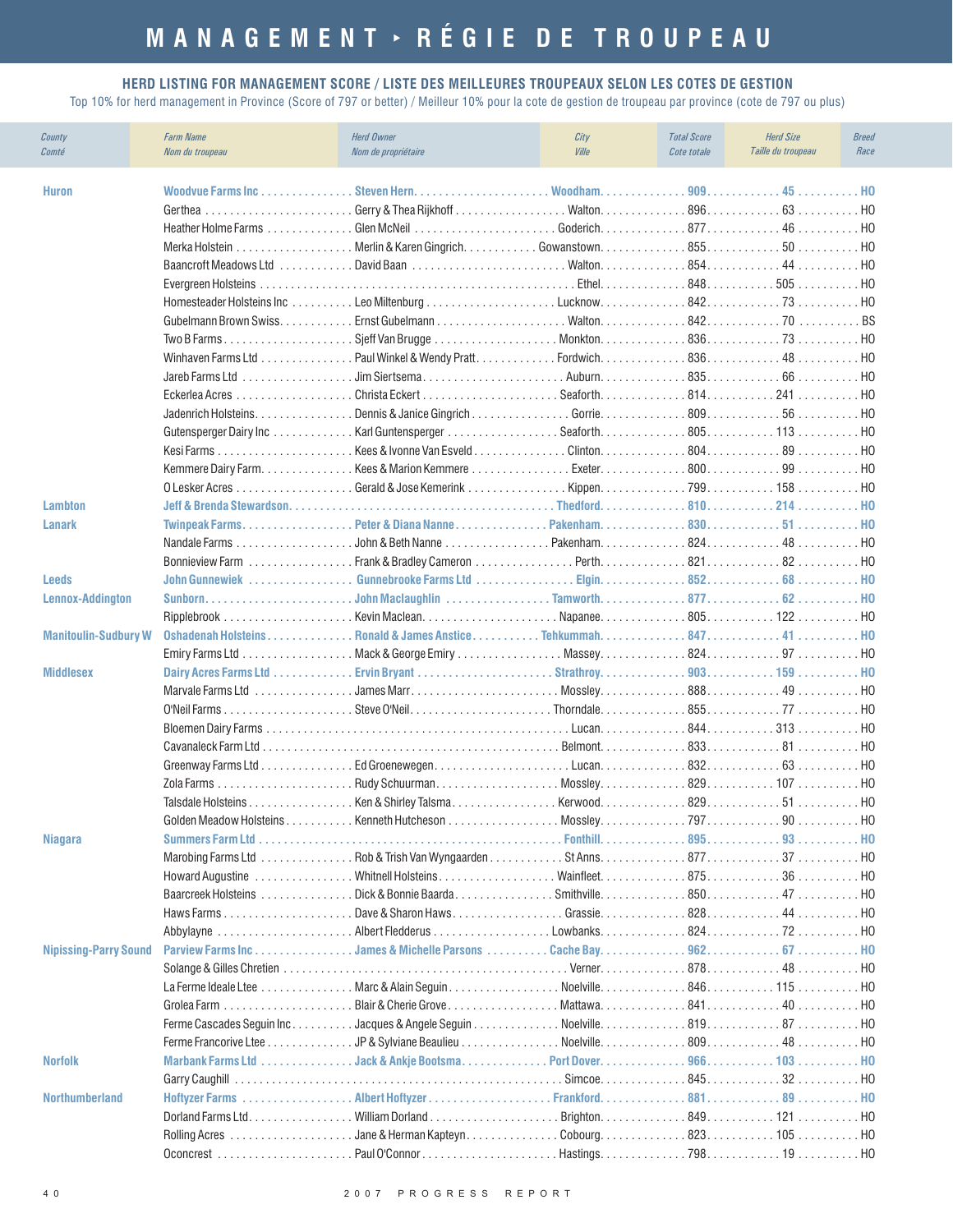# **MANAGEMENT RÉGIE DE TROUPEAU**

#### **HERD LISTING FOR MANAGEMENT SCORE / LISTE DES MEILLEURES TROUPEAUX SELON LES COTES DE GESTION**

| County<br>Comté | <b>Farm Name</b><br>Nom du troupeau                    | <b>Herd Owner</b><br>Nom de propriétaire           | City<br><b>Ville</b>  | <b>Total Score</b><br>Cote totale | <b>Herd Size</b><br>Taille du troupeau | <b>Breed</b><br>Race |
|-----------------|--------------------------------------------------------|----------------------------------------------------|-----------------------|-----------------------------------|----------------------------------------|----------------------|
| <b>Oxford</b>   | Spero Holsteins Ltd                                    | . David & Joyce Vanderspek                         |                       |                                   |                                        |                      |
|                 | Paradigm Holsteins                                     |                                                    |                       |                                   |                                        |                      |
|                 |                                                        |                                                    |                       |                                   |                                        |                      |
|                 |                                                        |                                                    |                       |                                   |                                        | . HO                 |
|                 | Glenroe Farms Ltd.<br>.                                |                                                    |                       |                                   | 260                                    | . HO                 |
|                 |                                                        | Vrederijk Dairy Dirk-Jan Griffioen Tavistock920113 |                       |                                   |                                        | . HO                 |
|                 |                                                        |                                                    |                       |                                   |                                        | . HO                 |
|                 |                                                        |                                                    |                       |                                   |                                        | . HO                 |
|                 |                                                        |                                                    |                       |                                   |                                        | . HO                 |
|                 |                                                        |                                                    |                       |                                   |                                        | . HO                 |
|                 |                                                        |                                                    |                       |                                   | Embro. 892. 103.                       | . JE                 |
|                 | <b>City View Farms</b>                                 |                                                    |                       |                                   |                                        | H <sub>0</sub>       |
|                 |                                                        |                                                    |                       |                                   |                                        | . HO                 |
|                 |                                                        |                                                    |                       |                                   |                                        |                      |
|                 | Hillgraze Farms Ltd                                    |                                                    |                       |                                   |                                        | . HO                 |
|                 |                                                        |                                                    |                       |                                   |                                        | . HO                 |
|                 | Wilmarlea Farms                                        |                                                    |                       |                                   |                                        | . HO                 |
|                 |                                                        |                                                    |                       |                                   |                                        | . HO                 |
|                 | Grobrook Farm Ltd                                      |                                                    |                       |                                   |                                        | . JE                 |
|                 |                                                        |                                                    |                       |                                   |                                        | . HO                 |
|                 |                                                        |                                                    |                       |                                   |                                        | . HO                 |
|                 | Elarda Farms Ltd                                       |                                                    |                       |                                   |                                        | . HO                 |
|                 |                                                        |                                                    |                       |                                   |                                        |                      |
|                 |                                                        |                                                    |                       |                                   |                                        |                      |
|                 |                                                        |                                                    |                       |                                   |                                        |                      |
|                 |                                                        |                                                    |                       |                                   |                                        | . HO                 |
|                 |                                                        |                                                    |                       |                                   |                                        | . HO                 |
|                 | Jogview Farms Ltd                                      |                                                    |                       |                                   |                                        | . HO                 |
|                 | Shiness Holsteins Ltd                                  | . Glen, Dan & Wally Matheson                       |                       |                                   | Embro. 837. 110                        | H0                   |
|                 | Smithden Holsteins                                     |                                                    |                       |                                   |                                        | H0                   |
|                 | Stiek Farm $\ldots \ldots \ldots \ldots \ldots \ldots$ | . Erik & Mirjam Rotteveel. Tavistock. 836. 165     |                       |                                   |                                        | . HO                 |
|                 | <b>Buistlane</b>                                       | Klaas & Gerda Buist                                |                       |                                   |                                        | . НО                 |
|                 |                                                        |                                                    | $W$ oodstock $\ldots$ |                                   | 832<br>45                              | H <sub>0</sub>       |
|                 |                                                        |                                                    |                       |                                   |                                        |                      |
|                 | Westrander Farms.                                      |                                                    |                       |                                   |                                        |                      |
|                 | Friesiana Holsteins Ltd.                               |                                                    |                       |                                   | 827. 140 HO                            |                      |
|                 |                                                        |                                                    |                       |                                   |                                        |                      |
|                 |                                                        |                                                    |                       |                                   |                                        |                      |
|                 |                                                        |                                                    |                       |                                   |                                        |                      |
|                 |                                                        |                                                    |                       |                                   |                                        |                      |
|                 |                                                        |                                                    |                       |                                   |                                        |                      |
|                 |                                                        |                                                    |                       |                                   |                                        |                      |
|                 |                                                        |                                                    |                       |                                   |                                        |                      |
|                 |                                                        |                                                    |                       |                                   |                                        | . HO                 |
|                 |                                                        |                                                    |                       |                                   |                                        | . HO                 |
|                 |                                                        |                                                    |                       |                                   |                                        |                      |
| <b>Peel</b>     |                                                        |                                                    |                       |                                   |                                        |                      |
|                 |                                                        |                                                    |                       |                                   |                                        |                      |
|                 |                                                        |                                                    |                       |                                   |                                        |                      |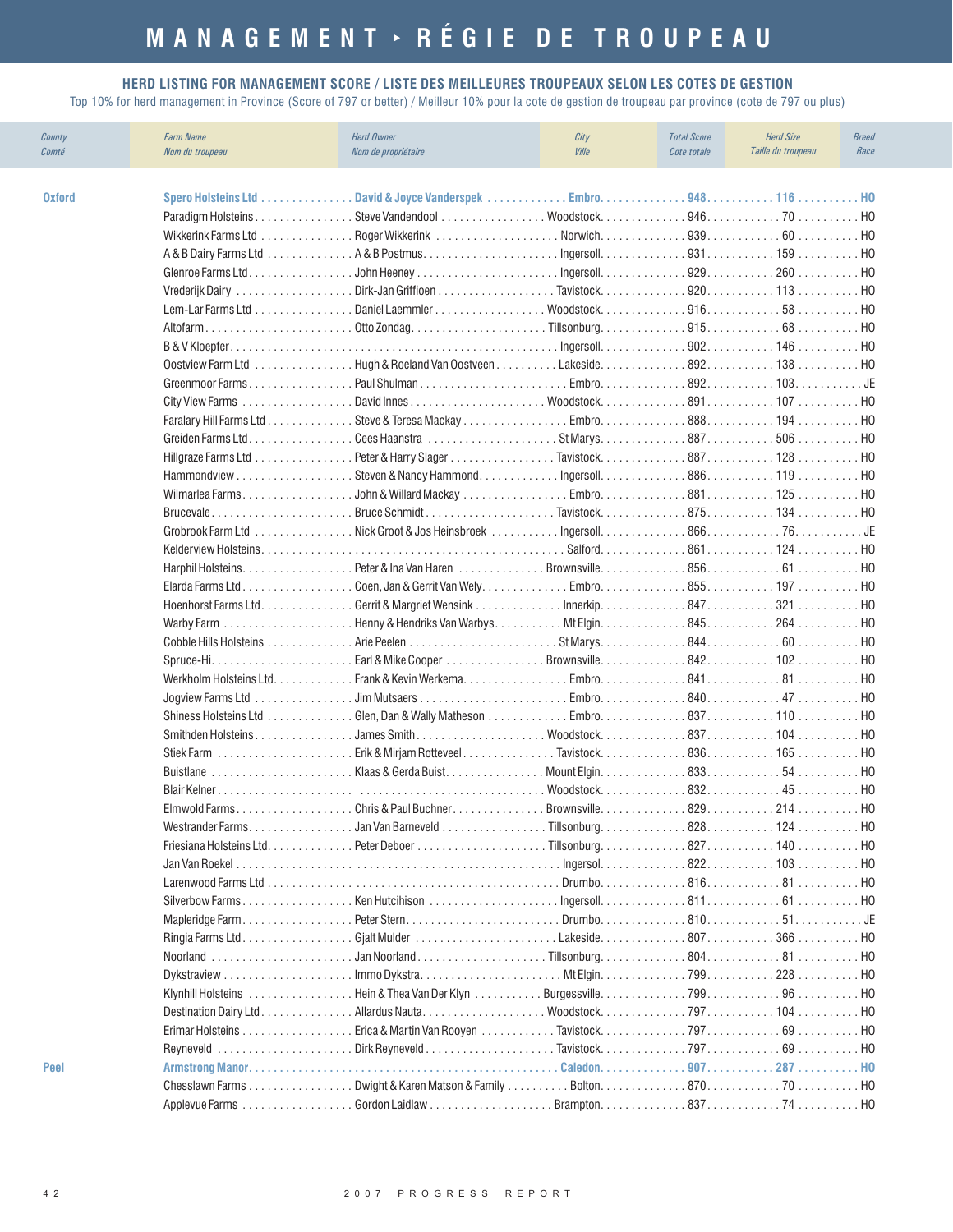#### **HERD LISTING FOR MANAGEMENT SCORE / LISTE DES MEILLEURES TROUPEAUX SELON LES COTES DE GESTION**

| County<br>Comté | <b>Farm Name</b><br>Nom du troupeau | <b>Herd Owner</b><br>Nom de propriétaire                                                           | City<br>Ville | <b>Total Score</b><br>Cote totale | <b>Herd Size</b><br>Taille du troupeau | <b>Breed</b><br>Race |
|-----------------|-------------------------------------|----------------------------------------------------------------------------------------------------|---------------|-----------------------------------|----------------------------------------|----------------------|
|                 |                                     |                                                                                                    |               |                                   |                                        |                      |
| <b>Perth</b>    |                                     |                                                                                                    |               |                                   |                                        | . H <sub>0</sub>     |
|                 |                                     |                                                                                                    |               |                                   |                                        |                      |
|                 |                                     |                                                                                                    |               |                                   |                                        | H <sub>0</sub>       |
|                 | Scenic Holsteins                    |                                                                                                    |               |                                   |                                        |                      |
|                 |                                     |                                                                                                    |               |                                   |                                        |                      |
|                 |                                     |                                                                                                    |               |                                   |                                        |                      |
|                 |                                     |                                                                                                    |               |                                   |                                        | . H <sub>0</sub>     |
|                 | Goldenlane                          |                                                                                                    |               |                                   |                                        |                      |
|                 |                                     |                                                                                                    |               |                                   |                                        |                      |
|                 |                                     |                                                                                                    |               |                                   |                                        |                      |
|                 | Marelyue Farms                      |                                                                                                    |               |                                   |                                        |                      |
|                 |                                     | . Jim & Heather Robinson Listowel. 857. 60 $\dots$                                                 |               |                                   |                                        | . H <sub>0</sub>     |
|                 | Carterlane Dairy Farm               |                                                                                                    |               |                                   |                                        | H <sub>0</sub>       |
|                 |                                     |                                                                                                    |               |                                   |                                        | . H <sub>0</sub>     |
|                 | Brisbin Farms Ltd                   | . Doug & Brenda Brisbin .............Gowanstown. ..............834............56.................. |               |                                   |                                        |                      |
|                 |                                     |                                                                                                    |               |                                   |                                        |                      |
|                 | Reijnen Dairy Farms                 |                                                                                                    |               |                                   |                                        |                      |
|                 |                                     |                                                                                                    |               |                                   |                                        |                      |
|                 |                                     | Dankim Daniel Martin Gowanstown82051 HO                                                            |               |                                   |                                        |                      |
|                 |                                     |                                                                                                    |               |                                   |                                        |                      |
|                 |                                     |                                                                                                    |               |                                   |                                        | . H <sub>0</sub>     |
|                 |                                     |                                                                                                    |               |                                   |                                        | . H <sub>0</sub>     |
|                 |                                     |                                                                                                    |               |                                   |                                        |                      |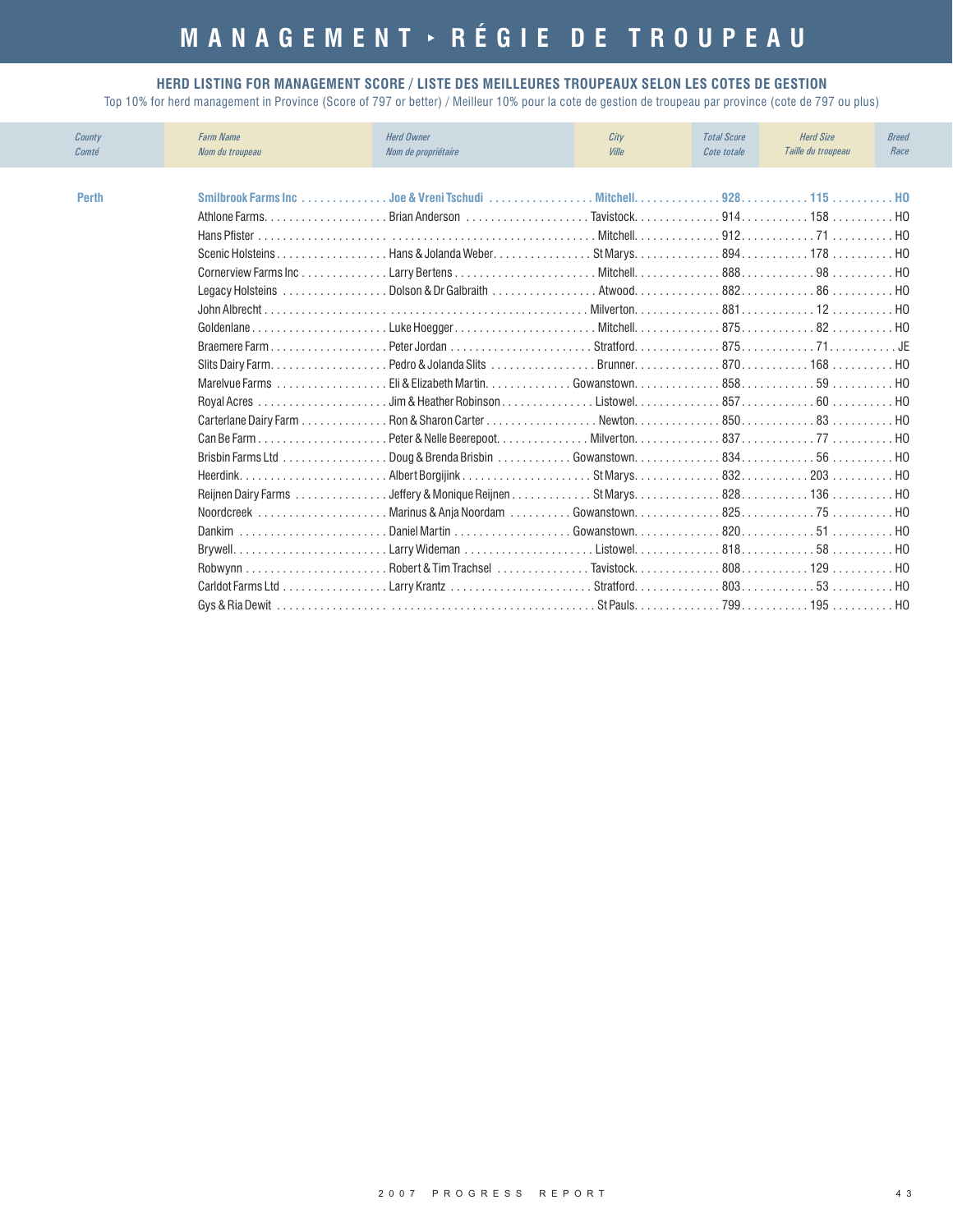# **MANAGEMENT RÉGIE DE TROUPEAU**

#### **HERD LISTING FOR MANAGEMENT SCORE / LISTE DES MEILLEURES TROUPEAUX SELON LES COTES DE GESTION**

| <b>Peterborough</b><br><b>Prescott</b><br>Donsher Farms<br>. но<br>. HO<br>Ferme Cavalait<br>Casselman893 61<br>. HO<br>Ferme Lavigne IncAlain & Jean-Pierre Lavigne  St Anne-De-Prescott 870 113<br>. HO<br>. HO<br>. HO<br>Falling-Star Farms<br>. HO<br>Overdale Farm<br>. HO<br>Ontario Inc<br>. HO<br>Duffeynial<br>H <sub>0</sub><br>H <sub>0</sub><br>. HO<br>H <sub>0</sub><br>Skyevegan Ltd<br>H <sub>0</sub><br>.<br>Ferme Melvale<br>. HO<br>Ferme Raynaud.<br>. HO<br>H <sub>0</sub><br>. HO<br>Lewisholme Farms. Paul & Bonnie Lewis<br><b>Prince Edward</b><br>. HO<br>$\ldots \ldots \ldots \ldots \ldots \ldots \ldots \ldots \ldots \ldots \ldots \ldots$ Carrying Place. $\ldots \ldots \ldots \ldots \ldots \ldots \ldots \ldots \ldots$ 146 $\ldots \ldots \ldots$<br>Goreland Farms<br>. HO<br>. HO<br>. HO<br>. HO<br><b>Renfrew</b><br>H <sub>0</sub><br>. HO<br>. Jacobus Vanlindenberg Foresters Falls. 801. 59<br>Jacatywil Holsteins<br>. HO<br>Producer Holsteins<br>. HO<br><b>Sunrise</b><br><b>Russell</b><br>HO.<br>$.906$ 111<br>. HO<br>. HO<br>. HO<br>. HO<br>. HO<br>Ferme Prospere Inc Luc & Sylvie Dutrisac.<br>. HO<br>. HO<br>. HO<br>. HO<br>. HO<br>Marvelridge John & Paul Nyentap Russell82695<br>. HO<br>. HO | County<br>Comté | <b>Farm Name</b><br>Nom du troupeau | <b>Herd Owner</b><br>Nom de propriétaire | City<br><b>Ville</b> | <b>Total Score</b><br>Cote totale | <b>Herd Size</b><br>Taille du troupeau | <b>Breed</b><br>Race |
|-------------------------------------------------------------------------------------------------------------------------------------------------------------------------------------------------------------------------------------------------------------------------------------------------------------------------------------------------------------------------------------------------------------------------------------------------------------------------------------------------------------------------------------------------------------------------------------------------------------------------------------------------------------------------------------------------------------------------------------------------------------------------------------------------------------------------------------------------------------------------------------------------------------------------------------------------------------------------------------------------------------------------------------------------------------------------------------------------------------------------------------------------------------------------------------------------------------------------------------------------------------|-----------------|-------------------------------------|------------------------------------------|----------------------|-----------------------------------|----------------------------------------|----------------------|
|                                                                                                                                                                                                                                                                                                                                                                                                                                                                                                                                                                                                                                                                                                                                                                                                                                                                                                                                                                                                                                                                                                                                                                                                                                                             |                 |                                     |                                          |                      |                                   |                                        |                      |
|                                                                                                                                                                                                                                                                                                                                                                                                                                                                                                                                                                                                                                                                                                                                                                                                                                                                                                                                                                                                                                                                                                                                                                                                                                                             |                 |                                     |                                          |                      |                                   |                                        |                      |
|                                                                                                                                                                                                                                                                                                                                                                                                                                                                                                                                                                                                                                                                                                                                                                                                                                                                                                                                                                                                                                                                                                                                                                                                                                                             |                 |                                     |                                          |                      |                                   |                                        |                      |
|                                                                                                                                                                                                                                                                                                                                                                                                                                                                                                                                                                                                                                                                                                                                                                                                                                                                                                                                                                                                                                                                                                                                                                                                                                                             |                 |                                     |                                          |                      |                                   |                                        |                      |
|                                                                                                                                                                                                                                                                                                                                                                                                                                                                                                                                                                                                                                                                                                                                                                                                                                                                                                                                                                                                                                                                                                                                                                                                                                                             |                 |                                     |                                          |                      |                                   |                                        |                      |
|                                                                                                                                                                                                                                                                                                                                                                                                                                                                                                                                                                                                                                                                                                                                                                                                                                                                                                                                                                                                                                                                                                                                                                                                                                                             |                 |                                     |                                          |                      |                                   |                                        |                      |
|                                                                                                                                                                                                                                                                                                                                                                                                                                                                                                                                                                                                                                                                                                                                                                                                                                                                                                                                                                                                                                                                                                                                                                                                                                                             |                 |                                     |                                          |                      |                                   |                                        |                      |
|                                                                                                                                                                                                                                                                                                                                                                                                                                                                                                                                                                                                                                                                                                                                                                                                                                                                                                                                                                                                                                                                                                                                                                                                                                                             |                 |                                     |                                          |                      |                                   |                                        |                      |
|                                                                                                                                                                                                                                                                                                                                                                                                                                                                                                                                                                                                                                                                                                                                                                                                                                                                                                                                                                                                                                                                                                                                                                                                                                                             |                 |                                     |                                          |                      |                                   |                                        |                      |
|                                                                                                                                                                                                                                                                                                                                                                                                                                                                                                                                                                                                                                                                                                                                                                                                                                                                                                                                                                                                                                                                                                                                                                                                                                                             |                 |                                     |                                          |                      |                                   |                                        |                      |
|                                                                                                                                                                                                                                                                                                                                                                                                                                                                                                                                                                                                                                                                                                                                                                                                                                                                                                                                                                                                                                                                                                                                                                                                                                                             |                 |                                     |                                          |                      |                                   |                                        |                      |
|                                                                                                                                                                                                                                                                                                                                                                                                                                                                                                                                                                                                                                                                                                                                                                                                                                                                                                                                                                                                                                                                                                                                                                                                                                                             |                 |                                     |                                          |                      |                                   |                                        |                      |
|                                                                                                                                                                                                                                                                                                                                                                                                                                                                                                                                                                                                                                                                                                                                                                                                                                                                                                                                                                                                                                                                                                                                                                                                                                                             |                 |                                     |                                          |                      |                                   |                                        |                      |
|                                                                                                                                                                                                                                                                                                                                                                                                                                                                                                                                                                                                                                                                                                                                                                                                                                                                                                                                                                                                                                                                                                                                                                                                                                                             |                 |                                     |                                          |                      |                                   |                                        |                      |
|                                                                                                                                                                                                                                                                                                                                                                                                                                                                                                                                                                                                                                                                                                                                                                                                                                                                                                                                                                                                                                                                                                                                                                                                                                                             |                 |                                     |                                          |                      |                                   |                                        |                      |
|                                                                                                                                                                                                                                                                                                                                                                                                                                                                                                                                                                                                                                                                                                                                                                                                                                                                                                                                                                                                                                                                                                                                                                                                                                                             |                 |                                     |                                          |                      |                                   |                                        |                      |
|                                                                                                                                                                                                                                                                                                                                                                                                                                                                                                                                                                                                                                                                                                                                                                                                                                                                                                                                                                                                                                                                                                                                                                                                                                                             |                 |                                     |                                          |                      |                                   |                                        |                      |
|                                                                                                                                                                                                                                                                                                                                                                                                                                                                                                                                                                                                                                                                                                                                                                                                                                                                                                                                                                                                                                                                                                                                                                                                                                                             |                 |                                     |                                          |                      |                                   |                                        |                      |
|                                                                                                                                                                                                                                                                                                                                                                                                                                                                                                                                                                                                                                                                                                                                                                                                                                                                                                                                                                                                                                                                                                                                                                                                                                                             |                 |                                     |                                          |                      |                                   |                                        |                      |
|                                                                                                                                                                                                                                                                                                                                                                                                                                                                                                                                                                                                                                                                                                                                                                                                                                                                                                                                                                                                                                                                                                                                                                                                                                                             |                 |                                     |                                          |                      |                                   |                                        |                      |
|                                                                                                                                                                                                                                                                                                                                                                                                                                                                                                                                                                                                                                                                                                                                                                                                                                                                                                                                                                                                                                                                                                                                                                                                                                                             |                 |                                     |                                          |                      |                                   |                                        |                      |
|                                                                                                                                                                                                                                                                                                                                                                                                                                                                                                                                                                                                                                                                                                                                                                                                                                                                                                                                                                                                                                                                                                                                                                                                                                                             |                 |                                     |                                          |                      |                                   |                                        |                      |
|                                                                                                                                                                                                                                                                                                                                                                                                                                                                                                                                                                                                                                                                                                                                                                                                                                                                                                                                                                                                                                                                                                                                                                                                                                                             |                 |                                     |                                          |                      |                                   |                                        |                      |
|                                                                                                                                                                                                                                                                                                                                                                                                                                                                                                                                                                                                                                                                                                                                                                                                                                                                                                                                                                                                                                                                                                                                                                                                                                                             |                 |                                     |                                          |                      |                                   |                                        |                      |
|                                                                                                                                                                                                                                                                                                                                                                                                                                                                                                                                                                                                                                                                                                                                                                                                                                                                                                                                                                                                                                                                                                                                                                                                                                                             |                 |                                     |                                          |                      |                                   |                                        |                      |
|                                                                                                                                                                                                                                                                                                                                                                                                                                                                                                                                                                                                                                                                                                                                                                                                                                                                                                                                                                                                                                                                                                                                                                                                                                                             |                 |                                     |                                          |                      |                                   |                                        |                      |
|                                                                                                                                                                                                                                                                                                                                                                                                                                                                                                                                                                                                                                                                                                                                                                                                                                                                                                                                                                                                                                                                                                                                                                                                                                                             |                 |                                     |                                          |                      |                                   |                                        |                      |
|                                                                                                                                                                                                                                                                                                                                                                                                                                                                                                                                                                                                                                                                                                                                                                                                                                                                                                                                                                                                                                                                                                                                                                                                                                                             |                 |                                     |                                          |                      |                                   |                                        |                      |
|                                                                                                                                                                                                                                                                                                                                                                                                                                                                                                                                                                                                                                                                                                                                                                                                                                                                                                                                                                                                                                                                                                                                                                                                                                                             |                 |                                     |                                          |                      |                                   |                                        |                      |
|                                                                                                                                                                                                                                                                                                                                                                                                                                                                                                                                                                                                                                                                                                                                                                                                                                                                                                                                                                                                                                                                                                                                                                                                                                                             |                 |                                     |                                          |                      |                                   |                                        |                      |
|                                                                                                                                                                                                                                                                                                                                                                                                                                                                                                                                                                                                                                                                                                                                                                                                                                                                                                                                                                                                                                                                                                                                                                                                                                                             |                 |                                     |                                          |                      |                                   |                                        |                      |
|                                                                                                                                                                                                                                                                                                                                                                                                                                                                                                                                                                                                                                                                                                                                                                                                                                                                                                                                                                                                                                                                                                                                                                                                                                                             |                 |                                     |                                          |                      |                                   |                                        |                      |
|                                                                                                                                                                                                                                                                                                                                                                                                                                                                                                                                                                                                                                                                                                                                                                                                                                                                                                                                                                                                                                                                                                                                                                                                                                                             |                 |                                     |                                          |                      |                                   |                                        |                      |
|                                                                                                                                                                                                                                                                                                                                                                                                                                                                                                                                                                                                                                                                                                                                                                                                                                                                                                                                                                                                                                                                                                                                                                                                                                                             |                 |                                     |                                          |                      |                                   |                                        |                      |
|                                                                                                                                                                                                                                                                                                                                                                                                                                                                                                                                                                                                                                                                                                                                                                                                                                                                                                                                                                                                                                                                                                                                                                                                                                                             |                 |                                     |                                          |                      |                                   |                                        |                      |
|                                                                                                                                                                                                                                                                                                                                                                                                                                                                                                                                                                                                                                                                                                                                                                                                                                                                                                                                                                                                                                                                                                                                                                                                                                                             |                 |                                     |                                          |                      |                                   |                                        |                      |
|                                                                                                                                                                                                                                                                                                                                                                                                                                                                                                                                                                                                                                                                                                                                                                                                                                                                                                                                                                                                                                                                                                                                                                                                                                                             |                 |                                     |                                          |                      |                                   |                                        |                      |
|                                                                                                                                                                                                                                                                                                                                                                                                                                                                                                                                                                                                                                                                                                                                                                                                                                                                                                                                                                                                                                                                                                                                                                                                                                                             |                 |                                     |                                          |                      |                                   |                                        |                      |
|                                                                                                                                                                                                                                                                                                                                                                                                                                                                                                                                                                                                                                                                                                                                                                                                                                                                                                                                                                                                                                                                                                                                                                                                                                                             |                 |                                     |                                          |                      |                                   |                                        |                      |
|                                                                                                                                                                                                                                                                                                                                                                                                                                                                                                                                                                                                                                                                                                                                                                                                                                                                                                                                                                                                                                                                                                                                                                                                                                                             |                 |                                     |                                          |                      |                                   |                                        |                      |
|                                                                                                                                                                                                                                                                                                                                                                                                                                                                                                                                                                                                                                                                                                                                                                                                                                                                                                                                                                                                                                                                                                                                                                                                                                                             |                 |                                     |                                          |                      |                                   |                                        |                      |
|                                                                                                                                                                                                                                                                                                                                                                                                                                                                                                                                                                                                                                                                                                                                                                                                                                                                                                                                                                                                                                                                                                                                                                                                                                                             |                 |                                     |                                          |                      |                                   |                                        |                      |
|                                                                                                                                                                                                                                                                                                                                                                                                                                                                                                                                                                                                                                                                                                                                                                                                                                                                                                                                                                                                                                                                                                                                                                                                                                                             |                 |                                     |                                          |                      |                                   |                                        |                      |
|                                                                                                                                                                                                                                                                                                                                                                                                                                                                                                                                                                                                                                                                                                                                                                                                                                                                                                                                                                                                                                                                                                                                                                                                                                                             |                 |                                     |                                          |                      |                                   |                                        |                      |
|                                                                                                                                                                                                                                                                                                                                                                                                                                                                                                                                                                                                                                                                                                                                                                                                                                                                                                                                                                                                                                                                                                                                                                                                                                                             |                 |                                     |                                          |                      |                                   |                                        |                      |
|                                                                                                                                                                                                                                                                                                                                                                                                                                                                                                                                                                                                                                                                                                                                                                                                                                                                                                                                                                                                                                                                                                                                                                                                                                                             |                 |                                     |                                          |                      |                                   |                                        |                      |
|                                                                                                                                                                                                                                                                                                                                                                                                                                                                                                                                                                                                                                                                                                                                                                                                                                                                                                                                                                                                                                                                                                                                                                                                                                                             |                 |                                     |                                          |                      |                                   |                                        |                      |
|                                                                                                                                                                                                                                                                                                                                                                                                                                                                                                                                                                                                                                                                                                                                                                                                                                                                                                                                                                                                                                                                                                                                                                                                                                                             |                 |                                     |                                          |                      |                                   |                                        |                      |
|                                                                                                                                                                                                                                                                                                                                                                                                                                                                                                                                                                                                                                                                                                                                                                                                                                                                                                                                                                                                                                                                                                                                                                                                                                                             |                 |                                     |                                          |                      |                                   |                                        |                      |
|                                                                                                                                                                                                                                                                                                                                                                                                                                                                                                                                                                                                                                                                                                                                                                                                                                                                                                                                                                                                                                                                                                                                                                                                                                                             |                 |                                     |                                          |                      |                                   |                                        |                      |
|                                                                                                                                                                                                                                                                                                                                                                                                                                                                                                                                                                                                                                                                                                                                                                                                                                                                                                                                                                                                                                                                                                                                                                                                                                                             |                 |                                     |                                          |                      |                                   |                                        |                      |
|                                                                                                                                                                                                                                                                                                                                                                                                                                                                                                                                                                                                                                                                                                                                                                                                                                                                                                                                                                                                                                                                                                                                                                                                                                                             |                 |                                     |                                          |                      |                                   |                                        |                      |
|                                                                                                                                                                                                                                                                                                                                                                                                                                                                                                                                                                                                                                                                                                                                                                                                                                                                                                                                                                                                                                                                                                                                                                                                                                                             |                 |                                     |                                          |                      |                                   |                                        |                      |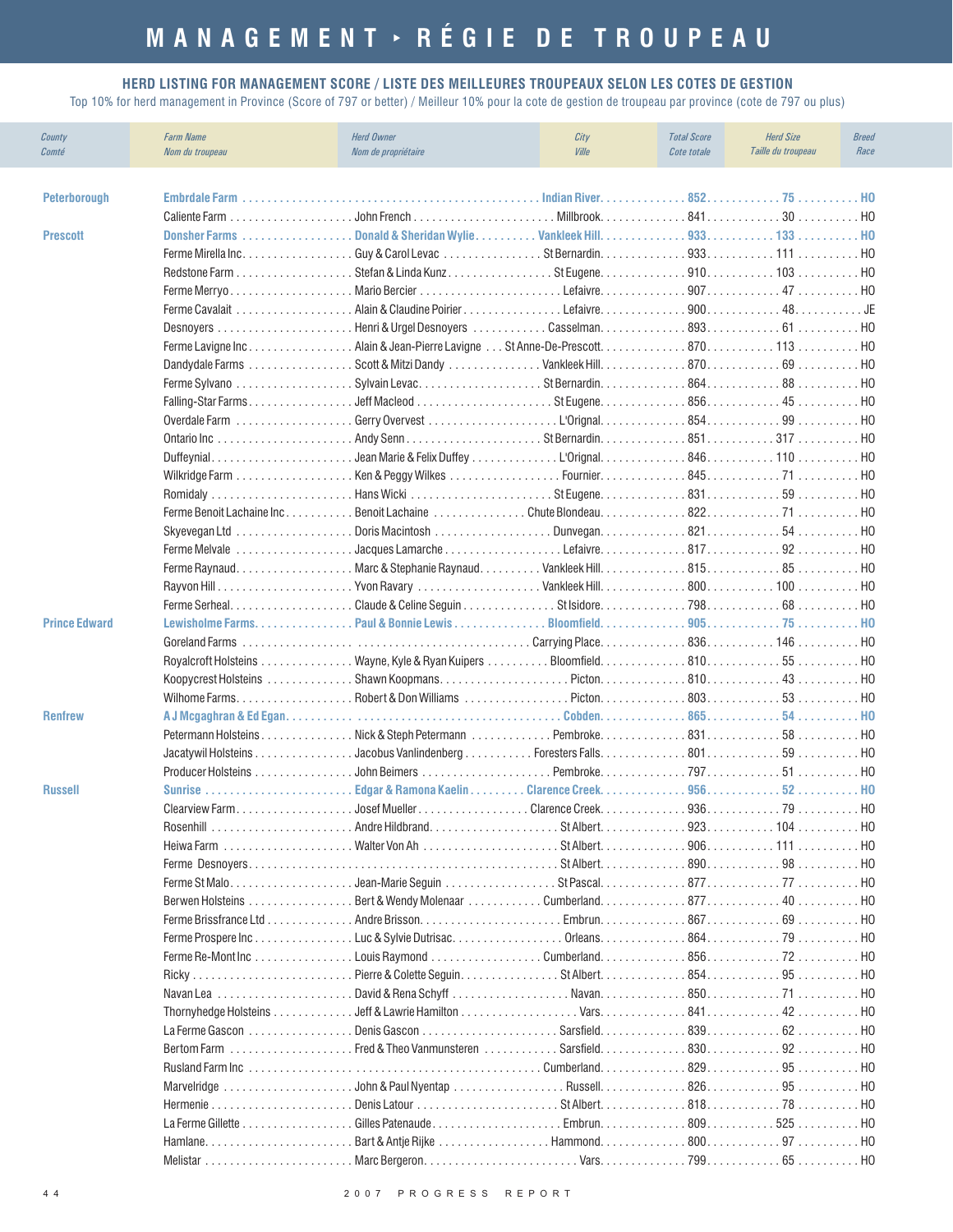#### **HERD LISTING FOR MANAGEMENT SCORE / LISTE DES MEILLEURES TROUPEAUX SELON LES COTES DE GESTION**

| County<br>Comté    | <b>Farm Name</b><br>Nom du troupeau | <b>Herd Owner</b><br>Nom de propriétaire                                | City<br>Ville | <b>Total Score</b><br>Cote totale | <b>Herd Size</b><br>Taille du troupeau | <b>Breed</b><br>Race |
|--------------------|-------------------------------------|-------------------------------------------------------------------------|---------------|-----------------------------------|----------------------------------------|----------------------|
| <b>Simcoe</b>      | <b>Brihill Holsteins</b>            |                                                                         |               |                                   |                                        |                      |
|                    |                                     |                                                                         |               |                                   |                                        |                      |
|                    |                                     |                                                                         |               |                                   |                                        |                      |
|                    |                                     |                                                                         |               |                                   |                                        |                      |
| <b>Stormont</b>    |                                     |                                                                         |               |                                   |                                        | . HO                 |
|                    |                                     |                                                                         |               |                                   |                                        |                      |
|                    |                                     |                                                                         |               |                                   |                                        |                      |
|                    |                                     |                                                                         |               |                                   |                                        |                      |
|                    |                                     |                                                                         |               |                                   |                                        |                      |
|                    |                                     |                                                                         |               |                                   |                                        |                      |
| <b>Thunder Bay</b> |                                     |                                                                         |               |                                   |                                        |                      |
|                    |                                     |                                                                         |               |                                   |                                        |                      |
| <b>Timiskaming</b> |                                     |                                                                         |               |                                   |                                        |                      |
| <b>Waterloo</b>    |                                     |                                                                         |               |                                   |                                        |                      |
|                    |                                     |                                                                         |               |                                   |                                        |                      |
|                    |                                     |                                                                         |               |                                   |                                        |                      |
|                    |                                     | Quiet Oak Holsteins John & Angela Van Bergeijk New Hamburg. 896. 104 HO |               |                                   |                                        |                      |
|                    |                                     |                                                                         |               |                                   |                                        |                      |
|                    |                                     |                                                                         |               |                                   |                                        | . H <sub>0</sub>     |
|                    |                                     |                                                                         |               |                                   |                                        | . HO                 |
|                    |                                     |                                                                         |               |                                   |                                        |                      |
|                    |                                     |                                                                         |               |                                   |                                        |                      |
|                    |                                     |                                                                         |               |                                   |                                        |                      |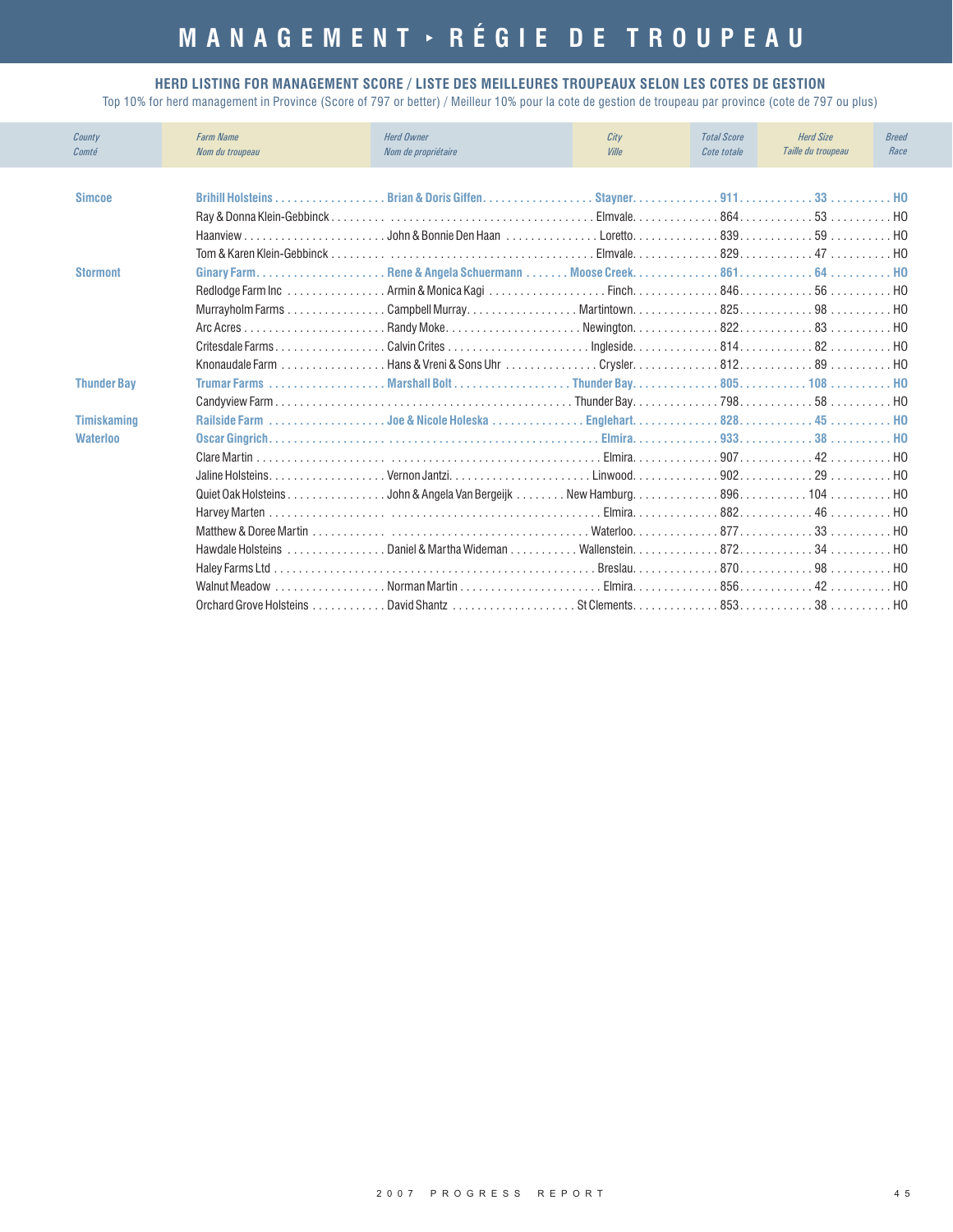#### **HERD LISTING FOR MANAGEMENT SCORE / LISTE DES MEILLEURES TROUPEAUX SELON LES COTES DE GESTION**

| County<br>Comté  | <b>Farm Name</b><br>Nom du troupeau | <b>Herd Owner</b><br>Nom de propriétaire                                                                                                                                                              | City<br><b>Ville</b> | <b>Total Score</b><br>Cote totale | <b>Herd Size</b><br>Taille du troupeau | <b>Breed</b><br>Race |
|------------------|-------------------------------------|-------------------------------------------------------------------------------------------------------------------------------------------------------------------------------------------------------|----------------------|-----------------------------------|----------------------------------------|----------------------|
|                  |                                     |                                                                                                                                                                                                       |                      |                                   |                                        | H <sub>0</sub>       |
|                  |                                     |                                                                                                                                                                                                       |                      |                                   |                                        | . JF                 |
|                  |                                     | Callumlea Guernseys Kenneth McNabbNew Hamburg84241                                                                                                                                                    |                      |                                   |                                        | . HO                 |
|                  | Claynook Farms Ltd                  | $\ldots \ldots \ldots \ldots$ W, D & M Wagler $\ldots \ldots \ldots \ldots$ New Hamburg. $\ldots \ldots \ldots \ldots$ 832. $\ldots \ldots \ldots \ldots$ 185 $\ldots \ldots \ldots \ldots$ HO        |                      |                                   |                                        |                      |
|                  |                                     | Winterose Farm LtdDennis & Helen Martin  West Montrose 83260                                                                                                                                          |                      |                                   |                                        |                      |
|                  |                                     |                                                                                                                                                                                                       |                      |                                   |                                        | H <sub>0</sub>       |
|                  |                                     | CitilimitsNorbert & Bob Dietrich St Agatha826106                                                                                                                                                      |                      |                                   |                                        | . HO                 |
|                  |                                     |                                                                                                                                                                                                       |                      |                                   |                                        | . HO                 |
|                  |                                     | Conoriver Amsey & Miriam Steckle Waterloo51                                                                                                                                                           |                      |                                   |                                        | . HO                 |
|                  |                                     | MaplemarEdgar Martin St Clements35                                                                                                                                                                    |                      |                                   |                                        | . HO                 |
|                  | Cleossy                             | $\ldots \ldots \ldots \ldots \ldots$ . Cleason Wideman $\ldots \ldots \ldots \ldots$ St Jacobs. $\ldots \ldots \ldots \ldots$ 808. $\ldots \ldots \ldots \ldots \ldots \cdot 41 \ldots \ldots \ldots$ |                      |                                   |                                        | HO.                  |
|                  |                                     |                                                                                                                                                                                                       |                      |                                   |                                        | HO.                  |
|                  |                                     |                                                                                                                                                                                                       |                      |                                   |                                        | H <sub>0</sub>       |
|                  |                                     | Grootendorst Farms Ltd. Henk & Ary Grootendorst Breslau. 803. 601                                                                                                                                     |                      |                                   |                                        | HO.                  |
|                  |                                     |                                                                                                                                                                                                       |                      |                                   |                                        | HO.                  |
|                  |                                     |                                                                                                                                                                                                       |                      |                                   |                                        | H <sub>0</sub>       |
|                  |                                     |                                                                                                                                                                                                       |                      |                                   |                                        | GU                   |
|                  |                                     |                                                                                                                                                                                                       |                      |                                   |                                        | H <sub>0</sub>       |
| Wellington       |                                     |                                                                                                                                                                                                       |                      |                                   |                                        | HO.                  |
|                  |                                     |                                                                                                                                                                                                       |                      |                                   |                                        | . HO                 |
|                  |                                     |                                                                                                                                                                                                       |                      |                                   |                                        | . HO                 |
|                  |                                     |                                                                                                                                                                                                       |                      |                                   |                                        | . HO                 |
|                  |                                     |                                                                                                                                                                                                       |                      |                                   |                                        | H <sub>0</sub>       |
|                  |                                     |                                                                                                                                                                                                       |                      |                                   |                                        |                      |
|                  |                                     | Hillmeadows Farms IncDoug & Sandy SikkemaMoorefield86260                                                                                                                                              |                      |                                   |                                        | H <sub>0</sub>       |
|                  |                                     |                                                                                                                                                                                                       |                      |                                   |                                        | . HO                 |
|                  |                                     |                                                                                                                                                                                                       |                      |                                   |                                        | H <sub>0</sub>       |
|                  |                                     |                                                                                                                                                                                                       |                      |                                   |                                        | H <sub>0</sub>       |
|                  |                                     |                                                                                                                                                                                                       |                      |                                   |                                        | . HO                 |
|                  |                                     |                                                                                                                                                                                                       |                      |                                   |                                        | . HO                 |
|                  |                                     |                                                                                                                                                                                                       |                      |                                   |                                        | HO                   |
|                  |                                     |                                                                                                                                                                                                       |                      |                                   |                                        | HO.                  |
|                  |                                     |                                                                                                                                                                                                       |                      |                                   |                                        | H <sub>0</sub>       |
|                  |                                     | Kooi Pleats Dairy IncWillem & Martine Van Der Kooi  Moorefield 831 93                                                                                                                                 |                      |                                   |                                        | HO.                  |
|                  |                                     |                                                                                                                                                                                                       |                      |                                   |                                        |                      |
|                  |                                     |                                                                                                                                                                                                       |                      |                                   |                                        |                      |
|                  |                                     |                                                                                                                                                                                                       |                      |                                   |                                        |                      |
|                  |                                     |                                                                                                                                                                                                       |                      |                                   |                                        |                      |
|                  |                                     |                                                                                                                                                                                                       |                      |                                   |                                        |                      |
|                  |                                     |                                                                                                                                                                                                       |                      |                                   |                                        |                      |
|                  |                                     |                                                                                                                                                                                                       |                      |                                   |                                        |                      |
|                  |                                     |                                                                                                                                                                                                       |                      |                                   |                                        |                      |
|                  |                                     |                                                                                                                                                                                                       |                      |                                   | $50$ HO                                |                      |
|                  |                                     |                                                                                                                                                                                                       |                      |                                   |                                        |                      |
|                  |                                     |                                                                                                                                                                                                       |                      |                                   |                                        |                      |
|                  |                                     |                                                                                                                                                                                                       |                      |                                   |                                        |                      |
|                  |                                     |                                                                                                                                                                                                       |                      |                                   |                                        |                      |
|                  |                                     |                                                                                                                                                                                                       |                      |                                   |                                        |                      |
|                  |                                     |                                                                                                                                                                                                       |                      |                                   |                                        |                      |
|                  |                                     |                                                                                                                                                                                                       |                      |                                   |                                        | . HO                 |
|                  |                                     |                                                                                                                                                                                                       |                      |                                   |                                        | . HO                 |
|                  |                                     |                                                                                                                                                                                                       |                      |                                   |                                        |                      |
| <b>Wentworth</b> | Summitholm Holsteins.               | Joe Loewith & Sons                                                                                                                                                                                    | Lynden.              |                                   | 980. 358 HO                            |                      |
| <b>York</b>      |                                     |                                                                                                                                                                                                       |                      |                                   |                                        |                      |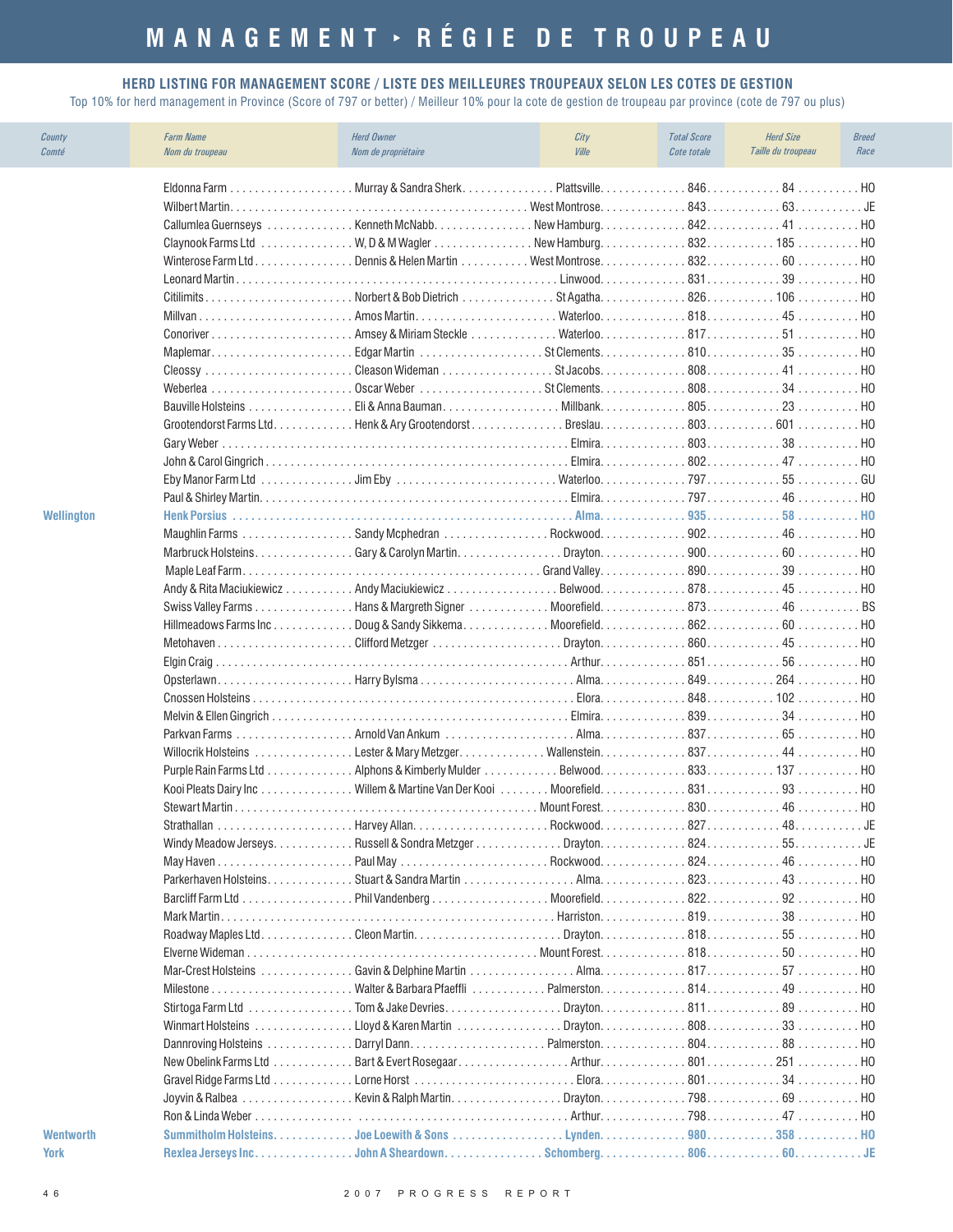**2007 Management Centre** All DHI Herds in Ontario Based on 2007 Herd Averages

| centre<br>Management                                                                                                 |             |                  |         |         | Perce       | $\bullet$<br>ntil |           |                  |           |                  |
|----------------------------------------------------------------------------------------------------------------------|-------------|------------------|---------|---------|-------------|-------------------|-----------|------------------|-----------|------------------|
|                                                                                                                      | <b>NAX</b>  | So <sub>th</sub> | 80th    | 70th    | <b>GOth</b> | 50th              | 40th      | SO <sub>th</sub> | 20th      | 10th             |
| Average of Current 305 Day Lactations<br>(Value after deductions/transportation)<br>Milk Value - Holstein            | > \$7,966   | \$6,624          | \$6,305 | \$6,076 | \$5,899     | \$5,718           | \$5,528   | \$5,315          | \$5,027   | \$4,536          |
| Average of Current 305 Day Lactations<br>(Value after deductions/transportation)<br><b>Milk Value - Non-Holstein</b> | $>$ \$7,204 | \$5,377          | \$5,192 | \$4,950 | \$4,753     | \$4,573           | \$4,374   | \$4,164          | \$3,930   | \$3,416          |
| (Herd Average Linear Score)<br><b>Udder Health</b>                                                                   | < 1.9       | 2.3              | 2.5     | 2.6     | 2.8         | 2.9               | 3.0       | 3.2              | 3.4       | $3.\overline{6}$ |
| (First Lactation Only in Years-Days)<br>Age At First Calving                                                         | $1 - 349$   | 2-026            | 2-045   | 2-060   | 2-075       | $2 - 090$         | $2 - 108$ | $2 - 131$        | $2 - 161$ | $2 - 211$        |
| (Herd Average in Months)<br><b>Calving Interval</b>                                                                  | 13.4        | 13.0             | 13.3    | 13.5    | 13.7        | 14.0              | 14.2      | 14.5             | 14.9      | 15.6             |
| (Annual % Herd 3rd + Lactations)<br>Longevity                                                                        | >59.5%      | 48.1%            | 44.2%   | 41.1%   | 38.8%       | 36.6%             | 34.3%     | 32.1%            | 29.7%     | 26.0%            |
| (Annual % Herd in Milk)<br><b>Herd Efficiency</b>                                                                    |             | 90.3%            | 89.0%   | 88.1%   | 87.2%       | 86.2%             | 85.0%     | 83.5%            | 81.6%     | 78.0%            |

**How Percentiles Work** 

4 **TOP HERD** 

If all the herds (animals could be substituted for herds) were arranged in order from lowest to highest, the75th percentile would be the value of the herd that<br>is better than 75% of all the other herds. The 99th percentile value is that<br>which is better than 99% of all the other herds.

25th Percentile

50th Percentile

**75th Percentile** 

**MAX**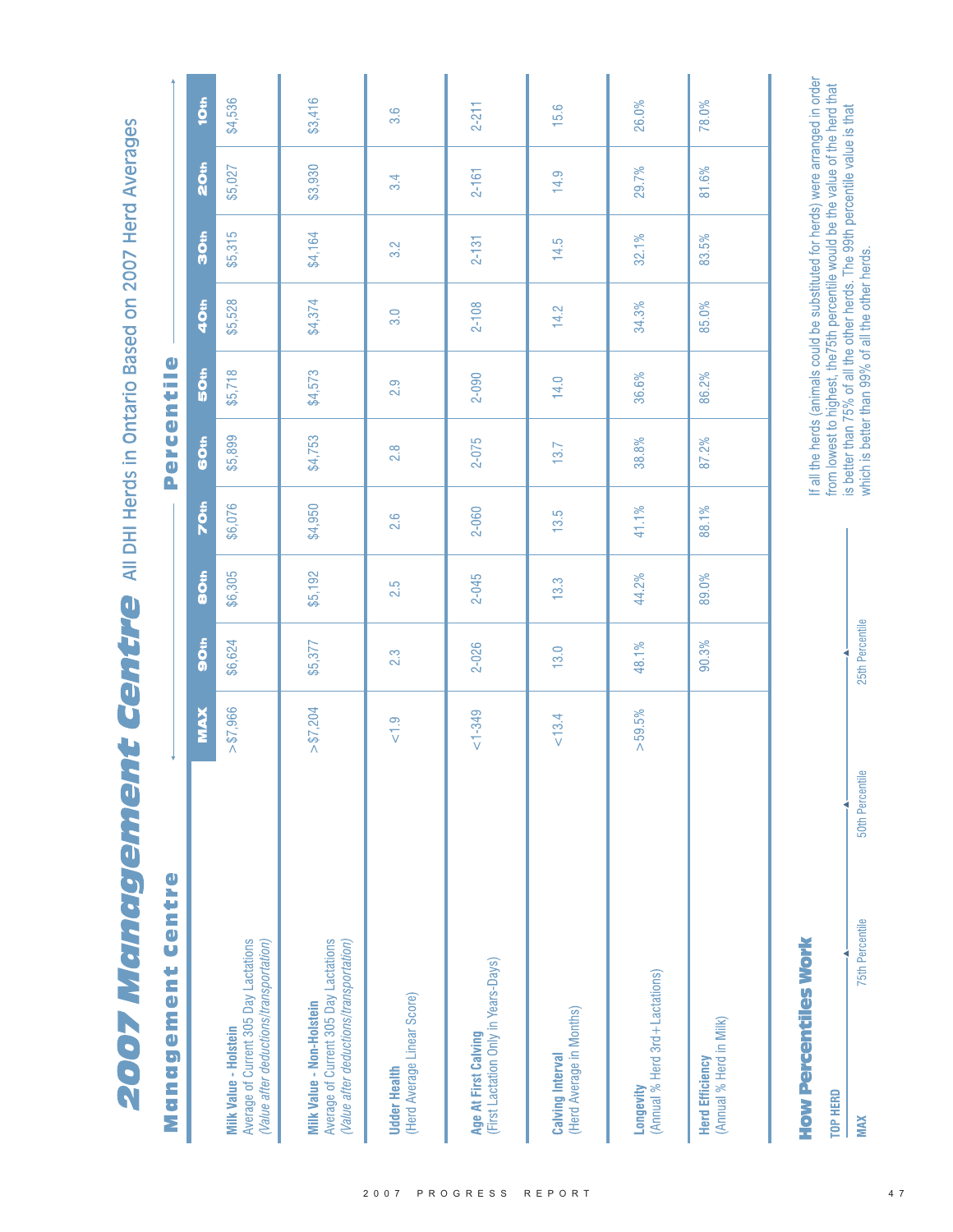## Publishable Herd Listing Criteria Critères publiables de liste de troupeau

The following rank listings of our highest production herds on Publishable milk recording programs (Supervised or 24 hrs AP) are based on the Annual Summary reports generated for each herd enrolled with CanWest DHI.

This report is a detailed summary of production and BCA for milk, butterfat, and protein for eligible records that reached 305 days in milk, or terminated at or before 305 days in milk, between January 1 and December 31. The following were used in the development of our listings:

- **(1) ENROLMENT:** Records must be competed under a Publishable Service Plan.
- (2) NUMBER OF RECORDS: Herds with at least five records are included in the Progress Report.
- All Publishable herds with composite BCAs equal to or greater than the average composite BCA for the province or their respective county/district have been printed. **(3) EQUAL TO OR GREATER THAN COUNTY OR PROVINCIAL AVERAGE:**
- (4) PERCENTAGE OF PUBLISHABLE RECORDS: In order for a herd to be included in the listing, 75% or more of the total records contributing to the herd's average must be Publishable.
- **(5) TIES:** In the event of a tie in average composite BCA, the tie is broken in the following sequence: most records, highest herd protein BCA.
- **(6) BREED CODES:** Single letters have been used to denote breed: (A) Ayrshire; (H) Holstein; (B) Brown Swiss; (J) Jersey; (G) Guernsey; (M) Milking Shorthorn
- **(7) MULTI-BREED:** Herds with averages based on more than one breed are indicated by multiple breed codes at the end of the record. These codes are listed in order of breed predominance within the herd (highest to lowest).
- **(8) COUNTY BORDERS:** When a farm borders two counties, the Progress Report listing will be the same as the location indicated on the DFO license.

Ontario production is summarized on an annual basis, not only as a service to herd owners, but also to plot progress of production levels on a provincial, breed and service basis. Many counties/districts use the ranked information to calculate production awards in recognition of dairy producer achievements in their local area.

Le classement suivant des troupeaux les plus productifs inscrits à des programmes officiels de contrôle laitier (service de 24 heures supervisé ou service alternatif publiables), est basé sur le sommaire annuel de produit pour chaque troupeau inscrit auprès de CanWest DHI.

Ce rapport constitue le sommaire détaillé de la production et des MCR de lait, de matière grasse du lait et de protéine pour les animaux admissibles en lactation pendant 305 jours ou dont la lactation s'est terminée à 305 jours ou avant, entre le 1er janvier et le 31 décembre.

Ce qui suit a été employé dans le développement de nos listes :

- **(A) INSCRIPTION :** Les relevés doivent être inscrits à un plan de service publiable.
- **(B) NOMBRE D'ANIMAUX INSCRITS :** Les troupeaux ayant plus de cinq relevés sont compris dans le rapport de production.
- **PROVINCE** : Les relevés publiables de tous les troupeaux munis de composants de MCR égaux à ou supérieurs à la moyenne des composants MCR de la province ou de leur compté/district ont été publiés. **(C) ÉGALITÉ OU SUPÉRIORITÉ À LA MOYENNE DU COMTÉ OU DE LA**
- **(D) POURCENTAGE DES RELEVÉS PUBLIABLES :** Afin qu'un troupeau soit inclus sur la liste, 75% ou plus, de tous les relevés contribuant à la moyenne du troupeau, doivent être publiables.
- **(E) EX-AEQUO** : Dans le cas où il y aurait au moins deux troupeaux avec le total des moyennes de MCR égal, l'ordre serait choisi selon les critères suivants: le nombre de relevés le plus élevé, la moyenne de MCR en protéine la plus élevée.
- **(F) CODES DES RACES :** Une seule lettre a été utilisée pour identifier la race: (A) Ayrshire; (H) Holstein; (B) Suisse Brune; (J) Jersey; (G) Guernsey; (M) Shorthorn Laitier
- **(G) MOYENNE MULTI-RACE :** On identifie les troupeaux dont la moyenne est basée sur celle de plus d'une race par le code de plusieurs races à la fin du dossier. Ces codes sont classés par ordre d'importance des races dans le troupeau (de la plus importante à la moins importante).
- **(H) LIMITES DU COMTÉ :** Lorsqu'une exploitation est à la limite de deux comtés, l'emplacement indiqué dans le classement du Rapport de production serra le même que celui qui est inscrit sur le permis de le DFO.

La production de l'Ontario est résumée chaque année, non seulement pour rendre service aux propriétaires de troupeaux, mais également pour suivre la progression des niveaux de production provinciale, par troupeau et par service. De nombreux comtés et districts se servent des renseignements du classement pour préparer la remise des prix de production soulignant les réussites des producteurs de lait dans leur région.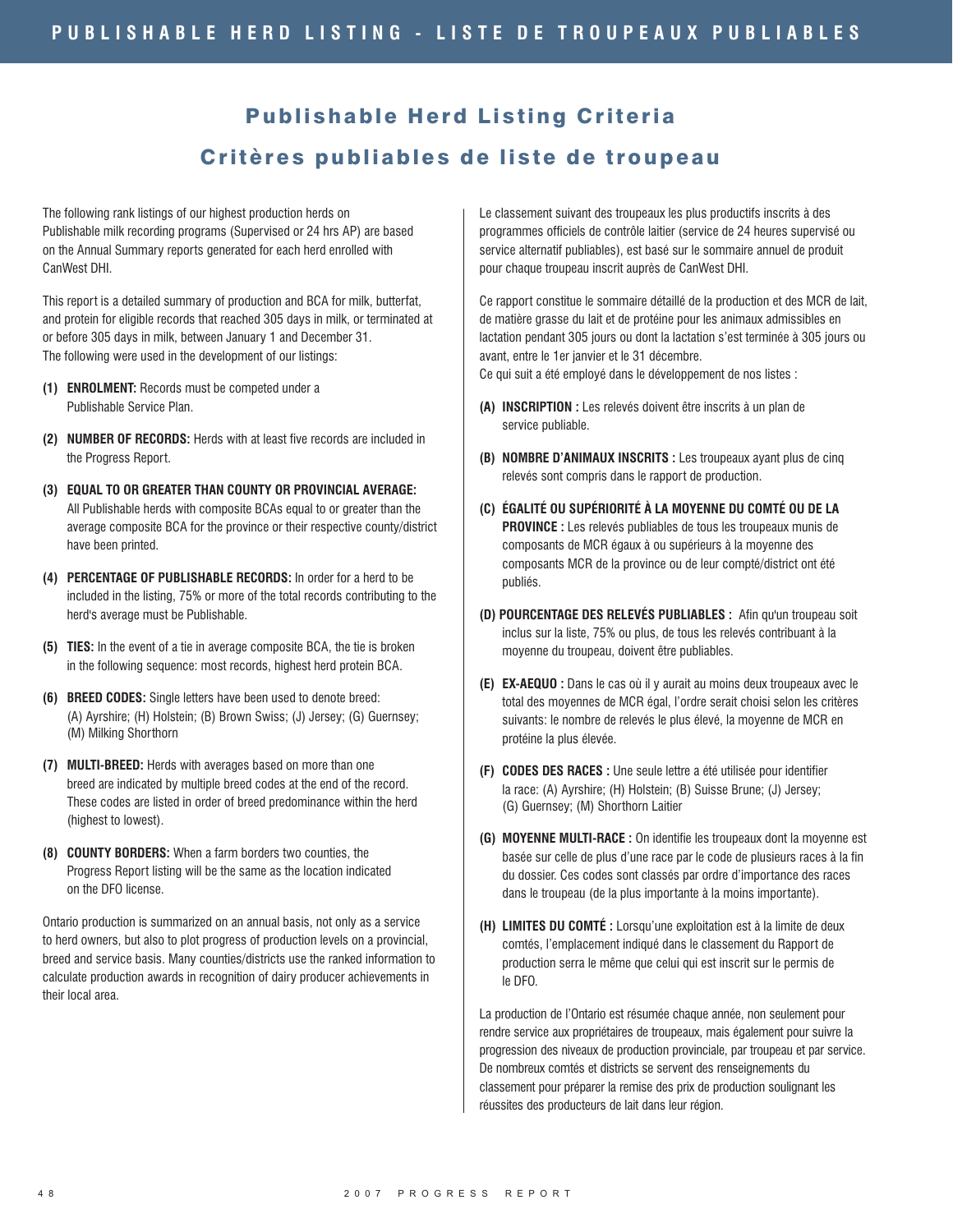Herds equal to or greater than County average composite BCA / Troupeaux supérieurs à la moyenne de composite MCR des comtés

| County / Farm<br>Comté / Ferme                                                                                                                                                                                                                                                                                                                                                                                                      | <b>Herd Owner</b><br>Nom de propriétaire                                                                                                                                                                                                                                                                          | <b>City</b><br><b>Ville</b>                                                                                                                                                                                                                                                     | <b>MCR Moyenne</b><br><b>BCA Average</b>                                                                                                     | <b>BCA Milk</b><br>MCR Lait                                                                                  | <b>BCA Fat</b><br>MCR Gras                                                                                   | <b>BCA Protein<br/>MCR Protéine</b>                                                                          | Records<br>Relevés                                                                           | Milk kg*/Lait kg                                                                                                                                      | Fat kg/Gras kg                                                                                               | $%$ Caras<br>Fat                                                                                                             | Protein kg<br>Protéine kg                                                                                    | ಸಿ<br>Protein %<br>Protéine                                                                                                  | <b>Breed/Race</b>                                                                           |
|-------------------------------------------------------------------------------------------------------------------------------------------------------------------------------------------------------------------------------------------------------------------------------------------------------------------------------------------------------------------------------------------------------------------------------------|-------------------------------------------------------------------------------------------------------------------------------------------------------------------------------------------------------------------------------------------------------------------------------------------------------------------|---------------------------------------------------------------------------------------------------------------------------------------------------------------------------------------------------------------------------------------------------------------------------------|----------------------------------------------------------------------------------------------------------------------------------------------|--------------------------------------------------------------------------------------------------------------|--------------------------------------------------------------------------------------------------------------|--------------------------------------------------------------------------------------------------------------|----------------------------------------------------------------------------------------------|-------------------------------------------------------------------------------------------------------------------------------------------------------|--------------------------------------------------------------------------------------------------------------|------------------------------------------------------------------------------------------------------------------------------|--------------------------------------------------------------------------------------------------------------|------------------------------------------------------------------------------------------------------------------------------|---------------------------------------------------------------------------------------------|
| ALGOMA (Average 193)<br>ONAKNOLL                                                                                                                                                                                                                                                                                                                                                                                                    | <b>JOHN PALMER</b>                                                                                                                                                                                                                                                                                                | <b>BRUCE MINES</b>                                                                                                                                                                                                                                                              | 193.0                                                                                                                                        | 198                                                                                                          | 187                                                                                                          | 194                                                                                                          | 22                                                                                           | 7.694                                                                                                                                                 | 276                                                                                                          | 3.6%                                                                                                                         | 241                                                                                                          | 3.1%                                                                                                                         | H.M                                                                                         |
| <b>BRANT (Average 200.7)</b><br><b>TALSMA FARMS INC</b><br><b>BRIDON FARMS INC</b><br>SPRUCE AVENUE FARMS<br>ROVELON HOLSTEINS<br><b>ELM BEND FARMS</b><br><b>BRENBE JERSEYS</b><br>NUTRECO CANADA AGRESEARCH<br>ALBERT VANDENBERG<br><b>LOLA MAY FARMS LTD</b><br><b>DONALYN HOLSTEINS</b><br>POTWELL JERSEYS<br><b>DONKERDALE</b><br><b>ASH LAWN FARMS</b><br><b>STUARTMERE FARM LTD</b><br><b>BROWNDALE</b><br><b>BRIDGEVIEW</b> | <b>STEVE &amp; SHARON TALSMA</b><br><b>BRIAN SAYLES</b><br><b>GARY CAIN</b><br><b>TERRY CHARLTON</b><br><b>BRENT BUTCHER</b><br>MICHELLE CARSON<br><b>JOE &amp; WANDA KLOEPFER</b><br><b>ERNEST PEPPER</b><br><b>MICHAEL STERN</b><br>J & G DONKERS<br>ROBERT KYLE<br><b>ROBERT BROWN</b><br><b>BRIAN COLEMAN</b> | <b>HARLEY</b><br><b>PARIS</b><br><b>PARIS</b><br><b>PARIS</b><br><b>BRANTFORD</b><br><b>AYR</b><br><b>BURFORD</b><br><b>HARLEY</b><br><b>HARLEY</b><br><b>BURFORD</b><br><b>PARIS</b><br><b>BRANCHTON</b><br><b>AYR</b><br><b>PRINCETON</b><br><b>PARIS</b><br><b>BRANTFORD</b> | 248.3<br>244.3<br>236.3<br>226.7<br>219.7<br>219.3<br>217.7<br>214.3<br>210.0<br>209.3<br>209.3<br>208.7<br>205.3<br>205.0<br>202.7<br>202.3 | 246<br>258<br>243<br>223<br>215<br>227<br>226<br>211<br>213<br>210<br>220<br>206<br>217<br>209<br>202<br>203 | 247<br>225<br>230<br>227<br>225<br>210<br>208<br>215<br>203<br>208<br>192<br>209<br>184<br>200<br>200<br>201 | 252<br>250<br>236<br>230<br>219<br>221<br>219<br>217<br>214<br>210<br>216<br>211<br>215<br>206<br>206<br>203 | 50<br>84<br>77<br>33<br>37<br>73<br>87<br>49<br>79<br>43<br>15<br>91<br>47<br>50<br>49<br>75 | 10,977<br>8,024<br>8,399<br>$10.133*$<br>9,735<br>7,301<br>10.109<br>$9,370*$<br>9,696<br>9.544<br>6,962<br>9,624<br>6,579<br>9.755<br>9,490<br>8.874 | 408<br>366<br>384<br>382<br>380<br>351<br>344<br>356<br>342<br>350<br>327<br>360<br>300<br>347<br>348<br>348 | 3.7%<br>4.6%<br>4.6%<br>3.8%<br>3.9%<br>4.8%<br>3.4%<br>3.8%<br>3.5%<br>3.7%<br>4.7%<br>3.7%<br>4.6%<br>3.6%<br>3.7%<br>3.9% | 357<br>290<br>291<br>332<br>317<br>265<br>311<br>308<br>310<br>304<br>259<br>313<br>247<br>305<br>306<br>289 | 3.3%<br>3.6%<br>3.5%<br>3.3%<br>3.3%<br>3.6%<br>3.1%<br>3.3%<br>3.2%<br>3.2%<br>3.7%<br>3.3%<br>3.8%<br>3.1%<br>3.2%<br>3.3% | H<br>J, H<br>J, H, B<br>H<br>H<br>J, H<br>H<br>Η<br>Η<br>H<br>J<br>Η<br>J<br>Η<br>H<br>H, J |
| <b>BRUCE (Average 206)</b><br><b>FRANK &amp; ANNE MARIE TER WOERDS</b><br><b>STARBRITE HOLSTEIN</b><br><b>ALBADON FARMS LTD</b><br>ZETTLERDALE FARMS<br><b>NEIL ZEVENBERGEN</b><br>PATIENCE HOLSTEINS LTD<br>PREHNBROOK FARMS LTD<br><b>BELMORAL FARMS LTD</b><br><b>LOWLACE FARMS</b><br><b>ZETHILL FARMS LTD</b>                                                                                                                  | <b>CHARLES ALBRECHT</b><br><b>MARK IRELAND</b><br><b>HOWARD &amp; GLEN ZETTLER</b><br><b>DAVID KIEFFER</b><br>J & B WALLACE<br><b>RUSSELL &amp; JOYCE ZETTLER</b>                                                                                                                                                 | <b>KINCARDINE</b><br><b>MILDMAY</b><br><b>TEESWATER</b><br><b>CHEPSTOW</b><br><b>HEPWORTH</b><br><b>MILDMAY</b><br><b>RIPLEY</b><br><b>TEESWATER</b><br>PORT ELGIN<br><b>HANOVER</b>                                                                                            | 252.0<br>245.7<br>243.0<br>238.7<br>236.0<br>234.7<br>234.0<br>230.3<br>229.3<br>228.3                                                       | 251<br>226<br>249<br>236<br>220<br>221<br>241<br>219<br>224<br>224                                           | 254<br>280<br>241<br>244<br>258<br>258<br>227<br>255<br>239<br>240                                           | 251<br>231<br>239<br>236<br>230<br>225<br>234<br>217<br>225<br>221                                           | 53<br>42<br>136<br>65<br>54<br>59<br>220<br>44<br>69<br>32                                   | 11.163<br>10.288<br>$11,191*$<br>10,822<br>10,353<br>10.546<br>10.876 *<br>10.353<br>10.089<br>9.758                                                  | 421<br>475<br>403<br>415<br>453<br>460<br>381<br>448<br>399<br>390                                           | 3.8%<br>4.6%<br>3.6%<br>3.8%<br>4.4%<br>4.4%<br>3.5%<br>4.3%<br>4.0%<br>4.0%                                                 | 358<br>335<br>343<br>345<br>343<br>342<br>336<br>325<br>323<br>307                                           | 3.2%<br>3.3%<br>3.1%<br>3.2%<br>3.3%<br>3.2%<br>3.1%<br>3.1%<br>3.2%<br>3.1%                                                 | Η<br>H<br>Η<br>Η<br>Η<br>H, J<br>H<br>Η<br>Η<br>Н                                           |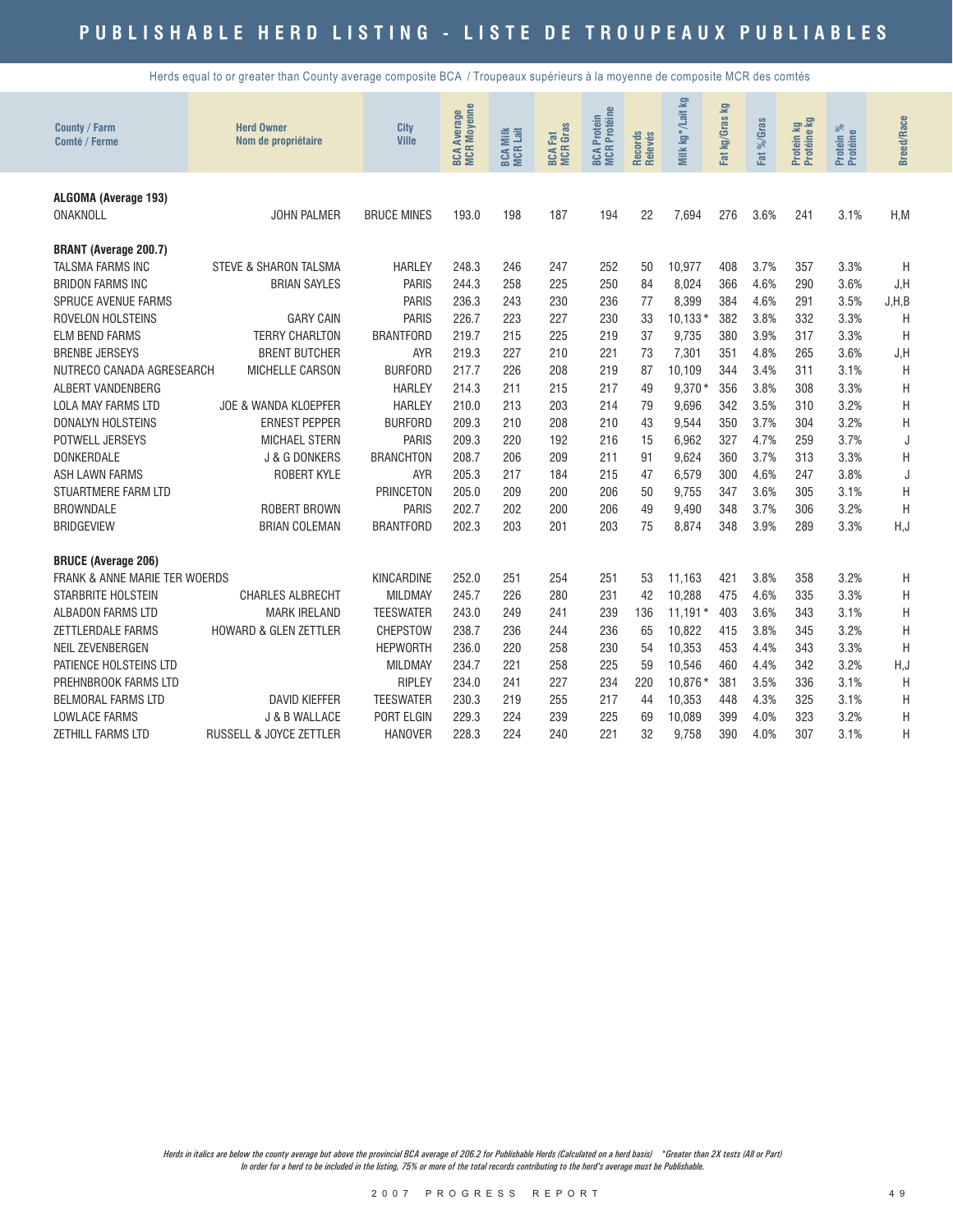Herds equal to or greater than County average composite BCA / Troupeaux supérieurs à la moyenne de composite MCR des comtés

| County / Farm<br>Comté / Ferme     | <b>Herd Owner</b><br>Nom de propriétaire    | City<br><b>Ville</b>              | <b>BCA Average</b><br>MCR Moyenne | <b>BCA Milk</b><br>MCR Lait | <b>MCR</b> Gras<br><b>BCA Fat</b> | <b>BCA Protein<br/>MCR Protéine</b> | Records<br>Relevés | Milk kg*/Lait kg | 空<br>Fat kg/Gras | Fat %/Gras   | Protein kg<br>Protéine kg | Protein %<br>Protéine | <b>Breed/Race</b> |
|------------------------------------|---------------------------------------------|-----------------------------------|-----------------------------------|-----------------------------|-----------------------------------|-------------------------------------|--------------------|------------------|------------------|--------------|---------------------------|-----------------------|-------------------|
| <b>IKENDALE FARMS LTD</b>          | <b>IKENDALE FARMS LTD</b>                   | WALKERTON                         | 227.0                             | 231                         | 224                               | 226                                 | 284                | $10,398*$        | 374              | 3.6%         | 323                       | 3.1%                  | H                 |
| MARLANNA                           | <b>LESTER MARTIN</b>                        | <b>MILDMAY</b>                    | 227.0                             | 225                         | 238                               | 218                                 | 27                 | 11,205           | 440              | 3.9%         | 344                       | 3.1%                  | H                 |
| R & G FARMS LTD                    | <b>GEOFF FARRELL</b>                        | KINCARDINE                        | 224.7                             | 228                         | 220                               | 226                                 | 49                 | 9,899            | 359              | 3.6%         | 315                       | 3.2%                  | H, J              |
| <b>STROELEE</b>                    | JOSEPH STROEDER                             | <b>HANOVER</b>                    | 224.7                             | 226                         | 231                               | 217                                 | 36                 | 10,197           | 388              | 3.8%         | 312                       | 3.1%                  | H                 |
| <b>GRAYCLAY JERSEYS</b>            | JOHN & RHONDA VANDERWIELEN                  | ELMW00D                           | 222.7                             | 236                         | 196                               | 236                                 | 34                 | 7,066            | 317              | 4.5%         | 268                       | 3.8%                  | J                 |
| <b>KENVEL FARMS</b>                | <b>LLOYD HENDRY</b>                         | <b>TIVERTON</b>                   | 222.3                             | 218                         | 227                               | 222                                 | 82                 | 9,833            | 381              | 3.9%         | 320                       | 3.3%                  | H                 |
| A TO Z FARM                        | <b>AARON RUETZ</b>                          | <b>MILDMAY</b>                    | 221.7                             | 211                         | 241                               | 213                                 | 46                 | 10,143           | 426              | 4.2%         | 323                       | 3.2%                  | H                 |
| <b>HELLS LEA FARMS LTD</b>         | MIKE HAELZLE                                | <b>MILDMAY</b>                    | 220.3                             | 215                         | 235                               | 211                                 | 28                 | 9,867            | 400              | 4.1%         | 308                       | 3.1%                  | H                 |
| RANDY & ROD WEBER                  |                                             | <b>ALLENFORD</b>                  | 220.0                             | 215                         | 228                               | 217                                 | 65                 | 9,848            | 388              | 3.9%         | 316                       | 3.2%                  | H                 |
| <b>FLORBIL FARMS LTD</b>           | JEFF & DAN BROSS                            | <b>MILDMAY</b>                    | 219.7                             | 211                         | 236                               | 212                                 | 57                 | 9,662            | 402              | 4.2%         | 310                       | 3.2%                  | H                 |
| <b>HARMONY HOLSTEINS</b>           | <b>MARK &amp; MATT HAMEL</b>                | ELMWOOD                           | 219.3                             | 221                         | 229                               | 208                                 | 100                | 10,192           | 393              | 3.9%         | 307                       | 3.0%                  | H,J               |
| RALJAY FARMS / DEEDALE             | JAYNE & RALPH DIETRICH                      | <b>MILDMAY</b>                    | 218.3                             | 223                         | 217                               | 215                                 | 52                 | 9,917            | 358              | 3.6%         | 304                       | 3.1%                  | H                 |
| <b>MARTROCK HOLSTEINS</b>          | RICHARD MARTIN                              | <b>TEESWATER</b>                  | 218.0                             | 218                         | 219                               | 217                                 | 31                 | 9,712            | 364              | 3.7%         | 308                       | 3.2%                  | H                 |
| <b>FAIRVISTA</b>                   | <b>MURRAY RUSSWURM</b>                      | <b>MILDMAY</b>                    | 217.3                             | 225                         | 200                               | 227                                 | 53                 | 6,779            | 326              | 4.8%         | 259                       | 3.8%                  | J                 |
| A TO Z FARMS #1                    | <b>CHANCY &amp; KELLY BURGESS</b>           | <b>MILDMAY</b>                    | 216.3                             | 206                         | 230                               | 213                                 | 49                 | 9,549            | 396              | 4.1%         | 314                       | 3.3%                  | H                 |
| DORAL FARMS INC                    |                                             | <b>TEESWATER</b>                  | 216.0                             | 214                         | 220                               | 214                                 | 43                 | 10,072           | 383              | 3.8%         | 320                       | 3.2%                  | H                 |
| KATE WHALE, WAY GAYMAN             |                                             | <b>MILDMAY</b>                    | 216.0                             | 217                         | 216                               | 215                                 | 17                 | 9,868            | 366              | 3.7%         | 310                       | 3.1%                  | H                 |
| <b>CEDAR PATCH</b>                 | <b>GLEN BURGESS</b>                         | <b>MILDMAY</b>                    | 215.0                             | 210                         | 218                               | 217                                 | 46                 | 8,148            | 369              | 4.5%         | 287                       | 3.5%                  | H,J               |
| NORVAL MCCONNELL                   |                                             | KINCARDINE                        | 214.0                             | 213                         | 223                               | 206                                 | 34                 | 8,413            | 354              | 4.2%         | 284                       | 3.4%                  | B                 |
| <b>ELANDEE HOLSTEINS</b>           | <b>BEVAN &amp; HEATHER WEBER</b>            | <b>MILDMAY</b>                    | 213.3                             | 207                         | 221                               | 212                                 | 30                 | 9,789            | 387              | 4.0%         | 318                       | 3.2%                  | H                 |
| <b>SCHRIEK FARMS LIMITED</b>       | <b>GIDION &amp; SANDRA SCHRIEK</b>          | <b>CHESLEY</b>                    | 213.0                             | 205                         | 224                               | 210                                 | 72                 | 9,005            | 365              | 4.1%         | 295                       | 3.3%                  | H                 |
| <b>HOLMDALE FARMS</b>              |                                             | <b>ELMWOOD</b>                    | 212.3                             | 213                         | 213                               | 211                                 | 117                | 9,335            | 347              | 3.7%         | 295                       | 3.2%                  | H                 |
| CHALAMAR                           | W & D MCKEE                                 | KINCARDINE                        | 212.3                             | 212                         | 213                               | 212                                 | 38                 | 9,761            | 365              | 3.7%         | 310                       | 3.2%                  | H                 |
| <b>DON BAKS</b>                    |                                             | <b>TEESWATER</b>                  | 211.3                             | 208                         | 218                               | 208                                 | 42                 | 9,258            | 362              | 3.9%         | 295                       | 3.2%                  | H                 |
| LANYDONE                           | <b>JOHN &amp; TOM LANG</b>                  | CHEPSTOW                          | 210.0                             | 203                         | 221                               | 206                                 | 49                 | 9,659            | 389              | 4.0%         | 310                       | 3.2%                  | H                 |
| <b>WILKESVIEW</b>                  | <b>MURRAY WILKEN</b>                        | <b>RIPLEY</b>                     | 208.7                             | 207                         | 214                               | 205                                 | 99                 | 9,051            | 352              | 3.9%         | 286                       | 3.2%                  | H, A              |
| MEADOWBLOOM HOLSTEINS              | PAUL & MARILYN LEIS                         | ELMW00D                           | 207.7                             | 201                         | 223                               | 199                                 | 33                 | 9,535            | 393              | 4.1%         | 300                       | 3.1%                  | H                 |
| <b>MDG HOLSTEINS</b>               | <b>DENNIS GRUBB</b>                         | <b>MILDMAY</b>                    | 207.3                             | 198                         | 229                               | 195                                 | 23                 | 9,541            | 410              | 4.3%         | 298                       | 3.1%                  | H                 |
| <b>CARLETON (Average 205.3)</b>    |                                             |                                   |                                   |                             |                                   |                                     |                    |                  |                  |              |                           |                       |                   |
| MARVELLANE                         | THEO & MARIA NYENTAP                        | <b>RUSSELL</b>                    | 277.0                             | 295                         | 257                               | 279                                 | 107                | $13,145*$        | 426              | 3.2%         | 395                       | 3.0%                  | Η                 |
| <b>OAKSTONE FARM</b>               | <b>TODD &amp; CAROLYN STYLES</b>            | <b>KINBURN</b>                    | 264.7                             | 273                         | 256                               | 265                                 | 51                 | $12,332*$        | 431              | 3.5%         | 383                       | 3.1%                  | Η                 |
| <b>VELTHUIS FARMS LTD</b>          |                                             | OSGOODE                           | 253.7                             | 257                         | 256                               | 248                                 | 116                | 11,883           | 441              | 3.7%         | 365                       | 3.1%                  | H                 |
| <b>TOPFARM HOLSTEINS</b>           | <b>GERALD &amp; JANET VANBOKHORST</b>       | 0SG00DE                           | 250.0                             | 246                         | 249                               | 255                                 | 52                 | 10,954           | 413              | 3.8%         | 362                       | 3.3%                  | H                 |
| <b>GRUEN VALLEY FARM LTD</b>       | THOM & WILMA MUELLER                        | <b>VERNON</b>                     | 248.7                             | 250                         | 249                               | 247                                 | 59                 | 11,095           | 408              | 3.7%         | 350                       | 3.2%                  | H                 |
| <b>RIVERDOWN HOLSTEINS</b>         |                                             | <b>METCALFE</b>                   | 243.7                             | 244                         | 248                               | 239                                 | 72                 | 11,215           | 423              | 3.8%         | 350                       | 3.1%                  | Η                 |
| <b>ALEXERIN</b>                    | RON & TODD NIXON                            | <b>MANOTICK</b>                   | 243.0                             | 242                         | 244                               | 243                                 | 77                 | 10,663           | 401              | 3.8%         | 342                       | 3.2%                  | H                 |
| <b>BLACKRAPIDS FARMS</b>           | PETER & ROSEMARY RUITER                     | <b>NEPEAN</b>                     | 240.0                             | 237                         | 241                               | 242                                 | 33                 | 10,553           | 399              | 3.8%         | 342                       | 3.2%                  | Н                 |
| TILE CROFT FARMS<br><b>VERNLEA</b> | ELEANOR & JEFF ROBINSON<br>RUSSELL ANDERSON | 0SG00DE                           | 234.7                             | 233<br>229                  | 228                               | 243<br>237                          | 64<br>62           | 7,883            | 318<br>407       | 4.0%<br>3.8% | 269<br>347                | 3.4%                  | Α                 |
| <b>BARRY &amp; SHELLEY WADDELL</b> |                                             | <b>WINCHESTER</b>                 | 234.7<br>232.7                    |                             | 238<br>226                        | 234                                 | 52                 | 10,574           |                  |              | 337                       | 3.3%                  | Η                 |
| AYRVALE                            | <b>GREG &amp; HEATHER MOUNT</b>             | <b>EDWARDS</b><br><b>METCALFE</b> | 232.7                             | 238<br>232                  | 222                               | 244                                 | 27                 | 10,797<br>7,415  | 380<br>293       | 3.5%<br>4.0% | 255                       | 3.1%<br>3.4%          | Η<br>Α            |
| <b>MIDLEE HOLSTEINS</b>            | JIM & CONNIE MCDIARMID & SONS               | OSGOODE                           | 227.0                             | 237                         | 222                               | 222                                 | 73                 | 10,556           | 367              | 3.5%         | 315                       | 3.0%                  | Η                 |
| <b>GLENNHOLME HOLST</b>            | <b>BRIAN &amp; JILL RIVINGTON</b>           | CARP                              | 223.7                             | 215                         | 240                               | 216                                 | 48                 | 10,199           | 427              | 4.2%         | 326                       | 3.2%                  | H,J               |
| CAVANHILL                          | MEL & ANDY CAVANAGH                         | <b>KINBURN</b>                    | 223.3                             | 210                         | 250                               | 210                                 | 59                 | 9,881            | 435              | 4.4%         | 313                       | 3.2%                  | Η                 |
| TAYLORCROFT FARM                   | ANDREA & BRENT TAYLOR                       | <b>OSGOODE</b>                    | 220.7                             | 223                         | 217                               | 222                                 | 29                 | 10,823           | 392              | 3.6%         | 341                       | 3.2%                  | Η                 |
| FRED & SHARON STUYT                |                                             | RICHMOND                          | 219.7                             | 214                         | 229                               | 216                                 | 47                 | 10,041           | 397              | 4.0%         | 321                       | 3.2%                  | Η                 |
| DALMENY HOLSTEINS                  | DAN & NANCY MCDIARMID                       | OSGOODE                           | 217.7                             | 220                         | 216                               | 217                                 | 57                 | 10,038           | 363              | 3.6%         | 315                       | 3.1%                  | Η                 |
| <b>MCEWEN FARM</b>                 | <b>WILLIAM MCEWEN</b>                       | <b>NEPEAN</b>                     | 215.0                             | 215                         | 212                               | 218                                 | 34                 | 10,060           | 369              | 3.7%         | 325                       | 3.2%                  | Η                 |
| AGRICULTURE MUSEUM                 | NAT MUSEUM OF TECH                          | <b>OTTAWA</b>                     | 212.0                             | 208                         | 212                               | 216                                 | 33                 | 9,447            | 366              | 3.9%         | 314                       | 3.3%                  | H,G,A             |
| DELCREEK HOLSTEINS                 | PETER RYLAARSDAM                            | <b>WINCHESTER</b>                 | 211.0                             | 212                         | 208                               | 213                                 | 49                 | 9,985            | 364              | 3.6%         | 318                       | 3.2%                  | Η                 |
| ACREDALE FARM                      | <b>JANET ACRES</b>                          | <b>KARS</b>                       | 210.7                             | 209                         | 210                               | 213                                 | 74                 | 9,647            | 360              | 3.7%         | 312                       | 3.2%                  | Η                 |
| <b>BREEZEHILL HOLSTIENS</b>        |                                             | <b>WINCHESTER</b>                 | 210.3                             | 207                         | 216                               | 208                                 | 55                 | 10,032           | 386              | 3.8%         | 319                       | 3.2%                  | Η                 |
| WEEBERLAC                          | T & D GRONIGER                              | <b>BAD SPRING</b>                 | 205.7                             | 201                         | 216                               | 200                                 | 22                 | 9,098            | 372              | 4.1%         | 290                       | 3.2%                  | H,J               |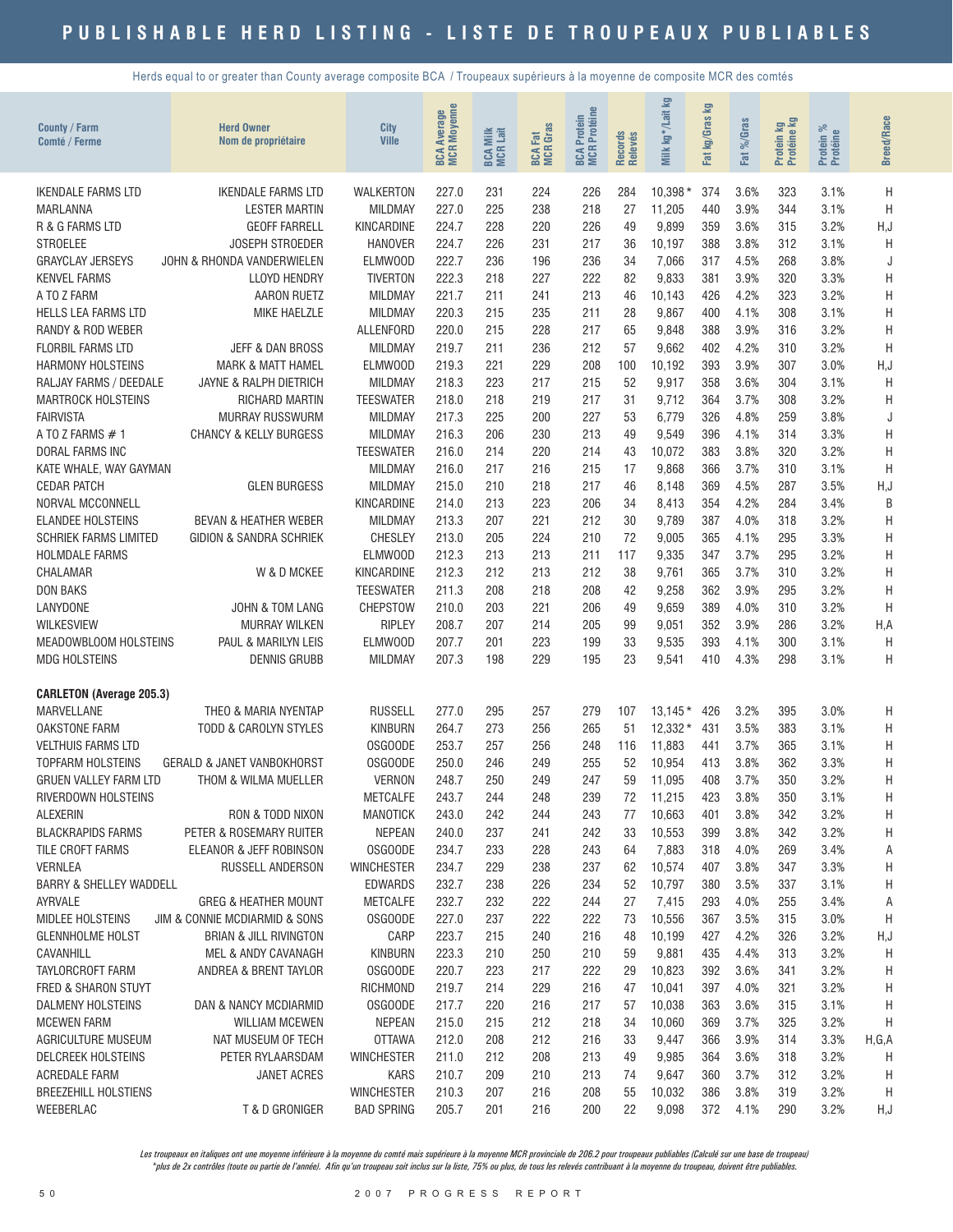Herds equal to or greater than County average composite BCA / Troupeaux supérieurs à la moyenne de composite MCR des comtés

| County / Farm<br>Comté / Ferme | <b>Herd Owner</b><br>Nom de propriétaire | City<br><b>Ville</b> | <b>MCR Moyenne</b><br><b>Average</b><br>BCA | Milk<br>Lait<br>BCA I | <b>BCA Fat</b><br>MCR Gras | Protéine<br>Protein<br><b>MCR</b><br>BCA | Records<br>Relevés | Milk kg*/Lait kg | Fat kg/Gras kg | Fat %/Gras | Protein kg<br>Protéine kg | ಸ<br>Protein %<br>Protéine | <b>Breed/Race</b> |
|--------------------------------|------------------------------------------|----------------------|---------------------------------------------|-----------------------|----------------------------|------------------------------------------|--------------------|------------------|----------------|------------|---------------------------|----------------------------|-------------------|
| <b>COCHRANE (Average 215)</b>  |                                          |                      |                                             |                       |                            |                                          |                    |                  |                |            |                           |                            |                   |
| <b>SHADYLANE FARMS</b>         |                                          | <b>MATHESON</b>      | 228.0                                       | 234                   | 222                        | 228                                      | 46                 | 10,605           | 374            | 3.5%       | 328                       | 3.1%                       | H                 |
| <b>HAASEN FARMS LIMITED</b>    | <b>JOHN &amp; FRANK HAASEN</b>           | <b>TIMMINS</b>       | 213.7                                       | 214                   | 215                        | 212                                      | 64                 | 9.664            | 361            | 3.7%       | 305                       | 3.2%                       | H, B              |
| DUFFERIN (Average 207.6)       |                                          |                      |                                             |                       |                            |                                          |                    |                  |                |            |                           |                            |                   |
| SWISSBELL                      | <b>WALTER &amp; MARLIE KAEHLI</b>        | <b>GRAND VALLEY</b>  | 264.3                                       | 281                   | 244                        | 268                                      | 58                 | 7,913            | 373            | 4.7%       | 287                       | 3.6%                       |                   |
| <b>BRANKE HOLSTEINS</b>        | <b>BRUCE HORSLEY</b>                     | <b>SHELBURNE</b>     | 255.3                                       | 260                   | 238                        | 268                                      | 39                 | 11.145           | 397            | 3.6%       | 372                       | 3.3%                       | H,J               |
| <b>HOSTRAWSER FARM LTD</b>     |                                          | BELWOOD              | 246.0                                       | 250                   | 244                        | 244                                      | 29                 | 11.838           | 425            | 3.6%       | 366                       | 3.1%                       | H                 |
| <b>AUKHOLME</b>                | ED AUKEMA                                | <b>SHELBURNE</b>     | 242.3                                       | 246                   | 233                        | 248                                      | 41                 | 10,748           | 378            | 3.5%       | 347                       | 3.2%                       | H                 |
| <b>KENTVILLE HOLSTEINS</b>     | <b>JOANNE &amp; MIKE MCGRISKEN</b>       | <b>SHELBURNE</b>     | 226.7                                       | 222                   | 237                        | 221                                      | 20                 | 10,158           | 410            | 4.0%       | 322                       | 3.2%                       | H,J               |
| <b>DEAKSVIEW</b>               | <b>RON &amp; LISA DEAKEN</b>             | <b>GRAND VALLEY</b>  | 223.3                                       | 229                   | 214                        | 227                                      | 35                 | 10,121           | 354            | 3.5%       | 320                       | 3.2%                       | H                 |
| <b>TRIKAMP FARMS</b>           | <b>JAKE KAMPHUIS</b>                     | ORANGEVILLE          | 216.7                                       | 208                   | 226                        | 216                                      | 62                 | 9.205            | 372            | 4.0%       | 305                       | 3.3%                       | H                 |
| <b>RODAH</b>                   | <b>DAVID HAWTHORNE</b>                   | <b>SHELBURNE</b>     | 214.7                                       | 214                   | 211                        | 219                                      | 53                 | 9,920            | 364            | 3.7%       | 324                       | 3.3%                       | Η                 |
| <b>MARSVILLE HOLSTEINS</b>     | <b>MELIS BROUWER</b>                     | GRANDVALLEY          | 212.7                                       | 215                   | 210                        | 213                                      | 66                 | 9.711            | 351            | 3.6%       | 307                       | 3.2%                       | H                 |
| COLMONT                        | <b>JOE OOSTERHOF</b>                     | <b>GRAND VALLEY</b>  | 212.3                                       | 212                   | 211                        | 214                                      | 36                 | 9,742            | 360            | 3.7%       | 313                       | 3.2%                       | H                 |
| <b>GEORDAWN</b>                | <b>GEORGE &amp; DAWN VAN KAMPEN</b>      | ORANGEVILLE          | 208.7                                       | 214                   | 189                        | 223                                      | 42                 | 6,427            | 310            | 4.8%       | 254                       | 4.0%                       | J                 |
| <b>PONDVUE</b>                 | <b>ALLAN MILLER</b>                      | <b>GRAND VALLEY</b>  | 206.7                                       | 208                   | 197                        | 215                                      | 33                 | 9.030            | 333            | 3.7%       | 302                       | 3.3%                       | H, J              |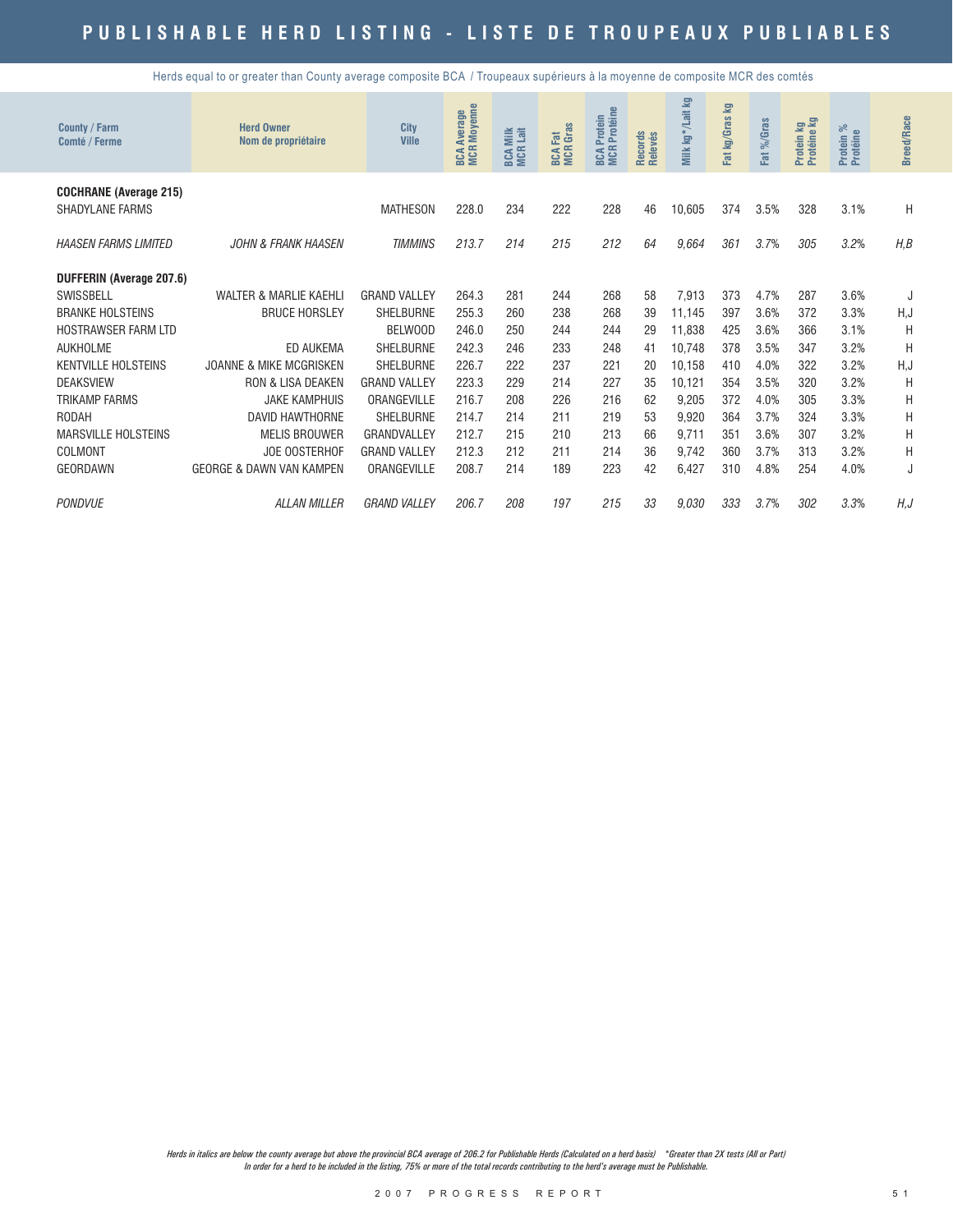Herds equal to or greater than County average composite BCA / Troupeaux supérieurs à la moyenne de composite MCR des comtés

| County / Farm<br>Comté / Ferme                      | <b>Herd Owner</b><br>Nom de propriétaire                      | City<br><b>Ville</b>                     | <b>BCA Average</b><br>MCR Moyenne | <b>BCA Milk</b><br>MCR Lait | <b>BCA Fat</b><br>MCR Gras | <b>BCA Protein<br/>MCR Protéine</b> | Records<br>Relevés | Σg<br>kg*/Lait<br>Milk | Fat kg/Gras kg | %Gras        | Protein kg<br>Protéine kg | Protein %<br>Protéine | <b>Breed/Race</b> |
|-----------------------------------------------------|---------------------------------------------------------------|------------------------------------------|-----------------------------------|-----------------------------|----------------------------|-------------------------------------|--------------------|------------------------|----------------|--------------|---------------------------|-----------------------|-------------------|
|                                                     |                                                               |                                          |                                   |                             |                            |                                     |                    |                        |                | Fat          |                           |                       |                   |
| <b>DUNDAS (Average 207.2)</b>                       |                                                               |                                          |                                   |                             |                            |                                     |                    |                        |                |              |                           |                       |                   |
| ROSAYRE                                             | <b>KEN &amp; SHIRLEY ROSE</b>                                 | <b>MOUNTAIN</b>                          | 269.3                             | 269                         | 269                        | 270                                 | 40                 | 9,937                  | 407            | 4.1%         | 328                       | 3.3%                  | Α                 |
| <b>WESTERGREEN FARM</b>                             | <b>GERALD &amp; JOHN WESTERVELT</b>                           | <b>BRINSTON</b>                          | 257.3                             | 261                         | 260                        | 251                                 | 86                 | 11,309                 | 417            | 3.7%         | 347                       | 3.1%                  | H                 |
| <b>STRADERHILL FARMS</b>                            | <b>JOHN DE VRIES</b>                                          | <b>WILLIAMSBURG</b>                      | 245.7                             | 251                         | 244                        | 242                                 | 33                 | 11,342                 | 409            | 3.6%         | 349                       | 3.1%                  | H                 |
| <b>BIG HORN FARM</b>                                | ANDY & RUTH PUENTER                                           | <b>CHESTERVILLE</b>                      | 244.0                             | 244                         | 250                        | 238                                 | 68                 | 11,098                 | 422            | 3.8%         | 345                       | 3.1%                  | H,B               |
| <b>VERSPEEK FARMS LTD</b>                           | P & C VERSPEEK                                                | <b>WINCHESTER</b>                        | 242.7                             | 244                         | 245                        | 239                                 | 77                 | 10,940                 | 408            | 3.7%         | 342                       | 3.1%                  | H                 |
| <b>NATION VALLEY FARMS</b>                          | JIM & CAROL ANN BYVELDS                                       | <b>CHESTERVILLE</b>                      | 242.7                             | 242                         | 243                        | 243                                 | 50                 | 11,177                 | 415            | 3.7%         | 357                       | 3.2%                  | H                 |
| <b>BRUGLINE FARMS LTD</b><br><b>MELNA HOLSTEINS</b> | <b>GARRY BRUGMANS</b><br><b>JOS &amp; FRANCINE MELENHORST</b> | <b>CHESTERVILLE</b><br><b>WINCHESTER</b> | 242.3<br>240.7                    | 243<br>234                  | 244<br>247                 | 240<br>241                          | 89<br>36           | 11,300<br>10,740       | 420<br>422     | 3.7%<br>3.9% | 355<br>352                | 3.1%<br>3.3%          | H<br>H            |
| SIGNATURE HOLSTEINS                                 | MICHAEL FARLINGER                                             | <b>MORRISBURG</b>                        | 238.0                             | 244                         | 229                        | 241                                 | 53                 | 11,371                 | 408            | 3.6%         | 361                       | 3.2%                  | H,J               |
| RICRODREG HOLSTEINS                                 | DWIGHT GILMER & SONS LTD                                      | <b>MOUNTAIN</b>                          | 236.7                             | 241                         | 228                        | 241                                 | 151                | 10,738                 | 378            | 3.5%         | 343                       | 3.2%                  | H                 |
| HAVELEA HOLSTEINS                                   | JOHN HAVEKES JR                                               | <b>MOUNTAIN</b>                          | 235.7                             | 232                         | 241                        | 234                                 | 29                 | 10,893                 | 420            | 3.9%         | 348                       | 3.2%                  | H                 |
| <b>WEENARDA FARMS</b>                               | JOHN & RINA GRONIGER                                          | <b>IROQUOIS</b>                          | 232.7                             | 236                         | 234                        | 228                                 | 43                 | 10,793                 | 400            | 3.7%         | 332                       | 3.1%                  | Η                 |
| <b>GLEN HAVEN FARMS</b>                             | TOM MACGREGOR                                                 | <b>CRYSLER</b>                           | 231.0                             | 230                         | 228                        | 235                                 | 32                 | 9,338                  | 360            | 3.9%         | 310                       | 3.3%                  | H,G               |
| VRIESDALE                                           | HENRY & ROBERT VELTHUIS                                       | <b>MOUNTAIN</b>                          | 228.7                             | 234                         | 225                        | 227                                 | 97                 | 10,488                 | 375            | 3.6%         | 325                       | 3.1%                  | H                 |
| JOHN & GERALD JAQUEMET                              |                                                               | <b>WINCHESTER</b>                        | 227.7                             | 228                         | 225                        | 230                                 | 80                 | 10,517                 | 384            | 3.7%         | 337                       | 3.2%                  | Η                 |
| HOLLAND VALE HOLSTEINS INC                          | <b>JERRY &amp; PETER BYVELDS</b>                              | <b>BRINSTON</b>                          | 226.7                             | 227                         | 226                        | 227                                 | 47                 | 10,495                 | 388            | 3.7%         | 333                       | 3.2%                  | Η                 |
| <b>WINTERGREEN FARMS</b>                            | CARL SEARS & SONS                                             | <b>MOUNTAIN</b>                          | 224.7                             | 229                         | 221                        | 224                                 | 59                 | 10,266                 | 366            | 3.6%         | 319                       | 3.1%                  | H                 |
| <b>CHESTBAR</b>                                     | JACK & MICHAEL HOOGEVEEN                                      | <b>CHESTERVILLE</b>                      | 223.0                             | 228                         | 219                        | 222                                 | 52                 | 10,245                 | 365            | 3.6%         | 318                       | 3.1%                  | H                 |
| ANNALEA                                             | <b>HANS SCHULER</b>                                           | <b>CHESTERVILLE</b>                      | 223.0                             | 221                         | 227                        | 221                                 | 52                 | 10,260                 | 392            | 3.8%         | 325                       | 3.2%                  | H                 |
| <b>COACHSIDE</b>                                    | <b>DAVID FAWCETT</b>                                          | <b>WINCHESTER</b>                        | 221.0                             | 220                         | 222                        | 221                                 | 31                 | 10,148                 | 380            | 3.7%         | 325                       | 3.2%                  | H                 |
| <b>HELMCREST</b>                                    | RICHARD HELMER                                                | <b>WINCHESTER</b>                        | 219.7                             | 221                         | 218                        | 220                                 | 48                 | 10,170                 | 374            | 3.7%         | 323                       | 3.2%                  | H                 |
| APOLA FARMS                                         | ART & ADRIE POL                                               | <b>MOUNTAIN</b>                          | 218.0                             | 217                         | 217                        | 220                                 | 45                 | 10,145                 | 376            | 3.7%         | 328                       | 3.2%                  | H                 |
| <b>CANDU FARM</b>                                   | FRED & DEBORAH DINGS                                          | <b>CHESTERVILLE</b>                      | 217.0                             | 224                         | 209                        | 218                                 | 58                 | 9,961                  | 343            | 3.4%         | 309                       | 3.1%                  | H                 |
| SMITHVIEW FARMS                                     | <b>ROBERT SMITH</b>                                           | <b>BRINSTON</b>                          | 216.3                             | 217                         | 215                        | 217                                 | 41                 | 9,790                  | 361            | 3.7%         | 312                       | 3.2%                  | H                 |
| <b>BERGRIDGE FARMS</b>                              | <b>BRIAN &amp; LIZ VANDENBERG</b>                             | <b>WINCHESTER</b>                        | 216.3                             | 212                         | 223                        | 214                                 | 38                 | 9,566                  | 374            | 3.9%         | 307                       | 3.2%                  | H                 |
| FREDWILL HOLSTEINS                                  | ALBERT & LINDA HARBERS                                        | <b>BRINSTON</b>                          | 215.7                             | 219                         | 215                        | 213                                 | 50                 | 9,369                  | 341            | 3.6%         | 290                       | 3.1%                  | H, A              |
| <b>CREBROEK</b>                                     | ERIC VANDENBROEK                                              | <b>MOUNTAIN</b>                          | 214.7                             | 214                         | 214                        | 216                                 | 33                 | 10,245                 | 381            | 3.7%         | 329                       | 3.2%                  | H                 |
| <b>DEJO FARMS INC</b><br><b>AYRPORTE FARMS</b>      | <b>IAN PORTEOUS</b>                                           | <b>MORRISBURG</b><br><b>WINCHESTER</b>   | 214.0<br>209.3                    | 220<br>216                  | 210<br>199                 | 212<br>213                          | 65<br>31           | 9,859<br>$7,465*$      | 350<br>295     | 3.6%<br>4.0% | 303<br>247                | 3.1%<br>3.3%          | H<br>A,J          |
| <b>TEODORE FARMS INC</b>                            | <b>TED BONGERS</b>                                            | WILLIAMSBURG                             | 209.0                             | 212                         | 198                        | 217                                 | 75                 | 9,495                  | 330            | 3.5%         | 308                       | 3.2%                  | H                 |
| <b>MOREVIEW FARMS</b>                               | <b>BARBARA MERKLEY SONS</b>                                   | MOREWOOD                                 | 209.0                             | 210                         | 210                        | 207                                 | 35                 | 9,999                  | 374            | 3.7%         | 315                       | 3.2%                  | H, A              |
| <b>HARMONY VIEW</b>                                 | <b>EVAN &amp; JACQUIE PORTEOUS</b>                            | <b>WINCHESTER</b>                        | 208.0                             | 203                         | 209                        | 212                                 | 41                 | 9,510                  | 363            | 3.8%         | 315                       | 3.3%                  | H                 |
| <b>MOUNTAIN RIDGE FARM</b>                          | A JAMPEN & A DALY                                             | <b>MOUNTAIN</b>                          | 207.3                             | 205                         | 204                        | 213                                 | 32                 | 9,321                  | 344            | 3.7%         | 307                       | 3.3%                  | H, M              |
|                                                     |                                                               |                                          |                                   |                             |                            |                                     |                    |                        |                |              |                           |                       |                   |
| <b>WINWOOD HOLSTEINS</b>                            | <b>KEVIN &amp; DIANNE SCHEEPERS</b>                           | <b>WINCHESTER</b>                        | 207                               | 208                         | 207                        | 206                                 | 46                 | 9,503                  | 351            | 3.7%         | 300                       | 3.2%                  | Η                 |
| <b>DURHAM (Average 191.5)</b>                       |                                                               |                                          |                                   |                             |                            |                                     |                    |                        |                |              |                           |                       |                   |
| <b>VALVIEW FARM</b>                                 | <b>BASTIAAN BENSCHOP</b>                                      | PORT PERRY                               | 242.0                             | 245                         | 244                        | 237                                 | 65                 | 11,266                 | 414            | 3.7%         | 345                       | 3.1%                  | Н                 |
| LARCO                                               | DAVE & INGRID LARMER                                          | <b>BLACKSTOCK</b>                        | 241.0                             | 242                         | 238                        | 243                                 | 23                 | 11,565                 | 423            | 3.7%         | 369                       | 3.2%                  | H                 |
| <b>VERDURELEA JERSEYS</b>                           | PETER & CHARLOTTE DOBLE                                       | SUNDERLAND                               | 234.0                             | 248                         | 216                        | 238                                 | 61                 | 7,464                  | 351            | 4.7%         | 271                       | 3.6%                  | J                 |
| <b>ELMCROFT HOLSTEINS</b>                           | <b>GARY JEBSON</b>                                            | SUNDERLAND                               | 231.7                             | 235                         | 233                        | 227                                 | 30                 | 11,042                 | 407            | 3.7%         | 338                       | 3.1%                  | Н                 |
| <b>ZION FARMS</b>                                   | STEVEN DENOUDEN                                               | <b>UXBRIDGE</b>                          | 231.3                             | 236                         | 233                        | 225                                 | 29                 | $10,176*$              | 373            | 3.7%         | 309                       | 3.0%                  | Η                 |
| <b>RESONS FARM LTD</b>                              | DOUG & BETH WILSON                                            | PORT PERRY                               | 231.0                             | 225                         | 243                        | 225                                 | 42                 | 10,551                 | 422            | 4.0%         | 334                       | 3.2%                  | Η                 |
| <b>JERRANN HOLSTEINS</b>                            | <b>JERRY KEA</b>                                              | <b>WOODVILLE</b>                         | 226.0                             | 226                         | 219                        | 233                                 | 44                 | 10,336                 | 370            | 3.6%         | 338                       | 3.3%                  | Η                 |
| <b>WILLRAE</b>                                      | JOHN & MARYANN MCFEETERS                                      | CANNINGTON                               | 225.3                             | 225                         | 229                        | 222                                 | 20                 | 9,400                  | 358            | 3.8%         | 298                       | 3.2%                  | Н                 |
| SUNNYFIELD HOLSTEINS                                | <b>BRENT SNODDON</b>                                          | SUNDERLAND                               | 225.0                             | 224                         | 227                        | 224                                 | 63                 | 9,907                  | 371            | 3.7%         | 315                       | 3.2%                  | H                 |
| <b>EMLANE FARMS LTD</b>                             | <b>SCOTT WILSON</b>                                           | PORT PERRY                               | 224.0                             | 216                         | 235                        | 221                                 | 42                 | 10,000                 | 403            | 4.0%         | 325                       | 3.3%                  | Н                 |
| RAIVUE FARMS LTD                                    | W & R RAINES                                                  | SUNDERLAND                               | 222.0                             | 226                         | 215                        | 225                                 | 62                 | 10,678                 | 377            | 3.5%         | 338                       | 3.2%                  | Н                 |
| O'CONNOR LAND & CATTLE CO                           |                                                               | <b>AJAX</b>                              | 219.7                             | 228                         | 212                        | 219                                 | 92                 | 10,545                 | 363            | 3.4%         | 322                       | 3.1%                  | Η                 |
| ALTONA LEA FARMS                                    | <b>FRANK &amp; GLENN BARKEY</b>                               | <b>BLACKSTOCK</b>                        | 219.3                             | 216                         | 227                        | 215                                 | 43                 | 10,097                 | 395            | 3.9%         | 319                       | 3.2%                  | Η                 |
| <b>ODYSSEY</b><br><b>LANDOMILLS</b>                 | <b>HILDA BALLING</b><br>JAMES MILLSON                         | SEAGRAVE                                 | 217.0                             | 215                         | 221                        | 215                                 | 36                 | 9,862                  | 375<br>341     | 3.8%<br>3.4% | 313<br>315                | 3.2%                  | Н                 |
| MOSSIDE HOLSTEINS                                   | DOUG RENNIE                                                   | <b>ENNISKILLEN</b><br>SUNDERLAND         | 216.7<br>215.7                    | 224<br>220                  | 205<br>207                 | 221<br>220                          | 48<br>27           | 10,066<br>10,073       | 350            | 3.5%         | 321                       | 3.1%<br>3.2%          | Η<br>Н            |
| RIVERSITE FARMS LTD                                 | DAVE BEATTY                                                   | CANNINGTON                               | 213.7                             | 210                         | 221                        | 210                                 | 46                 | 9,626                  | 377            | 3.9%         | 307                       | 3.2%                  | H                 |
|                                                     |                                                               |                                          |                                   |                             |                            |                                     |                    |                        |                |              |                           |                       |                   |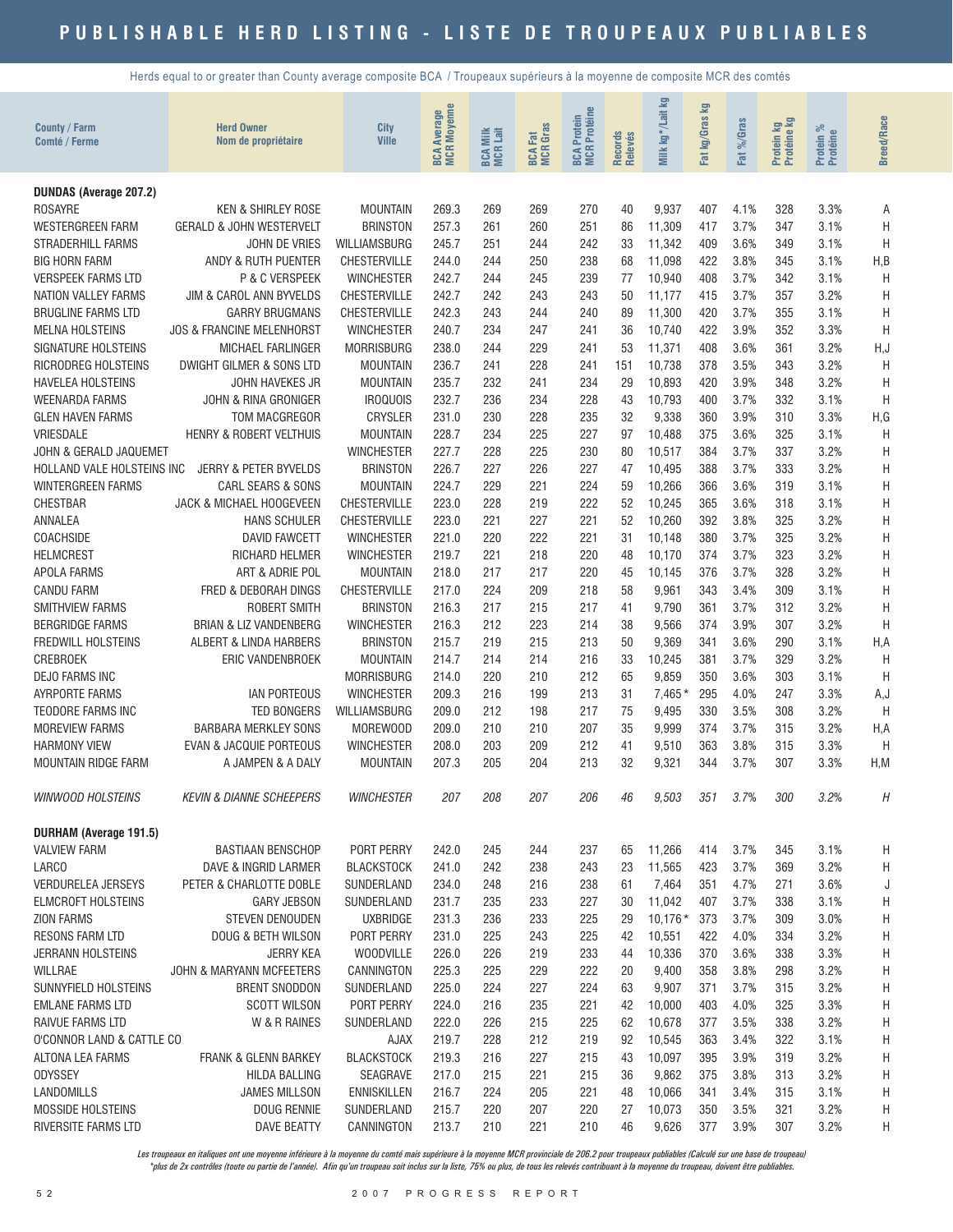Herds equal to or greater than County average composite BCA / Troupeaux supérieurs à la moyenne de composite MCR des comtés

| <b>County / Farm</b><br>Comté / Ferme             | <b>Herd Owner</b><br>Nom de propriétaire       | <b>City</b><br><b>Ville</b>            | <b>BCA Average</b><br>MCR Moyenne | <b>BCA Milk</b><br>MCR Lait | <b>MCR</b> Gras<br><b>Ed</b><br>BCA | <b>MCR Protéine</b><br>Protein<br><b>BCA</b> | Records<br>Relevés | Σg<br>kg*/Lait<br>Milk | Fat kg/Gras kg | %Gras<br><b>Fat</b> | Protein kg<br>Protéine kg | Protein %<br>Protéine | <b>Breed/Race</b> |
|---------------------------------------------------|------------------------------------------------|----------------------------------------|-----------------------------------|-----------------------------|-------------------------------------|----------------------------------------------|--------------------|------------------------|----------------|---------------------|---------------------------|-----------------------|-------------------|
| MAPLEBROUGH                                       | MICHAEL RISEBROUGH                             | <b>UXBRIDGE</b>                        | 213.3                             | 215                         | 209                                 | 216                                          | 27                 | 9,610                  | 345            | 3.6%                | 307                       | 3.2%                  | Η                 |
| THE JIBB FAMILY                                   | SHADYWAY FARMS LIMITED                         | SUNDERLAND                             | 211.0                             | 214                         | 207                                 | 212                                          | 75                 | 9,458                  | 339            | 3.6%                | 299                       | 3.2%                  | H                 |
| <b>GLEN ROBERT FARM</b>                           | <b>ROBERT POWELL</b>                           | PORT PERRY                             | 210.0                             | 214                         | 203                                 | 213                                          | 58                 | 7,319                  | 285            | 3.9%                | 239                       | 3.3%                  | A,H               |
| <b>MARKLEA</b>                                    | JOHN RISEBROUGH                                | <b>MOUNT ALBERT</b>                    | 207.7                             | 208                         | 207                                 | 208                                          | 82                 | 9,633                  | 355            | 3.7%                | 307                       | 3.2%                  | H                 |
| <b>HIGH POINT FARMS</b>                           | <b>LESLIE SMITH</b>                            | PORT PERRY                             | 207.7                             | 196                         | 222                                 | 205                                          | 33                 | 8,853                  | 372            | 4.2%                | 294                       | 3.3%                  | H                 |
| <b>MUSTHAVEN FARMS LTD</b>                        | G. C & C MUSTARD                               | <b>UXBRIDGE</b>                        | 206.3                             | 197                         | 215                                 | 207                                          | 48                 | 9,013                  | 367            | 4.1%                | 302                       | 3.4%                  | H                 |
| <b>WILLDINA FARMS</b>                             | <b>JOHN DEVRIES</b>                            | <b>BOWMANVILLE</b>                     | 204.3                             | 201                         | 209                                 | 203                                          | 57                 | 8,832                  | 363            | 4.1%                | 292                       | 3.3%                  | H,J               |
| <b>ENNISKILLEN JERSEYS</b><br>PHILLHAVN HOLSTEINS | <b>TIM SARGENT</b><br>MARY, ROB, DALE PHILLIPS | <b>HAMPTON</b><br>SUNDERLAND           | 204.0<br>204.0                    | 207<br>206                  | 189<br>202                          | 216<br>204                                   | 48<br>48           | 6,415<br>9,522         | 315<br>349     | 4.9%<br>3.7%        | 254<br>302                | 4.0%<br>3.2%          | H,B               |
| VALCROFT                                          | <b>MURRAY STONE</b>                            | SUNDERLAND                             | 203.7                             | 202                         | 204                                 | 205                                          | 49                 | 9,422                  | 352            | 3.7%                | 303                       | 3.2%                  | H                 |
| <b>FARIA FARMS</b>                                | <b>TERRY KROEKENSTOEL</b>                      | <b>WHITBY</b>                          | 203.3                             | 202                         | 207                                 | 201                                          | 70                 | 9,077                  | 346            | 3.8%                | 288                       | 3.2%                  | H                 |
| <b>HENDERLANE FARMS</b>                           | <b>EDWARD HENDERSON</b>                        | PORT HOPE                              | 202.7                             | 203                         | 210                                 | 195                                          | 40                 | 9,237                  | 356            | 3.9%                | 283                       | 3.1%                  | H                 |
| RIDGEFIELD                                        | <b>BOB HOOGEVEEN</b>                           | <b>BLACKSTOCK</b>                      | 201.7                             | 210                         | 192                                 | 203                                          | 35                 | 9,922                  | 337            | 3.4%                | 303                       | 3.1%                  | H                 |
| PARBRO FARMS LTD                                  | <b>RON &amp; KAREN PARRISH</b>                 | <b>UXBRIDGE</b>                        | 200.7                             | 200                         | 203                                 | 199                                          | 116                | 9,413                  | 356            | 3.8%                | 298                       | 3.2%                  | H                 |
| <b>WILADA</b>                                     | DAVE & BERNICE ANDREWS                         | CANNINGTON                             | 199.3                             | 202                         | 194                                 | 202                                          | 34                 | 9,134                  | 328            | 3.6%                | 292                       | 3.2%                  | H,J               |
| <b>KEFAY HOLSTEINS</b>                            | <b>KEITH ASHTON</b>                            | PORT PERRY                             | 199.0                             | 198                         | 199                                 | 200                                          | 58                 | 8,808                  | 337            | 3.8%                | 284                       | 3.2%                  | H,J,G             |
| HOLTBYHOLME HOLSTEINS                             | ROGER HOLTBY                                   | PORT PERRY                             | 199.0                             | 198                         | 200                                 | 199                                          | 34                 | 9,485                  | 355            | 3.7%                | 301                       | 3.2%                  | H                 |
| HAZELHOLME                                        | <b>IAN &amp; SHANNON MCFADDEN</b>              | SUNDERLAND                             | 198.7                             | 192                         | 204                                 | 200                                          | 55                 | 9,313                  | 365            | 3.9%                | 308                       | 3.3%                  | Η                 |
| <b>HIGHVIEW HOLSTEINS LTD</b>                     | <b>GRANT EVANS</b>                             | PORT PERRY                             | 198.3                             | 195                         | 204                                 | 196                                          | 131                | 9,198                  | 357            | 3.9%                | 293                       | 3.2%                  | H                 |
| ALEAH FARMS LTD                                   | <b>WILLIAM YATES</b>                           | <b>BEAVERTON</b>                       | 197.3                             | 201                         | 193                                 | 198                                          | 87                 | 9,484                  | 339            | 3.6%                | 298                       | 3.1%                  | Η                 |
| <b>BALLCREST</b><br><b>WERRCROFT FARMS LTD</b>    | ALAN & DAVID BALL<br>RONALD WERRY & SONS       | <b>UXBRIDGE</b><br><b>OSHAWA</b>       | 195.0<br>194.7                    | 197<br>194                  | 190<br>201                          | 198<br>189                                   | 37<br>67           | 9,087<br>9,274         | 327<br>358     | 3.6%<br>3.9%        | 292<br>288                | 3.2%<br>3.1%          | H<br>H            |
| <b>KEEMUSE HOLSTEINS</b>                          | <b>JIM KIEZEBRINK</b>                          | CANNINGTON                             | 194.3                             | 199                         | 187                                 | 197                                          | 47                 | 8,233                  | 313            | 3.8%                | 268                       | 3.3%                  | H,J,M             |
| <b>ALMET FARMS LTD</b>                            | <b>RON METCALF</b>                             | BOWMANVILLE                            | 194.3                             | 196                         | 193                                 | 194                                          | 45                 | 9,432                  | 344            | 3.6%                | 297                       | 3.1%                  | H                 |
|                                                   |                                                |                                        |                                   |                             |                                     |                                              |                    |                        |                |                     |                           |                       |                   |
| ELGIN (Average 213.1)                             |                                                |                                        |                                   |                             |                                     |                                              |                    |                        |                |                     |                           |                       |                   |
| <b>GENTLE ACRES</b>                               | <b>GORDON GENT</b>                             | SPRINGFIELD                            | 262.0                             | 272                         | 245                                 | 269                                          | 36                 | 12,465                 | 420            | 3.4%                | 394                       | 3.2%                  | H                 |
| <b>SPRINGERHILL FARMS</b>                         | <b>HARRY &amp; GRACE SCHIPPER</b>              | <b>EDEN</b>                            | 255.0                             | 264                         | 241                                 | 260                                          | 142                | $11,504*$              | 400            | 3.5%                | 364                       | 3.2%                  | H, J              |
| <b>BUIS FARMS</b>                                 | <b>LARRY BUIS</b>                              | <b>AYLMER</b>                          | 254.3                             | 253                         | 261                                 | 249                                          | 55                 | 11,486                 | 440            | 3.8%                | 362                       | 3.2%                  | H                 |
| SILVERRIDGE FARMS                                 | CHARLIE DYKXHOORN                              | SPRINGFIELD                            | 246.3                             | 251                         | 229                                 | 259                                          | 52                 | 11,430                 | 388            | 3.4%                | 374                       | 3.3%                  | Η                 |
| SKIPPWELL FARMS INC                               | <b>GERALD &amp; GRACE SCHIPPER</b>             | <b>AYLMER</b>                          | 238.3                             | 228                         | 249                                 | 238                                          | 201                | 10,443                 | 425            | 4.1%                | 347                       | 3.3%                  | H                 |
| <b>CLINTDALE FARMS LTD</b><br>DONKELMAN FARMS LTD | <b>DAVID CLINTON</b>                           | <b>ST THOMAS</b><br><b>TILLSONBURG</b> | 237.7<br>232.3                    | 226                         | 253<br>222                          | 234<br>233                                   | 28<br>189          | 10,207                 | 422<br>362     | 4.1%<br>3.4%        | 336<br>327                | 3.3%<br>3.1%          | H<br>H            |
| <b>MAPLEKEYS FARMS</b>                            | <b>PAUL VIS</b>                                | <b>AYLMER</b>                          | 230.0                             | 242<br>231                  | 228                                 | 231                                          | 225                | 10,601<br>10,482       | 384            | 3.7%                | 333                       | 3.2%                  | Η                 |
| <b>CLAR LOU FARMS</b>                             | <b>LARRY MILMINE</b>                           | <b>AYLMER</b>                          | 228.3                             | 230                         | 218                                 | 237                                          | 47                 | 10,809                 | 383            | 3.5%                | 356                       | 3.3%                  | Η                 |
| VER HOEVE HOLSTEINS                               | R & K VERHOEF                                  | <b>BELMONT</b>                         | 223.0                             | 229                         | 210                                 | 230                                          | 122                | 10,434                 | 355            | 3.4%                | 333                       | 3.2%                  | H                 |
| <b>SCHIPPER FARMS LTD</b>                         | RUDOLPH SCHIPPER                               | <b>AYLMER</b>                          | 222.7                             | 226                         | 221                                 | 221                                          | 202                | 10,216                 | 371            | 3.6%                | 318                       | 3.1%                  | Н                 |
| <b>HALDREY FARMS LTD</b>                          | DAVID & MAUREEN JENKINS                        | <b>BELMONT</b>                         | 222.3                             | 225                         | 216                                 | 226                                          | 45                 | 10,403                 | 369            | 3.5%                | 332                       | 3.2%                  | Η                 |
| <b>HARTVELD FARMS LTD</b>                         | <b>BRUCE HARTEMINK</b>                         | AYLMER                                 | 221.0                             | 221                         | 220                                 | 222                                          | 53                 | 9,581                  | 355            | 3.7%                | 308                       | 3.2%                  | Η                 |
| LIDDLEROCK HOLSTEINS                              | WRAY & CAROLE BOWEN                            | AYLMER                                 | 219.7                             | 225                         | 215                                 | 219                                          | 39                 | 10,135                 | 359            | 3.5%                | 314                       | 3.1%                  | Н                 |
| APPLEBROOK                                        | PETER KERKVLIET                                | <b>ST THOMAS</b>                       | 219.3                             | 225                         | 217                                 | 216                                          | 50                 | 10,107                 | 363            | 3.6%                | 309                       | 3.1%                  | Н                 |
| <b>KLAYLAND FARMS</b>                             | WM & TIM COLLARD                               | SHEDDEN                                | 216.7                             | 220                         | 217                                 | 213                                          | 48                 | 9,795                  | 357            | 3.6%                | 301                       | 3.1%                  | H                 |
| AYLVIEW FARMS LTD                                 | <b>KEN ZIMMER</b>                              | AYLMER                                 | 216.0                             | 218                         | 208                                 | 222                                          | 49                 | 9,696                  | 346            | 3.6%                | 316                       | 3.3%                  | H                 |
| NIHOLM HOSTEINS                                   | RON NIGH                                       | SPRINGFIELD                            | 214.7                             | 212                         | 217                                 | 215                                          | 35                 | 9,571                  | 367            | 3.8%                | 309                       | 3.2%                  | H                 |
| <b>DON &amp; DIANE CATT</b>                       | NARWOOD DAIRY FARM                             | <b>ST THOMAS</b>                       | 212.7                             | 207                         | 216                                 | 215                                          | 32                 | 10,012                 | 387            | 3.9%                | 330                       | 3.3%                  | Η                 |
| <b>BUTTERMOOR FARMS LTD</b>                       | <b>JIM &amp; JEANETTE JENKINS</b>              | <b>BELMONT</b>                         | 211.0                             | 220                         | 198                                 | 215                                          | 79                 | 9,980                  | 335            | 3.4%                | 310                       | 3.1%                  | Н                 |
| <b>KARDY</b>                                      | <b>HARDY COLLARD</b>                           | SHEDDEN                                | 210.0                             | 214                         | 206                                 | 210                                          | 84                 | 9,834                  | 352            | 3.6%                | 307                       | 3.1%                  | Н                 |
| <b>MISTY GLEN</b>                                 | <b>MURRAY PETTIT</b>                           | <b>BELMONT</b>                         | 210.0                             | 211                         | 211                                 | 208                                          | 37                 | 10,008                 | 373            | 3.7%                | 314                       | 3.1%                  | Н                 |
| <b>SCHUURMAN FARMS LTD</b>                        | <b>ERIC &amp; EMILY SCHUURMAN</b>              | <b>BROWNSVILLE</b>                     | 209.7                             | 208                         | 208                                 | 213                                          | 58                 | 9,492                  | 352            | 3.7%                | 309                       | 3.3%                  | Η                 |
| <b>DONKERS FARMS</b>                              | <b>ED DONKERS</b>                              | SHEDDEN                                | 207.7                             | 209                         | 206                                 | 208                                          | 63                 | 9,097                  | 334            | 3.7%                | 288                       | 3.2%                  | Η                 |
|                                                   |                                                |                                        |                                   |                             |                                     |                                              |                    |                        |                |                     |                           |                       |                   |
| <b>ESSEX-KENT (Average 199.7)</b>                 |                                                |                                        |                                   |                             |                                     |                                              |                    |                        |                |                     |                           |                       |                   |
| <b>WRIDAIR FARMS</b>                              | ROGER & SHERYL WRIGHT                          | <b>HARROW</b>                          | 225.7                             | 232                         | 215                                 | 230                                          | 36                 | 10,759                 | 369            | 3.4%                | 340                       | 3.2%                  | Н                 |
| PAUL & MARY LYN TYTGAT                            |                                                | <b>HARROW</b>                          | 222.0                             | 223                         | 222                                 | 221                                          | 13                 | 9,872                  | 366            | 3.7%                | 311                       | 3.2%                  | H                 |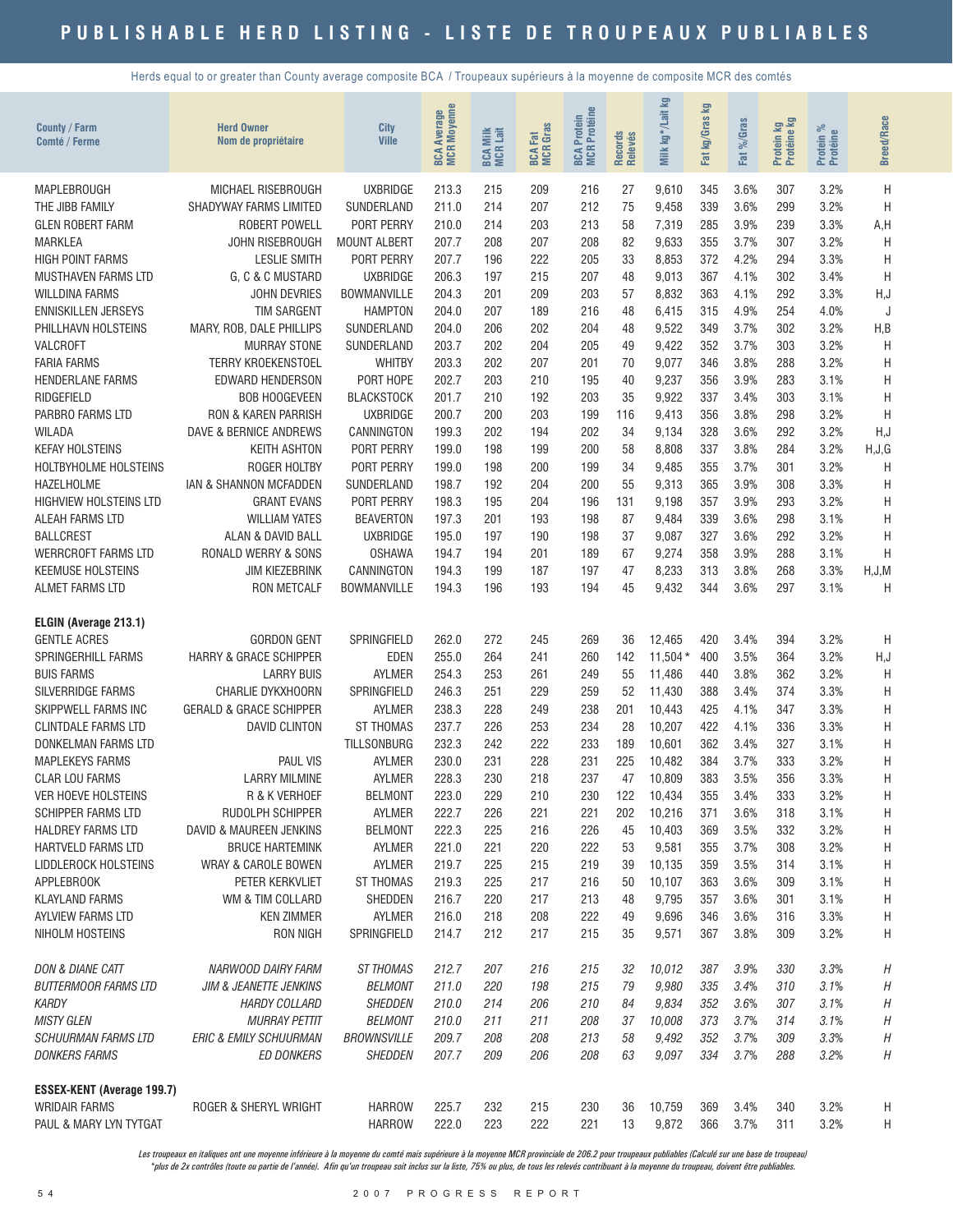Herds equal to or greater than County average composite BCA / Troupeaux supérieurs à la moyenne de composite MCR des comtés

| County / Farm<br>Comté / Ferme   | <b>Herd Owner</b><br>Nom de propriétaire | City<br><b>Ville</b>  | <b>Moyenne</b><br><b>BCA Average</b><br>MCR Moyenne | Milk<br>Lait<br>BCA I | <b>BCA Fat</b><br>MCR Gras | <b>BCA Protein<br/>MCR Protéine</b> | Records<br>Relevés | Milk kg*/Lait kg | g<br>kg/Gras<br>Fat | %Gras<br>Fat | <b>By</b><br>Protein ko | ಸ<br>Protein %<br>Protéine | <b>Breed/Race</b> |
|----------------------------------|------------------------------------------|-----------------------|-----------------------------------------------------|-----------------------|----------------------------|-------------------------------------|--------------------|------------------|---------------------|--------------|-------------------------|----------------------------|-------------------|
| <b>LILAC ROW FARMS</b>           | <b>BERNARD NELSON</b>                    | <b>KINGSVILLE</b>     | 219.7                                               | 219                   | 219                        | 221                                 | 91                 | 10,465           | 386                 | 3.7%         | 334                     | 3.2%                       | Η                 |
| <b>DAIRY BARN</b>                | RIDGETOWN COLLEGE                        | RIDGETOWN             | 213.0                                               | 215                   | 214                        | 210                                 | 36                 | 9,878            | 364                 | 3.7%         | 305                     | 3.1%                       | Н                 |
| <b>HERBERT DAIRY FARMS</b>       | PATRICK HERBERT                          | <b>THAMESVILLE</b>    | 206.7                                               | 206                   | 208                        | 206                                 | 21                 | 9,320            | 351                 | 3.8%         | 298                     | 3.2%                       | H                 |
| <b>FOXLAND JERSEYS INC</b>       | <b>MARK STANNARD</b>                     | <b>KINGSVILLE</b>     | 205.0                                               | 214                   | 190                        | 211                                 | 26                 | 6,095            | 293                 | 4.8%         | 227                     | 3.7%                       | J                 |
| JANSEN FARMS MERLIN LTD          | <b>MARTIN JANSEN</b>                     | <b>MERLIN</b>         | 204.7                                               | 206                   | 205                        | 203                                 | 56                 | 9,420            | 347                 | 3.7%         | 295                     | 3.1%                       | H                 |
| <b>GRONIADA</b>                  | ED & IDA WOLTERS                         | <b>BLENHEIM</b>       | 202.3                                               | 210                   | 189                        | 208                                 | 70                 | 8,067            | 312                 | 3.9%         | 270                     | 3.3%                       | H, J              |
| <b>FRONTENAC (Average 199.3)</b> |                                          |                       |                                                     |                       |                            |                                     |                    |                  |                     |              |                         |                            |                   |
| GROENWAY                         | M & D GROENEWEGEN                        | <b>HARROWSMITH</b>    | 254.0                                               | 250                   | 252                        | 260                                 | 56                 | 10.977           | 416                 | 3.8%         | 366                     | 3.3%                       | H,J               |
| <b>RUSTOWIL FARM</b>             | WILLIAM MORELAND                         | <b>JOYCEVILLE</b>     | 246.7                                               | 239                   | 251                        | 250                                 | 72                 | 11,337           | 441                 | 3.9%         | 376                     | 3.3%                       | H                 |
| ROYALTY HOLSTEINS & JERSEYS      | JOHN BEERWORT JR                         | <b>JOYCEVILLE</b>     | 234.0                                               | 238                   | 223                        | 241                                 | 36                 | 10,958           | 396                 | 3.6%         | 358                     | 3.3%                       | H, J              |
| SHANLAKE FARM                    | <b>DUDLEY SHANNON</b>                    | <b>INVERARY</b>       | 231.3                                               | 227                   | 237                        | 230                                 | 41                 | 10,167           | 392                 | 3.9%         | 327                     | 3.2%                       | H                 |
| <b>REDROCK</b>                   | <b>SHAWN MOSIER</b>                      | <b>BATTERSEA</b>      | 230.7                                               | 236                   | 226                        | 230                                 | 27                 | 8.786            | 369                 | 4.2%         | 292                     | 3.3%                       | H, J              |
| SUTHEROCK FARM                   | <b>GEORGE &amp; JOHN SUTHERLAND</b>      | <b>SEELEY'S BAY</b>   | 219.7                                               | 222                   | 227                        | 210                                 | 40                 | 10,557           | 401                 | 3.8%         | 318                     | 3.0%                       | H                 |
| <b>SUNNY PLAINS FARMS</b>        | <b>GARY &amp; KENT CURTIS</b>            | <b>JOYCEVILLE</b>     | 207.7                                               | 201                   | 220                        | 202                                 | 49                 | 9,469            | 385                 | 4.1%         | 300                     | 3.2%                       | Η                 |
| <b>PEN FARM</b>                  | FRONTENAC INSTITUTION                    | KINGSTON              | 207.3                                               | 205                   | 212                        | 205                                 | 124                | 9,402            | 360                 | 3.8%         | 298                     | 3.2%                       | Η                 |
| <b>GRAINGVIEW</b>                | MICHAEL GRAINGER                         | SYDENHAM              | 201.0                                               | 205                   | 199                        | 199                                 | 40                 | 9,246            | 332                 | 3.6%         | 287                     | 3.1%                       | Η                 |
| <b>GLENGARRY (Average 205.4)</b> |                                          |                       |                                                     |                       |                            |                                     |                    |                  |                     |              |                         |                            |                   |
| <b>EURO FLAIR</b>                | <b>WAYNE KOGGEL</b>                      | <b>DALKEITH</b>       | 273.3                                               | 266                   | 275                        | 279                                 | 36                 | 12.112           | 466                 | 3.8%         | 405                     | 3.3%                       | Η                 |
| <b>DORISHAVEN FARM</b>           | THOMAS & INGRID BILL                     | <b>MAXVILLE</b>       | 267.7                                               | 271                   | 266                        | 266                                 | 28                 | 12,351           | 450                 | 3.6%         | 386                     | 3.1%                       | H                 |
| <b>CHANMAR</b>                   | C & A GLAUDE                             | <b>BAINSVILLE</b>     | 251.7                                               | 252                   | 247                        | 256                                 | 39                 | 11,631           | 425                 | 3.7%         | 375                     | 3.2%                       | H                 |
| <b>GLENHAVEN</b>                 | <b>GEORGE &amp; TOM PASCO</b>            | WILLIAMSTOWN          | 250.3                                               | 253                   | 242                        | 256                                 | 107                | $11.714*$        | 415                 | 3.5%         | 376                     | 3.2%                       | H                 |
| <b>DENVAN FARMS</b>              | <b>ADRIAN ST DENIS</b>                   | ALEXANDRIA            | 239.7                                               | 235                   | 243                        | 241                                 | 37                 | 10,320           | 396                 | 3.8%         | 336                     | 3.3%                       | H                 |
| RIMANN'S MAPLEBOOM FARM          | OTTO RIMANN                              | WILLIAMSTOWN          | 236.0                                               | 238                   | 237                        | 233                                 | 77                 | 9,645            | 371                 | 3.8%         | 315                     | 3.3%                       | H, B              |
| <b>MINDY FARMS INC</b>           | P & A VANSLEEUWEN                        | LANCASTER             | 230.7                                               | 231                   | 230                        | 231                                 | 115                | 9,946            | 367                 | 3.7%         | 317                     | 3.2%                       | H                 |
| STURKENBOOM DAIRY FARM INC       |                                          | WILLIAMSTOWN          | 230.7                                               | 227                   | 234                        | 231                                 | 83                 | 10,397           | 396                 | 3.8%         | 336                     | 3.2%                       | Η                 |
| <b>DOLLART FARMS INC</b>         |                                          | <b>GLEN ROBERTSON</b> | 230.7                                               | 221                   | 241                        | 230                                 | 83                 | 9,891            | 400                 | 4.0%         | 328                     | 3.3%                       | Η                 |
| <b>KERRYDALE FARMS LTD</b>       | <b>KERRY MCDONALD</b>                    | WILLIAMSTOWN          | 226.3                                               | 229                   | 224                        | 226                                 | 53                 | 10,244           | 371                 | 3.6%         | 321                     | 3.1%                       | H                 |
| <b>KIRKLEA FARMS</b>             | ROBERT MACDONALD                         | <b>DALKEITH</b>       | 226.0                                               | 227                   | 224                        | 227                                 | 36                 | 10,335           | 376                 | 3.6%         | 326                     | 3.2%                       | H                 |
| <b>GLENSPRINGS FARMS LTD</b>     | DONALD THOMSON                           | <b>MARTINTOWN</b>     | 223.7                                               | 223                   | 217                        | 231                                 | 51                 | 10,404           | 375                 | 3.6%         | 341                     | 3.3%                       | H                 |
| <b>DENLORN FARMS LTD</b>         | PAUL ST DENIS                            | <b>BAINSVILLE</b>     | 222.7                                               | 222                   | 221                        | 225                                 | 37                 | 9,876            | 365                 | 3.7%         | 319                     | 3.2%                       | H                 |
| <b>HEIDI FARMS INC</b>           | PAUL OEGGERLI                            | <b>BAINSVILLE</b>     | 222.3                                               | 221                   | 220                        | 226                                 | 245                | 9,950            | 367                 | 3.7%         | 324                     | 3.3%                       | H                 |
| <b>GLENGARRY FARMS INC</b>       | <b>IAN CUMMING</b>                       | WILLIAMSTOWN          | 222.3                                               | 224                   | 215                        | 228                                 | 60                 | 7,568            | 300                 | 4.0%         | 254                     | 3.4%                       | A, M, B           |
| GLENGARRY STOCK FARMS INC        | ROBERT MACINTOSH                         | <b>APPLE HILL</b>     | 220.3                                               | 217                   | 225                        | 219                                 | 52                 | 9,928            | 381                 | 3.80%        | 318                     | 3.20%                      | Η                 |
| <b>MISTY MEADOWS</b>             | <b>ROBERT LANCASTER</b>                  | LANCASTER             | 219.3                                               | 225                   | 211                        | 222                                 | 43                 | 7.765            | 298                 | 3.8%         | 251                     | 3.2%                       | A,H               |
| <b>DONASTER</b>                  | DONALD MACMASTER                         | ALEXANDRIA            | 219.3                                               | 220                   | 217                        | 221                                 | 36                 | 9,268            | 341                 | 3.7%         | 297                     | 3.2%                       | H                 |
| <b>FRASERLOCH</b>                | <b>JACK FRASER</b>                       | <b>MAXVILLE</b>       | 218.7                                               | 220                   | 213                        | 223                                 | 48                 | 9.542            | 348                 | 3.6%         | 309                     | 3.2%                       | H,J               |
| <b>TANSYMOSS</b>                 | STANLEY, ANNE & PAUL CHADDOCK            | LANCASTER             | 217.0                                               | 223                   | 210                        | 218                                 | 86                 | 9.792            | 344                 | 3.5%         | 304                     | 3.1%                       | H                 |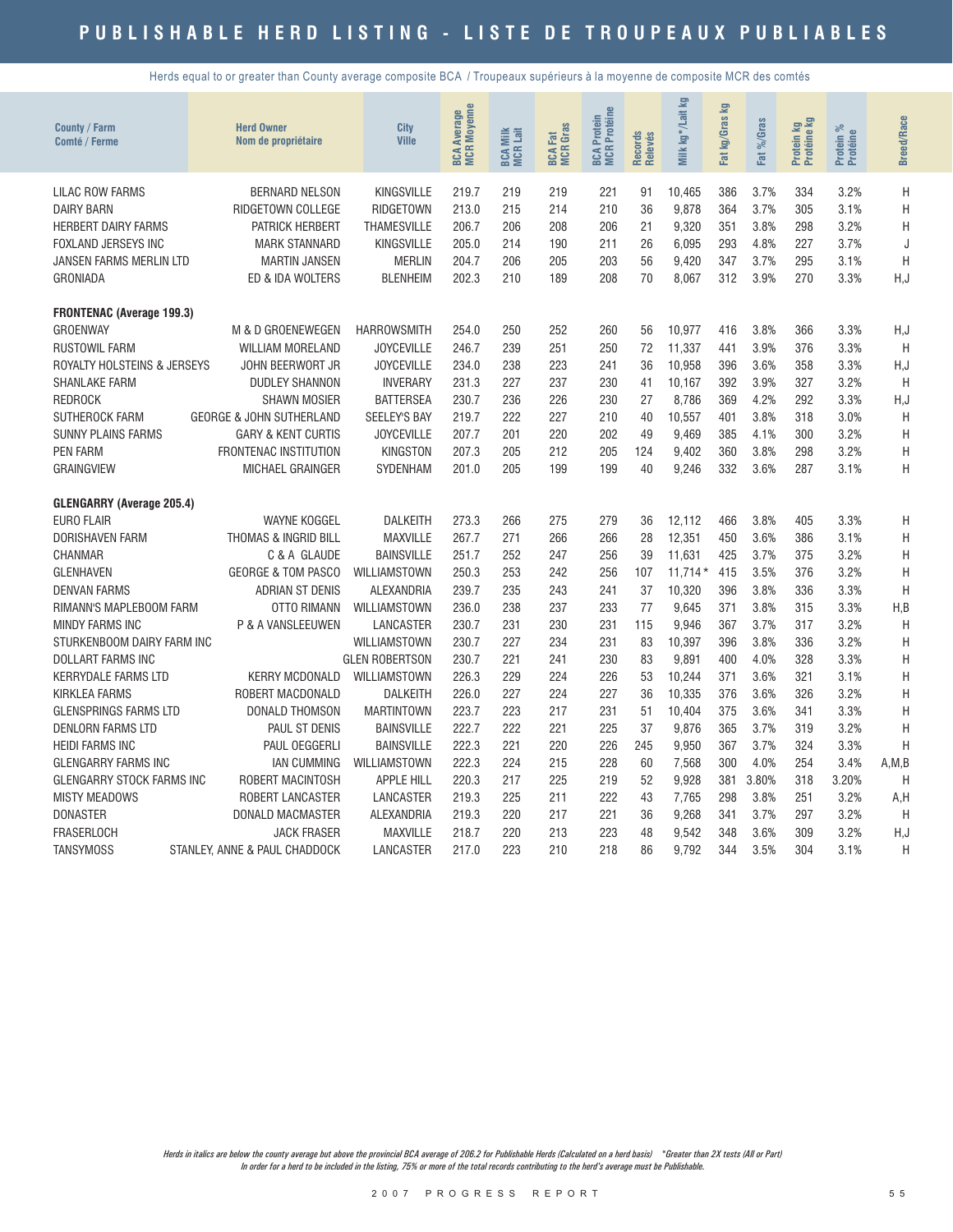Herds equal to or greater than County average composite BCA / Troupeaux supérieurs à la moyenne de composite MCR des comtés

| <b>County / Farm</b><br>Comté / Ferme           | <b>Herd Owner</b><br>Nom de propriétaire   | City<br><b>Ville</b>      | <b>BCA Average</b><br>MCR Moyenne<br>Average | <b>BCA Milk</b><br>MCR Lait | <b>BCA Fat</b><br>MCR Gras | <b>BCA Protein<br/>MCR Protéine</b> | Records<br>Relevés | Milk kg*/Lait kg | Σã<br>Fat kg/Gras | Fat %/Gras   | Protein kg<br>Protéine kg | ಸಿ<br>Protein %<br>Protéine | <b>Breed/Race</b> |
|-------------------------------------------------|--------------------------------------------|---------------------------|----------------------------------------------|-----------------------------|----------------------------|-------------------------------------|--------------------|------------------|-------------------|--------------|---------------------------|-----------------------------|-------------------|
| <b>MARVANS INC</b>                              |                                            | WILLIAMSTOWN              | 212.7                                        | 211                         | 212                        | 215                                 | 74                 | 9,446            | 353               | 3.7%         | 308                       | 3.3%                        | Η                 |
| <b>BRIDGEND</b>                                 | LEIGHTON MCDONELL                          | LANCASTER                 | 212.3                                        | 213                         | 213                        | 211                                 | 44                 | 9,618            | 358               | 3.7%         | 304                       | 3.2%                        | Н                 |
| <b>LOCHAY</b>                                   | DARRELL & GLENN HAY                        | ALEXANDRIA                | 212.3                                        | 210                         | 212                        | 215                                 | 31                 | 9,657            | 364               | 3.8%         | 315                       | 3.3%                        | H                 |
| <b>GLEN MALCOLM FARM</b>                        | M CUMMING & SONS                           | WILLIAMSTOWN              | 209.7                                        | 210                         | 204                        | 215                                 | 108                | 7,331            | 293               | 4.0%         | 247                       | 3.4%                        | A, M              |
| <b>GLEN MALCOLM FARM</b>                        | ALEC CUMMING                               | WILLIAMSTOWN              | 208.0                                        | 209                         | 198                        | 217                                 | 49                 | 7,027            | 274               | 3.9%         | 240                       | 3.4%                        | A, M              |
| <b>GLENROSE</b>                                 | <b>RANDY MCPHERSON</b>                     | ALEXANDRIA                | 207.7                                        | 207                         | 207                        | 209                                 | 28                 | 9,464            | 350               | 3.7%         | 303                       | 3.2%                        | H                 |
| <b>GLENDALK FARMS LTD</b>                       |                                            | <b>DALKEITH</b>           | 207.0                                        | 202                         | 208                        | 211                                 | 83                 | 9,797            | 374               | 3.8%         | 325                       | 3.3%                        | H                 |
| <b>GLEBOURNE</b>                                | C & D OSBORNE FARM LTD                     | <b>BAINSVILLE</b>         | 206.7                                        | 205                         | 210                        | 205                                 | 59                 | 9,446            | 360               | 3.8%         | 301                       | 3.2%                        | H                 |
| <b>LOCHDALE</b>                                 | <b>DAVID MACMILLAN</b>                     | ALEXANDRIA                | 206.3                                        | 209                         | 206                        | 204                                 | 48                 | 9,614            | 351               | 3.7%         | 299                       | 3.1%                        | H                 |
| <b>GLENEIL FARMS</b>                            | <b>NEIL &amp; IAN FRASER</b>               | <b>DALKEITH</b>           | 206.0                                        | 212                         | 194                        | 212                                 | 40                 | 9,499            | 330               | 3.5%         | 305                       | 3.2%                        | H, J, A           |
| <b>STRATHBURN</b>                               | ANDREW SANGSTER                            | WILLIAMSTOWN              | 206.0                                        | 207                         | 200                        | 211                                 | 26                 | 6,995            | 280               | 4.0%         | 235                       | 3.4%                        | Α                 |
| <b>GRENVILLE (Average 204.2)</b>                |                                            |                           |                                              |                             |                            |                                     |                    |                  |                   |              |                           |                             |                   |
| DE JONGS HILL JERSEYS                           | <b>BRIAN DE JONG</b>                       | <b>BROCKVILLE</b>         | 253.0                                        | 262                         | 232                        | 265                                 | 5                  | 8,205            | 395               | 4.8%         | 315                       | 3.8%                        | J                 |
| KEMPTVILLE COLLEGE, U OF G                      | <b>RESEARCH STATION</b>                    | <b>KEMPTVILLE</b>         | 242.7                                        | 249                         | 225                        | 254                                 | 29                 | 11,259           | 380               | 3.4%         | 367                       | 3.3%                        | Η                 |
| <b>KENORA FARMS</b>                             | PAUL & ANDREW HENDERSON                    | SPENCERVILLE              | 233.7                                        | 244                         | 226                        | 231                                 | 98                 | $10,426*$        | 360               | 3.5%         | 317                       | 3.0%                        | Η                 |
| <b>BENOAKS HOLSTEINS</b>                        | RUSSELL W C BENNETT                        | SPENCERVILLE              | 233.7                                        | 236                         | 233                        | 232                                 | 39                 | 10,895           | 399               | 3.7%         | 341                       | 3.1%                        | H                 |
| CRYSTAL BROOK FARM                              | <b>MICHAEL HALL</b>                        | <b>MOUNTAIN</b>           | 232.0                                        | 226                         | 242                        | 228                                 | 31                 | 10,257           | 409               | 4.0%         | 329                       | 3.2%                        | H                 |
| <b>MAITLAND MEADOW</b>                          | <b>B MAITLAND</b>                          | <b>JASPER</b>             | 229.3                                        | 233                         | 227                        | 228                                 | 92                 | 10,282           | 373               | 3.6%         | 320                       | 3.1%                        | H, A              |
| RIDEAUSIDE FARMS INC                            | <b>CHARLES &amp; JAMES BENNETT</b>         | <b>KEMPTVILLE</b>         | 221.0                                        | 228                         | 214                        | 221                                 | 241                | $10,107*$        | 353               | 3.5%         | 313                       | 3.1%                        | H                 |
| HESSHOLM HOLSTEINS                              | JOHN, DAVID & A HESS                       | <b>KEMPTVILLE</b>         | 213.7                                        | 215                         | 217                        | 209                                 | 42                 | 9,706            | 369               | 3.8%         | 301                       | 3.1%                        | H, J              |
| <b>LOCUS LANE</b>                               | <b>SCOTT CONNELL</b>                       | <b>BROCKVILLE</b>         | 205.0                                        | 202                         | 206                        | 207                                 | 72                 | 9,462            | 360               | 3.8%         | 310                       | 3.3%                        | H                 |
| GREY (Average 195.8)                            |                                            |                           |                                              |                             |                            |                                     |                    |                  |                   |              |                           |                             |                   |
| <b>GLENWIN HOLSTEINS</b>                        | PATTI ALSOP                                | SINGHAMPTON               | 257.0                                        | 263                         | 244                        | 264                                 | 79                 | 12,228           | 421               | 3.4%         | 389                       | 3.2%                        | Η                 |
| <b>REINDEROCK FARMS</b>                         | <b>HENRY REINDERS</b>                      | <b>MEAFORD</b>            | 253.3                                        | 257                         | 251                        | 252                                 | 39                 | $11,651*$        | 421               | 3.6%         | 362                       | 3.1%                        | H                 |
| <b>SAENTIS FARMS INC</b>                        | <b>TOM NAGEL</b>                           | SHALLOW LAKE              | 223.3                                        | 225                         | 223                        | 222                                 | 63                 | 10,470           | 386               | 3.7%         | 329                       | 3.1%                        | H                 |
| <b>BRILYN</b>                                   | <b>BRIAN HASTIE</b>                        | <b>DURHAM</b>             | 221.3                                        | 225                         | 215                        | 224                                 | 28                 | 10,305           | 368               | 3.6%         | 327                       | 3.2%                        | H                 |
| <b>VERNLA</b>                                   | <b>VERNON MARTIN</b>                       | <b>MOUNT FOREST</b>       | 216.7                                        | 217                         | 217                        | 216                                 | 22                 | 9,763            | 364               | 3.7%         | 310                       | 3.2%                        | H                 |
| WARREN WEPPLER & SONS LTD                       | <b>CARMAN WEPPLER</b>                      | <b>CLIFFORD</b>           | 215.7                                        | 216                         | 216                        | 215                                 | 27                 | 9,534            | 354               | 3.7%         | 303                       | 3.2%                        | H                 |
| <b>GAMBLE FARMS</b>                             | IAN & BRIAN GAMBLE                         | <b>CHATSWORTH</b>         | 213.3                                        | 214                         | 214                        | 212                                 | 38                 | 9,517            | 353               | 3.7%         | 300                       | 3.2%                        | H                 |
| <b>BOJUDABROOK</b>                              | <b>BOB &amp; JUDY PRINGLE</b>              | <b>CHATSWORTH</b>         | 213.3                                        | 215                         | 213                        | 212                                 | 26                 | 9,713            | 356               | 3.7%         | 303                       | 3.1%                        | H                 |
| PAULLYN HOLSTEINS                               | <b>PAUL HILL</b>                           | <b>AYTON</b>              | 211.3                                        | 214                         | 206                        | 214                                 | 56                 | 6,832            | 344               | 5.0%         | 254                       | 3.7%                        | J, H              |
| <b>BENCREST HOLSTEINS</b>                       | <b>FRED HOPKINS</b><br>DICK & MARIAN NOBLE | ELMW00D<br><b>MEAFORD</b> | 211.3<br>208.7                               | 213<br>215                  | 209<br>201                 | 212<br>210                          | 27<br>71           | 10,186<br>9,625  | 374<br>334        | 3.7%<br>3.5% | 328<br>299                | 3.2%<br>3.1%                | H,B<br>H          |
| <b>MAPLE LINE FARMS</b><br><b>WIGMANA FARMS</b> | STEVE & DOROTHY FRANKLAND                  | <b>DUNDALK</b>            | 208.0                                        | 207                         | 204                        | 213                                 | 71                 | 8,172            | 336               | 4.1%         | 282                       | 3.5%                        |                   |
| <b>MERVIN B WEBER</b>                           |                                            | <b>MOUNT FOREST</b>       | 207.7                                        | 212                         | 201                        | 210                                 | 26                 | 9,934            | 349               | 3.5%         | 312                       | 3.1%                        | H,J<br>H          |
| ROBBSTATE HOLSTEINS                             | AAD & MARIETTE PENNINGS                    | <b>MOUNT FOREST</b>       | 207.0                                        | 209                         | 205                        | 207                                 | 99                 | 9,515            | 347               | 3.6%         | 300                       | 3.2%                        | Н                 |
| <b>VICKHAVEN HOLSTEINS</b>                      | PAUL VICKERS                               | <b>MEAFORD</b>            | 206.7                                        | 207                         | 200                        | 213                                 | 36                 | 9,368            | 337               | 3.6%         | 307                       | 3.3%                        | Н                 |
| <b>TACUMA HOLSTEINS</b>                         | JOHAN NANNINGA                             | <b>MOUNT FOREST</b>       | 206.3                                        | 208                         | 201                        | 210                                 | 57                 | 9,392            | 336               | 3.6%         | 301                       | 3.2%                        | Η                 |
| <b>MURLONE HOLSTEINS</b>                        | <b>MURRAY BREEDON</b>                      | MARKDALE                  | 206.0                                        | 205                         | 212                        | 201                                 | 53                 | 9,670            | 370               | 3.8%         | 302                       | 3.1%                        | Η                 |
| LORMARR LEA                                     | LORNE & ROB GOODWILL                       | <b>OWEN SOUND</b>         | 205.0                                        | 206                         | 208                        | 201                                 | 56                 | 9,816            | 369               | 3.8%         | 304                       | 3.1%                        | Н                 |
| <b>MILLBROOKE</b>                               | EDWARD & KERRY MEULENDYK                   | <b>BADJEROS</b>           | 202.0                                        | 190                         | 227                        | 189                                 | 32                 | 8,976            | 399               | 4.4%         | 283                       | 3.2%                        | Н                 |
| <b>SELECT FARM &amp; EXPORT</b>                 | <b>TODD WRIGHT</b>                         | <b>DURHAM</b>             | 201.0                                        | 202                         | 206                        | 195                                 | 53                 | 9,440            | 358               | 3.8%         | 291                       | 3.1%                        | Н                 |
| <b>BRIDOR FARMS</b>                             | <b>BRIAN &amp; DORIS AITKEN</b>            | <b>MT FOREST</b>          | 201.0                                        | 205                         | 194                        | 204                                 | 32                 | 9,452            | 331               | 3.5%         | 297                       | 3.1%                        | Н                 |
| <b>MARFLO HOLSTEINS</b>                         | <b>FLOYD MARTIN</b>                        | <b>MOUNT FOREST</b>       | 200.0                                        | 195                         | 205                        | 200                                 | 49                 | 8,996            | 352               | 3.9%         | 294                       | 3.3%                        | Н                 |
| <b>MAPLECREST</b>                               | <b>KEN &amp; ADAM BRUSSO</b>               | <b>AYTON</b>              | 199.3                                        | 199                         | 199                        | 200                                 | 44                 | 9,009            | 335               | 3.7%         | 288                       | 3.2%                        | Н                 |
| LOYALYN                                         | ROB & ALICE BUMSTEAD                       | <b>OWEN SOUND</b>         | 198.7                                        | 199                         | 204                        | 193                                 | 34                 | 9,213            | 351               | 3.8%         | 284                       | 3.1%                        | Н                 |
| <b>OSCAR MARTIN</b>                             |                                            | <b>MOUNT FOREST</b>       | 198.0                                        | 203                         | 196                        | 195                                 | 32                 | 9,542            | 341               | 3.6%         | 291                       | 3.0%                        | Н                 |
| <b>HALDIMAND (Average 207.9)</b>                |                                            |                           |                                              |                             |                            |                                     |                    |                  |                   |              |                           |                             |                   |
| RONWARD FARMS                                   | <b>WARD GEE</b>                            | <b>FISHERVILLE</b>        | 255.3                                        | 261                         | 257                        | 248                                 | 33                 | 11,779           | 430               | 3.7%         | 356                       | 3.0%                        | Н                 |
| <b>HIGHESTATE FARMS</b>                         | <b>TED HEEG</b>                            | <b>HAGERSVILLE</b>        | 239.7                                        | 250                         | 229                        | 240                                 | 58                 | 11,189           | 381               | 3.4%         | 342                       | 3.1%                        | Н                 |
| KEYLAS FARMS LTD                                | DOUGLAS WINGER                             | CAYUGA                    | 233.7                                        | 233                         | 239                        | 229                                 | 54                 | 10,735           | 410               | 3.8%         | 335                       | 3.1%                        | Η                 |
| HEEG DALE SONS LTD                              | ALLAN HEEG                                 | <b>DUNNVILLE</b>          | 232.0                                        | 236                         | 228                        | 232                                 | 108                | $10,317*$        | 373               | 3.6%         | 324                       | 3.1%                        | Н                 |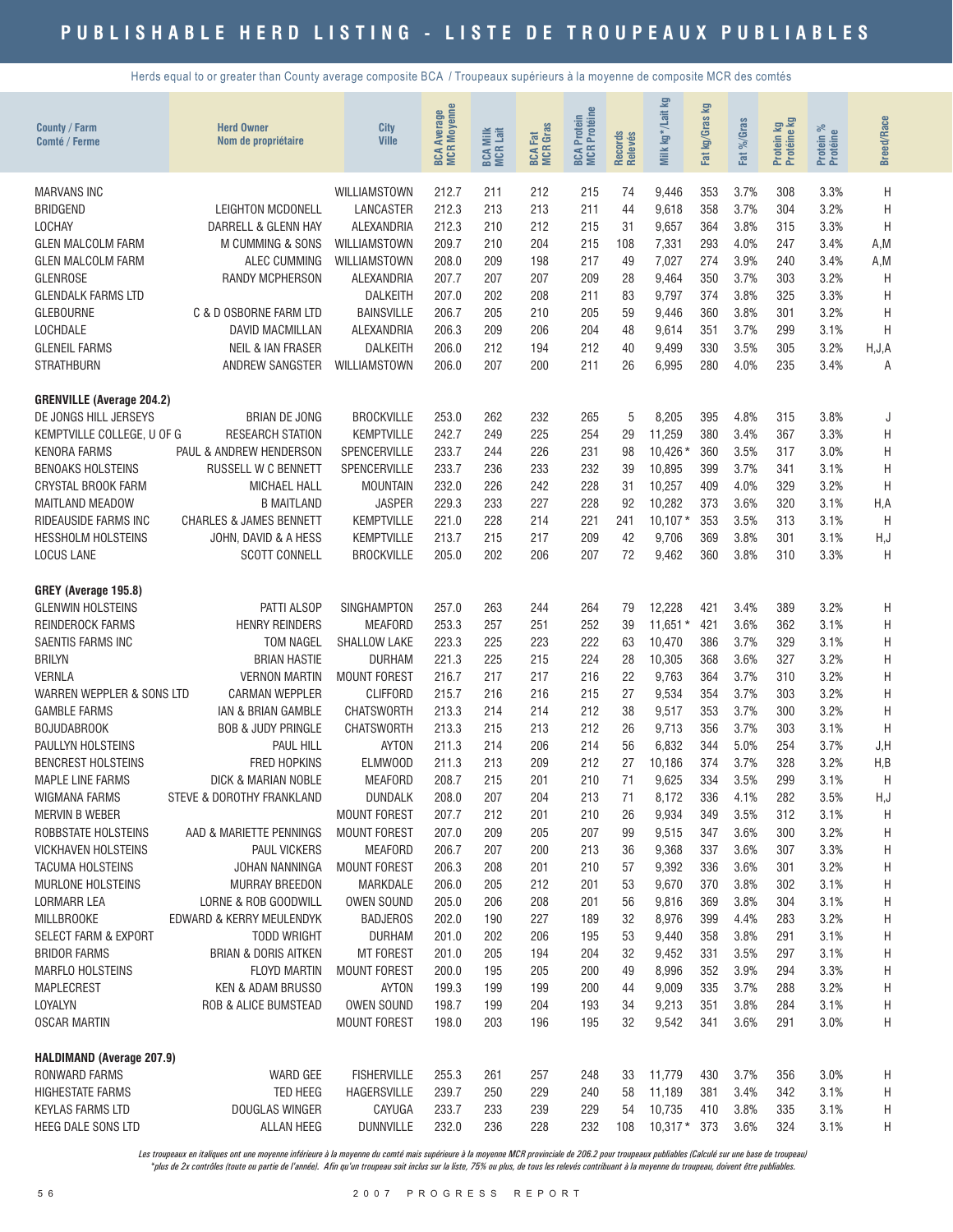Herds equal to or greater than County average composite BCA / Troupeaux supérieurs à la moyenne de composite MCR des comtés

| County / Farm<br>Comté / Ferme            | <b>Herd Owner</b><br>Nom de propriétaire             | City<br><b>Ville</b>               | <b>BCA Average</b><br>MCR Moyenne | <b>BCA Milk</b><br>MCR Lait | <b>BCA Fat</b><br>MCR Gras | <b>BCA Protein<br/>MCR Protéine</b> | Records<br>Relevés | kg*/Lait kg<br>Milk | g<br>kg/Gras<br>Fat | Fat %/Gras   | <b>By</b><br>Protein kg<br>Protéine l | $\%$<br>Protein %<br>Protéine | <b>Breed/Race</b> |
|-------------------------------------------|------------------------------------------------------|------------------------------------|-----------------------------------|-----------------------------|----------------------------|-------------------------------------|--------------------|---------------------|---------------------|--------------|---------------------------------------|-------------------------------|-------------------|
| <b>DEBOER HOLST</b>                       | <b>BEN DEBOER</b>                                    | <b>SELKIRK</b>                     | 223.3                             | 219                         | 227                        | 224                                 | 85                 | 9,826               | 378                 | 3.8%         | 320                                   | 3.3%                          | H                 |
| PLEASANT NOOK FARMS                       | <b>WILLIAM &amp; JOAN FLETCHER</b>                   | <b>FISHERVILLE</b>                 | 222.3                             | 216                         | 227                        | 224                                 | 24                 | 6,417               | 353                 | 5.5%         | 249                                   | 3.9%                          | J, H              |
| ARDROSS HOLSTEINS                         | DALE & DAVE LANG                                     | CALEDONIA                          | 221.7                             | 219                         | 222                        | 224                                 | 70                 | 10,184              | 382                 | 3.8%         | 331                                   | 3.3%                          | H                 |
| <b>HEATHERICK</b>                         | <b>ANDREW &amp; ALISON TOPP</b>                      | <b>DUNNVILLE</b>                   | 221.7                             | 219                         | 225                        | 221                                 | 42                 | 10,075              | 382                 | 3.8%         | 323                                   | 3.2%                          | H                 |
| TIL EL                                    | <b>TILSTRA BROS</b>                                  | <b>DUNVILLE</b>                    | 221.0                             | 220                         | 226                        | 217                                 | 80                 | 9,941               | 379                 | 3.8%         | 312                                   | 3.1%                          | H                 |
| PARKLEA FARMS LTD                         | <b>ALLAN PARKE</b>                                   | CALEDONIA                          | 221.0                             | 217                         | 222                        | 224                                 | 48                 | 10,201              | 388                 | 3.8%         | 335                                   | 3.3%                          | H                 |
| BEECHWOOD                                 | <b>MURRAY ROULSTON</b>                               | <b>HAGERSVILLE</b>                 | 221.0                             | 216                         | 224                        | 223                                 | 41                 | 9,751               | 377                 | 3.9%         | 321                                   | 3.3%                          | H                 |
| <b>RARITY HOLSTEINS</b><br>YULEHOLM FARMS | <b>IAN &amp; ANNE MCMILLAN</b><br>RALPH & PETER YULE | NANTICOKE<br>CALEDONIA             | 219.3<br>219.0                    | 218<br>224                  | 225<br>214                 | 215<br>219                          | 13<br>57           | 9,526<br>9,833      | 362<br>348          | 3.8%<br>3.5% | 298<br>307                            | 3.1%<br>3.1%                  | $\mathsf{H}$      |
| RICHVALE HOLST                            | <b>GRANT RICHARDSON</b>                              | <b>DUNNVILLE</b>                   | 216.7                             | 213                         | 217                        | 220                                 | 38                 | 9,432               | 358                 | 3.8%         | 311                                   | 3.3%                          | H<br>H            |
| <b>TIERSDALE HOLSTEINS</b>                | PETE & HELEN TIERSMA                                 | <b>DUNNVILLE</b>                   | 215.3                             | 211                         | 219                        | 216                                 | 64                 | 9,662               | 372                 | 3.9%         | 315                                   | 3.3%                          | H                 |
| <b>HAZY ACRE FARMS</b>                    | L & C HAYES                                          | <b>HAGERSVILLE</b>                 | 214.0                             | 214                         | 213                        | 215                                 | 88                 | 9,814               | 363                 | 3.7%         | 313                                   | 3.2%                          | Η                 |
| VAN DER MOLEN INC                         | RAY VAN DER MOLEN                                    | <b>JARVIS</b>                      | 212.3                             | 218                         | 207                        | 212                                 | 70                 | 9,831               | 346                 | 3.5%         | 305                                   | 3.1%                          | H                 |
| <b>ZANTS HOLSTEINS</b>                    | <b>CHRIS ZANTINGH</b>                                | <b>DUNNVILLE</b>                   | 209.7                             | 210                         | 212                        | 207                                 | 71                 | 9,245               | 348                 | 3.8%         | 291                                   | 3.1%                          | Η                 |
|                                           |                                                      |                                    |                                   |                             |                            |                                     |                    |                     |                     |              |                                       |                               |                   |
| <b>HALTON (Average 205.2)</b>             |                                                      |                                    |                                   |                             |                            |                                     |                    |                     |                     |              |                                       |                               |                   |
| <b>SWISSLINE DAIRY FARM</b>               | <b>WALTER EGGER</b>                                  | <b>MILTON</b>                      | 253.3                             | 254                         | 260                        | 246                                 | 37                 | 11,771              | 445                 | 3.8%         | 361                                   | 3.1%                          | Η                 |
| <b>LAIDLAWN HOLSTEINS</b>                 | PAUL LAIDLAW                                         | <b>NORVAL</b>                      | 211.7                             | 211                         | 214                        | 210                                 | 48                 | 9,641               | 363                 | 3.8%         | 305                                   | 3.2%                          | Η                 |
| <b>KITCHOLM</b>                           | JOHN KITCHING                                        | <b>MOFFAT</b>                      | 210.3                             | 218                         | 210                        | 203                                 | 36                 | 9,929               | 356                 | 3.6%         | 296                                   | 3.0%                          | Η                 |
|                                           |                                                      |                                    |                                   |                             |                            |                                     |                    |                     |                     |              |                                       |                               |                   |
| <b>HASTINGS (Average 204.5)</b>           |                                                      |                                    |                                   |                             |                            |                                     |                    |                     |                     |              |                                       |                               |                   |
| LAZIERLANE                                | <b>MIKE LAZIER</b>                                   | CORBYVILLE                         | 273.7                             | 270                         | 279                        | 272                                 | 26                 | 12,231              | 469                 | 3.8%         | 391                                   | 3.2%                          | Η                 |
| <b>HOLLYLANE JERSEYS</b>                  | ROGER & DIANE JARRELL RAY                            | CORBYVILLE                         | 268.7                             | 287                         | 243                        | 276                                 | 48<br>81           | 8,391               | 383                 | 4.6%         | 305                                   | 3.6%                          | J                 |
| <b>DONNANVIEW</b>                         | <b>DONNIE DONNAN</b>                                 | <b>STIRLING</b><br><b>STIRLING</b> | 240.7<br>231.0                    | 240                         | 244<br>229                 | 238<br>233                          | 218                | 11,266              | 424                 | 3.8%<br>3.7% | 354                                   | 3.1%<br>3.2%                  | H<br>H            |
| DONNANDALE<br><b>CHADWICK FARMS INC</b>   | WAYNE & BRIAN CHADWICK                               | <b>DESERONTO</b>                   | 227.0                             | 231<br>222                  | 232                        | 227                                 | 34                 | 10,439<br>10,197    | 385<br>396          | 3.9%         | 336<br>331                            | 3.2%                          | H                 |
| <b>SILLSWAY FARMS</b>                     | <b>JEFF &amp; BRIAN SILLS</b>                        | <b>ROSLIN</b>                      | 225.3                             | 227                         | 228                        | 221                                 | 81                 | 10,866              | 405                 | 3.7%         | 336                                   | 3.1%                          | H                 |
| <b>FLORIDAVIEW FARMS</b>                  | <b>DUANE REDDEN</b>                                  | <b>STIRLING</b>                    | 224.3                             | 221                         | 229                        | 223                                 | 46                 | 10,032              | 388                 | 3.9%         | 323                                   | 3.2%                          | H                 |
| DAVE LEEMING & SONS                       |                                                      | SHANNONVILLE                       | 216.7                             | 225                         | 209                        | 216                                 | 32                 | 10,339              | 364                 | 3.5%         | 316                                   | 3.1%                          | H, J              |
| MORILLONITE RIDGE FARM                    | <b>GORDON &amp; ANN STRIKER</b>                      | <b>FRANKFORD</b>                   | 210.0                             | 219                         | 189                        | 222                                 | 37                 | 6,650               | 313                 | 4.7%         | 255                                   | 3.8%                          | J                 |
| <b>CHARCON HOLSTEINS</b>                  | <b>CHARLES DOORNBOS</b>                              | <b>FOXBORO</b>                     | 209.7                             | 211                         | 212                        | 206                                 | 29                 | 9,525               | 355                 | 3.7%         | 297                                   | 3.1%                          | H                 |
| <b>ROSLINRIDGE</b>                        | <b>CARL &amp; SHELLEY COATES</b>                     | <b>ROSLIN</b>                      | 208.7                             | 223                         | 191                        | 212                                 | 37                 | 6,212               | 285                 | 4.6%         | 223                                   | 3.6%                          | J, H              |
| <b>HUFFMANDALE HOLSTEINS</b>              | EDWIN & EDWARD HUFFMAN                               | CORBYVILLE                         | 208.3                             | 210                         | 205                        | 210                                 | 65                 | 9,892               | 358                 | 3.6%         | 315                                   | 3.2%                          | H                 |
| <b>LARRDALE HOLSTEINS</b>                 | LARRY & DEBBIE HUFFMAN                               | CORBYVILLE                         | 206.0                             | 208                         | 205                        | 205                                 | 41                 | 9,254               | 339                 | 3.7%         | 290                                   | 3.1%                          | H                 |
| RAWDONVIEW FARM                           | <b>COLIN &amp; DAVID LAKE</b>                        | <b>STIRLING</b>                    | 205.7                             | 205                         | 206                        | 206                                 | 65                 | 9,340               | 348                 | 3.7%         | 299                                   | 3.2%                          | Η                 |
|                                           |                                                      |                                    |                                   |                             |                            |                                     |                    |                     |                     |              |                                       |                               |                   |
| <b>HURON (Average 206.9)</b>              |                                                      |                                    |                                   |                             |                            |                                     |                    |                     |                     |              |                                       |                               |                   |
| <b>GUBELMANN BROWN SWISS</b>              | <b>ERNST GUBELMANN</b>                               | <b>WALTON</b>                      | 274.0                             | 267                         | 280                        | 275                                 | 61                 | 9.848               | 415                 | 4.2%         | 354                                   | 3.6%                          | B                 |
| <b>GERTHEA</b>                            | <b>GERRY &amp; THEA RIJKHOFF</b>                     | <b>WALTON</b><br><b>KIPPEN</b>     | 253.0<br>250.0                    | 253<br>251                  | 252<br>248                 | 254<br>251                          | 47<br>47           | 11,919              | 438                 | 3.7%         | 378<br>363                            | 3.2%<br>3.2%                  | H                 |
| MEERAGOLD FARMS LTD                       | H & A VANDERMEER                                     |                                    |                                   |                             |                            |                                     |                    | 11,387              | 418                 | 3.7%         |                                       |                               | Η                 |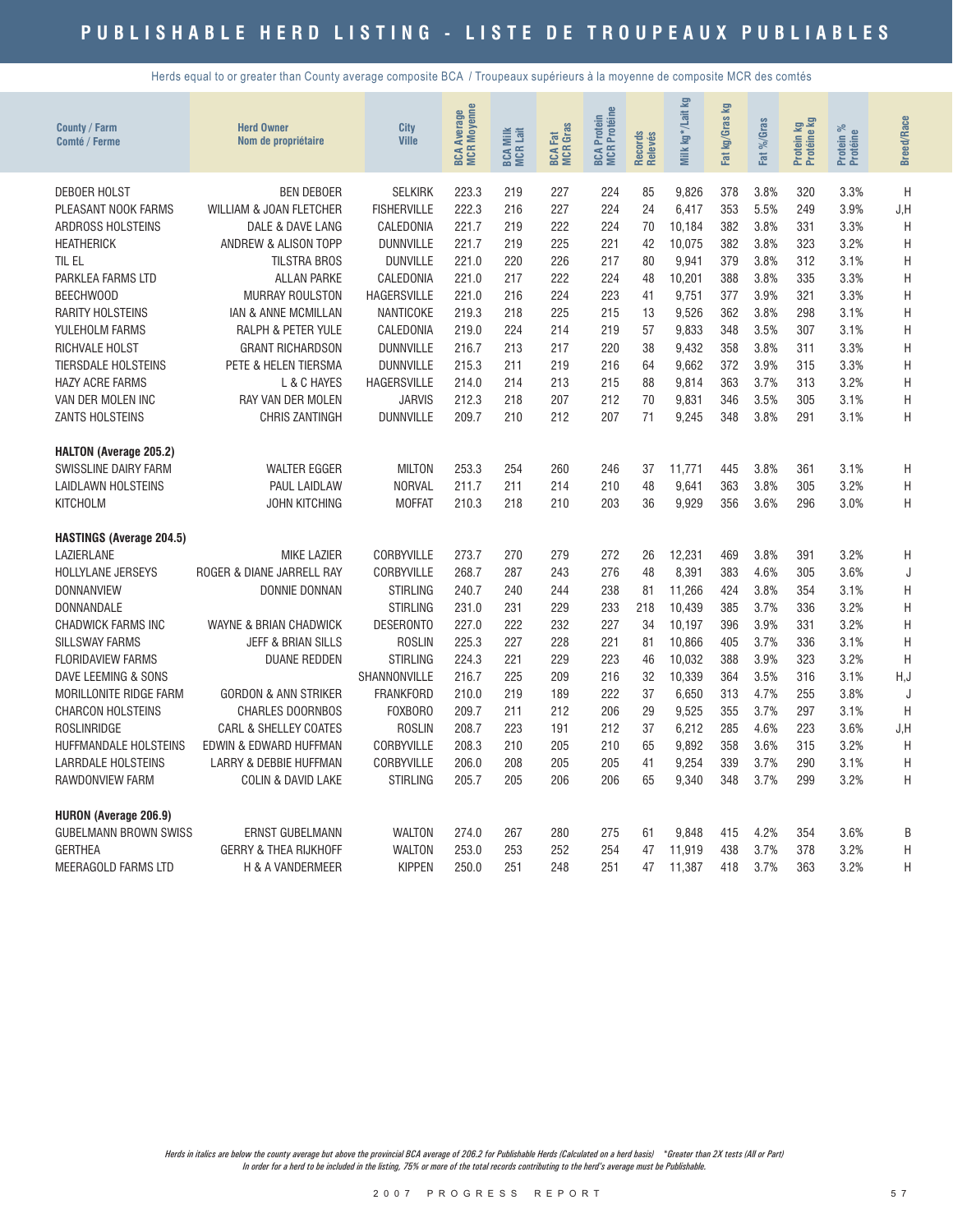Herds equal to or greater than County average composite BCA / Troupeaux supérieurs à la moyenne de composite MCR des comtés

| County / Farm<br><b>Comté / Ferme</b>                             | <b>Herd Owner</b><br>Nom de propriétaire        | City<br><b>Ville</b>      | <b>MCR Moyenne</b><br>Average<br>BCA | <b>BCA Milk</b><br>MCR Lait | <b>BCA Fat</b><br>MCR Gras | <b>MCR</b> Protéine<br>Protein<br><b>BCA</b> | Records<br>Relevés | 豆<br>kg*/Lait<br>Milk | 모<br>kg/Gras<br>Fat | %Gras<br>Fat | Protein kg<br>Protéine kg | ಸ<br>Protein %<br>Protéine | <b>Breed/Race</b> |
|-------------------------------------------------------------------|-------------------------------------------------|---------------------------|--------------------------------------|-----------------------------|----------------------------|----------------------------------------------|--------------------|-----------------------|---------------------|--------------|---------------------------|----------------------------|-------------------|
| WOODVUE FARMS INC                                                 | <b>STEVEN HERN</b>                              | <b>WOODHAM</b>            | 243.0                                | 246                         | 243                        | 240                                          | 36                 | 10,706                | 391                 | 3.7%         | 334                       | 3.1%                       | Η                 |
| <b>HEATHER HOLME FARMS</b>                                        | <b>GLEN MCNEIL</b>                              | <b>GODERICH</b>           | 239.0                                | 232                         | 246                        | 239                                          | 36                 | 10,465                | 412                 | 3.9%         | 343                       | 3.3%                       | H                 |
| HAAG FARMS INC FARM #1                                            |                                                 | <b>BRUSSELS</b>           | 236.7                                | 243                         | 239                        | 228                                          | 68                 | 11,560                | 421                 | 3.6%         | 344                       | 3.0%                       | H                 |
| <b>WINHAVEN FARMS LTD</b>                                         | PAUL WINKEL & WENDY PRATT                       | <b>FORDWICH</b>           | 235.0                                | 233                         | 240                        | 232                                          | 38                 | 10,795                | 414                 | 3.8%         | 343                       | 3.2%                       | H,B               |
| LAURLEE FARM                                                      | LEROY & LAURIE MARTIN                           | <b>FORDWICH</b>           | 229.7                                | 229                         | 232                        | 228                                          | 40                 | 10,520                | 397                 | 3.8%         | 335                       | 3.2%                       | H                 |
| GUTENSPERGER DAIRY INC                                            | KARL GUNTENSPERGER                              | <b>SEAFORTH</b>           | 227.3                                | 231                         | 218                        | 233                                          | 94                 | 10,121                | 355                 | 3.5%         | 324                       | 3.2%                       | H                 |
| <b>FAIRLAINE FARMS</b>                                            | KEITH & MARIE RUTHERFORD                        | <b>WINGHAM</b>            | 227.3                                | 228                         | 230                        | 224                                          | 23                 | 9,834                 | 372                 | 3.8%         | 308                       | 3.1%                       | H                 |
| ROYALAIR FARMS                                                    | <b>BLAIR BEUERMANN</b>                          | <b>DUBLIN</b>             | 226.0                                | 226                         | 225                        | 227                                          | 75                 | 9,851                 | 363                 | 3.7%         | 316                       | 3.2%                       | Η                 |
| <b>WILLVERN FARMS</b>                                             | <b>PAUL GIBBINGS</b>                            | <b>CLINTON</b>            | 225.3                                | 218                         | 232                        | 226                                          | 34                 | 10,451                | 410                 | 3.9%         | 342                       | 3.3%                       | Η                 |
| <b>TRINAL FARM</b>                                                | MURRAY & EMMA HORST                             | <b>FORDWICH</b>           | 223.7                                | 217                         | 231                        | 223                                          | 35                 | 9,732                 | 382                 | 3.9%         | 318                       | 3.3%                       | Η                 |
| HOMESTEADER HOLSTEINS INC<br><b>DAIRYBURG</b>                     | <b>LEO MILTENBURG</b><br>MARK & JACOBUS VERBURG | LUCKNOW<br><b>AUBURN</b>  | 223.3<br>223.0                       | 222<br>226                  | 225<br>223                 | 223<br>220                                   | 62<br>57           | 10,170<br>10,213      | 383<br>374          | 3.8%<br>3.7% | 325<br>317                | 3.2%<br>3.1%               | Η<br>Η            |
| <b>KESI FARMS</b>                                                 | <b>KEES &amp; IVONNE VAN ESVELD</b>             | <b>CLINTON</b>            | 221.7                                | 222                         | 222                        | 221                                          | 70                 | 9,831                 | 364                 | 3.7%         | 312                       | 3.2%                       | H                 |
| <b>JOHN VERBURG</b>                                               |                                                 | <b>LONDESBOROUGH</b>      | 220.0                                | 220                         | 219                        | 221                                          | 47                 | 9,924                 | 366                 | 3.7%         | 317                       | 3.2%                       | H                 |
| <b>MAITLAND HILL</b>                                              | MARLEY & MERILYNN SHANTZ                        | <b>GORRIE</b>             | 219.7                                | 220                         | 212                        | 227                                          | 37                 | 9,583                 | 341                 | 3.6%         | 314                       | 3.3%                       | Η                 |
| <b>JAREB FARMS LTD</b>                                            | <b>JIM SIERTSEMA</b>                            | <b>AUBURN</b>             | 219.0                                | 222                         | 215                        | 220                                          | 56                 | 10,160                | 366                 | 3.6%         | 319                       | 3.1%                       | H                 |
| <b>JOYROD HOLSTEINS</b>                                           | RODNEY & JOYCE SHANTZ                           | <b>GORRIE</b>             | 217.7                                | 219                         | 216                        | 218                                          | 40                 | 9,859                 | 360                 | 3.7%         | 313                       | 3.2%                       | H                 |
| <b>DUTCHDALE</b>                                                  | PERRY VAN OSCH                                  | LUCKNOW                   | 217.7                                | 220                         | 214                        | 219                                          | 34                 | 9,864                 | 365                 | 3.7%         | 315                       | 3.2%                       | H,J               |
| <b>VINSELAAR FARM</b>                                             | ROBERT VAN DEN HENGEL                           | <b>SEAFORTH</b>           | 217.3                                | 218                         | 218                        | 216                                          | 47                 | 9,745                 | 363                 | 3.7%         | 308                       | 3.2%                       | H                 |
| LESSUR HOLSTEINS                                                  | <b>BRUCE RUTTAN</b>                             | <b>GORRIE</b>             | 217.3                                | 214                         | 229                        | 209                                          | 44                 | 9,734                 | 385                 | 4.0%         | 302                       | 3.1%                       | H                 |
| FEAGANPLACE                                                       | PETER FEAGAN                                    | <b>GODERICH</b>           | 216.3                                | 209                         | 222                        | 218                                          | 29                 | 9,376                 | 370                 | 3.9%         | 310                       | 3.3%                       | H                 |
| <b>CRESCENT LANE FARMS LTD</b>                                    | PETER SCHUTTEL                                  | <b>GODERICH</b>           | 215.7                                | 219                         | 212                        | 216                                          | 128                | 9,995                 | 361                 | 3.6%         | 314                       | 3.1%                       | H,B               |
| <b>JIM &amp; JUDY SNYDER</b>                                      |                                                 | DASHWOOD                  | 215.7                                | 215                         | 205                        | 227                                          | 32                 | 5,842                 | 225                 | 3.9%         | 201                       | 3.4%                       | M                 |
| <b>ECKERLEA ACRES</b>                                             | <b>CHRISTA ECKERT</b>                           | <b>SEAFORTH</b>           | 215.0                                | 219                         | 217                        | 209                                          | 214                | $9,684*$              | 357                 | 3.7%         | 294                       | 3.0%                       | H                 |
| <b>JOHN BRAND</b>                                                 |                                                 | <b>CLINTON</b>            | 214.0                                | 223                         | 193                        | 226                                          | 88                 | 6,427                 | 302                 | 4.7%         | 248                       | 3.9%                       | J                 |
| <b>JADENRICH HOLSTEINS</b>                                        | <b>DENNIS &amp; JANICE GINGRICH</b>             | <b>GORRIE</b>             | 213.3                                | 216                         | 208                        | 216                                          | 46                 | 9,939                 | 357                 | 3.6%         | 318                       | 3.2%                       | Η                 |
| ROWILL JERSEYS                                                    |                                                 | <b>SEAFORTH</b><br>GORRIE | 213.0                                | 226                         | 189                        | 224                                          | 82                 | 6,560                 | 298                 | 4.5%         | 246                       | 3.8%                       | J                 |
| <b>MELAMAR FARM</b><br>SWISSVALLEY FARMS LTD                      | <b>MELVILLE GREIG</b><br><b>FRED MEIER</b>      | <b>BRUSSELS</b>           | 211.7<br>209.3                       | 206<br>208                  | 220<br>216                 | 209<br>204                                   | 34<br>16           | 9,181<br>9,898        | 365<br>379          | 4.0%<br>3.8% | 296<br>306                | 3.2%<br>3.1%               | H<br>Η            |
| ROLLING LANDS FARMS                                               | TONY & ANITA VANHITTERSUM                       | <b>BLYTH</b>              | 208.3                                | 207                         | 208                        | 210                                          | 97                 | 9,284                 | 345                 | 3.7%         | 300                       | 3.2%                       | H                 |
| ORA ET LABORA INC                                                 | <b>JOHN BRANDERHORST</b>                        | <b>HENSALL</b>            | 207.7                                | 208                         | 209                        | 206                                          | 51                 | 9,045                 | 338                 | 3.7%         | 286                       | 3.2%                       | Η                 |
| <b>MARHOPE HOLSTEINS</b>                                          | <b>CLARENCE &amp; CHARLENE MARTIN</b>           | <b>GORRIE</b>             | 207.7                                | 209                         | 207                        | 207                                          | 43                 | 9,734                 | 358                 | 3.7%         | 307                       | 3.2%                       | Η                 |
| <b>FORBES</b>                                                     | <b>RICK FORBES</b>                              | <b>CLINTON</b>            | 207.3                                | 211                         | 201                        | 210                                          | 31                 | 10,032                | 353                 | 3.5%         | 316                       | 3.1%                       | H                 |
|                                                                   |                                                 |                           |                                      |                             |                            |                                              |                    |                       |                     |              |                           |                            |                   |
| PAULOR                                                            | PAUL & LORRAIN FRANKEN                          | <b>CLINTON</b>            | 206.7                                | 210                         | 197                        | 213                                          | 49                 | 6,583                 | 318                 | 4.8%         | 247                       | 3.8%                       | J.H               |
| <b>GENESIS</b>                                                    | PAUL & VIRGINIA WARWICK                         | EXETER                    | 206.7                                | 214                         | 191                        | 215                                          | 46                 | 6,203                 | 299                 | 4.8%         | 237                       | 3.8%                       | J                 |
|                                                                   |                                                 |                           |                                      |                             |                            |                                              |                    |                       |                     |              |                           |                            |                   |
| <b>KENORA-RAINY RIVER (Average 198.7)</b><br><b>EMO HOLSTEINS</b> | <b>BERNIE ZIMMERMAN</b>                         | EM <sub>0</sub>           | 201.3                                | 197                         | 211                        | 196                                          | 28                 | 9,060                 | 362                 | 4.0%         | 286                       | 3.2%                       | Η                 |
| <b>LAMBTON (Average 196.4)</b>                                    |                                                 |                           |                                      |                             |                            |                                              |                    |                       |                     |              |                           |                            |                   |
| JEFF & BRENDA STEWARDSON                                          |                                                 | THEDFORD                  | 223.3                                | 222                         | 225                        | 223                                          | 179                | 10,032                | 377                 | 3.8%         | 320                       | 3.2%                       | H                 |
| COOL BROOK FARM                                                   | <b>BILL JOOSSE</b>                              | SARNIA                    | 223.3                                | 224                         | 220                        | 226                                          | 21                 | 10,075                | 367                 | 3.6%         | 324                       | 3.2%                       | H                 |
| <b>EXCELSIOR FARM</b>                                             | JOHN DEELSTRA                                   | <b>WYOMING</b>            | 220.0                                | 212                         | 219                        | 229                                          | 35                 | 9,255                 | 363                 | 3.9%         | 328                       | 3.5%                       | H,B               |
| ERROLEA HOLSTEINS                                                 | <b>RICHARD SOMERVILLE</b>                       | CAMLACHIE                 | 214.3                                | 213                         | 213                        | 217                                          | 27                 | 9,859                 | 367                 | 3.7%         | 319                       | 3.2%                       | H                 |
| <b>CATTLEAN FARM</b>                                              | <b>FRANK RUTTEN</b>                             | <b>FOREST</b>             | 214.0                                | 215                         | 215                        | 212                                          | 55                 | 9,934                 | 369                 | 3.7%         | 311                       | 3.1%                       | H                 |
| <b>MAWACRES INC</b>                                               |                                                 | PETROLIA                  | 211.7                                | 210                         | 214                        | 211                                          | 58                 | 9,777                 | 372                 | 3.8%         | 313                       | 3.2%                       | H,A               |
| VAN ENGELEN DAIRY FARMS LTD                                       | M & E VAN ENGELEN                               | THEDFORD                  | 210.7                                | 210                         | 212                        | 210                                          | 221                | 9,127                 | 343                 | 3.8%         | 291                       | 3.2%                       | H                 |
| MIDEON HOLSTEINS INC                                              | <b>HENK PASTOOR</b>                             | PETROLIA                  | 207.3                                | 212                         | 204                        | 206                                          | 88                 | 9,500                 | 338                 | 3.6%         | 294                       | 3.1%                       | H                 |
| <b>GANDIWAY FARM</b>                                              | WAYNE LENNAN                                    | PETROLIA                  | 202.7                                | 208                         | 198                        | 202                                          | 63                 | 9,582                 | 347                 | 3.6%         | 297                       | 3.1%                       | H,J               |
| <b>HILLSETT FARMS</b>                                             | DOUG BURNLEY                                    | CAMLACHIE                 | 202.0                                | 208                         | 189                        | 209                                          | 34                 | 9,750                 | 332                 | 3.4%         | 313                       | 3.2%                       | H,J               |
| <b>CHARLYN JERSEYS</b>                                            | KEN & KAREN KINGDON                             | <b>FOREST</b>             | 199.7                                | 206                         | 189                        | 204                                          | 33                 | 6,164                 | 307                 | 5.0%         | 231                       | 3.7%                       | J                 |
| CEDAR MOOR HOLSTEINS                                              | RALPH ELLIOTT                                   | CORUNNA                   | 197.0                                | 197                         | 193                        | 201                                          | 18                 | 7,513                 | 326                 | 4.3%         | 264                       | 3.5%                       | H,J               |
| PERCHLANE FARMS                                                   |                                                 | SARNIA                    | 196.7                                | 195                         | 193                        | 202                                          | 47                 | 9,233                 | 340                 | 3.7%         | 304                       | 3.3%                       | H                 |
| <b>WILLOW LANE</b>                                                | <b>BRIAN SLAUGHTER</b>                          | <b>FOREST</b>             | 196.7                                | 193                         | 201                        | 196                                          | 33                 | 8,981                 | 349                 | 3.9%         | 290                       | 3.2%                       | Н                 |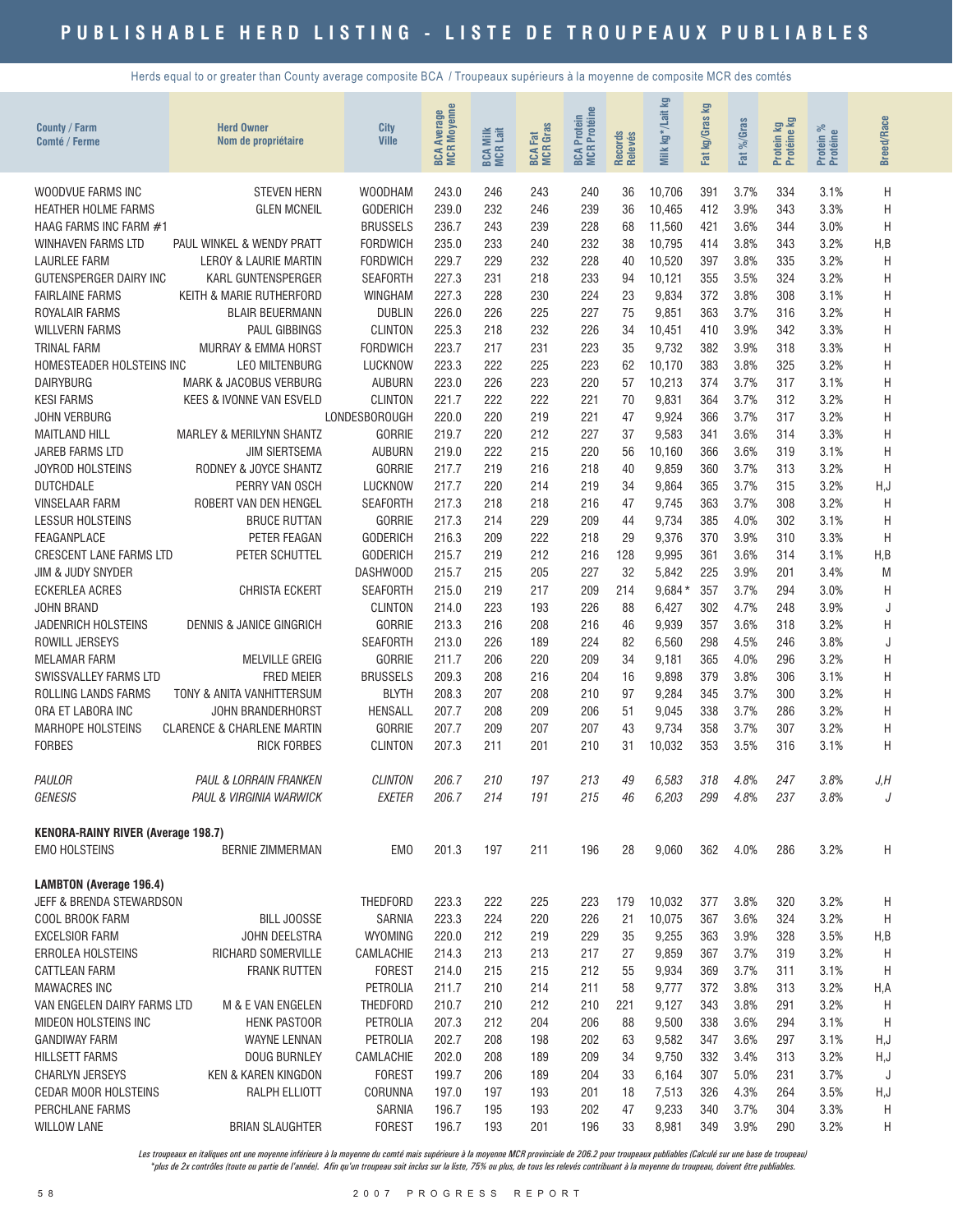Herds equal to or greater than County average composite BCA / Troupeaux supérieurs à la moyenne de composite MCR des comtés

| County / Farm<br><b>Comté / Ferme</b>   | <b>Herd Owner</b><br>Nom de propriétaire | <b>City</b><br><b>Ville</b> | <b>BCA Average</b><br>MCR Moyenne | <b>BCA Milk</b><br>MCR Lait | <b>BCA Fat</b><br>MCR Gras | <b>MCR Protéine</b><br><b>BCA Protein</b> | Records<br>Relevés | Milk kg*/Lait kg | 모<br>kg/Gras<br>Fat | %Gras<br><b>ZET</b> | Protein kg<br>Protéine kg | ಸ<br>Protein %<br>Protéine | <b>Breed/Race</b> |
|-----------------------------------------|------------------------------------------|-----------------------------|-----------------------------------|-----------------------------|----------------------------|-------------------------------------------|--------------------|------------------|---------------------|---------------------|---------------------------|----------------------------|-------------------|
| <b>LANARK (Average 183.1)</b>           |                                          |                             |                                   |                             |                            |                                           |                    |                  |                     |                     |                           |                            |                   |
| <b>TWINPEAK FARMS</b>                   | PETER & DIANA NANNE                      | <b>PAKENHAM</b>             | 223.3                             | 221                         | 231                        | 218                                       | 44                 | 10.099           | 390                 | 3.9%                | 315                       | 3.1%                       | H                 |
| <b>ZIEVIEW</b>                          | DARYL ZIEBARTH                           | PAKENHAM                    | 222.0                             | 219                         | 232                        | 215                                       | 43                 | 10,451           | 411                 | 3.9%                | 324                       | 3.1%                       | H                 |
| <b>PENLOW FARMS</b>                     | ALLAN & DONNA LOWRY                      | <b>ALMONTE</b>              | 219.3                             | 219                         | 218                        | 221                                       | 52                 | 10.401           | 384                 | 3.7%                | 334                       | 3.2%                       | H                 |
| <b>NANDALE FARMS</b>                    | JOHN & BETH NANNE                        | <b>PAKENHAM</b>             | 213.0                             | 213                         | 217                        | 209                                       | 39                 | 9,653            | 365                 | 3.8%                | 300                       | 3.1%                       | H                 |
| <b>CAMPVIEW FARM</b>                    | <b>JAMES CAMPBELL</b>                    | <b>WHITE LAKE</b>           | 205.0                             | 207                         | 202                        | 206                                       | 28                 | 9,699            | 350                 | 3.6%                | 306                       | 3.2%                       | H                 |
| <b>BARTHHAVEN FARM</b>                  | <b>DARWIN ZIEBARTH</b>                   | <b>PAKENHAM</b>             | 202.0                             | 197                         | 212                        | 197                                       | 50                 | 9,212            | 369                 | 4.0%                | 294                       | 3.2%                       | H                 |
| <b>JOCKBRAE HOLSTEINS</b>               | <b>JAMES FOSTER</b>                      | <b>CLT PLACE</b>            | 200.0                             | 198                         | 203                        | 199                                       | 52                 | 9,388            | 358                 | 3.8%                | 301                       | 3.2%                       | H                 |
| <b>ELM CREFT FARM</b>                   | <b>GEORGE &amp; MARY OLIVER</b>          | <b>PERTH</b>                | 196.7                             | 199                         | 196                        | 195                                       | 59                 | 9,626            | 351                 | 3.6%                | 300                       | 3.1%                       | H                 |
| <b>BOALCREST FARMS</b>                  | <b>ELMER BOAL</b>                        | <b>PAKENHAM</b>             | 192.3                             | 192                         | 197                        | 188                                       | 26                 | 9.185            | 348                 | 3.8%                | 284                       | 3.1%                       | H                 |
| <b>LILBRI</b>                           | LILLIAN&BRIAN DRUMMOND                   | <b>ALMONTE</b>              | 192.3                             | 196                         | 192                        | 189                                       | 24                 | 9,387            | 338                 | 3.6%                | 286                       | 3.0%                       | H                 |
| <b>TIPPER</b>                           | <b>JAMES TIMS</b>                        | <b>ALMONTE</b>              | 191.0                             | 191                         | 195                        | 187                                       | 38                 | 9.172            | 344                 | 3.8%                | 283                       | 3.1%                       | H                 |
| <b>ENNVIEW FARM</b>                     | <b>TOM ENNIS</b>                         | <b>PERTH</b>                | 190.0                             | 186                         | 193                        | 191                                       | 56                 | 8,504            | 327                 | 3.8%                | 277                       | 3.3%                       | $\sf H$           |
| <b>GLENSTRAE FARM</b>                   | JAMES & PAMELA MCGREGOR                  | <b>BALDERSON</b>            | 187.0                             | 188                         | 188                        | 185                                       | 48                 | 8,502            | 315                 | 3.7%                | 268                       | 3.2%                       | H                 |
| LEEDS (Average 200.8)                   |                                          |                             |                                   |                             |                            |                                           |                    |                  |                     |                     |                           |                            |                   |
| LILLIES DALE HOLSTEINS                  | <b>LEO BAUMANN</b>                       | LYN                         | 284.7                             | 291                         | 280                        | 283                                       | 66                 | 12.868           | 459                 | 3.6%                | 398                       | 3.1%                       | H                 |
| LEANN                                   | <b>LEONARD ROTH</b>                      | <b>MALLORYTOWN</b>          | 278.7                             | 279                         | 274                        | 283                                       | 71                 | 12,530           | 456                 | 3.6%                | 405                       | 3.2%                       | Η                 |
| SEELBY HOLSTEINS LTD                    | <b>DAN SIMPSON</b>                       | <b>SEELEYS BAY</b>          | 261.0                             | 249                         | 280                        | 254                                       | 95                 | 11,426           | 477                 | 4.2%                | 371                       | 3.2%                       | H                 |
| COOLIGAN CREEK FARM INC                 | JOHN BONGERS & FAMILY                    | <b>ELGIN</b>                | 239.7                             | 247                         | 239                        | 233                                       | 50                 | 11,099           | 399                 | 3.6%                | 332                       | 3.0%                       | H                 |
| <b>GREAVESTON HOLSTEINS</b>             | <b>RON &amp; ANDREW GREAVES</b>          | <b>AUGUSTA</b>              | 234.7                             | 238                         | 224                        | 242                                       | 82                 | 10,937           | 381                 | 3.5%                | 354                       | 3.2%                       | H                 |
| ROOSBURG FARMS                          | NICK & JOHN VERBURG                      | <b>ATHENS</b>               | 234.7                             | 236                         | 234                        | 234                                       | 67                 | 10,570           | 387                 | 3.7%                | 332                       | 3.1%                       | H                 |
| <b>DONNAVILLE HOLSTEINS</b>             | <b>RICHARD SHANE</b>                     | LYN                         | 234.0                             | 236                         | 236                        | 230                                       | 54                 | 10,859           | 405                 | 3.7%                | 338                       | 3.1%                       | H                 |
| LOMBARD DALE                            | R & L MACMILLAN                          | LOMBARDY                    | 226.7                             | 228                         | 215                        | 237                                       | 56                 | 8,147            | 314                 | 3.9%                | 278                       | 3.4%                       | A, H              |
| <b>BRIERHILL HOLSTEINS</b>              | SID & JOE VANDERWERF                     | LYNDHURST                   | 220.3                             | 215                         | 231                        | 215                                       | 32                 | 9,815            | 393                 | 4.0%                | 313                       | 3.2%                       | H                 |
| <b>GOLDENDALE FARM</b>                  |                                          | LANSDOWNE                   | 218.0                             | 213                         | 219                        | 222                                       | 78                 | 9.717            | 371                 | 3.8%                | 322                       | 3.3%                       | $\mathsf{H}$      |
| <b>HILL VIEW FARMS</b>                  | <b>WILLIAM DWYRE</b>                     | <b>ELGIN</b>                | 216.0                             | 213                         | 221                        | 214                                       | 98                 | 9,776            | 377                 | 3.9%                | 312                       | 3.2%                       | H                 |
| <b>JOBO FARMS</b>                       | H & A OOSTERHOF                          | <b>AUGUSTA</b>              | 216.0                             | 214                         | 215                        | 219                                       | 68                 | 9,963            | 371                 | 3.7%                | 324                       | 3.3%                       | Η                 |
| RIDEAUETTE HOLSTEINS                    | L MULVILLE & SONS                        | <b>WESTPORT</b>             | 213.3                             | 218                         | 216                        | 206                                       | 36                 | 9,975            | 367                 | 3.7%                | 301                       | 3.0%                       | H                 |
| <b>TANGLIN FARM</b>                     | STEPHEN COOTE                            | <b>FRANKVILLE</b>           | 208.7                             | 205                         | 211                        | 210                                       | 70                 | 9.048            | 347                 | 3.8%                | 296                       | 3.3%                       | H                 |
| <b>MAPLELYN HOLSTEINS</b>               | ED & JANET WYNANDS                       | LYN                         | 208.0                             | 200                         | 216                        | 208                                       | 65                 | 9,182            | 368                 | 4.0%                | 304                       | 3.3%                       | H                 |
| <b>BELROCK FARM</b>                     | STERLING E PATTERSON                     | PORTLAND                    | 206.0                             | 209                         | 206                        | 203                                       | 52                 | 9,901            | 362                 | 3.7%                | 303                       | 3.1%                       | H                 |
| <b>PURITY HOLSTEINS</b>                 | <b>KELVIN KERR</b>                       | <b>ADDISON</b>              | 205.3                             | 197                         | 218                        | 201                                       | 22                 | 9.074            | 372                 | 4.1%                | 294                       | 3.2%                       | H                 |
| <b>MOUNT AIRY HOLSTEINS</b>             | NEIL, SCOTT & JOE MODLER                 | GANANOQUE                   | 203.7                             | 201                         | 214                        | 196                                       | 68                 | 9,233            | 367                 | 4.0%                | 287                       | 3.1%                       | H.A               |
| <b>LENNOX-ADDINGTON (Average 204.1)</b> |                                          |                             |                                   |                             |                            |                                           |                    |                  |                     |                     |                           |                            |                   |
| <b>HYKABODE</b>                         | <b>ALLAN HUYCK</b>                       | <b>BATH</b>                 | 253.0                             | 254                         | 255                        | 250                                       | 44                 | $11,362*$        | 425                 | 3.7%                | 357                       | 3.1%                       | H                 |
| <b>SUNBORN</b>                          | <b>JOHN MACLAUGHLIN</b>                  | <b>TAMWORTH</b>             | 239.0                             | 244                         | 233                        | 240                                       | 55                 | 11.063           | 392                 | 3.5%                | 347                       | 3.1%                       | H                 |
| <b>LOCUST DELL</b>                      | ROBERT GROOMS                            | <b>NAPANEE</b>              | 230.3                             | 244                         | 223                        | 224                                       | 29                 | 10,853           | 369                 | 3.4%                | 318                       | 2.9%                       | H                 |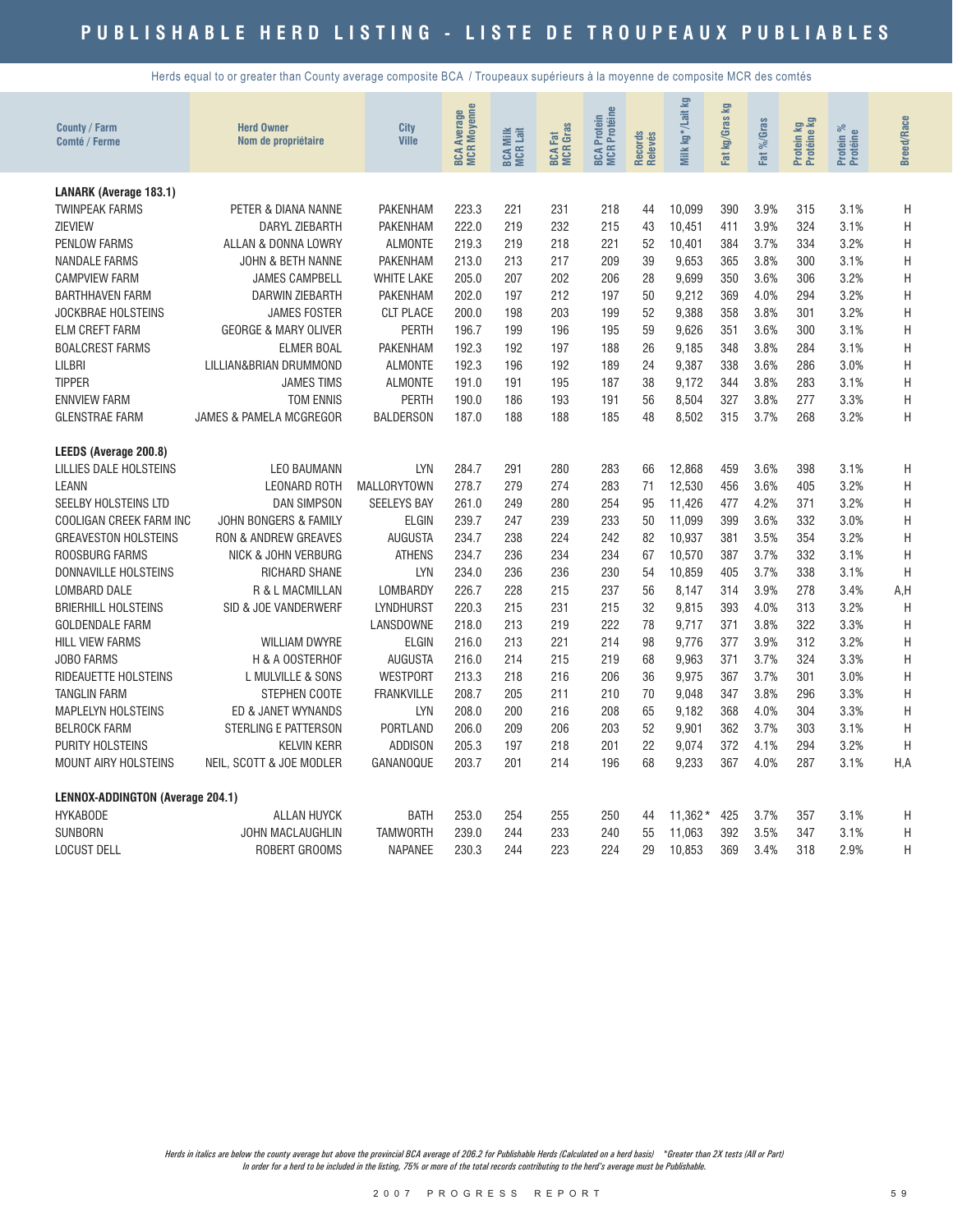Herds equal to or greater than County average composite BCA / Troupeaux supérieurs à la moyenne de composite MCR des comtés

| County / Farm<br><b>Comté / Ferme</b>           | <b>Herd Owner</b><br>Nom de propriétaire    | <b>City</b><br><b>Ville</b>   | <b>BCA Average</b><br>MCR Moyenne | <b>BCA Milk</b><br>MCR Lait | <b>BCA Fat</b><br>MCR Gras | <b>MCR</b> Protéine<br>Protein<br><b>BCA</b> | Records<br>Relevés | <b>S</b><br>kg*/Lait<br>Milk | Σ<br>kg/Gras<br>Fat | Fat %/Gras   | Protein kg<br>Protéine kg | ಸಿ<br>Protein %<br>Protéine | <b>Breed/Race</b> |
|-------------------------------------------------|---------------------------------------------|-------------------------------|-----------------------------------|-----------------------------|----------------------------|----------------------------------------------|--------------------|------------------------------|---------------------|--------------|---------------------------|-----------------------------|-------------------|
| POPLADELL HOLSTEINS                             | <b>BRUCE CAUGHEY</b>                        | <b>STELLA</b>                 | 229.0                             | 221                         | 240                        | 226                                          | 48                 | 10,275                       | 412                 | 4.0%         | 334                       | 3.3%                        | Η                 |
| <b>RIPPLEBROOK</b>                              | <b>KEVIN MACLEAN</b>                        | <b>NAPANEE</b>                | 222.0                             | 229                         | 218                        | 219                                          | 98                 | 10,658                       | 377                 | 3.5%         | 325                       | 3.0%                        | Н                 |
| <b>PYNACKER HOLSTEINS</b>                       | <b>GARY SONNEVELD</b>                       | <b>BATH</b>                   | 220.3                             | 221                         | 220                        | 220                                          | 48                 | 10,155                       | 376                 | 3.7%         | 323                       | 3.2%                        | Η                 |
| <b>LAMBROS DAIRY</b>                            | <b>MARK &amp; BRAD LAMBERT</b>              | <b>SELBY</b>                  | 218.7                             | 221                         | 213                        | 222                                          | 45                 | 10,804                       | 386                 | 3.6%         | 345                       | 3.2%                        | Η                 |
| <b>ENRICO FARMS</b>                             | RICK KELDERMAN                              | <b>NAPANEE</b>                | 217.0                             | 216                         | 215                        | 220                                          | 49                 | 9,798                        | 363                 | 3.7%         | 317                       | 3.2%                        | H                 |
| <b>MARTINGALE</b>                               | <b>CLARKE MARTIN</b>                        | <b>SELBY</b>                  | 209.3                             | 205                         | 214                        | 209                                          | 78                 | 9,179                        | 354                 | 3.9%         | 297                       | 3.2%                        | H                 |
| <b>BERKELVIEW FARMS</b>                         | HAROLD VANBERKEL & SONS                     | <b>ODESSA</b>                 | 205.3                             | 209                         | 206                        | 201                                          | 33                 | 9,910                        | 364                 | 3.7%         | 304                       | 3.1%                        | Η                 |
| <b>MANITOULIN-SUDBURY W (Average 228)</b>       |                                             |                               |                                   |                             |                            |                                              |                    |                              |                     |              |                           |                             |                   |
| <b>OSHADENAH HOLSTEINS</b>                      | RONALD & JAMES ANSTICE                      | TEHKUMMAH                     | 228.0                             | 220                         | 235                        | 229                                          | 37                 | 10,088                       | 401                 | 4.0%         | 333                       | 3.3%                        | Η                 |
| <b>MIDDLESEX (Average 201)</b>                  |                                             |                               |                                   |                             |                            |                                              |                    |                              |                     |              |                           |                             |                   |
| <b>MARVALE FARMS LTD</b>                        | <b>JAMES MARR</b>                           | <b>MOSSLEY</b>                | 247.3                             | 248                         | 249                        | 245                                          | 44                 | 11,819                       | 440                 | 3.7%         | 370                       | 3.1%                        | H                 |
| <b>GOLDEN MEADOW HOLSTEINS</b>                  | <b>KENNETH HUTCHESON</b>                    | <b>MOSSLEY</b>                | 237.3                             | 246                         | 224                        | 242                                          | 71                 | 10,467                       | 376                 | 3.6%         | 336                       | 3.2%                        | H, J              |
| <b>O'NEIL FARMS</b>                             | <b>STEVE O'NEIL</b>                         | <b>THORNDALE</b>              | 237.0                             | 239                         | 230                        | 242                                          | 64                 | 10,476                       | 374                 | 3.6%         | 339                       | 3.2%                        | H                 |
| DAIRY ACRES FARMS LTD                           | <b>ERVIN BRYANT</b>                         | <b>STRATHROY</b>              | 232.7                             | 233                         | 235                        | 230                                          | 138                | 10,554                       | 395                 | 3.7%         | 332                       | 3.1%                        | Н                 |
| <b>BLOEMEN DAIRY FARMS</b>                      |                                             | LUCAN                         | 231.7                             | 233                         | 225                        | 237                                          | 272                | 10,262                       | 370                 | 3.6%         | 333                       | 3.2%                        | Η                 |
| CAVANALECK FARM LTD<br><b>WONHAVEN FARM</b>     | <b>GEORGE &amp; DAVID WONNACOTT</b>         | <b>BELMONT</b>                | 229.3                             | 224                         | 235                        | 229                                          | 68                 | 10,707                       | 415                 | 3.9%         | 348                       | 3.3%                        | H                 |
| SLEEGERDALE FARMS LTD                           | <b>HARRY SLEEGERS</b>                       | <b>ARVA</b><br><b>BELMONT</b> | 227.7<br>223.3                    | 239<br>223                  | 218<br>219                 | 226<br>228                                   | 27<br>66           | 10,841<br>9,315              | 369<br>377          | 3.4%<br>4.0% | 328<br>318                | 3.0%<br>3.4%                | H                 |
| <b>COMRIE FARMS LTD</b>                         | NORM MCNAUGHTON                             | LONDON                        | 223.3                             | 223                         | 226                        | 221                                          | 32                 | 10,266                       | 384                 | 3.7%         | 324                       | 3.2%                        | H, J<br>H         |
| <b>GREENWAY FARMS LTD</b>                       | ED GROENEWEGEN                              | LUCAN                         | 222.0                             | 226                         | 220                        | 220                                          | 53                 | 10,346                       | 374                 | 3.6%         | 320                       | 3.1%                        | H                 |
| <b>HIGHBRIDGE FARM</b>                          | ADRI & JOLANDA HOOGERBRUGGE                 | PARKHILL                      | 221.0                             | 217                         | 221                        | 225                                          | 73                 | 9,821                        | 371                 | 3.8%         | 325                       | 3.3%                        | H                 |
| <b>ZOLA FARMS</b>                               | <b>RUDY SCHUURMAN</b>                       | <b>MOSSLEY</b>                | 220.3                             | 220                         | 215                        | 226                                          | 97                 | 9,454                        | 359                 | 3.8%         | 316                       | 3.3%                        | H, J              |
| LONDEDGE FARMS                                  | <b>TED BROWN</b>                            | <b>ILDERTON</b>               | 220.0                             | 218                         | 224                        | 218                                          | 63                 | $9,780*$                     | 372                 | 3.8%         | 310                       | 3.2%                        | H                 |
| WHITE CROSS FARMS                               | WILLY & DORIE KROSSE                        | <b>ARVA</b>                   | 219.0                             | 223                         | 210                        | 224                                          | 91                 | 10,010                       | 350                 | 3.5%         | 319                       | 3.2%                        | H                 |
| <b>BACKX DAIRY FARMS</b>                        | MICHIEL & MARIAN BACKX                      | <b>STRATHROY</b>              | 218.7                             | 220                         | 208                        | 228                                          | 147                | 10,001                       | 351                 | 3.5%         | 329                       | 3.3%                        | H                 |
| <b>CASTLE HILL HOLSTEINS</b>                    | <b>DOUGLAS BEATTIE</b>                      | LONDON                        | 217.3                             | 227                         | 213                        | 212                                          | 41                 | 10,018                       | 350                 | 3.5%         | 300                       | 3.0%                        | H                 |
| FLETCHDALE JERSEY FARM LTD                      | RAY & ARCHIE FLETCHER                       | LONDON                        | 216.0                             | 227                         | 196                        | 225                                          | 45                 | 6,752                        | 316                 | 4.7%         | 254                       | 3.8%                        | J                 |
| ALFINCH HOLSTEINS                               | AL FINCH                                    | <b>BELMONT</b>                | 215.7                             | 220                         | 209                        | 218                                          | 35                 | 9,833                        | 360                 | 3.7%         | 314                       | 3.2%                        | H, J              |
| <b>NUVIEW</b>                                   | <b>GERALD JOHNSON</b>                       | <b>THORNDALE</b>              | 215.3                             | 212                         | 224                        | 210                                          | 56                 | 9,435                        | 374                 | 4.0%         | 298                       | 3.2%                        | H, J              |
| HOOGENDOORN FARMS                               | MARK & HEDDA HOOGENDOORN                    | <b>APPIN</b>                  | 212.0                             | 214                         | 204                        | 218                                          | 82                 | 9,844                        | 349                 | 3.5%         | 319                       | 3.2%                        | H                 |
| <b>HILLMARK HOLSTEINS</b>                       | <b>GERALD HILL</b>                          | <b>ILDERTON</b>               | 211.3                             | 209                         | 216                        | 209                                          | 33                 | 9,356                        | 361                 | 3.9%         | 299                       | 3.2%                        | H                 |
| <b>DORTHOLME</b>                                | JOHN DORTMANS JR                            | <b>STRATHROY</b>              | 211.0                             | 199                         | 225                        | 209                                          | 49                 | 9,050                        | 383                 | 4.2%         | 304                       | 3.4%                        | H, J              |
| <b>NEW GLADE FARM</b><br>HYLAND DAIRY FARMS LTD | HARRY VAN DEN NIEUWELAAR                    | <b>THAMESFORD</b>             | 210.0                             | 213                         | 201                        | 216<br>211                                   | 87                 | 9,417                        | 332                 | 3.5%         | 305                       | 3.2%                        | H                 |
| <b>ECHOGLEN FARM</b>                            | THOMAS JENKEN<br>PAUL HUNTER                | DENFIELD<br><b>DORCHESTER</b> | 209.7<br>209.7                    | 209<br>206                  | 209<br>213                 | 210                                          | 120<br>44          | $9,590*$<br>9,408            | 358<br>361          | 3.7%<br>3.8% | 309<br>305                | 3.2%<br>3.2%                | Η<br>H            |
| <b>TALSDALE HOLSTEINS</b>                       | KEN & SHIRLEY TALSMA                        | KERWOOD                       | 209.3                             | 206                         | 213                        | 209                                          | 45                 | 9,445                        | 362                 | 3.8%         | 306                       | 3.2%                        | H,B               |
| <b>UCLUTH</b>                                   | <b>CHRISTINE &amp; JOHN LAMB</b>            | <b>BELMONT</b>                | 207.3                             | 211                         | 198                        | 213                                          | 71                 | 9,651                        | 337                 | 3.5%         | 311                       | 3.2%                        | Η                 |
| <b>ELLIOTTDALE HOLSTEINS</b>                    | JOHN ELLIOTT                                | THORNDALE                     | 204.3                             | 203                         | 204                        | 206                                          | 74                 | 9,234                        | 343                 | 3.7%         | 298                       | 3.2%                        | Н                 |
| <b>WILLAND FARMS</b>                            | CASEY & DAVE WILLEMSE                       | PARKHILL                      | 204.0                             | 206                         | 208                        | 198                                          | 58                 | 8,739                        | 329                 | 3.8%         | 269                       | 3.1%                        | Η                 |
| <b>BELLSON</b>                                  | WAYNE & PHYLLIS CAMPBELL                    | <b>STRATHROY</b>              | 203.0                             | 209                         | 197                        | 203                                          | 38                 | 9,389                        | 329                 | 3.5%         | 290                       | 3.1%                        | Н                 |
| KORTANNE FARMS LTD                              | JOHN DEKORT                                 | DENFIELD                      | 202.0                             | 211                         | 186                        | 209                                          | 64                 | 9,354                        | 307                 | 3.3%         | 296                       | 3.2%                        | Н                 |
| <b>GROGAST</b>                                  | SIMON DEGROOT                               | <b>STRATHROY</b>              | 201.7                             | 200                         | 203                        | 202                                          | 39                 | 9,204                        | 346                 | 3.8%         | 296                       | 3.2%                        | Н                 |
| <b>BLOOMFIELD FARMS LTD</b>                     | <b>BARRY BLOOMFIELD</b>                     | <b>ILDERTON</b>               | 201.0                             | 202                         | 200                        | 201                                          | 61                 | 8,996                        | 330                 | 3.7%         | 286                       | 3.2%                        | H                 |
| NIAGARA (Average 202.8)                         |                                             |                               |                                   |                             |                            |                                              |                    |                              |                     |              |                           |                             |                   |
| FREUREHAVEN FARMS LTD                           |                                             | WELLANDPORT                   | 260.0                             | 258                         | 256                        | 266                                          | 23                 | 11,082                       | 410                 | 3.7%         | 365                       | 3.3%                        | Н                 |
| <b>BAARCREEK HOLSTEINS</b>                      | DICK & BONNIE BAARDA                        | SMITHVILLE                    | 258.0                             | 260                         | 255                        | 259                                          | 38                 | 11,551                       | 420                 | 3.6%         | 367                       | 3.2%                        | H                 |
| <b>MAROBING FARMS LTD</b>                       | ROB & TRISH VAN WYNGAARDEN                  | <b>ST ANNS</b>                | 251.3                             | 252                         | 252                        | 250                                          | 30                 | $11,649*$                    | 429                 | 3.7%         | 367                       | 3.2%                        | Н                 |
| SILVER HOLME                                    | SILVERHOLME HOLSTEINS LTD                   | <b>ST ANNS</b>                | 240.3                             | 247                         | 231                        | 243                                          | 55                 | 11,006                       | 382                 | 3.5%         | 345                       | 3.1%                        | Н                 |
| ABBYLAYNE                                       | ALBERT FLEDDERUS                            | LOWBANKS                      | 239.3                             | 242                         | 239                        | 237                                          | 53                 | 10,686                       | 392                 | 3.7%         | 334                       | 3.1%                        | Н                 |
| SUMMERS FARM LTD                                |                                             | <b>FONTHILL</b>               | 236.3                             | 238                         | 232                        | 239                                          | 76                 | 10,489                       | 382                 | 3.6%         | 336                       | 3.2%                        | Н                 |
| FEEDERLANE & MOTTLE<br>VELLHAVEN FARM INC       | DON & KEN GREEN<br>DAVID & MARLENE VELLENGA | WAINFLEET<br>SMITHVILLE       | 229.3<br>229.3                    | 231<br>226                  | 224<br>240                 | 233<br>222                                   | 42<br>31           | 10,550<br>9,999              | 377<br>396          | 3.6%<br>4.0% | 338<br>312                | 3.2%<br>3.1%                | Н<br>H            |
|                                                 |                                             |                               |                                   |                             |                            |                                              |                    |                              |                     |              |                           |                             |                   |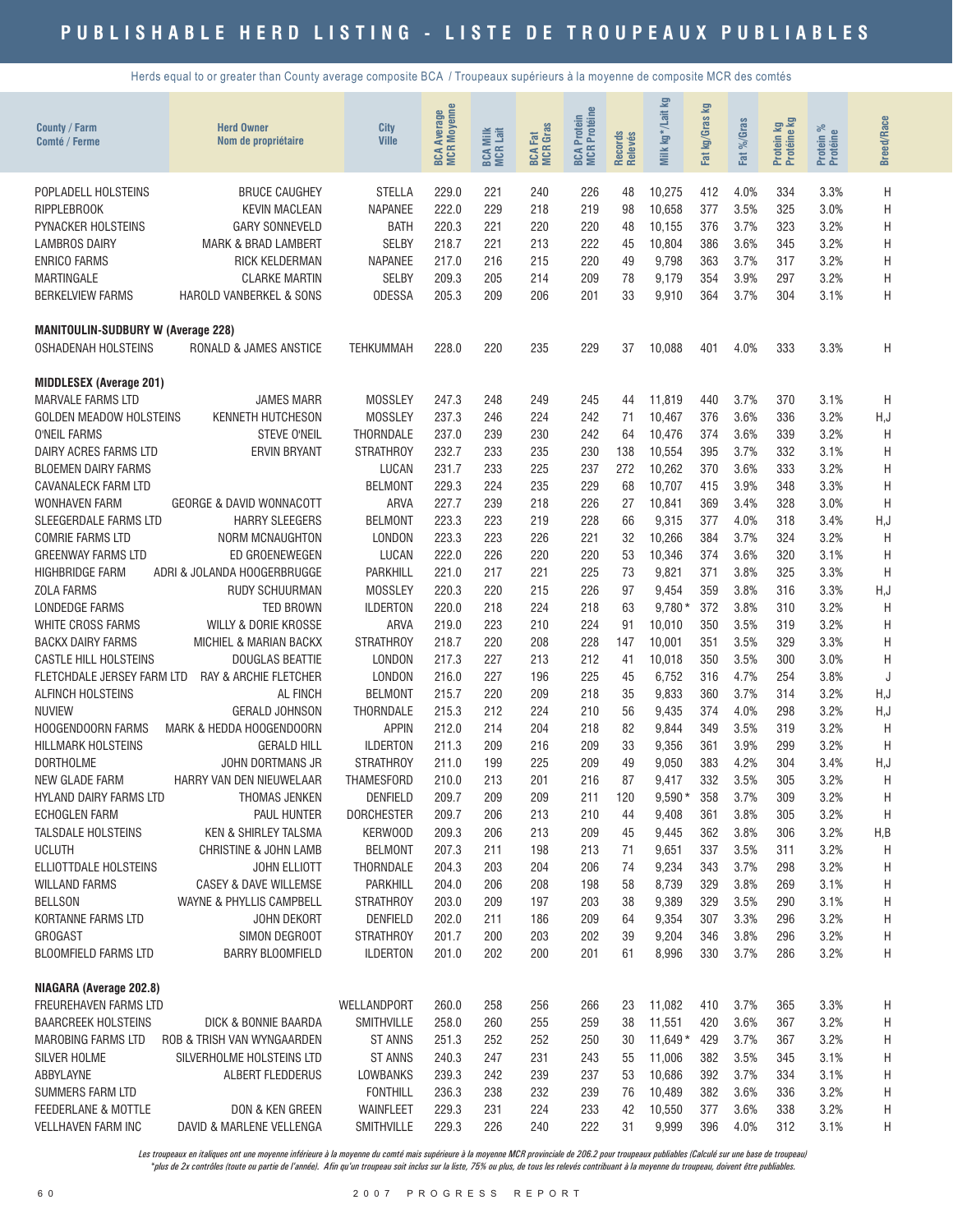Herds equal to or greater than County average composite BCA / Troupeaux supérieurs à la moyenne de composite MCR des comtés

| County / Farm<br>Comté / Ferme        | <b>Herd Owner</b><br>Nom de propriétaire | City<br><b>Ville</b>       | <b>Moyenne</b><br><b>BCA Average<br/>MCR Moyenne</b> | Milk<br>1 Lait<br>BCA N | <b>BCA Fat</b><br>MCR Gras | Protéine<br>Protein<br>BCA F<br>MCR I | Records<br>Relevés | Milk kg*/Lait kg | Fat kg/Gras kg | %Gras<br>Fat | Protein kg<br>Protéine kg | Protein %<br>Protéine | <b>Breed/Race</b> |
|---------------------------------------|------------------------------------------|----------------------------|------------------------------------------------------|-------------------------|----------------------------|---------------------------------------|--------------------|------------------|----------------|--------------|---------------------------|-----------------------|-------------------|
| HOWARD AUGUSTINE                      | <b>WHITNELL HOLSTEINS</b>                | WAINFLEET                  | 225.3                                                | 221                     | 229                        | 226                                   | 32                 | 10,242           | 394            | 3.8%         | 331                       | 3.2%                  | H                 |
| <b>HENRY HUIZINGA</b>                 | <b>HUIZTEIN FARMS INC</b>                | WAINFLEET                  | 224.3                                                | 224                     | 223                        | 226                                   | 89                 | 10,227           | 379            | 3.7%         | 327                       | 3.2%                  | Η                 |
| <b>HAWS FARMS</b>                     | DAVE & SHARON HAWS                       | GRASSIE                    | 222.0                                                | 223                     | 219                        | 224                                   | 39                 | 10,431           | 379            | 3.6%         | 333                       | 3.2%                  | H                 |
| <b>MILSTEIN FARMS</b>                 |                                          | <b>WAINFLEET</b>           | 220.3                                                | 220                     | 213                        | 228                                   | 85                 | 10.147           | 363            | 3.6%         | 336                       | 3.3%                  | H                 |
| <b>MAPLELAWN FARM</b>                 | <b>DAVE MCKINNELL</b>                    | SMITHVILLE                 | 215.7                                                | 210                     | 226                        | 211                                   | 28                 | 9,622            | 384            | 4.0%         | 307                       | 3.2%                  | H                 |
| HOMEVALLEY HOLSTEINS LTD              | RICHARD & MARION RAHM                    | WELLANDPORT                | 214.3                                                | 215                     | 212                        | 216                                   | 46                 | 9,894            | 365            | 3.7%         | 317                       | 3.2%                  | H                 |
| <b>TWINCREST HOLSTEINS</b>            |                                          | RICK KEUNEN CAISTOR CENTRE | 212.3                                                | 211                     | 212                        | 214                                   | 52                 | 9,411            | 352            | 3.7%         | 304                       | 3.2%                  | H, M              |
| <b>BARCRESCENT</b>                    | <b>CLARENCE BARTELS &amp; SONS</b>       | WELLANDPORT                | 212.0                                                | 211                     | 207                        | 218                                   | 57                 | 9.649            | 353            | 3.7%         | 319                       | 3.3%                  | H                 |
| ROSE RIDGE FARMS                      |                                          | WELLAND                    | 209.3                                                | 206                     | 215                        | 207                                   | 33                 | 9,375            | 364            | 3.9%         | 300                       | 3.2%                  | H                 |
| <b>EVERCREST HOLSTEINS</b>            | JERRY & ALICE EVERS                      | WELLANDPORT                | 208.0                                                | 207                     | 207                        | 210                                   | 33                 | 8,812            | 348            | 3.9%         | 293                       | 3.3%                  | H, J              |
| <b>GREENVIEW</b>                      | <b>WALLACE YUNGBLUT</b>                  | <b>FONTHILL</b>            | 205.7                                                | 206                     | 206                        | 205                                   | 37                 | 9,484            | 352            | 3.7%         | 299                       | 3.2%                  | H                 |
| NIPISSING-PARRY SOUND (Average 201)   |                                          |                            |                                                      |                         |                            |                                       |                    |                  |                |              |                           |                       |                   |
| <b>GROLEA FARM</b>                    | <b>BLAIR &amp; CHERIE GROVE</b>          | <b>MATTAWA</b>             | 233.7                                                | 232                     | 231                        | 238                                   | 29                 | 10.441           | 388            | 3.7%         | 343                       | 3.3%                  | Η                 |
| PARVIEW FARMS INC                     | JAMES & MICHELLE PARSONS                 | <b>CACHE BAY</b>           | 232.7                                                | 225                     | 242                        | 231                                   | 57                 | 10,225           | 408            | 4.0%         | 333                       | 3.3%                  | H                 |
| FERME CASCADES SEGUIN INC             | <b>J &amp; A SEGUIN</b>                  | NOELVILLE                  | 229.3                                                | 223                     | 238                        | 227                                   | 74                 | 9,662            | 384            | 4.0%         | 315                       | 3.3%                  | Η                 |
| <b>FERME FRANCORIVE LTEE</b>          | J & S BEAULIEU                           | NOELVILLE                  | 221.3                                                | 221                     | 226                        | 217                                   | 41                 | 9,839            | 373            | 3.8%         | 307                       | 3.1%                  | H                 |
| <b>FERME VERNER FARM</b>              | <b>FRANCE &amp; CARMEN BEAUDRY</b>       | <b>VERNER</b>              | 218.3                                                | 214                     | 225                        | 216                                   | 37                 | 9,828            | 383            | 3.9%         | 315                       | 3.2%                  | Η                 |
| DUROCHER HOLSTEINS                    | P, B & L RIBERDY                         | <b>VERNER</b>              | 217.0                                                | 220                     | 214                        | 217                                   | 36                 | 10,518           | 380            | 3.6%         | 330                       | 3.1%                  | Η                 |
| <b>FERME REGARI</b>                   | <b>GASTON VINCENT</b>                    | <b>VERNER</b>              | 213.0                                                | 210                     | 215                        | 214                                   | 32                 | 9.763            | 372            | 3.8%         | 315                       | 3.2%                  | H                 |
| <b>BLUEBERRY RIDGE FARM</b>           | MURRAY & KAREN JANTZI                    | <b>WARREN</b>              | 203.3                                                | 203                     | 200                        | 207                                   | 39                 | 9,603            | 351            | 3.7%         | 311                       | 3.2%                  | Η                 |
| <b>FERME BONTEMPS</b>                 | <b>CLEMENT &amp; FERNANDE RAINVILLE</b>  | <b>VERNER</b>              | 201.7                                                | 199                     | 198                        | 208                                   | 27                 | 8.760            | 324            | 3.7%         | 292                       | 3.3%                  | Η                 |
| <b>VERLIN HOLSTEINS</b>               | VERNON & LINDA JANTZI                    | <b>WARREN</b>              | 201.3                                                | 203                     | 202                        | 199                                   | 37                 | 9,187            | 338            | 3.7%         | 286                       | 3.1%                  | H                 |
| <b>NORFOLK (Average 218.4)</b>        |                                          |                            |                                                      |                         |                            |                                       |                    |                  |                |              |                           |                       |                   |
| <b>GARY WATT</b>                      |                                          | <b>WATERFORD</b>           | 246.3                                                | 249                     | 242                        | 248                                   | 60                 | 10,997           | 397            | 3.6%         | 350                       | 3.2%                  | Η                 |
| <b>MARBANK FARMS LTD</b>              | JACK & ANKJE BOOTSMA                     | PORT DOVER                 | 238.3                                                | 243                     | 242                        | 230                                   | 91                 | $10.815*$        | 401            | 3.7%         | 327                       | 3.0%                  | Η                 |
| <b>DONNEK FARMS</b>                   | <b>GORDON MOORE</b>                      | <b>WATERFORD</b>           | 225.7                                                | 221                     | 226                        | 230                                   | 58                 | 10,250           | 389            | 3.8%         | 339                       | 3.3%                  | Η                 |
| <b>KEITH &amp; GARY CHIPPS</b>        |                                          | DELHI                      | 220.3                                                | 226                     | 214                        | 221                                   | 41                 | 10,428           | 366            | 3.5%         | 324                       | 3.1%                  | Η                 |
| <b>MEADOW LYNN FARMS</b>              | FRED JUDD                                | <b>SIMCOE</b>              | 218.7                                                | 232                     | 195                        | 229                                   | 42                 | 6,980            | 318            | 4.6%         | 261                       | 3.7%                  | J                 |
| <b>NORTHUMBERLAND (Average 200.6)</b> |                                          |                            |                                                      |                         |                            |                                       |                    |                  |                |              |                           |                       |                   |
| <b>HOFTYZER FARMS</b>                 | ALBERT HOFTYZER                          | <b>FRANKFORD</b>           | 268.0                                                | 277                     | 260                        | 267                                   | 81                 | 12,374           | 431            | 3.5%         | 380                       | 3.1%                  | Η                 |
| DORLAND FARMS LTD                     | <b>WILLIAM DORLAND</b>                   | <b>BRIGHTON</b>            | 245.3                                                | 243                     | 250                        | 243                                   | 103                | 10,786           | 413            | 3.8%         | 345                       | 3.2%                  | Η                 |
| <b>COMBHAVEN FARMS</b>                | WAYNE & DAVE MCCOMB                      | CASTLETON                  | 239.0                                                | 240                     | 242                        | 235                                   | 35                 | 11,224           | 420            | 3.7%         | 349                       | 3.1%                  | Η                 |
| LOVSHIN FARMS LTD                     | NORMAN LOVSHIN                           | <b>COBOURG</b>             | 237.0                                                | 234                     | 238                        | 239                                   | 27                 | 11,071           | 417            | 3.8%         | 358                       | 3.2%                  | H                 |
| <b>WEBB VIEW FARMS</b>                | <b>JAMES WEBB</b>                        | <b>ROSENEATH</b>           | 236.3                                                | 239                     | 236                        | 234                                   | 48                 | 11,105           | 408            | 3.7%         | 345                       | 3.1%                  | Η                 |
| STONYBROOK HOLSTEINS                  | HOSKIN FARMS LTD                         | <b>COBOURG</b>             | 230.7                                                | 234                     | 232                        | 226                                   | 214                | 10,394           | 385            | 3.7%         | 321                       | 3.1%                  | H,J               |
| ROLLING ACRES                         | JANE & HERMAN KAPTEYN                    | <b>COBOURG</b>             | 230.3                                                | 232                     | 236                        | 223                                   | 82                 | 10,319           | 391            | 3.8%         | 318                       | 3.1%                  | H                 |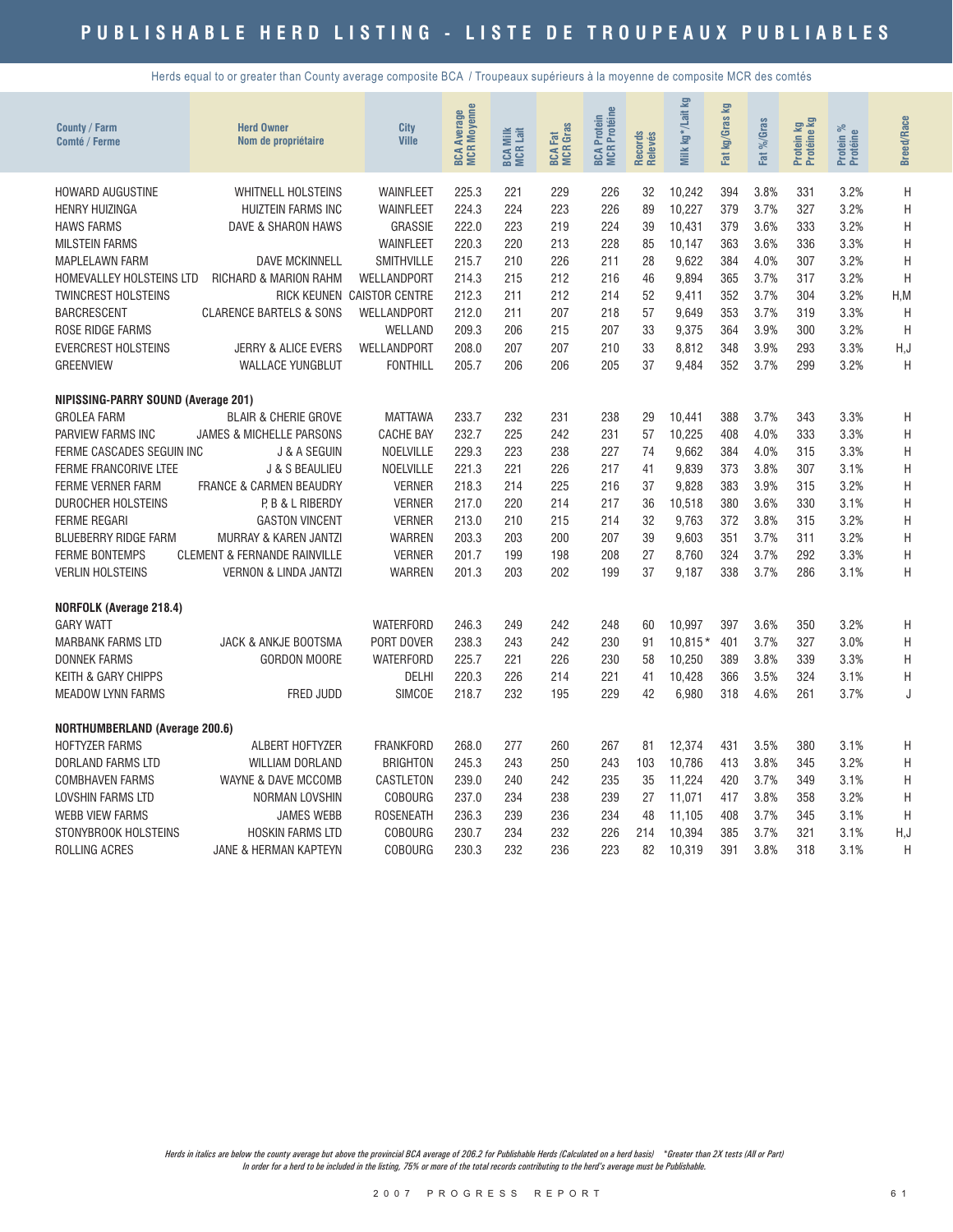Herds equal to or greater than County average composite BCA / Troupeaux supérieurs à la moyenne de composite MCR des comtés

| <b>County / Farm</b><br>Comté / Ferme              | <b>Herd Owner</b><br>Nom de propriétaire | City<br><b>Ville</b>          | <b>BCA Average</b><br>MCR Moyenne | <b>BCA Milk</b><br>MCR Lait | <b>BCA Fat</b><br>MCR Gras | <b>MCR</b> Protéine<br>Protein<br><b>BCA</b> | Records<br>Relevés | <b>S</b><br>kg*/Lait<br>Milk | 空<br>: kg/Gras<br>Fat | $%$ Caras<br><b>Fat</b> | Protein kg<br>Protéine kg | ಸಿ<br>Protein %<br>Protéine | <b>Breed/Race</b> |
|----------------------------------------------------|------------------------------------------|-------------------------------|-----------------------------------|-----------------------------|----------------------------|----------------------------------------------|--------------------|------------------------------|-----------------------|-------------------------|---------------------------|-----------------------------|-------------------|
| <b>STIRLANE FARM</b>                               | <b>BRUCE &amp; PETER STEWART</b>         | <b>BRIGHTON</b>               | 227.3                             | 232                         | 225                        | 225                                          | 33                 | 10,513                       | 380                   | 3.6%                    | 325                       | 3.1%                        | Η                 |
| <b>COMBVIEW FARMS LTD</b>                          | <b>BOB &amp; MARION MCCOMB</b>           | CASTLETON                     | 225.3                             | 224                         | 226                        | 226                                          | 55                 | 10,235                       | 385                   | 3.8%                    | 329                       | 3.2%                        | Η                 |
| <b>SUNNYBROOKE</b>                                 | RONALD WATSON                            | CAMPBELLFORD                  | 222.7                             | 228                         | 218                        | 222                                          | 42                 | 10,215                       | 364                   | 3.6%                    | 317                       | 3.1%                        | H                 |
| <b>DONALEA FARMS</b>                               | <b>KELLY SHARPE</b>                      | <b>BRIGHTON</b>               | 222.0                             | 229                         | 215                        | 222                                          | 34                 | 10,843                       | 378                   | 3.5%                    | 333                       | 3.1%                        | Η                 |
| WILL O LANE FARM                                   | <b>DALE LOUCKS</b>                       | CAMPBELLFORD                  | 221.7                             | 222                         | 219                        | 224                                          | 46                 | 10,265                       | 376                   | 3.7%                    | 328                       | 3.2%                        | Η                 |
| <b>MARTLAND FARMS</b>                              | <b>MARTIN &amp; DEANNA OPSTEEN</b>       | <b>BRIGHTON</b>               | 221.0                             | 228                         | 214                        | 221                                          | 24                 | 10,462                       | 365                   | 3.5%                    | 323                       | 3.1%                        | H                 |
| <b>CARANDA FARMS</b>                               | DOUG & LIZ CARR                          | CASTLETON                     | 216.3                             | 214                         | 217                        | 218                                          | 33                 | 10,395                       | 389                   | 3.7%                    | 335                       | 3.2%                        | H                 |
| <b>RAINBOWS END</b>                                | <b>BRIAN ATKINSON &amp; FAMILY</b>       | <b>WARKWORTH</b>              | 214.7                             | 212                         | 215                        | 217                                          | 37                 | 10,119                       | 380                   | 3.8%                    | 329                       | 3.3%                        | H                 |
| <b>CLEUGHLAND FARM</b>                             | DAVID & DIANE CLEUGH                     | CAMPBELLFORD                  | 214.3                             | 209                         | 221                        | 213                                          | 38                 | 9,736                        | 382                   | 3.9%                    | 316                       | 3.2%                        | Η                 |
| <b>OCONCREST</b>                                   | PAUL O'CONNOR                            | <b>HASTINGS</b>               | 213.0                             | 210                         | 222                        | 207                                          | 15                 | 9,318                        | 366                   | 3.9%                    | 294                       | 3.2%                        | H                 |
| <b>FOXDALE LTD</b>                                 | JERRY & PETER FOX                        | <b>WOOLER</b>                 | 212.7                             | 208                         | 211                        | 219                                          | 32                 | 9,493                        | 358                   | 3.8%                    | 318                       | 3.3%                        | Η                 |
| <b>MIDCOMB</b>                                     | RUSSELL & CAMILLA MCCOMB                 | CASTLETON                     | 211.3                             | 211                         | 207                        | 216                                          | 24                 | 9,814                        | 357                   | 3.6%                    | 321                       | 3.3%                        | Η                 |
| <b>HARKEN HOLSTEINS</b>                            | KEN & HARMONY MCCULLOCH                  | CAMPBELLFORD                  | 211.0                             | 214                         | 201                        | 218                                          | 33                 | 9,849                        | 345                   | 3.5%                    | 318                       | 3.2%                        | $\mathsf{H}$      |
| AVONLEA GENETICS                                   |                                          | <b>BRIGHTON</b>               | 210.0                             | 212                         | 207                        | 211                                          | 49                 | 6,316                        | 330                   | 5.2%                    | 237                       | 3.8%                        | J, H              |
| <b>GLENHOLLOW FARM</b>                             | <b>GREG &amp; BARB LINTON</b>            | <b>GORES LANDING</b>          | 209.0                             | 208                         | 215                        | 204                                          | 53                 | 9,506                        | 363                   | 3.8%                    | 297                       | 3.1%                        | H                 |
| MILVALEA HOLSTEINS                                 | <b>BART &amp; NANCY NELSON</b>           | <b>BALTIMORE</b>              | 208.3                             | 206                         | 215                        | 204                                          | 36                 | 9,515                        | 369                   | 3.9%                    | 300                       | 3.2%                        | Η                 |
| <b>MERLHOLME</b>                                   | <b>WILLIAM MERRILL</b>                   | CAMPBELLFORD                  | 208.0                             | 211                         | 207                        | 206                                          | 35                 | 9,860                        | 358                   | 3.6%                    | 305                       | 3.1%                        | Η                 |
| KINGSWAY HOLSTEINS                                 | <b>GORD MCMILLAN</b>                     | <b>HASTINGS</b>               | 206.7                             | 205                         | 208                        | 207                                          | 69                 | 9,630                        | 361                   | 3.7%                    | 307                       | 3.2%                        | Η                 |
| <b>CURLHOLM &amp; CURLHAVEN FARMS</b>              |                                          | CAMPBELLFORD                  | 206.7                             | 201                         | 210                        | 209                                          | 44                 | 9,254                        | 359                   | 3.9%                    | 306                       | 3.3%                        | Η                 |
| <b>WILLIPET</b>                                    | <b>WILLIAM PETHERICK</b>                 | CAMPBELLFORD                  | 204.7                             | 208                         | 206                        | 200                                          | 64                 | 9,652                        | 356                   | 3.7%                    | 297                       | 3.1%                        | H                 |
| <b>SUNCREST</b><br><b>ELOC FARMS</b>               | SID & KAREN ATKINSON                     | <b>ROSENEATH</b><br>PORT HOPE | 204.7<br>204.3                    | 208<br>206                  | 202<br>198                 | 204<br>209                                   | 50<br>24           | 9,342<br>9,408               | 340<br>336            | 3.6%<br>3.6%            | 293<br>305                | 3.1%<br>3.2%                | H, J<br>H         |
|                                                    | HAROLD COLE                              |                               |                                   |                             |                            |                                              |                    |                              |                       |                         |                           |                             |                   |
| OXFORD (Average 215.3)                             |                                          |                               |                                   |                             |                            |                                              |                    |                              |                       |                         |                           |                             |                   |
| MIKE UNHOLZER                                      |                                          | <b>LAKESIDE</b>               | 300.0                             | 293                         | 318                        | 289                                          | 58                 | 13,346                       | 538                   | 4.0%                    | 417                       | 3.1%                        | Η                 |
| PARADIGM HOLSTEINS                                 | STEVE VANDENDOOL                         | <b>WOODSTOCK</b>              | 282.7                             | 297                         | 269                        | 282                                          | 65                 | 13,310*                      | 450                   | 3.4%                    | 403                       | 3.0%                        | Η                 |
| <b>CITY VIEW FARMS</b>                             | <b>DAVID INNES</b>                       | <b>WOODSTOCK</b>              | 282.0                             | 292                         | 272                        | 282                                          | 75                 | $13,594*$                    | 472                   | 3.5%                    | 418                       | 3.1%                        | Η                 |
| <b>GREIDEN FARMS LTD</b>                           | <b>CEES HAANSTRA</b>                     | <b>ST MARYS</b>               | 281.3                             | 287                         | 285                        | 272                                          | 403                | 12,933*                      | 478                   | 3.7%                    | 391                       | 3.0%                        | Η                 |
| J J DESLIPPE HOLSTEINS INC                         | <b>JOHN DESLIPPE</b>                     | <b>ST MARYS</b>               | 276.0                             | 284                         | 273                        | 271                                          | 49                 | $12,847*$                    | 458                   | 3.6%                    | 391                       | 3.0%                        | Η                 |
| <b>LEM LAR FARMS LTD</b>                           | <b>DANIEL LAEMMLER</b>                   | <b>WOODSTOCK</b>              | 256.7                             | 240                         | 280                        | 250                                          | 45                 | 10,845                       | 470                   | 4.3%                    | 359                       | 3.3%                        | H                 |
| SPERO HOLSTEINS LTD                                | DAVID & JOYCE VANDERSPEK                 | <b>EMBRO</b>                  | 256.3                             | 265                         | 246                        | 258                                          | 101                | 11.705*                      | 408                   | 3.5%                    | 366                       | 3.1%                        | H, J              |
| <b>KARNVILLA</b>                                   |                                          |                               |                                   |                             |                            |                                              |                    |                              |                       |                         |                           |                             |                   |
| <b>BRUCEVALE</b>                                   | DEAN & DOUG KARN                         | <b>WOODSTOCK</b>              | 253.3                             | 246                         | 268                        | 246                                          | 82                 | 11,371                       | 460                   | 4.0%                    | 362                       | 3.2%                        | H                 |
|                                                    | <b>BRUCE SCHMIDT</b>                     | <b>TAVISTOCK</b>              | 251.0                             | 257                         | 242                        | 254                                          | 102                | 12,214                       | 425                   | 3.5%                    | 382                       | 3.1%                        | Η                 |
| <b>BLAIR KELNER</b>                                |                                          | <b>WOODSTOCK</b>              | 250.3                             | 248                         | 255                        | 248                                          | 40                 | 10,977                       | 418                   | 3.8%                    | 349                       | 3.2%                        | H                 |
| SHINESS HOLSTEINS LTD                              | G, D & W MATHESON                        | <b>EMBRO</b>                  | 249.3                             | 257                         | 244                        | 247                                          | 90                 | $11,300*$                    | 399                   | 3.5%                    | 347                       | 3.1%                        | Η                 |
| <b>MORNINGMIST FARM</b>                            | <b>JIM &amp; CATHY MASON</b>             | <b>WOODSTOCK</b>              | 248.0                             | 262                         | 225                        | 257                                          | 36                 | 7,996                        | 368                   | 4.6%                    | 297                       | 3.7%                        | J,H               |
| WALNUTLAWN                                         | BURNELL & DARLENE ZEHR                   | <b>TAVISTOCK</b>              | 245.3                             | 244                         | 243                        | 249                                          | 66                 | 11,631                       | 430                   | 3.7%                    | 376                       | 3.2%                        | H                 |
| <b>OOSTVIEW FARM LTD</b>                           | H & R VAN OOSTVEEN                       | <b>LAKESIDE</b>               | 243.3                             | 245                         | 246                        | 239                                          | 113                | 11,156                       | 416                   | 3.7%                    | 347                       | 3.1%                        | H                 |
| <b>HOENHORST FARMS LTD</b>                         | <b>GERRIT &amp; MARGRIET WENSINK</b>     | <b>INNERKIP</b>               | 243.0                             | 253                         | 234                        | 242                                          | 241                | $10,998*$                    | 379                   | 3.4%                    | 335                       | 3.0%                        | H                 |
| <b>ALTOFARM</b>                                    | OTTO ZONDAG                              | <b>TILLSONBURG</b>            | 242.7                             | 240                         | 250                        | 238                                          | 56                 | 10,695                       | 414                   | 3.9%                    | 338                       | 3.2%                        | Η                 |
| DONEAN FARMS INC                                   | <b>DOUG MATHESON</b>                     | EMBR0                         | 242.0                             | 249                         | 240                        | 237                                          | 44                 | $11,269*$                    | 403                   | 3.6%                    | 341                       | 3.0%                        | Η                 |
| ROESBETT HOLSTEINS                                 | GERRY & DEBBIE ROEFS                     | LAKESIDE                      | 240.3                             | 233                         | 245                        | 243                                          | 32                 | 10,376                       | 406                   | 3.9%                    | 346                       | 3.3%                        | Η                 |
| RINGIA FARMS LTD                                   | <b>GJALT MULDER</b>                      | LAKESIDE                      | 240.0                             | 245                         | 238                        | 237                                          | 297                | $11,135*$                    | 401                   | 3.6%                    | 342                       | 3.1%                        | H                 |
| <b>KELDERVIEW HOLSTEINS</b>                        |                                          | SALFORD                       | 239.7                             | 242                         | 234                        | 243                                          | 110                | 10,706                       | 384                   | 3.6%                    | 343                       | 3.2%                        | H                 |
| SPRUCE-HI                                          | EARL & MIKE COOPER                       | <b>BROWNSVILLE</b>            | 238.7                             | 238                         | 240                        | 238                                          | 79                 | 10,685                       | 401                   | 3.8%                    | 341                       | 3.2%                        | H                 |
| WIKKERINK FARMS LTD                                | ROGER WIKKERINK                          | NORWICH                       | 238.0                             | 237                         | 238                        | 239                                          | 52                 | $11,046*$                    | 411                   | 3.7%                    | 353                       | 3.2%                        | Н                 |
| <b>DOANLEA</b>                                     | DONALD DOAN                              | <b>NORWICH</b>                | 237.7                             | 235                         | 237                        | 241                                          | 95                 | 11,192                       | 420                   | 3.8%                    | 364                       | 3.3%                        | H, A              |
| <b>MARKVALE HOLSTEINS</b>                          | C & W MARKUS                             | <b>BEACHVILLE</b>             | 237.7                             | 236                         | 239                        | 238                                          | 89                 | 10,932                       | 412                   | 3.8%                    | 351                       | 3.2%                        | H, J              |
| <b>VREDERIJK DAIRY</b>                             | DIRK & JAN GRIFFIOEN                     | <b>TAVISTOCK</b>              | 237.7                             | 247                         | 225                        | 241                                          | 82                 | $10,974*$                    | 373                   | 3.4%                    | 342                       | 3.1%                        | H                 |
| SMITHDEN HOLSTEINS                                 | <b>JAMES SMITH</b>                       | <b>WOODSTOCK</b>              | 237.0                             | 236                         | 235                        | 240                                          | 85                 | 10,690                       | 401                   | 3.8%                    | 348                       | 3.3%                        | H,J               |
| NEW GALMA DAIRY                                    | NICOLAAS & WILMA ZELDENRIJK              | <b>MT ELGIN</b>               | 236.7                             | 239                         | 235                        | 236                                          | 108                | 10,749                       | 394                   | 3.7%                    | 339                       | 3.2%                        | H                 |
| <b>FOUNTLANE</b>                                   | MIKE & BRAD HUBER                        | <b>PLATTSVILLE</b>            | 236.7                             | 242                         | 232                        | 236                                          | 39                 | 11,151                       | 398                   | 3.6%                    | 346                       | 3.1%                        | H,J               |
| <b>GREENMOOR FARMS</b><br><b>JOGVIEW FARMS LTD</b> | PAUL SHULMAN<br><b>JIM MUTSAERS</b>      | <b>EMBRO</b><br><b>EMBRO</b>  | 236.0<br>236.0                    | 244<br>237                  | 221<br>237                 | 243<br>234                                   | 90<br>39           | 7,428<br>10,624              | 363<br>393            | 4.9%<br>3.7%            | 280<br>334                | 3.8%<br>3.1%                | J,H<br>Н          |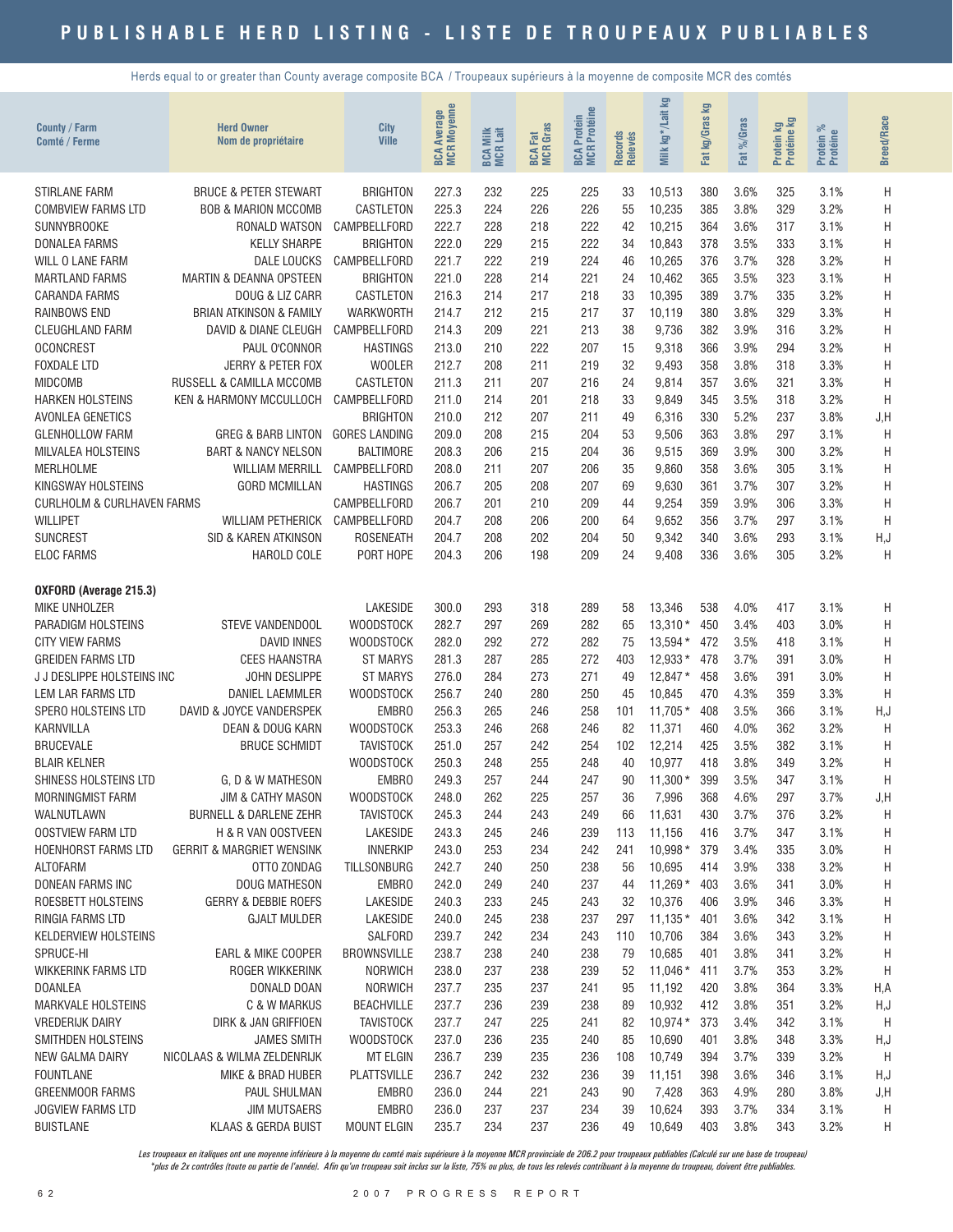Herds equal to or greater than County average composite BCA / Troupeaux supérieurs à la moyenne de composite MCR des comtés

| County / Farm<br>Comté / Ferme              | <b>Herd Owner</b><br>Nom de propriétaire          | <b>City</b><br><b>Ville</b>  | <b>Moyenne</b><br>Average<br><b>MCR</b><br>BCA | <b>BCA Milk</b><br>MCR Lait | <b>BCA Fat</b><br>MCR Gras | Protéine<br>Protein<br>BCA F<br>MCR I | Records<br>Relevés | ΣŅ<br>kg*/Lait<br>Milk | Ξ<br>kg/Gras<br>Fat | %Gras<br>Fat | Protein kg<br>Protéine kg | ಸ<br>Protein %<br>Protéine | <b>Breed/Race</b> |
|---------------------------------------------|---------------------------------------------------|------------------------------|------------------------------------------------|-----------------------------|----------------------------|---------------------------------------|--------------------|------------------------|---------------------|--------------|---------------------------|----------------------------|-------------------|
| <b>MAPLEBURG HOLSTEINS</b>                  | ROBERT & DORTHY GARFAT                            | <b>WOODSTOCK</b>             | 235.7                                          | 232                         | 240                        | 235                                   | 38                 | 10,557                 | 403                 | 3.8%         | 339                       | 3.2%                       | H                 |
| LORNE BRENNEMAN FARMS INC                   | K, D & M BRENNEMAN                                | <b>TAVISTOCK</b>             | 235.0                                          | 236                         | 235                        | 234                                   | 133                | $10,782*$              | 399                 | 3.7%         | 340                       | 3.2%                       | H                 |
| A & B DAIRY FARMS LTD                       | A & B POSTMUS                                     | <b>INGERSOLL</b>             | 235.0                                          | 237                         | 229                        | 239                                   | 126                | 10,845                 | 388                 | 3.6%         | 347                       | 3.2%                       | H                 |
| GRANCLARE                                   | <b>DALE BUTCHER</b>                               | <b>PRINCETON</b>             | 234.3                                          | 243                         | 233                        | 227                                   | 78                 | 7.790                  | 384                 | 4.9%         | 269                       | 3.5%                       | J,H               |
| <b>FRAMAN</b>                               | <b>BRAD FRASER</b>                                | <b>EMBRO</b>                 | 234.0                                          | 244                         | 226                        | 232                                   | 76                 | 10,965*                | 377                 | 3.4%         | 333                       | 3.0%                       | H                 |
| <b>HARPHIL HOLSTEINS</b>                    | PETER & INA VAN HAREN                             | <b>BROWNSVILLE</b>           | 232.0                                          | 235                         | 221                        | 240                                   | 50                 | $10.725*$              | 376                 | 3.5%         | 349                       | 3.3%                       | H                 |
| <b>WILMARLEA FARMS</b>                      | JOHN & WILLARD MACKAY                             | <b>EMBRO</b>                 | 231.7                                          | 237                         | 230                        | 228                                   | 105                | $10,452*$              | 378                 | 3.6%         | 320                       | 3.1%                       | H                 |
| <b>STIEK FARM</b>                           | ERIK & MIRJAM ROTTEVEEL                           | <b>TAVISTOCK</b>             | 231.0                                          | 240                         | 223                        | 230                                   | 131                | 10,836 *               | 375                 | 3.5%         | 331                       | 3.1%                       | H                 |
| <b>DAIRYDALE</b>                            | <b>JOHN GARNER</b>                                | <b>EMBRO</b>                 | 231.0                                          | 239                         | 216                        | 238                                   | 64                 | 11,044                 | 371                 | 3.4%         | 350                       | 3.2%                       | H, J              |
| RENHOPE FARM LTD                            | <b>RALPH RENKEMA</b>                              | <b>WOODSTOCK</b>             | 230.7                                          | 230                         | 235                        | 227                                   | 51                 | 10,041                 | 382                 | 3.8%         | 316                       | 3.1%                       | H                 |
| <b>HAMMONDOWNS FARMS</b>                    | DAVID HAMMOND                                     | <b>INGERSOLL</b>             | 230.3                                          | 233                         | 231                        | 227                                   | 177                | 10,211                 | 376                 | 3.7%         | 317                       | 3.1%                       | H                 |
| <b>FARALARY HILL FARMS LTD</b>              | <b>STEVE &amp; TERESA MACKAY</b>                  | <b>EMBRO</b>                 | 229.7                                          | 239                         | 221                        | 229                                   | 158                | $10,737*$              | 369                 | 3.4%         | 327                       | 3.0%                       | H                 |
| <b>HAMMONDVIEW</b>                          | <b>STEVEN &amp; NANCY HAMMOND</b>                 | <b>INGERSOLL</b>             | 229.7                                          | 232                         | 226                        | 231                                   | 99                 | 10,230                 | 371                 | 3.6%         | 324                       | 3.2%                       | H                 |
| KOUWENBERG DAIRY INC                        | ARJAN KOUWENBERG                                  | SALFORD                      | 229.3                                          | 230                         | 229                        | 229                                   | 94                 | 10,052                 | 376                 | 3.7%         | 320                       | 3.2%                       | H, J              |
| <b>ROBLEIGH FARM LTD</b>                    | <b>GORD COWELL</b>                                | <b>INGERSOLL</b>             | 229.3                                          | 229                         | 234                        | 225                                   | 12                 | 9,727                  | 366                 | 3.8%         | 302                       | 3.1%                       | H                 |
| <b>HAZELDOM &amp; HANALEE HOLSTEINS</b>     | <b>HANK HAZELEGER</b>                             | EMBRO                        | 229.0                                          | 224                         | 237                        | 226                                   | 81                 | 10,579                 | 416                 | 3.9%         | 339                       | 3.2%                       | H                 |
| <b>BRIDGEWOOD FARMS INC</b>                 | <b>TOM SNIDER</b>                                 | <b>WOODSTOCK</b>             | 228.7                                          | 229                         | 227                        | 230                                   | 34                 | 10,327                 | 381                 | 3.7%         | 330                       | 3.2%                       | H                 |
| <b>ZORLAND FARMS LTD</b>                    | <b>ROBERT &amp; SCOTT MCROBERTS</b>               | <b>EMBRO</b>                 | 228.3                                          | 231                         | 230                        | 224                                   | 53                 | 10,364                 | 383                 | 3.7%         | 320                       | 3.1%                       | H                 |
| <b>ACMELEA</b>                              | <b>JOHN PALMER</b>                                | <b>NORWICH</b>               | 22.0                                           | 237                         | 219                        | 225                                   | 64                 | 10,694                 | 367                 | 3.4%         | 323                       | 3.0%                       | H                 |
| <b>WILLIAM D MCINTOSH</b>                   |                                                   | <b>EMBRO</b>                 | 226.7                                          | 223                         | 228                        | 229                                   | 69                 | $9,493*$               | 386                 | 4.1%         | 319                       | 3.4%                       | H, J              |
| DYKHOLM FARMS LTD                           | HARRY DYKXHOORN                                   | <b>BROWNSVILLE</b>           | 226.0                                          | 231                         | 215                        | 232                                   | 142                | 10,089                 | 349                 | 3.5%         | 323                       | 3.2%                       | H                 |
| <b>B &amp; V KLOEPFER</b>                   |                                                   | <b>INGERSOLL</b>             | 225.7                                          | 228                         | 219                        | 230                                   | 135                | $10,362*$              | 370                 | 3.6%         | 332                       | 3.2%                       | H                 |
| <b>COBBLE HILLS HOLSTEINS</b>               | <b>ARIE PEELEN</b>                                | <b>ST MARYS</b>              | 225.7                                          | 225                         | 220                        | 232                                   | 39                 | 10,000                 | 368                 | 3.7%         | 332                       | 3.3%                       | H,J               |
| <b>MAPLESTAR JERSEYS</b>                    | <b>ROSS MUSSELMAN</b>                             | <b>TAVISTOCK</b>             | 224.7                                          | 244                         | 201                        | 229                                   | 22                 | 6,603                  | 296                 | 4.5%         | 236                       | 3.6%                       | J                 |
| <b>CLAESSIC FIELDS</b>                      | JOHN & JO ANN CLAESSENS                           | <b>INGERSOLL</b>             | 222.7                                          | 234                         | 203<br>217                 | 231                                   | 55                 | 6,844                  | 322                 | 4.7%         | 256                       | 3.7%                       | J                 |
| <b>JASAL HOLSTEINS</b><br><b>GEMINAECHO</b> | JIM & KATH & DAVID GRIEVE<br><b>GEORGE OFIELD</b> | <b>EMBRO</b><br><b>EMBRO</b> | 222.0<br>222.0                                 | 231<br>230                  | 206                        | 218<br>230                            | 56<br>27           | $10,348*$<br>7,650     | 365<br>290          | 3.5%<br>3.8% | 313<br>254                | 3.0%<br>3.3%               | H, J<br>A,J       |
| <b>BEARDHOLM</b>                            | <b>GEORGE BEARD</b>                               | <b>BROWNSVILLE</b>           | 221.7                                          | 220                         | 227                        | 218                                   | $\overline{7}$     | 9,354                  | 359                 | 3.8%         | 297                       | 3.2%                       | H                 |
| LEEHOLM HOLSTEINS                           | PAT LEE                                           | <b>OTTERVILLE</b>            | 221.3                                          | 219                         | 222                        | 223                                   | 51                 | 10,294                 | 386                 | 3.7%         | 333                       | 3.2%                       | H                 |
| WILJAVEN                                    | WILL & JACQUELINE KOOT                            | <b>THAMESFORD</b>            | 221.0                                          | 230                         | 210                        | 223                                   | 43                 | 10,471                 | 353                 | 3.4%         | 324                       | 3.1%                       | H                 |
| <b>DESTINATION DAIRY LTD</b>                | <b>ALLARDUS NAUTA</b>                             | <b>WOODSTOCK</b>             | 220.7                                          | 221                         | 220                        | 221                                   | 79                 | 9.747                  | 361                 | 3.7%         | 310                       | 3.2%                       | H                 |
| <b>VANVIEW FARMS INC</b>                    |                                                   | <b>BURGESSVILLE</b>          | 220.7                                          | 220                         | 219                        | 223                                   | 62                 | 10,022                 | 370                 | 3.7%         | 322                       | 3.2%                       | H                 |
| <b>NOORLAND</b>                             | JAN NOORLAND                                      | <b>TILLSONBURG</b>           | 220.3                                          | 213                         | 227                        | 221                                   | 66                 | 9,320                  | 369                 | 4.0%         | 310                       | 3.3%                       | H                 |
| <b>CRESSLEA FARM</b>                        | <b>JOHN CRESSMAN</b>                              | <b>PLATTSVILLE</b>           | 220.3                                          | 214                         | 230                        | 217                                   | 56                 | 9,915                  | 396                 | 4.0%         | 320                       | 3.2%                       | H                 |
| JAN VAN ROEKEL                              |                                                   | <b>INGERSOL</b>              | 219.7                                          | 225                         | 215                        | 219                                   | 75                 | 9.729                  | 344                 | 3.5%         | 302                       | 3.1%                       | H                 |
| LOCHALSH HOLSTEINS INC                      |                                                   | <b>EMBRO</b>                 | 219.3                                          | 229                         | 210                        | 219                                   | 133                | $9,979*$               | 341                 | 3.4%         | 305                       | 3.1%                       | H                 |
| <b>GROBROOK FARM LTD</b>                    | NICK GROOT, JOS HEINSBROEK                        | <b>INGERSOLL</b>             | 219.3                                          | 230                         | 196                        | 232                                   | 68                 | $6,662*$               | 307                 | 4.6%         | 255                       | 3.8%                       | J                 |
| WERKHOLM HOLSTEINS LTD                      | <b>FRANK &amp; KEVIN WERKEMA</b>                  | EMBR0                        | 219.3                                          | 228                         | 209                        | 221                                   | 67                 | $10,324*$              | 353                 | 3.4%         | 318                       | 3.1%                       | H                 |
| <b>HARCOLM FARMS LTD</b>                    | <b>DWIGHT HARGREAVES</b>                          | <b>BEACHVILLE</b>            | 219.3                                          | 223                         | 210                        | 225                                   | 42                 | 9,947                  | 351                 | 3.5%         | 321                       | 3.2%                       | H,J               |
| <b>DYKSTRAVIEW</b>                          | <b>IMMO DYKSTRA</b>                               | <b>MT ELGIN</b>              | 219.0                                          | 212                         | 229                        | 216                                   | 177                | 9,359                  | 375                 | 4.0%         | 303                       | 3.2%                       | H                 |
| <b>HAZELCREST</b>                           | JOHN & NANCY HAZELEGER                            | <b>EMBRO</b>                 | 218.7                                          | 217                         | 220                        | 219                                   | 60                 | 10,277                 | 387                 | 3.8%         | 329                       | 3.2%                       | H                 |
| <b>MAPLERIDGE FARM</b>                      | PETER STERN                                       | <b>DRUMBO</b>                | 218.7                                          | 227                         | 202                        | 227                                   | 43                 | 7,078                  | 331                 | 4.7%         | 264                       | 3.7%                       | J,H               |
| <b>INNLAWN</b>                              | <b>FRED INNES</b>                                 | <b>EMBRO</b>                 | 218.3                                          | 214                         | 225                        | 216                                   | 52                 | 9,649                  | 377                 | 3.9%         | 309                       | 3.2%                       | H                 |
| <b>WESTRANDER FARMS</b>                     | JAN VAN BARNEVELD                                 | <b>TILLSONBURG</b>           | 218.0                                          | 222                         | 214                        | 218                                   | 95                 | 9,847                  | 351                 | 3.6%         | 307                       | 3.1%                       | H                 |
| ELMWOLD FARMS                               | <b>CHRIS &amp; PAUL BUCHNER</b>                   | <b>BROWNSVILLE</b>           | 217.7                                          | 224                         | 216                        | 213                                   | 181                | $9,998*$               | 358                 | 3.6%         | 304                       | 3.0%                       | H                 |
| <b>MAYBLOSSOM</b>                           | <b>HERKE &amp; JOOST JONGERT</b>                  | <b>EMBRO</b>                 | 217.3                                          | 218                         | 211                        | 223                                   | 99                 | 9,974                  | 358                 | 3.6%         | 324                       | 3.2%                       | Η                 |
| <b>GLENYLE FARMS</b>                        |                                                   | PRINCETON                    | 217.0                                          | 234                         | 196                        | 221                                   | 54                 | 7,191                  | 320                 | 4.5%         | 256                       | 3.6%                       | J, H              |
| <b>FRAHOLME</b>                             | <b>WAYNE FRASER</b>                               | <b>EMBRO</b>                 | 216.7                                          | 223                         | 211                        | 216                                   | 71                 | 9,884                  | 347                 | 3.5%         | 304                       | 3.1%                       | H                 |
| <b>GREENHOLM FARMS</b>                      | <b>GORDON GREEN</b>                               | EMBR0                        | 216.3                                          | 217                         | 219                        | 213                                   | 142                | 9,914                  | 371                 | 3.7%         | 309                       | 3.1%                       | H                 |
| FRIESIANA HOLSTEINS LTD                     | PETER DEBOER                                      | <b>TILLSONBURG</b>           | 216.3                                          | 216                         | 217                        | 216                                   | 127                | 9,834                  | 366                 | 3.7%         | 314                       | 3.2%                       | H                 |
| <b>SKEEVIEW FARMS</b>                       | BOB, CATHY & WILL LUYBEN                          | THAMESFORD                   | 216.3                                          | 225                         | 198                        | 226                                   | 53                 | 6,470                  | 310                 | 4.8%         | 248                       | 3.8%                       | J                 |
| <b>BEAVAN</b>                               | <b>LAURIE HOWE</b>                                | <b>INGERSOLL</b>             | 216.3                                          | 211                         | 222                        | 216                                   | 27                 | 9,623                  | 378                 | 3.9%         | 314                       | 3.3%                       | H                 |
| <b>JOREN HOLSTEINS</b>                      | SHAYNE & VAL JONES                                | <b>WOODSTOCK</b>             | 216.0                                          | 223                         | 207                        | 218                                   | 34<br>32           | 9,382                  | 341                 | 3.6%         | 298                       | 3.2%                       | H, J              |
| <b>ROBERT HIRD</b>                          |                                                   | <b>WOODSTOCK</b>             | 216.0                                          | 223                         | 199                        | 226                                   |                    | 6,801                  | 329                 | 4.8%         | 261                       | 3.8%                       | J                 |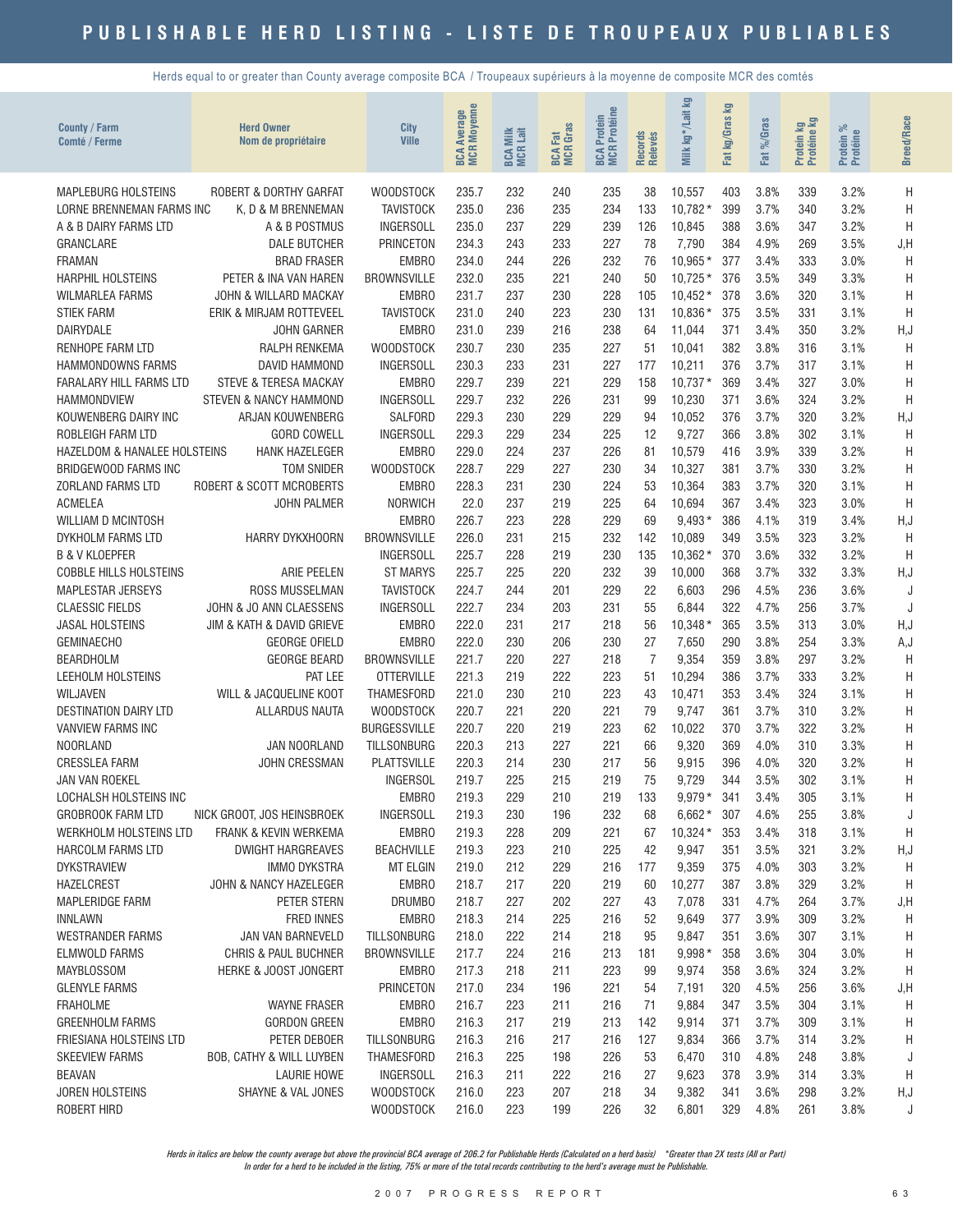Herds equal to or greater than County average composite BCA / Troupeaux supérieurs à la moyenne de composite MCR des comtés

| <b>County / Farm</b><br>Comté / Ferme                | <b>Herd Owner</b><br>Nom de propriétaire | City<br><b>Ville</b>                | <b>MCR Moyenne</b><br><b>Average</b><br>BCA. | <b>BCA Milk</b><br>MCR Lait | <b>MCR</b> Gras<br>Fat<br><b>BCA</b> | <b>MCR</b> Protéine<br>Protein<br><b>BCA</b> | Records<br>Relevés | <b>S</b><br>kg*/Lait<br>Milk | 空<br>kg/Gras<br>Fat | %Gras<br>Fat | Protein kg<br>Protéine kg | ಸಿ<br>Protein %<br>Protéine | <b>Breed/Race</b> |
|------------------------------------------------------|------------------------------------------|-------------------------------------|----------------------------------------------|-----------------------------|--------------------------------------|----------------------------------------------|--------------------|------------------------------|---------------------|--------------|---------------------------|-----------------------------|-------------------|
| DRIANNEH GREEN DAIRY LTD                             | ARNOLD DEBOER                            | <b>MT ELGIN</b>                     | 215.0                                        | 214                         | 218                                  | 213                                          | 109                | 9,645                        | 365                 | 3.8%         | 306                       | 3.2%                        | Η                 |
| GOVRO & ALTAMIRA HOLSTEINS                           | <b>S &amp; L HUTCHISON</b>               | <b>INGERSOLL</b>                    | 214.7                                        | 209                         | 221                                  | 214                                          | 48                 | 9,448                        | 371                 | 3.9%         | 308                       | 3.3%                        | Η                 |
| <b>GIERCREST FARMS LTD</b>                           | <b>HARRY DEGIER</b>                      | <b>TAVISTOCK</b>                    | 214.0                                        | 218                         | 205                                  | 219                                          | 108                | 10,005                       | 350                 | 3.5%         | 320                       | 3.2%                        | Н                 |
| <b>CANADAIRY FARM</b>                                | <b>NEIL &amp; SUZANNE STOOP</b>          | <b>SALFORD</b>                      | 213.7                                        | 212                         | 217                                  | 212                                          | 25                 | 9,539                        | 363                 | 3.8%         | 302                       | 3.2%                        | Η                 |
| <b>GRENELLEN HOLST</b>                               | <b>BRAD GREEN</b>                        | <b>EMBRO</b>                        | 213.3                                        | 217                         | 211                                  | 212                                          | 79                 | 10,011                       | 362                 | 3.6%         | 312                       | 3.1%                        | Η                 |
| <b>WOLTHAVEN FARMS</b>                               | <b>HERMAN WOLTERS</b>                    | <b>INGERSOLL</b>                    | 213.0                                        | 215                         | 209                                  | 215                                          | 85                 | 10,034                       | 362                 | 3.6%         | 318                       | 3.2%                        | Η                 |
| LARENWOOD FARMS LTD<br><b>WARDWAY FARM</b>           | <b>BRUCE WARD</b>                        | <b>DRUMBO</b><br><b>WOODSTOCK</b>   | 213.0<br>213.0                               | 217<br>214                  | 211<br>216                           | 211<br>209                                   | 73<br>39           | 9,759                        | 351<br>370          | 3.6%<br>3.7% | 301<br>308                | 3.1%<br>3.1%                | H<br>Η            |
| <b>NEW MORNING FARM</b>                              | COR & LIA NOOM                           | <b>BRIGHT</b>                       | 212.0                                        | 214                         | 210                                  | 212                                          | 131                | 9,900<br>9,406               | 344                 | 3.7%         | 297                       | 3.2%                        | Η                 |
| <b>BALLY BRIGHT FARMS LTD</b>                        | <b>WILLIAM &amp; VICKY MORRISON</b>      | <b>BRIGHT</b>                       | 212.0                                        | 206                         | 218                                  | 212                                          | 93                 | 9,094                        | 357                 | 3.9%         | 298                       | 3.3%                        | Η                 |
| <b>WITVIEW FARM</b>                                  | <b>HUGH DEWIT</b>                        | <b>EMBRO</b>                        | 212.0                                        | 215                         | 210                                  | 211                                          | 36                 | 9,796                        | 356                 | 3.6%         | 306                       | 3.1%                        | Η                 |
| <b>YORKSTEIN FARMS LTD</b>                           | J & T STEPHENSON                         | <b>WOODSTOCK</b>                    | 212.0                                        | 218                         | 202                                  | 216                                          | 24                 | 10,184                       | 349                 | 3.4%         | 320                       | 3.1%                        | Η                 |
| DANENSVIEW & DANZEL FARMS                            | <b>JACK &amp; ED DANEN</b>               | <b>TAVISTOCK</b>                    | 211.3                                        | 216                         | 211                                  | 207                                          | 148                | 9,852                        | 355                 | 3.6%         | 298                       | 3.0%                        | Η                 |
| <b>RIACREST FARMS</b>                                | <b>GRAHAM &amp; CHRIS RIACH</b>          | <b>WOODSTOCK</b>                    | 211.0                                        | 211                         | 212                                  | 210                                          | 24                 | $9.823*$                     | 368                 | 3.7%         | 311                       | 3.2%                        | H                 |
| <b>DELYEA</b>                                        | <b>LARRY O'DELL</b>                      | <b>WOODSTOCK</b>                    | 210.7                                        | 206                         | 214                                  | 212                                          | 20                 | 9,077                        | 352                 | 3.9%         | 300                       | 3.3%                        | Η                 |
| <b>EVERT &amp; LYS VELDHUIZEN</b>                    |                                          | <b>WOODSTOCK</b>                    | 210.3                                        | 208                         | 207                                  | 216                                          | 46                 | $9,304*$                     | 343                 | 3.7%         | 308                       | 3.3%                        | Η                 |
| <b>ROSS LOCH</b>                                     | <b>JIM &amp; KAREN ROSS</b>              | <b>EMBRO</b>                        | 210.0                                        | 208                         | 209                                  | 213                                          | 37                 | 9,167                        | 343                 | 3.7%         | 299                       | 3.3%                        | Н                 |
| <b>GAMVILLE FARM LTD</b>                             | <b>GERARD &amp; GERDA SCHRYVER</b>       | <b>EMBRO</b>                        | 209.3                                        | 217                         | 196                                  | 215                                          | 84                 | 9,706                        | 327                 | 3.4%         | 307                       | 3.2%                        | Η                 |
| <b>STEVELEIGH HOLSTEINS</b>                          | <b>STEVE WITMER</b>                      | <b>WOODSTOCK</b>                    | 209.3                                        | 209                         | 208                                  | 211                                          | 40                 | 9,350                        | 347                 | 3.7%         | 301                       | 3.2%                        | Η                 |
| <b>BELL CITY JERSEYS LTD</b>                         |                                          | <b>PRINCETON</b>                    | 208.7                                        | 228                         | 184                                  | 214                                          | 32                 | 6,852                        | 298                 | 4.3%         | 243                       | 3.5%                        | J                 |
| <b>DON RICHARDSON</b><br><b>WAYLYN HOLSTEINS LTD</b> | <b>HERMAN OLTHAAR</b>                    | <b>ST MARYS</b><br><b>SALFORD</b>   | 208.3<br>207.7                               | 207<br>204                  | 212<br>212                           | 206<br>207                                   | 32<br>104          | 9,465<br>9,565               | 361<br>368          | 3.8%<br>3.8% | 300<br>307                | 3.2%<br>3.2%                | Η<br>Η            |
| <b>HUBLEA FARMS</b>                                  | <b>KEITH &amp; PENNY HUBBARD</b>         | <b>BRIGHT</b>                       | 207.3                                        | 206                         | 205                                  | 211                                          | 28                 | 9.837                        | 363                 | 3.7%         | 319                       | 3.2%                        | Η                 |
| <b>HILMOR FARMS</b>                                  | <b>GLEN MORRIS</b>                       | <b>EMBRO</b>                        | 207.0                                        | 207                         | 205                                  | 209                                          | 29                 | 9,180                        | 339                 | 3.7%         | 296                       | 3.2%                        | Η                 |
| DARCROFT FARM LTD                                    | PAUL & ELLEN MACLEOD                     | <b>WOODSTOCK</b>                    | 206.7                                        | 200                         | 213                                  | 207                                          | 64                 | 9,492                        | 372                 | 3.9%         | 311                       | 3.3%                        | Η                 |
| <b>GLEN ATHOLL</b>                                   | GORDON & RONALD MARSHALL                 | <b>WOODSTOCK</b>                    | 206.7                                        | 209                         | 205                                  | 206                                          | 16                 | 9,613                        | 351                 | 3.7%         | 302                       | 3.1%                        | Η                 |
| PEEL (Average 198.4)                                 |                                          |                                     |                                              |                             |                                      |                                              |                    |                              |                     |              |                           |                             |                   |
| <b>CHESSLAWN FARMS</b>                               | D & K MATSON & FAMILY                    | <b>BOLTON</b>                       | 252.7                                        | 248                         | 256                                  | 254                                          | 61                 | 11,505                       | 441                 | 3.8%         | 374                       | 3.3%                        | Η                 |
| ARMSTRONG MANOR                                      |                                          | CALEDON                             | 240.0                                        | 236                         | 237                                  | 247                                          | 242                | 10,353                       | 386                 | 3.7%         | 345                       | 3.3%                        | H                 |
| ARMLANE                                              | TIMOTHY ARMSTRONG                        | CALEDON                             | 223.7                                        | 216                         | 240                                  | 215                                          | 37                 | 9,759                        | 414                 | 4.2%         | 312                       | 3.2%                        | H, J              |
| <b>CASTLEDALE FARMS</b>                              | <b>FRED KOLB</b>                         | CALEDON                             | 221.7                                        | 221                         | 232                                  | 212                                          | 79                 | 9,952                        | 388                 | 3.9%         | 303                       | 3.0%                        | H                 |
| <b>SHARPE LANE FARMS</b>                             | <b>LESLIE &amp; DARLENE SHARPE</b>       | <b>ORTON</b>                        | 219.0                                        | 228                         | 198                                  | 231                                          | 16                 | 10,413                       | 350                 | 3.4%         | 340                       | 3.3%                        | H,J               |
| <b>JACKADANE FARM</b>                                | DAVID & NEIL WATSON                      | CALEDON                             | 216.0                                        | 210                         | 226                                  | 212                                          | 42                 | 9,544                        | 381                 | 4.0%         | 307                       | 3.2%                        | Н                 |
| <b>GORE RIDGE</b>                                    | PAUL LIVINGSTON                          | <b>BRAMPTON</b>                     | 213.7                                        | 201                         | 246                                  | 194                                          | 27                 | 9,290                        | 438                 | 4.7%         | 287                       | 3.1%                        | H, J              |
| <b>MOUNT KOLB</b><br><b>FRADOL FARMS</b>             | PAUL & MARION KOLB<br>TOM DOLSON         | CALEDON<br><b>BRAMPTON</b>          | 212.0                                        | 208<br>205                  | 217                                  | 211                                          | 180<br>36          | 9,068                        | 351                 | 3.9%<br>4.0% | 293<br>314                | 3.2%<br>3.2%                | Η                 |
| APPLEVUE FARMS                                       | <b>GORDON LAIDLAW</b>                    | <b>BRAMPTON</b>                     | 211.3<br>210.0                               | 210                         | 220<br>212                           | 209<br>208                                   | 61                 | 9,749<br>9,895               | 389<br>371          | 3.7%         | 311                       | 3.1%                        | Н<br>Н            |
| JAMESTON HOLSTEIN                                    | <b>JAMES JOHNSTON</b>                    | <b>BRAMPTON</b>                     | 208.3                                        | 199                         | 225                                  | 201                                          | 49                 | 9,247                        | 387                 | 4.2%         | 297                       | 3.2%                        | Н                 |
| CATIONDALE                                           | <b>WILLIAM CATION</b>                    | CALEDON                             | 205.3                                        | 210                         | 197                                  | 209                                          | 85                 | 9,555                        | 331                 | 3.5%         | 302                       | 3.2%                        | Н                 |
| BRYLCO & TWINLOCUST                                  | BRYAN & LLOYD COOK                       | CALEDON                             | 203.3                                        | 208                         | 204                                  | 198                                          | 107                | 9,337                        | 341                 | 3.7%         | 283                       | 3.0%                        | Н                 |
| SPRING HEDGE FARM                                    | JIM MOORE                                | <b>TERRA COTTA</b>                  | 201.7                                        | 194                         | 207                                  | 204                                          | 39                 | 8,886                        | 351                 | 4.0%         | 296                       | 3.3%                        | Н                 |
| SPRUCELAYNE                                          | ROBERT SPEIRS                            | <b>BOLTON</b>                       | 199.7                                        | 193                         | 219                                  | 187                                          | 33                 | 8,989                        | 380                 | 4.2%         | 277                       | 3.1%                        | Н                 |
| <b>REIDISLE</b>                                      | <b>WILLIAM &amp; NANCY REID</b>          | CALEDON                             | 199.3                                        | 191                         | 213                                  | 194                                          | 85                 | 8,438                        | 350                 | 4.1%         | 275                       | 3.3%                        | Н                 |
| <b>WOODFIELD</b>                                     | <b>BILL WOODILL</b>                      | CALEDON                             | 198.7                                        | 193                         | 208                                  | 195                                          | 99                 | 9,211                        | 369                 | 4.0%         | 296                       | 3.2%                        | H                 |
| PERTH (Average 209.2)                                |                                          |                                     |                                              |                             |                                      |                                              |                    |                              |                     |              |                           |                             |                   |
| <b>CONLEE FARMS</b>                                  | RALPH CONEYBEARE                         | <b>LISTOWEL</b>                     | 262.3                                        | 262                         | 266                                  | 259                                          | 73                 | 11,921                       | 450                 | 3.8%         | 376                       | 3.2%                        | Н                 |
| <b>ERBCREST FARM</b>                                 | <b>DELMER &amp; DAN ERB</b>              | <b>MILVERTON</b>                    | 261.7                                        | 263                         | 262                                  | 260                                          | 30                 | 11,952                       | 442                 | 3.7%         | 376                       | 3.1%                        | Η                 |
| <b>LEGACY HOLSTEINS</b>                              | S DOLSON & DR GALBRAITH                  | ATWOOD                              | 257.0                                        | 273                         | 239                                  | 259                                          | 66                 | $12,572*$                    | 409                 | 3.3%         | 379                       | 3.0%                        | H                 |
| <b>HANS PFISTER</b>                                  | <b>LARRY BERTENS</b>                     | <b>MITCHELL</b>                     | 254.3                                        | 253                         | 261                                  | 249<br>250                                   | 62                 | 11,507                       | 439                 | 3.8%         | 360                       | 3.1%                        | H,B               |
| CORNERVIEW FARMS INC<br><b>ROBWYNN</b>               | ROBERT & TIM TRACHSEL                    | <b>MITCHELL</b><br><b>TAVISTOCK</b> | 252.3<br>246.7                               | 256<br>243                  | 251<br>246                           | 251                                          | 84<br>115          | 11,395<br>11,284             | 413<br>425          | 3.6%<br>3.8% | 355<br>370                | 3.1%<br>3.3%                | H<br>Η            |
| SMILEBROOK FARMS INC                                 | <b>JOE &amp; VRENI TSCHUDI</b>           | <b>MITCHELL</b>                     | 246.7                                        | 248                         | 246                                  | 246                                          | 93                 | 11,161                       | 415                 | 3.7%         | 353                       | 3.2%                        | H,J               |
| ATHLONE FARMS                                        | <b>BRIAN ANDERSON</b>                    | <b>TAVISTOCK</b>                    | 243.0                                        | 233                         | 253                                  | 243                                          | 129                | 10,309                       | 428                 | 4.2%         | 347                       | 3.4%                        | H, J              |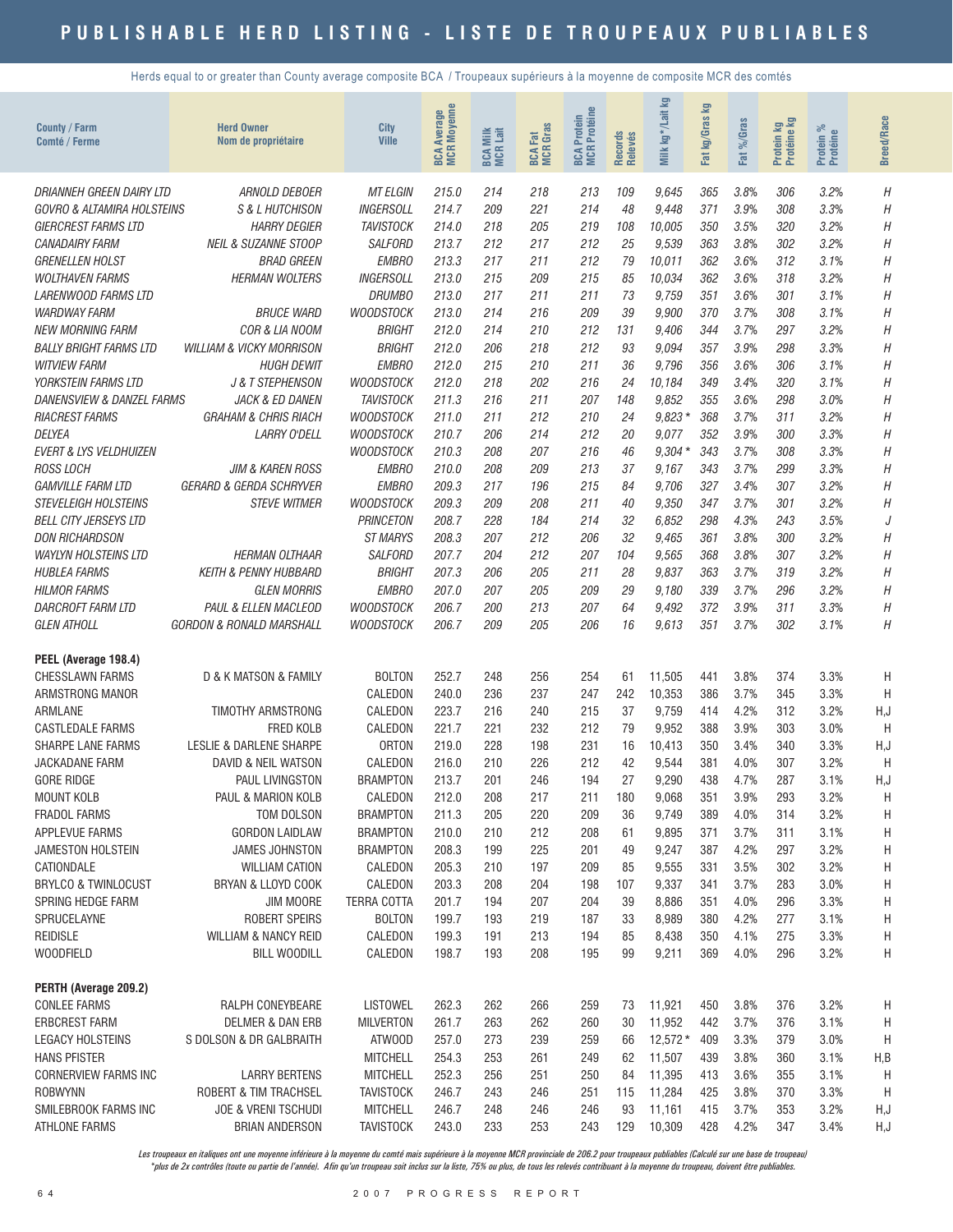Herds equal to or greater than County average composite BCA / Troupeaux supérieurs à la moyenne de composite MCR des comtés

| County / Farm<br>Comté / Ferme             | <b>Herd Owner</b><br>Nom de propriétaire                      | City<br><b>Ville</b>               | <b>Moyenne</b><br><b>Average</b><br><b>MCR</b><br>BCA | <b>BCA Milk</b><br>MCR Lait | <b>BCA Fat</b><br>MCR Gras | Protein<br>R Protéine<br><b>MCR</b><br>BCA | Records<br>Relevés | kg*/Lait kg<br>Milk | Σg<br>kg/Gras<br>Fat | %Gras<br><b>ZE</b> | <b>By</b><br>Protein ko | ಸಿ<br>Protein %<br>Protéine | <b>Breed/Race</b> |
|--------------------------------------------|---------------------------------------------------------------|------------------------------------|-------------------------------------------------------|-----------------------------|----------------------------|--------------------------------------------|--------------------|---------------------|----------------------|--------------------|-------------------------|-----------------------------|-------------------|
| <b>BLAUTAL FARM</b>                        | TED NEUBRAND                                                  | <b>BORNHOLM</b>                    | 243.0                                                 | 248                         | 240                        | 241                                        | 36                 | 11,366              | 407                  | 3.6%               | 350                     | 3.1%                        | Η                 |
| <b>GOLDENLANE</b>                          | LUKE HOEGGER                                                  | <b>MITCHELL</b>                    | 242.7                                                 | 244                         | 240                        | 244                                        | 67                 | 10,388              | 380                  | 3.7%               | 332                     | 3.2%                        | Η                 |
| <b>KEVCREST HOLSTEINS</b>                  | <b>KEVIN BEUERMANN</b>                                        | <b>MITCHELL</b>                    | 241.7                                                 | 239                         | 236                        | 250                                        | 37                 | 10,828              | 400                  | 3.7%               | 361                     | 3.3%                        | H                 |
| <b>VELDMAN FARMS INC</b>                   | <b>HENK VELDMAN</b>                                           | <b>HENSALL</b>                     | 240.7                                                 | 237                         | 252                        | 233                                        | 152                | 10,508              | 415                  | 3.9%               | 329                     | 3.1%                        | H                 |
| <b>GYS &amp; RIA DEWIT</b>                 |                                                               | <b>ST PAULS</b>                    | 239.7                                                 | 243                         | 242                        | 234                                        | 156                | 10,984*             | 404                  | 3.7%               | 335                     | 3.0%                        | H                 |
| LOGGANLANE                                 | DR J & NANCY LOGGAN                                           | <b>TAVISTOCK</b>                   | 239.0                                                 | 244                         | 225                        | 248                                        | 9                  | 11,649              | 397                  | 3.4%               | 376                     | 3.2%                        | H                 |
| <b>BRAEMERE FARM</b>                       | PETER JORDAN                                                  | <b>STRATFORD</b>                   | 236.7                                                 | 246                         | 220                        | 244                                        | 62                 | 6,876               | 333                  | 4.8%               | 260                     | 3.8%                        | J                 |
| <b>MAPLEVUE FARMS</b>                      |                                                               | <b>LISTOWEL</b>                    | 235.3                                                 | 236                         | 229                        | 241                                        | 49                 | 11,195              | 401                  | 3.6%               | 360                     | 3.2%                        | Η                 |
| <b>GARY WEBER</b>                          |                                                               | <b>PALMERSTON</b>                  | 234.3                                                 | 236                         | 234                        | 233                                        | 31                 | 10,936              | 402                  | 3.7%               | 343                     | 3.1%                        | Η                 |
| M D F                                      | <b>HANS &amp; DANIELA MEIER</b>                               | GOWANSTOWN                         | 232.3                                                 | 229                         | 236                        | 232                                        | 43                 | 9,907               | 380                  | 3.8%               | 320                     | 3.2%                        | Η                 |
| <b>HEERDINK</b>                            | ALBERT BORGIJINK                                              | <b>ST MARYS</b>                    | 230.3                                                 | 237                         | 225                        | 229                                        | 167                | 10,526              | 372                  | 3.5%               | 324                     | 3.1%                        | H                 |
| MARELVUE FARMS                             | ELI & ELIZABETH MARTIN                                        | <b>GOWANSTOWN</b>                  | 230.3                                                 | 223                         | 240                        | 228                                        | 50                 | 10,151              | 406                  | 4.0%               | 330                     | 3.3%                        | H                 |
| <b>CECIL SIEBENGA</b>                      |                                                               | ATWOOD<br><b>STRATFORD</b>         | 230.0                                                 | 231                         | 234                        | 225                                        | 66<br>66           | 9,781               | 369<br>337           | 3.8%<br>3.2%       | 304                     | 3.1%                        | H                 |
| DE WITT HAVEN INC<br><b>STELLETE</b>       | <b>RALPH &amp; HEATHER DEWITT</b><br>STEFAN & LETICIA MUELLER | <b>MILVERTON</b>                   | 229.7<br>229.3                                        | 239<br>232                  | 204<br>230                 | 246<br>226                                 | 53                 | 10,679<br>10,508    | 387                  | 3.7%               | 351<br>326              | 3.3%<br>3.1%                | H<br>Η            |
| <b>LENSLAKE FARMS</b>                      | <b>HENNO &amp; HENRIET LENSVELT</b>                           | <b>GOWANSTOWN</b>                  | 228.3                                                 | 222                         | 241                        | 222                                        | 42                 | 9,971               | 401                  | 4.0%               | 317                     | 3.2%                        | H                 |
| <b>HYDEN HOLSTEINS</b>                     | <b>BRYAN ZEHR</b>                                             | <b>MILVERTON</b>                   | 228.0                                                 | 225                         | 235                        | 224                                        | 47                 | $10,213*$           | 397                  | 3.9%               | 323                     | 3.2%                        | Η                 |
| ROYAL ACRES                                | JIM & HEATHER ROBINSON                                        | <b>LISTOWEL</b>                    | 226.3                                                 | 223                         | 232                        | 224                                        | 46                 | 10,178              | 395                  | 3.9%               | 326                     | 3.2%                        | H                 |
| <b>CARRONBROOK FARMS</b>                   | JOHN LOUWAGIE                                                 | <b>MITCHELL</b>                    | 226.0                                                 | 230                         | 223                        | 225                                        | 41                 | 10,242              | 368                  | 3.6%               | 319                     | 3.1%                        | Η                 |
| WALMSDALE                                  | <b>HARRY WALMSLEY</b>                                         | <b>MILVERTON</b>                   | 226.0                                                 | 231                         | 225                        | 222                                        | 35                 | 10,374              | 378                  | 3.6%               | 319                     | 3.1%                        | H, J              |
| ZEHRDALE                                   | <b>DALE ZEHR</b>                                              | <b>MILVERTON</b>                   | 225.3                                                 | 226                         | 232                        | 218                                        | 29                 | 9,545               | 365                  | 3.8%               | 295                     | 3.1%                        | H                 |
| <b>SPRING VIEW FARM</b>                    | I & L LANTZ & K & P HYATT                                     | <b>MILVERTON</b>                   | 225.0                                                 | 230                         | 212                        | 233                                        | 36                 | 7,866               | 340                  | 4.3%               | 280                     | 3.6%                        | J, A, H           |
| <b>MACLEANVIEW</b>                         | <b>ANDY MACLEAN</b>                                           | <b>STAFFA</b>                      | 224.3                                                 | 224                         | 228                        | 221                                        | 56                 | 10,499              | 396                  | 3.8%               | 331                     | 3.2%                        | H                 |
| DNA FARMS INC                              | DAVID & ANNA MARIE MURRAY                                     | <b>MITCHELL</b>                    | 224.3                                                 | 231                         | 218                        | 224                                        | 44                 | 9,179               | 350                  | 3.8%               | 294                     | 3.2%                        | H, J              |
| <b>CLAREMOUNT HOLSTEINS</b>                | <b>GLEN KRANTZ</b>                                            | <b>STRATFORD</b>                   | 224.0                                                 | 223                         | 222                        | 227                                        | 22                 | 10,749              | 397                  | 3.7%               | 346                     | 3.2%                        | H                 |
| <b>DANKIM</b>                              | <b>DANIEL MARTIN</b>                                          | <b>GOWANSTOWN</b>                  | 223.7                                                 | 225                         | 223                        | 223                                        | 43                 | 10,639              | 390                  | 3.7%               | 335                     | 3.1%                        | Η                 |
| <b>REIJNEN DAIRY FARMS</b>                 | JEFFERY & MONIQUE REIJNEN                                     | <b>ST MARYS</b>                    | 223.3                                                 | 224                         | 222                        | 224                                        | 90                 | 9,999               | 368                  | 3.7%               | 317                     | 3.2%                        | H                 |
| <b>BRISBIN FARMS LTD</b>                   | DOUG & BRENDA BRISBIN                                         | GOWANSTOWN                         | 223.0                                                 | 219                         | 229                        | 221                                        | 49                 | 9,778               | 379                  | 3.9%               | 315                     | 3.2%                        | Η                 |
| <b>CARLDOT FARMS LTD</b>                   | <b>LARRY KRANTZ</b>                                           | <b>STRATFORD</b>                   | 222.7                                                 | 215                         | 228                        | 225                                        | 42                 | 9,919               | 391                  | 3.9%               | 330                     | 3.3%                        | Η                 |
| <b>VINKSLAND FARMS</b><br>SUTHERHILL FARMS | <b>BRIAN &amp; LIANNE VINK</b><br><b>GLEN STANDEAVEN</b>      | <b>ST PAULS</b><br><b>ST MARYS</b> | 222.3<br>222.0                                        | 222<br>222                  | 218<br>217                 | 227<br>227                                 | 77<br>76           | 10,227<br>10,306    | 375<br>375           | 3.7%<br>3.6%       | 333<br>335              | 3.3%<br>3.3%                | Η<br>H            |
| <b>HILANT FARMS</b>                        | <b>GARRY &amp; KAREN HILL</b>                                 | <b>ST PAULS</b>                    | 222.0                                                 | 224                         | 213                        | 229                                        | 41                 | 10,217              | 362                  | 3.5%               | 332                     | 3.2%                        | H                 |
| <b>BEAUMONT FARMS LTD</b>                  | <b>BRUCE BEAUMONT</b>                                         | <b>MITCHELL</b>                    | 221.7                                                 | 221                         | 226                        | 218                                        | 152                | 9,679               | 369                  | 3.8%               | 306                     | 3.2%                        | Η                 |
| <b>DIETVIEW</b>                            | ROBERT DIETRICH                                               | SHAKESPEARE                        | 221.3                                                 | 221                         | 218                        | 225                                        | 48                 | 10,154              | 373                  | 3.7%               | 329                     | 3.2%                        | Η                 |
| <b>SCENIC HOLSTEINS</b>                    | HANS & JOLANDA WEBER                                          | <b>ST MARYS</b>                    | 221.0                                                 | 219                         | 225                        | 219                                        | 153                | 9,883               | 377                  | 3.8%               | 315                     | 3.2%                        | Η                 |
| <b>BOWLESLAND JERSEYS</b>                  |                                                               | ATWOOD                             | 221.0                                                 | 237                         | 198                        | 228                                        | 49                 | 6,835               | 308                  | 4.5%               | 249                     | 3.6%                        | J                 |
| <b>COOKVIEW</b>                            | <b>KEVIN COOK</b>                                             | <b>STRATFORD</b>                   | 220.7                                                 | 219                         | 228                        | 215                                        | 33                 | 9,574               | 370                  | 3.9%               | 300                     | 3.1%                        | Η                 |
| <b>NOORDCREEK</b>                          | MARINUS & ANJA NOORDAM                                        | GOWANSTOWN                         | 220.3                                                 | 221                         | 220                        | 220                                        | 62                 | 9,654               | 357                  | 3.7%               | 308                     | 3.2%                        | Η                 |
| <b>FRASERDELL FARM</b>                     | <b>JOHN NEEB</b>                                              | <b>STRATFORD</b>                   | 220.3                                                 | 220                         | 219                        | 222                                        | 48                 | 10,287              | 377                  | 3.7%               | 329                     | 3.2%                        | Η                 |
| <b>BAEVERDALE FARMS</b>                    | <b>LEON BAES</b>                                              | <b>MITCHELL</b>                    | 219.7                                                 | 216                         | 217                        | 226                                        | 93                 | 9,842               | 368                  | 3.7%               | 327                     | 3.3%                        | Η                 |
| ELHAVEN FARMS INC                          | <b>DAVID MEADOWS</b>                                          | <b>STRATFORD</b>                   | 219.7                                                 | 218                         | 219                        | 222                                        | 39                 | 10,324              | 385                  | 3.7%               | 334                     | 3.2%                        | Η                 |
| <b>MONTRAVE FARMS</b>                      | <b>ALEX GIBSON</b>                                            | <b>ST MARYS</b>                    | 219.0                                                 | 218                         | 214                        | 225                                        | 32                 | 9,613               | 350                  | 3.6%               | 317                     | 3.3%                        | H                 |
| SOUTHEAST HOLSTEINS                        | H & K KLOOSTER                                                | <b>TAVISTOCK</b>                   | 218.7                                                 | 220                         | 217                        | 219                                        | 87                 | 9,898               | 363                  | 3.7%               | 314                     | 3.2%                        | H                 |
| <b>TENHOVE FARMS</b>                       |                                                               | <b>GOWANSTOWN</b>                  | 218.3                                                 | 226                         | 204                        | 225<br>215                                 | 58                 | 8,034               | 338<br>371           | 4.2%<br>3.8%       | 281                     | 3.5%                        | J, H              |
| STEVERSVILL<br><b>VERACITY HOLSTEIN</b>    | <b>FRANK STEVERS</b><br>LEROY COOK                            | <b>GADSHILL</b><br>STRATFORD       | 218.0<br>217.7                                        | 217<br>214                  | 222<br>219                 | 220                                        | 57<br>53           | 9,732<br>9,422      | 359                  | 3.8%               | 309<br>310              | 3.2%<br>3.3%                | H<br>H            |
| HINZ HAVEN FARMS LTD                       | FRED HINZ                                                     | <b>MITCHELL</b>                    | 217.7                                                 | 223                         | 209                        | 221                                        | 44                 | 9,722               | 339                  | 3.5%               | 308                     | 3.2%                        | H                 |
| <b>MILGLEN FARMS</b>                       | <b>GLEN &amp; LINDA MILLS</b>                                 | <b>ST MARYS</b>                    | 217.3                                                 | 232                         | 198                        | 222                                        | 52                 | 9,944               | 327                  | 3.3%               | 308                     | 3.1%                        | H,J               |
| <b>NEEBVIEW</b>                            | <b>KEITH NEEB</b>                                             | <b>GADSHILL</b>                    | 217.3                                                 | 214                         | 220                        | 218                                        | 27                 | 9,701               | 370                  | 3.8%               | 314                     | 3.2%                        | H                 |
| <b>TIMELEN</b>                             | TIM SHUTE                                                     | <b>ST MARYS</b>                    | 217.0                                                 | 219                         | 216                        | 216                                        | 29                 | 9,969               | 364                  | 3.7%               | 312                     | 3.1%                        | Н                 |
| <b>BIERIDALE FARMS INC</b>                 | <b>TONY BIERI</b>                                             | <b>MONKTON</b>                     | 216.7                                                 | 221                         | 215                        | 214                                        | 49                 | 7,585               | 305                  | 4.0%               | 242                     | 3.2%                        | Α                 |
| SENNIBRAE                                  | <b>KEITH INNES</b>                                            | <b>ST PAULS</b>                    | 216.7                                                 | 223                         | 203                        | 224                                        | 37                 | $10,750*$           | 361                  | 3.4%               | 341                     | 3.2%                        | Η                 |
| STONEHAVEN FARM                            | <b>LEROY SKINNER</b>                                          | <b>MITCHELL</b>                    | 216.7                                                 | 219                         | 216                        | 215                                        | 37                 | 10,152              | 372                  | 3.7%               | 317                     | 3.1%                        | Η                 |
| SOEVISTA HOLSTEINS                         | JOHN & WENDY VANSOEST                                         | GOWANSTOWN                         | 216.0                                                 | 208                         | 227                        | 213                                        | 48                 | 9,591               | 389                  | 4.1%               | 312                     | 3.3%                        | Η                 |
| <b>GLENARLY HOLSTEINS</b>                  | DONALD HORNE                                                  | <b>STRATFORD</b>                   | 216.0                                                 | 208                         | 226                        | 214                                        | 34                 | 10,164              | 409                  | 4.0%               | 330                     | 3.2%                        | Н                 |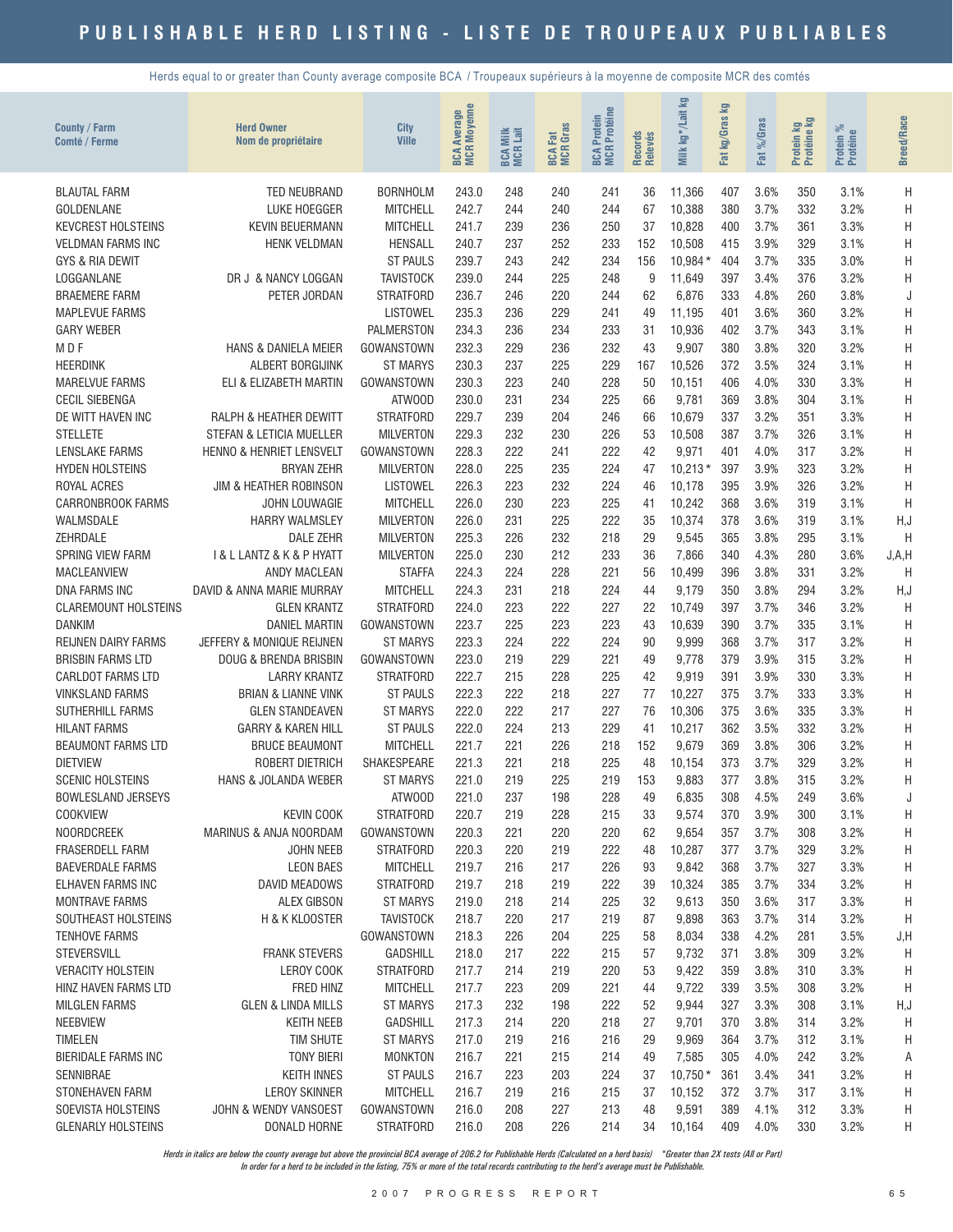Herds equal to or greater than County average composite BCA / Troupeaux supérieurs à la moyenne de composite MCR des comtés

| <b>County / Farm</b><br><b>Comté / Ferme</b>       | <b>Herd Owner</b><br>Nom de propriétaire   | City<br><b>Ville</b>            | <b>MCR Moyenne</b><br>Average<br><b>BCA</b> | <b>BCA Milk</b><br>MCR Lait | <b>MCR</b> Gras<br><b>BCA Fat</b> | <b>BCA Protein<br/>MCR Protéine</b> | Records<br>Relevés | 空<br>kg*/Lait<br>Milk | loy<br>kg/Gras<br>Fat | %Gras<br>Fat | Protein kg<br>Protéine kg | Protein %<br>Protéine | <b>Breed/Race</b> |
|----------------------------------------------------|--------------------------------------------|---------------------------------|---------------------------------------------|-----------------------------|-----------------------------------|-------------------------------------|--------------------|-----------------------|-----------------------|--------------|---------------------------|-----------------------|-------------------|
| <b>WALLACEVIEW HOLSTEINS</b>                       | JOHN & GARRY KOOBS                         | <b>PALMERSTON</b>               | 215.0                                       | 208                         | 223                               | 214                                 | 79                 | 9,766                 | 387                   | 4.0%         | 318                       | 3.3%                  | Η                 |
| SQUIBBLAND                                         | <b>DEAN &amp; DEBBIE SQUIBB</b>            | <b>ST PAULS</b>                 | 215.0                                       | 213                         | 212                               | 220                                 | 58                 | 10,106                | 372                   | 3.7%         | 331                       | 3.3%                  | H                 |
| RICHARD SKINNER & FAMILY                           | RONALD SKINNER                             | <b>MITCHELL</b>                 | 215.0                                       | 223                         | 201                               | 221                                 | 54                 | 8,286                 | 331                   | 4.0%         | 282                       | 3.4%                  | J.H.A             |
| DELFIA FARM INC                                    | JOHN & ARNOLD VANWINDEN                    | ATWOOD                          | 214.3                                       | 217                         | 217                               | 209                                 | 82                 | 9,549                 | 355                   | 3.7%         | 293                       | 3.1%                  | H                 |
| ROYALMAR FARMS LTD                                 | <b>BRAD MARTIN</b>                         | GOWANSTOWN                      | 214.0                                       | 212                         | 210                               | 220                                 | 45                 | 9,678                 | 355                   | 3.7%         | 320                       | 3.3%                  | H                 |
| <b>ELLICEDALE</b>                                  | <b>HARRY HULMAN</b>                        | <b>SEBRINGVILLE</b>             | 213.7                                       | 207                         | 230                               | 204                                 | 116                | 9,529                 | 394                   | 4.1%         | 298                       | 3.1%                  | H                 |
| VANDERGOOT HOLSTEINS LTD                           | WALTER VANDERGOOT                          | ATWOOD                          | 213.3                                       | 212                         | 213                               | 215                                 | 74                 | 9,330                 | 349                   | 3.7%         | 301                       | 3.2%                  | Η                 |
| <b>GELRIA FARMS</b>                                | PAUL NYLAND                                | <b>DUBLIN</b>                   | 213.3                                       | 216                         | 210                               | 214                                 | 52                 | 9,737                 | 353                   | 3.6%         | 308                       | 3.2%                  | Η                 |
| <b>TALMANAC HOLSTEINS</b>                          | <b>CLIFF &amp; VAL THOMSON</b>             | <b>GRANTON</b>                  | 213.0                                       | 213                         | 211                               | 215                                 | 28                 | 9,695                 | 358                   | 3.7%         | 313                       | 3.2%                  | Η                 |
| <b>WATAVUE HOLSTEINS</b>                           | WILFRED & JAMES CLEMMER                    | <b>TAVISTOCK</b>                | 212.7                                       | 220                         | 203                               | 215                                 | 55                 | 10,382                | 356                   | 3.4%         | 324                       | 3.1%                  | H                 |
| <b>ROBERN FARMS</b>                                | <b>ROBERT KELLY</b>                        | ATWOOD                          | 212.3                                       | 209                         | 221                               | 207                                 | 52                 | 9,415                 | 371                   | 3.9%         | 298                       | 3.2%                  | H                 |
| <b>MAKER JERSEYS &amp; HOLSTEINS</b>               | <b>MATT &amp; KERRY FRASER</b>             | SHAKESPEARE                     | 212.3                                       | 218                         | 201                               | 218                                 | 18                 | 7,223                 | 334                   | 4.6%         | 265                       | 3.7%                  | J,H               |
| <b>BENNESSE FARMS INC</b>                          |                                            | ATWOOD                          | 212.0                                       | 211                         | 212                               | 213                                 | 91                 | 9,410                 | 349                   | 3.7%         | 301                       | 3.2%                  | H                 |
| SHYLANE HOLSTEINS                                  | <b>JOHN MCCALLUM</b>                       | <b>STRATFORD</b>                | 212.0                                       | 208                         | 220                               | 208                                 | 68                 | 9,700                 | 380                   | 3.9%         | 308                       | 3.2%                  | H, J              |
| <b>DAVLIN FARMS</b>                                | DAVE & LINDA MCKAY                         | <b>MITCHELL</b>                 | 211.0                                       | 214                         | 208                               | 211                                 | 35                 | 9,904                 | 356                   | 3.6%         | 309                       | 3.1%                  | H                 |
| ROYALDAWN FARM                                     | <b>BARRY &amp; KORY DIETZ</b>              | <b>MITCHELL</b>                 | 211.0                                       | 211                         | 211                               | 211                                 | 34                 | 9,296                 | 345                   | 3.7%         | 296                       | 3.2%                  | H                 |
| RONALD GERBER                                      |                                            | <b>BRUNNER</b>                  | 210.7                                       | 209                         | 210                               | 213                                 | 41                 | 9,255                 | 345                   | 3.7%         | 300                       | 3.2%                  | Η                 |
| WEBERDREAM HOLSTEINS                               | <b>MIKE WEBER</b>                          | <b>BRUNNER</b>                  | 210.3                                       | 212                         | 212                               | 207                                 | 30                 | 9,577                 | 355                   | 3.7%         | 299                       | 3.1%                  | Η                 |
| <b>DROSTLINE</b>                                   | <b>MICHAEL DROST</b>                       | <b>STAFFA</b>                   | 209.7                                       | 216                         | 206                               | 207                                 | 41                 | 9,812                 | 348                   | 3.5%         | 300                       | 3.1%                  | H                 |
| <b>F &amp; B HILLFARM</b>                          | FRED LEUTENEGGER                           | GOWANSTOWN                      | 209.3                                       | 213                         | 210                               | 205                                 | 68                 | 9,344                 | 342                   | 3.7%         | 286                       | 3.1%                  | Η                 |
| <b>PAUL MARTIN</b>                                 |                                            | ATWOOD                          | 209.0                                       | 214                         | 206                               | 207                                 | 49                 | 9,807                 | 351                   | 3.6%         | 303                       | 3.1%                  | Η                 |
| <b>HEIDEHAVEN HOLSTEINS</b>                        | <i>WILFRED &amp; PATRICIA TEMMING</i>      | <b>STRATFORD</b>                | 209.0                                       | 215                         | 201                               | 211                                 | 46                 | 9,308                 | 323                   | 3.5%         | 290                       | 3.1%                  | Н                 |
| <b>TEDLIZ</b>                                      | TED & LIZ VAN DEN TEMPEL                   | <b>POOLE</b>                    | 208.7                                       | 209                         | 211                               | 206                                 | 55                 | 9,771                 | 366                   | 3.7%         | 307                       | 3.1%                  | H                 |
| <b>BLANTYRE FARMS</b>                              | JOHN URQUHART                              | <b>ST MARYS</b>                 | 208.3                                       | 209                         | 204                               | 212                                 | 22                 | 9,409                 | 340                   | 3.6%         | 302                       | 3.2%                  | $\boldsymbol{H}$  |
| <b>STARDALE ACRES INC</b>                          | <b>JOHN &amp; KEN STARK</b>                | <b>LISTOWEL</b>                 | 208.0                                       | 199                         | 218                               | 207                                 | 30                 | 9,016                 | 367                   | 4.1%         | 299                       | 3.3%                  | H                 |
| <b>ROGER SPRIEL</b>                                |                                            | ST MARYS                        | 207.7                                       | 218                         | 197                               | 208                                 | 72                 | 9.635                 | 323                   | 3.4%         | 292                       | 3.0%                  | Η                 |
| SHALOM FM ALFALEA IN                               | <b>BRUCE CRESSMAN</b>                      | <b>LISTOWEL</b>                 | 207.7                                       | 207                         | 208                               | 208                                 | 41                 | 9,336                 | 348                   | 3.7%         | 299                       | 3.2%                  | Η                 |
| <b>SHELDALE</b>                                    | <b>DAVID MARTIN</b>                        | GOWANSTOWN                      | 206.7                                       | 212                         | 198                               | 210                                 | 56                 | 9,224                 | 320                   | 3.5%         | 290                       | 3.1%                  | Η                 |
| <b>MERDELL DAIRY FARM INC</b>                      | <b>KEVIN &amp; SANDY RIDDELL</b>           | NEWTON                          | 206.3                                       | 210                         | 206                               | 203                                 | 88                 | 9,268                 | 339                   | 3.7%         | 286                       | 3.1%                  | Η                 |
| <b>WAYCREST HOLSTEINS</b>                          |                                            | ATWOOD                          | 206.3                                       | 204                         | 214                               | 201                                 | 34                 | 9,446                 | 367                   | 3.9%         | 297                       | 3.1%                  | $\boldsymbol{H}$  |
| PETERBOROUGH (Average 200.3)                       |                                            |                                 |                                             |                             |                                   |                                     |                    |                       |                       |              |                           |                       |                   |
| <b>EMBRDALE FARM</b>                               |                                            | <b>INDIAN RIVER</b>             | 241.0                                       | 247                         | 235                               | 241                                 | 58                 | $11,003*$             | 389                   | 3.5%         | 342                       | 3.1%                  | H                 |
| ARRON DOON HOLSTEINS                               | <b>ROY MACGREGOR</b>                       | <b>MILLBROOK</b>                | 234.3                                       | 229                         | 240                               | 234                                 | 52                 | 10,533                | 410                   | 3.9%         | 343                       | 3.3%                  | Η                 |
| NEWCORNER                                          | <b>BILL VAN ENGEN</b>                      | <b>MILLBROOK</b>                | 231.3                                       | 224                         | 235                               | 235                                 | 38                 | 9,881                 | 384                   | 3.9%         | 329                       | 3.3%                  | Η                 |
| <b>CALIENTE FARM</b>                               | <b>JOHN FRENCH</b><br>RANDY & KEVIN MORTON | <b>MILLBROOK</b>                | 230.3                                       | 232                         | 228                               | 231                                 | 28<br>35           | 10,883                | 397                   | 3.6%<br>3.9% | 343                       | 3.2%                  | H                 |
| <b>VELAN FARMS</b><br><b>CROVALLEY HOLSTEINS</b>   |                                            | CAVAN                           | 227.7                                       | 224<br>221                  | 233                               | 226<br>222                          | 48                 | 10,437                | 402                   | 4.0%         | 334<br>336                | 3.2%                  | Η                 |
|                                                    | <b>JOHN CROWLEY</b>                        | <b>HASTINGS</b><br><b>KEENE</b> | 227.0                                       | 219                         | 238<br>228                        | 229                                 | 84                 | 10,551<br>10,127      | 423<br>392            | 3.9%         | 336                       | 3.2%                  | Η                 |
| <b>STILLBROOK FARMS</b><br><b>BARGEOLANE FARMS</b> | ROY STILLMAN & SONS<br><b>BLAYNE BARR</b>  | WARSAW                          | 225.3<br>224.7                              | 223                         | 226                               | 225                                 | 49                 | 10,213                | 383                   | 3.8%         | 327                       | 3.3%<br>3.2%          | Н                 |
| <b>LARMVIEW HOLSTEINS</b>                          | <b>ANDREW LARMER</b>                       | <b>MILLBROOK</b>                | 223.0                                       | 219                         | 224                               | 226                                 | 29                 | 9,723                 | 369                   | 3.8%         | 321                       | 3.3%                  | Н                 |
| KARLINA FARMS                                      | DON HEERINGA &FAMILY                       | <b>FRASERVILLE</b>              | 219.0                                       | 218                         | 213                               | 226                                 | 76                 | 10,692                | 387                   | 3.6%         | 351                       | 3.3%                  | Н<br>Н            |
| <b>ERDINE FARMS</b>                                | <b>RICK PULFER</b>                         | <b>HASTINGS</b>                 | 216.7                                       | 210                         | 215                               | 225                                 | 46                 |                       | 378                   | 3.8%         | 338                       | 3.4%                  | H                 |
| <b>SEDGROSE FARMS</b>                              | ROBERT SEDGWICK & SONS                     | NORWOOD                         | 212.7                                       | 208                         | 216                               | 214                                 | 57                 | 9,976<br>9,962        | 383                   | 3.8%         | 324                       | 3.3%                  | Η                 |
| RONBETH HOLSTEINS                                  | <b>DEAN &amp; WAYNE WARNER</b>             | <b>HASTINGS</b>                 | 211.0                                       | 207                         | 219                               | 207                                 | 46                 | 9,805                 | 384                   | 3.9%         | 310                       | 3.2%                  | Η                 |
| ARMDALE FARM                                       | <b>GLEN ARMSTRONG</b>                      | <b>MILLBROOK</b>                | 208.7                                       | 206                         | 213                               | 207                                 | 31                 |                       | 364                   | 3.8%         | 303                       | 3.2%                  | H                 |
| TRENT VALLEY HOLSTEINS                             | GERALD COUGHLIN JR PETERBOROUGH            |                                 | 208.7                                       | 207                         | 215                               | 204                                 | 23                 | 9,498<br>9,296        | 381                   | 4.1%         | 298                       | 3.2%                  | H,J               |
| WELLSFARM                                          | JOHN VAN BEEK                              | NORWOOD                         | 207.0                                       | 199                         | 221                               | 201                                 | 35                 | 9,158                 | 376                   | 4.1%         | 293                       | 3.2%                  | H,B               |
| <b>FARM PLOEGSWAY</b>                              | JOHN & DEBBIE VANDERPLOEG PETERBOROUGH     |                                 | 204.7                                       | 202                         | 207                               | 205                                 | 48                 | 9,405                 | 359                   | 3.8%         | 302                       | 3.2%                  | H, M              |
| <b>TARALEY HOLSTEINS</b>                           | <b>FRANCIS CROWLEY</b>                     | NORWOOD                         | 201.3                                       | 203                         | 197                               | 204                                 | 50                 | 9,583                 | 345                   | 3.6%         | 305                       | 3.2%                  | H,J               |
| DONEGAL HOLSTEIN FARMS                             | <b>GARY BUCK</b>                           | NORWOOD                         | 201.3                                       | 197                         | 197                               | 210                                 | 35                 | 9,824                 | 363                   | 3.7%         | 331                       | 3.4%                  | H                 |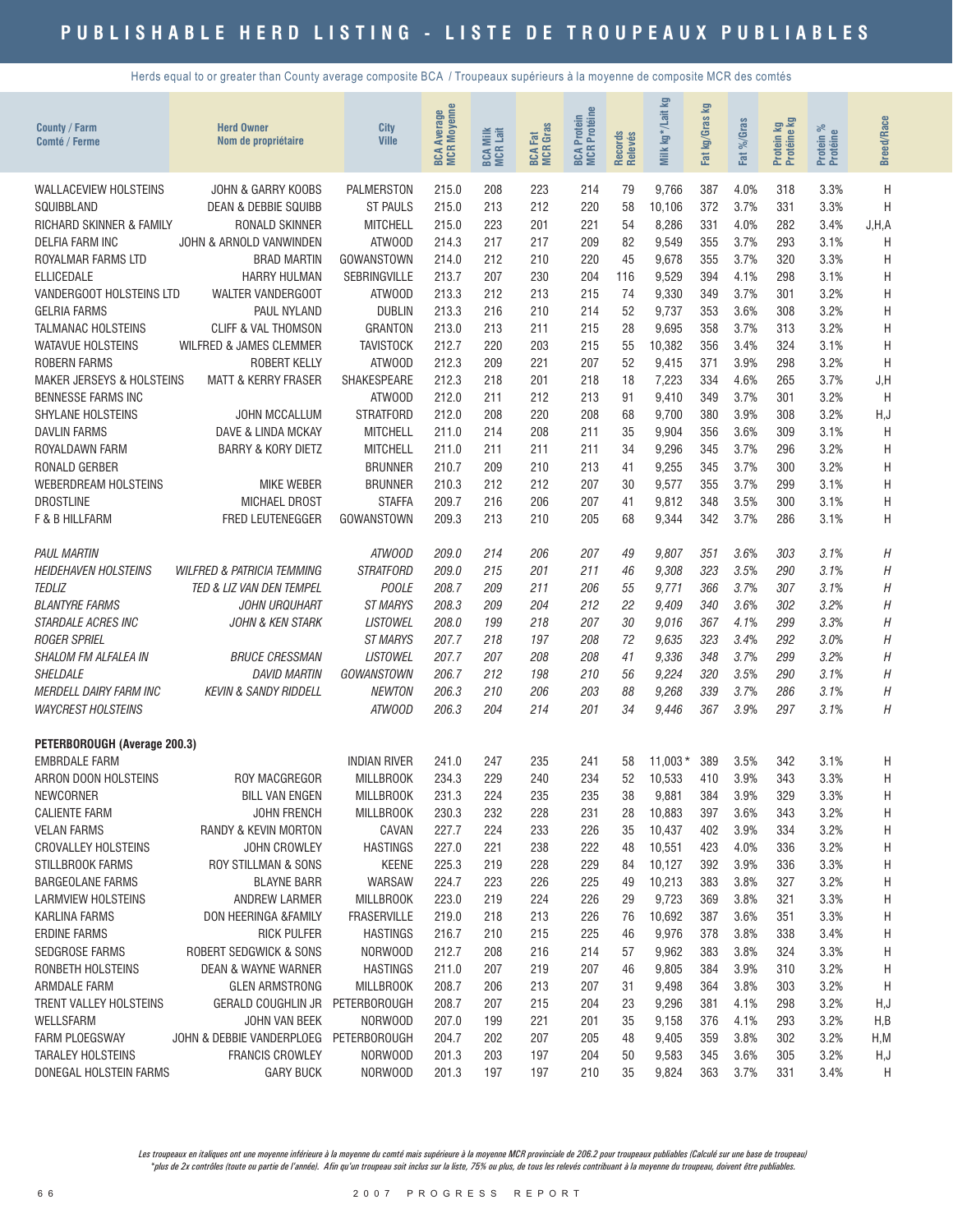Herds equal to or greater than County average composite BCA / Troupeaux supérieurs à la moyenne de composite MCR des comtés

| County / Farm<br>Comté / Ferme                                                                                                                                                                                                                                                             | <b>Herd Owner</b><br>Nom de propriétaire                                                                                                                                                                                                                                                            | <b>City</b><br><b>Ville</b>                                                                                                                                                                         | <b>BCA Average</b><br>MCR Moyenne                                                                        | <b>BCA Milk</b><br>MCR Lait                                                      | <b>BCA Fat</b><br>MCR Gras                                                       | Protéine<br>Protein<br><b>BCAF</b>                                               | Records<br>Relevés                                                       | kg*/Lait kg<br>Milk                                                                                                 | kg/Graskg<br>Fat                                                                 | %Gras<br><b>Fat</b>                                                                          | Protein kg<br>--**ine kg                                                         | Protein %<br>Protéine                                                                        | <b>Breed/Race</b>                                                                              |
|--------------------------------------------------------------------------------------------------------------------------------------------------------------------------------------------------------------------------------------------------------------------------------------------|-----------------------------------------------------------------------------------------------------------------------------------------------------------------------------------------------------------------------------------------------------------------------------------------------------|-----------------------------------------------------------------------------------------------------------------------------------------------------------------------------------------------------|----------------------------------------------------------------------------------------------------------|----------------------------------------------------------------------------------|----------------------------------------------------------------------------------|----------------------------------------------------------------------------------|--------------------------------------------------------------------------|---------------------------------------------------------------------------------------------------------------------|----------------------------------------------------------------------------------|----------------------------------------------------------------------------------------------|----------------------------------------------------------------------------------|----------------------------------------------------------------------------------------------|------------------------------------------------------------------------------------------------|
| PRESCOTT (Average 218.7)<br>DANDYDALE FARMS<br>PIERLOU<br>FERME LAVIGNE INC<br><b>FERME FREDERIC LTD</b><br>FERME MIRELLA INC<br><b>FERME SYLVANO</b><br><b>FERME CAVALAIT</b><br><b>FERME SERHEAL</b><br>HASPENGOUW FARM INC                                                              | <b>SCOTT &amp; MITZI DANDY</b><br>PIERRE BERCIER<br>A & JPLAVIGNE<br>LUC FREDETTE<br><b>GUY &amp; CAROL LEVAC</b><br>SYLVAIN LEVAC<br>ALAIN & CLAUDINE POIRIER<br><b>CLAUDE &amp; CELINE SEGUIN</b><br>MARC & JOSEE VALKENBORG                                                                      | <b>VANKLEEK HILL</b><br>ST ISIDORE<br><b>ST ANNE</b><br>PLANTAGENET<br>ST BERNARDIN<br>ST BERNARDIN<br>LEFAIVRE<br>ST ISIDORE<br>CASSELMAN                                                          | 283.3<br>280.7<br>272.7<br>270.7<br>267.0<br>264.7<br>261.0<br>256.3<br>248.0                            | 279<br>290<br>278<br>276<br>269<br>269<br>269<br>259<br>242                      | 279<br>264<br>268<br>263<br>272<br>264<br>245<br>252<br>252                      | 292<br>288<br>272<br>273<br>260<br>261<br>269<br>258<br>250                      | 60<br>42<br>89<br>65<br>97<br>75<br>45<br>58<br>49                       | 12,765<br>12,498<br>$12,639*$<br>$13,128*$<br>12,183<br>$12,166*$<br>9,069<br>11,825<br>10,824                      | 472<br>423<br>451<br>462<br>455<br>442<br>384<br>427<br>417                      | 3.7%<br>3.4%<br>3.6%<br>3.5%<br>3.7%<br>3.6%<br>4.2%<br>3.6%<br>3.9%                         | 424<br>396<br>393<br>412<br>373<br>376<br>319<br>376<br>355                      | 3.3%<br>3.2%<br>3.1%<br>3.1%<br>3.1%<br>3.1%<br>3.5%<br>3.2%<br>3.3%                         | Η<br>Η<br>Н<br>Н<br>Η<br>H<br>J, H<br>Η<br>H, A                                                |
| <b>BEAVER RAY</b><br><b>RAYVON HILL</b><br><b>FERME TWO BRIDGE</b><br><b>DUFFEYNIAL</b><br><b>REDSTONE FARM</b><br><b>WILKRIDGE FARM</b><br><b>HAERLE FARM</b><br><b>DONSHER FARMS</b><br><b>OVERDALE FARM REG'D</b><br><b>FERME MELVALE</b><br>FERME AGRIGUAY INC<br><b>FERME MARITAL</b> | <b>REMI LEROUX</b><br>YVON RAVARY<br><b>GUY GAUTHIER</b><br>JEAN MARIE & FELIX DUFFEY<br>STEFAN & LINDA KUNZ<br><b>KEN &amp; PEGGY WILKES</b><br>THOMAS & CHRISTA HAERLE<br>DONALD & SHERIDAN WYLIE<br><b>GERRY OVERVEST</b><br><b>JACQUES LAMARCHE</b><br>ROBERT CASTONGUAY<br><b>MARIO LANIEL</b> | <b>ST ANNE</b><br><b>VANKLEEK HILL</b><br>ST BERNARDIN<br>L'ORIGNAL<br><b>ST EUGENE</b><br><b>FOURNIER</b><br>ST ISIDORE<br><b>VANKLEEK HILL</b><br>L'ORIGNAL<br>LEFAIVRE<br>ST ISIDORE<br>LEFAIVRE | 246.0<br>244.3<br>243.7<br>237.3<br>233.3<br>232.7<br>232.3<br>231.3<br>231.3<br>223.7<br>223.0<br>221.7 | 233<br>240<br>244<br>241<br>232<br>230<br>228<br>231<br>228<br>219<br>221<br>221 | 252<br>246<br>239<br>235<br>231<br>236<br>231<br>230<br>233<br>231<br>222<br>222 | 253<br>247<br>248<br>236<br>237<br>232<br>238<br>233<br>233<br>221<br>226<br>222 | 65<br>72<br>132<br>90<br>86<br>61<br>110<br>119<br>79<br>72<br>163<br>51 | 11,371<br>10,811<br>10,734<br>10,607<br>10,480<br>10,452<br>10,310<br>10,730<br>10,546<br>10,232<br>9,807<br>10,367 | 452<br>412<br>389<br>383<br>388<br>400<br>388<br>395<br>398<br>400<br>366<br>382 | 4.0%<br>3.8%<br>3.6%<br>3.6%<br>3.7%<br>3.8%<br>3.8%<br>3.7%<br>3.8%<br>3.9%<br>3.7%<br>3.7% | 388<br>354<br>348<br>332<br>340<br>336<br>343<br>343<br>341<br>328<br>319<br>329 | 3.4%<br>3.3%<br>3.2%<br>3.1%<br>3.2%<br>3.2%<br>3.3%<br>3.2%<br>3.2%<br>3.2%<br>3.3%<br>3.2% | Η<br>Η<br>Η<br>Η<br>Η<br>Η<br>Η<br>Н<br>Η<br>Н<br>Η<br>Η                                       |
| <b>FERMES GRES DES VENTS</b><br><b>FERMES JOEL</b><br><b>TERRYLAND FARM</b><br><b>BRAE LEA FARMS</b><br>S & J VILLENEUVE & SONS<br><b>BEAUSTYLE</b><br>ROMIDALY<br><b>FERME WENDELIN</b><br><b>BARBROOK FARMS LTD</b><br>DUFFVIEW/MICALDON                                                 | G & R S CLERMONT<br>MICHEL BEAULIEU<br><b>GEORGE &amp; LINDA HEINZLE</b><br><b>ROBERT TAYLOR</b><br>STEPHANE VILLENEUVE<br><b>JM LAURIN</b><br><b>HANS WICKI</b><br><b>LUKAS KAISER</b><br>PERCY, ALAN & DO MACDUFF                                                                                 | <b>ST ANNE</b><br><b>ST ANNE</b><br><b>ST EUGENE</b><br><b>ST EUGENE</b><br><b>HAWKESBURY</b><br><b>CHUTE</b><br><b>ST EUGENE</b><br><b>ST ISIDORE</b><br><b>VANKLEEK HILL</b><br><b>ST EUGENE</b>  | 217.0<br>215.7<br>214.3<br>214.3<br>213.7<br>211.0<br>209.0<br>208.3<br>208.0<br>206.3                   | 221<br>221<br>215<br>217<br>206<br>206<br>206<br>204<br>205<br>203               | 214<br>204<br>209<br>203<br>217<br>208<br>214<br>215<br>214<br>211               | 216<br>222<br>219<br>223<br>218<br>219<br>207<br>206<br>205<br>205               | 58<br>53<br>101<br>36<br>55<br>72<br>54<br>81<br>92<br>58                | 10,188<br>9,995<br>9.838<br>7,643<br>9,591<br>9,362<br>9,893<br>9,190<br>9.463<br>9.318                             | 367<br>345<br>355<br>294<br>376<br>350<br>381<br>360<br>367<br>358               | 3.6%<br>3.5%<br>3.6%<br>3.8%<br>3.9%<br>3.7%<br>3.9%<br>3.9%<br>3.9%<br>3.8%                 | 316<br>321<br>317<br>258<br>322<br>318<br>316<br>297<br>301<br>299               | 3.1%<br>3.2%<br>3.2%<br>3.4%<br>3.4%<br>3.4%<br>3.2%<br>3.2%<br>3.2%<br>3.2%                 | H<br>H, J<br>$\boldsymbol{H}$<br>А<br>Η<br>$\boldsymbol{H}$<br>Η<br>Η<br>$\boldsymbol{H}$<br>Η |
| <b>PRINCE EDWARD (Average 207.1)</b><br><b>OUROWN</b><br>ROYALCROFT HOLSTEINS<br>KOOPYCREST HOLSTEINS<br>PARKSDALE<br>LEWISHOLME FARMS<br>KAMINK FARMS LTD<br><b>MAYPULAYN FARMS</b><br><b>WILHOME FARMS</b><br><b>WALTZ ACRE FARMS</b><br>SPRIGGLEN                                       | WALTER & VALERIE MILLER<br>W, K & R KUIPERS<br><b>SHAWN KOOPMANS</b><br><b>KEN PARKS</b><br>PAUL & BONNIE LEWIS<br><b>BILL KAMINK</b><br><b>MARTIN &amp; ANGELA MILLER</b><br>ROBERT & DON WILLIAMS<br>BRUCE & JOHN WALT<br>DAN SPRIGINGS                                                           | <b>HILLIER</b><br><b>BLOOMFIELD</b><br><b>PICTON</b><br><b>BLOOMFIELD</b><br><b>BLOOMFIELD</b><br>CONSECON<br><b>MILFORD</b><br><b>PICTON</b><br>CONSECON<br><b>BLOOMFIELD</b>                      | 267.3<br>253.0<br>243.3<br>232.0<br>230.7<br>225.3<br>218.0<br>212.7<br>209.0<br>207.7                   | 265<br>250<br>242<br>233<br>234<br>230<br>228<br>215<br>208<br>212               | 268<br>259<br>244<br>233<br>228<br>226<br>203<br>210<br>215<br>206               | 269<br>250<br>244<br>230<br>230<br>220<br>223<br>213<br>204<br>205               | 51<br>46<br>33<br>41<br>60<br>44<br>51<br>40<br>68<br>30                 | 11,920<br>11,393<br>10,872<br>10,873<br>10,622<br>10,628<br>10,337<br>9,969<br>9,951<br>9,632                       | 448<br>437<br>410<br>404<br>384<br>388<br>340<br>359<br>380<br>353               | 3.8%<br>3.8%<br>3.8%<br>3.7%<br>3.6%<br>3.7%<br>3.3%<br>3.6%<br>3.8%<br>3.7%                 | 384<br>363<br>351<br>341<br>332<br>324<br>322<br>315<br>309<br>299               | 3.2%<br>3.2%<br>3.2%<br>3.1%<br>3.1%<br>3.0%<br>3.1%<br>3.2%<br>3.1%<br>3.1%                 | H<br>H,B<br>H,B<br>H<br>Η<br>H,B<br>Н<br>Η<br>Η<br>H, J                                        |
| <b>RENFREW (Average 206)</b><br><b>GOULDHAVEN FARMS</b><br>JACATYWIL HOLSTEINS<br>DOJO HOLSTEINS<br>TWIN CREEK FARM<br><b>FIRSTVIEW HOLSTEINS</b><br>PINEHAVEN HOLSTEINS<br>A MCGAGHRAN & ED EGAN<br>HENNESSEE CREEK FARMS                                                                 | J VANLINDENBERG FORESTERS FALLS<br>DONALD RUSSELL<br>PETER & PHILIP WITT<br><b>GERRY VANDERSLEEN</b><br><b>KEVIN AGNEW</b><br>C & A BUCHOLTZ                                                                                                                                                        | BARRY GOULD FORESTERS FALLS<br><b>COBDEN</b><br>PEMBROKE<br>PEMBROKE<br>COBDEN<br>COBDEN<br>PEMBROKE                                                                                                | 253.7<br>243.0<br>242.7<br>234.7<br>234.3<br>231.3<br>231.0<br>228.7                                     | 250<br>250<br>245<br>235<br>231<br>227<br>229<br>236                             | 252<br>237<br>237<br>231<br>242<br>238<br>238<br>217                             | 259<br>242<br>246<br>238<br>230<br>229<br>226<br>233                             | 31<br>51<br>23<br>69<br>24<br>35<br>48<br>38                             | 11,672<br>11,587<br>10,980<br>10,706<br>10,691<br>10,635<br>10,532<br>10,737                                        | 436<br>405<br>398<br>392<br>418<br>415<br>407<br>367                             | 3.7%<br>3.5%<br>3.6%<br>3.7%<br>3.9%<br>3.9%<br>3.9%<br>3.4%                                 | 383<br>356<br>352<br>345<br>341<br>342<br>331<br>338                             | 3.3%<br>3.1%<br>3.2%<br>3.2%<br>3.2%<br>3.2%<br>3.1%<br>3.1%                                 | Н<br>Н<br>Н<br>Н<br>Н<br>Н<br>Н<br>Н                                                           |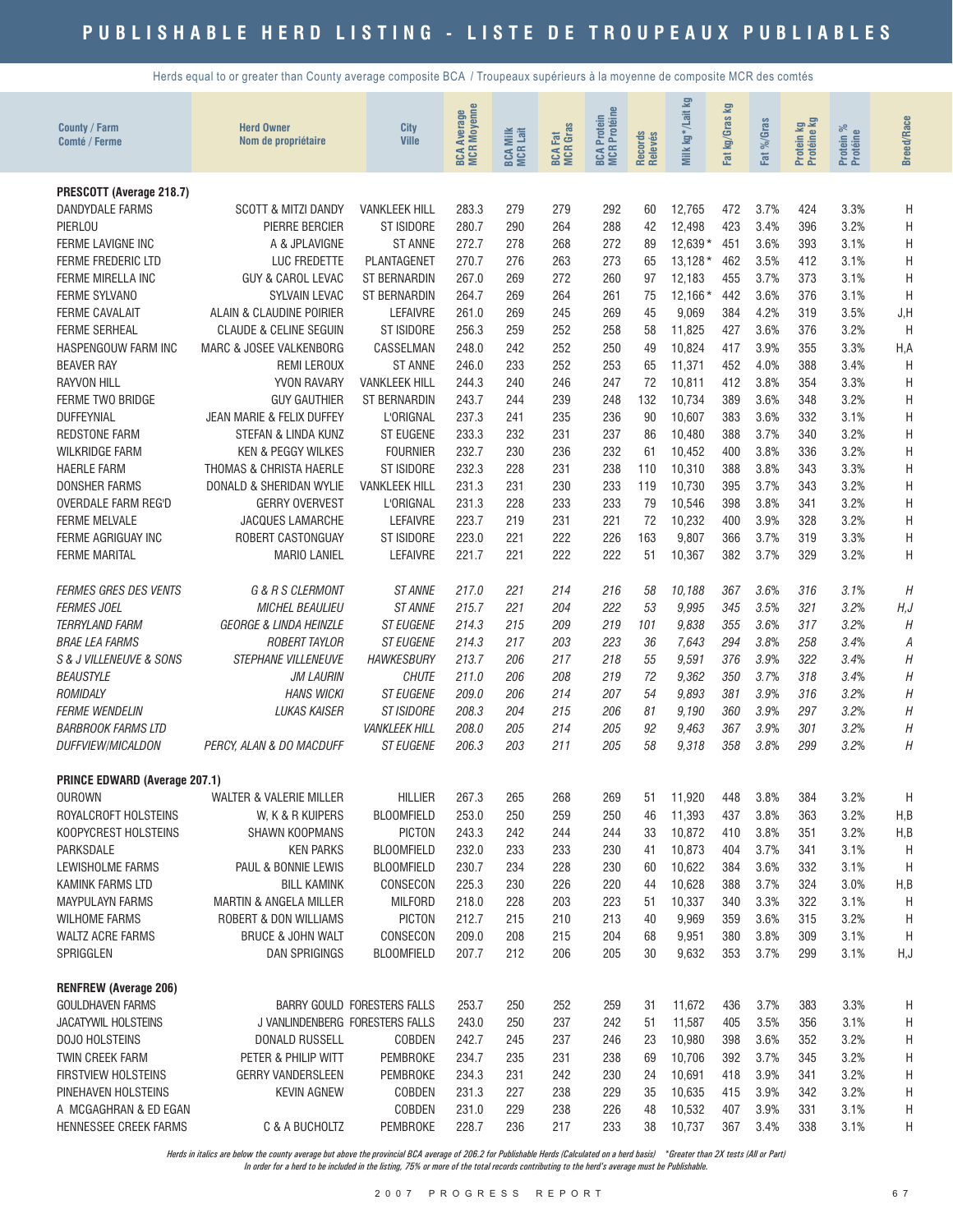Herds equal to or greater than County average composite BCA / Troupeaux supérieurs à la moyenne de composite MCR des comtés

| County / Farm<br>Comté / Ferme      | <b>Herd Owner</b><br>Nom de propriétaire         | <b>City</b><br><b>Ville</b>       | <b>BCA Average</b><br>MCR Moyenne | <b>BCA Milk</b><br>MCR Lait | <b>BCA Fat</b><br>MCR Gras | <b>MCR</b> Protéine<br>Protein<br><b>BCA</b> | Records<br>Relevés | <b>S</b><br>kg*/Lait<br>Milk | <u>ទ</u><br>kg/Gras<br>Fat | Fat %/Gras   | Protein kg<br>Protéine kg | ಸಿ<br>Protein %<br>Protéine | <b>Breed/Race</b> |
|-------------------------------------|--------------------------------------------------|-----------------------------------|-----------------------------------|-----------------------------|----------------------------|----------------------------------------------|--------------------|------------------------------|----------------------------|--------------|---------------------------|-----------------------------|-------------------|
| <b>BRILEA FARMS</b>                 | <b>BRIAN LEACH</b>                               | <b>COBDEN</b>                     | 226.0                             | 224                         | 222                        | 232                                          | 45                 | 10,305                       | 379                        | 3.7%         | 339                       | 3.3%                        | Η                 |
| <b>HAY-WAY FARMS</b>                | <b>WAYNE WHITMORE</b>                            | <b>PEMBROKE</b>                   | 225.0                             | 225                         | 217                        | 233                                          | 105                | 10,127                       | 364                        | 3.6%         | 334                       | 3.3%                        | Н                 |
| PRODUCER HOLSTEINS                  | <b>JOHN BEIMERS</b>                              | <b>PEMBROKE</b>                   | 224.0                             | 219                         | 230                        | 223                                          | 47                 | 9,847                        | 384                        | 3.9%         | 319                       | 3.2%                        | Η                 |
| <b>WAYHENVIEW HOLSTEINS</b>         | WAYNE DOERING                                    | <b>COBDEN</b>                     | 220.0                             | 220                         | 219                        | 221                                          | 27                 | 9,793                        | 362                        | 3.7%         | 313                       | 3.2%                        | Η                 |
| PETERMANN HOLSTEINS                 | NICK & STEPH PETERMANN                           | <b>PEMBROKE</b>                   | 217.7                             | 217                         | 222                        | 214                                          | 43                 | 9,880                        | 376                        | 3.8%         | 311                       | 3.1%                        | H                 |
| <b>KENNYDALE HOLSTEINS</b>          | RICHARD & SHEILA KENNY                           | <b>PEMBROKE</b>                   | 215.0                             | 212                         | 213                        | 220                                          | 82                 | 10,031                       | 372                        | 3.7%         | 329                       | 3.3%                        | H                 |
| <b>DIRO HOLSTEINS</b>               | <b>GERRY &amp; LINDA ROOK</b>                    | <b>COBDEN</b>                     | 214.0                             | 211                         | 219                        | 212                                          | 40                 | 9,672                        | 374                        | 3.9%         | 309                       | 3.2%                        | H                 |
| C MC B HOLSTEINS                    | STEWART & VERA MCBRIDE                           | <b>COBDEN</b>                     | 211.7                             | 213                         | 207                        | 215                                          | 50                 | 9,775                        | 353                        | 3.6%         | 315                       | 3.2%                        | H                 |
| <b>BRISCOELEA</b>                   | ALEX & BETTY BRISCOE                             | <b>RENFREW</b>                    | 209.3                             | 212                         | 211                        | 205                                          | 33                 | 9,322                        | 344                        | 3.7%         | 288                       | 3.1%                        | H                 |
| <b>HEATHERVALE FARMS</b>            | <b>HARRY BYCE</b>                                | <b>BEACHBURG</b>                  | 206.3                             | 209                         | 198                        | 212                                          | 68                 | 9,790                        | 342                        | 3.5%         | 315                       | 3.2%                        | H,B               |
| RUSSELL (Average 229.4)             |                                                  |                                   |                                   |                             |                            |                                              |                    |                              |                            |              |                           |                             |                   |
| RUSLAND FARM INC                    |                                                  | CUMBERLAND                        | 286.7                             | 293                         | 287                        | 280                                          | 77                 | 13,602*                      | 494                        | 3.6%         | 414                       | 3.0%                        | H                 |
| <b>HEIWA FARM</b>                   | <b>WALTER VON AH</b>                             | <b>ST ALBERT</b>                  | 283.7                             | 273                         | 298                        | 280                                          | 91                 | 11,689                       | 483                        | 4.1%         | 390                       | 3.3%                        | H,B               |
| <b>BERWEN HOLSTEINS</b>             | <b>BERT &amp; WENDY MOLENAAR</b>                 | CUMBERLAND                        | 271.0                             | 269                         | 275                        | 269                                          | 30                 | 12,266                       | 465                        | 3.8%         | 391                       | 3.2%                        | H                 |
| <b>BRABANTDALE FARMS LTD</b>        | HARRY & JOHN NOOYEN                              | <b>NAVAN</b>                      | 270.3                             | 276                         | 275                        | 260                                          | 85                 | 12,968*                      | 481                        | 3.7%         | 387                       | 3.0%                        | Н                 |
| <b>FERME RICO LTEE</b>              | MICHEL & RACHELLE LAFRANCE                       | <b>VARS</b>                       | 264.7                             | 261                         | 268                        | 265                                          | 14                 | 12,005                       | 454                        | 3.8%         | 386                       | 3.2%                        | Η                 |
| <b>BERTOM FARM</b>                  | FRED & THEO VANMUNSTEREN                         | SARSFIELD                         | 264.3                             | 263                         | 262                        | 268                                          | 85                 | 11,842                       | 437                        | 3.7%         | 384                       | 3.2%                        | Η                 |
| FERME PROSPERE INC                  | LUC & SYLVIE DUTRISAC                            | ORLEANS                           | 263.0                             | 257                         | 271                        | 261                                          | 70                 | 11,483                       | 450                        | 3.9%         | 373                       | 3.2%                        | H                 |
| FERME RE MONT INC                   | <b>LOUIS RAYMOND</b>                             | CUMBERLAND                        | 254.3                             | 251                         | 256                        | 256                                          | 70                 | 11.123                       | 419                        | 3.8%         | 360                       | 3.2%                        | H                 |
| <b>SUNRISE HOLSTEINS</b>            | EDGAR & RAMONA KAELIN CLARENCE CREEK             |                                   | 253.3                             | 254                         | 257                        | 249                                          | 48                 | 11,445                       | 431                        | 3.8%         | 357                       | 3.1%                        | H                 |
| <b>CLEARVIEW FARM</b>               |                                                  | JOSEF MUELLER CLARENCE CREEK      | 251.3                             | 248                         | 256                        | 250                                          | 68                 | 11,270                       | 431                        | 3.8%         | 361                       | 3.2%                        | H                 |
| <b>FERME ST MALO</b>                | <b>JEAN MARIE SEGUIN</b>                         | <b>ST PASCAL</b>                  | 247.7                             | 238                         | 259                        | 246                                          | 67                 | 10,895                       | 440                        | 4.0%         | 359                       | 3.3%                        | H                 |
| <b>BRAEDALE HOLSTEIN</b>            | <b>TERRY &amp; MARK BEATON</b>                   | CUMBERLAND                        | 247.3                             | 244                         | 247                        | 251                                          | 54                 | 10,913                       | 409                        | 3.7%         | 357                       | 3.3%                        | Η                 |
| <b>SMYGWATYS HOLSTEINS</b>          | RAY & TERRY SMYGWATY                             | <b>RUSSELL</b>                    | 246.7                             | 243                         | 258                        | 239                                          | 37                 | 11,240                       | 444                        | 4.0%         | 351                       | 3.1%                        | H                 |
| LA FERME GILLETTE                   | <b>GILLES PATENAUDE</b>                          | <b>EMBRUN</b>                     | 246.3                             | 253                         | 240                        | 246                                          | 400                | 11,386*                      | 401                        | 3.5%         | 352                       | 3.1%                        | H                 |
| <b>ROSENHILL</b>                    | ANDRE HILDBRAND                                  | <b>ST ALBERT</b>                  | 245.7                             | 244                         | 249                        | 244                                          | 87                 | 11,355                       | 430                        | 3.8%         | 360                       | 3.2%                        | H                 |
| <b>FERME DESCAYER &amp; FILS</b>    | <b>FRANCOIS CAYER</b>                            | <b>ST ALBERT</b>                  | 242.3                             | 240                         | 237                        | 250                                          | 60                 | 10,758                       | 399                        | 3.7%         | 358                       | 3.3%                        | H, J              |
| <b>NAVAN LEA</b>                    | DAVID & RENA SCHYFF                              | <b>NAVAN</b>                      | 241.3                             | 239                         | 240                        | 245                                          | 63                 | 10,752                       | 402                        | 3.7%         | 352                       | 3.3%                        | H                 |
| <b>MELISTAR</b>                     | <b>MARC BERGERON</b>                             | <b>VARS</b>                       | 241.3                             | 231                         | 251                        | 242                                          | 49                 | 10,702                       | 431                        | 4.0%         | 354                       | 3.3%                        | Η                 |
| SHADYLANE                           | R SCHOENI                                        | <b>RUSSELL</b>                    | 236.3                             | 243                         | 229                        | 237                                          | 121                | 8,625                        | 335                        | 3.9%         | 277                       | 3.2%                        | Α                 |
| MARVELRIDGE                         | <b>JOHN &amp; PAUL NYENTAP</b>                   | <b>RUSSELL</b>                    | 236.3                             | 238                         | 236                        | 235                                          | 83                 | 10,727                       | 395                        | 3.7%         | 337                       | 3.1%                        | H                 |
| <b>FERME BRISSFRANCE LTD</b>        | <b>ANDRE BRISSON</b>                             | <b>EMBRUN</b><br><b>ST ALBERT</b> | 235.0                             | 224                         | 245                        | 236                                          | 58                 | 9,925                        | 403                        | 4.1%<br>3.7% | 333                       | 3.4%                        | H                 |
| <b>FERME ANDRAIN</b>                | SYLVAIN GENIER<br><b>HENRI &amp; CAROLE JOLY</b> | SARSFIELD                         | 235.0<br>233.7                    | 236<br>233                  | 234<br>236                 | 235<br>232                                   | 31                 | 10,720                       | 392<br>412                 | 3.7%         | 338<br>348                | 3.2%<br>3.2%                | H<br>H            |
| <b>JOLYVALE</b><br><b>REGIMBALD</b> | RAYMOND REGIMBALD                                | SARSFIELD                         | 233.3                             | 237                         | 224                        | 239                                          | 48<br>111          | 11,010<br>10,447             | 367                        | 3.5%         | 336                       | 3.2%                        | Н                 |
| <b>RICKY</b>                        | PIERRE & COLETTE SEGUIN                          | <b>ST ALBERT</b>                  | 231.7                             | 229                         | 237                        | 229                                          | 78                 | 10,669                       | 409                        | 3.8%         | 340                       | 3.2%                        | Н                 |
| <b>DENROB</b>                       | ROBERT DESSAINT                                  | SARSFIELD                         | 231.3                             | 232                         | 228                        | 234                                          | 60                 | 10,369                       | 377                        | 3.6%         | 333                       | 3.2%                        | Н                 |
| LA FERME BEN-REY-MO LTD             | REYNALD BENOIT                                   | ST ALBERT                         | 230.7                             | 227                         | 234                        | 231                                          | 80                 | 10,146                       | 389                        | 3.8%         | 330                       | 3.3%                        | Η                 |
| <b>DUTCAN FARMS</b>                 | JOEL VERDURMEN                                   | <b>RUSSELL</b>                    | 229.7                             | 224                         | 233                        | 232                                          | 45                 | 10,069                       | 388                        | 3.9%         | 332                       | 3.3%                        | Н                 |
| <b>FERME KRICELANA</b>              | ROBERT & LAURE JAQUEMET                          | <b>BOURGET</b>                    | 227.0                             | 223                         | 226                        | 232                                          | 47                 | 10,373                       | 389                        | 3.8%         | 343                       | 3.3%                        | $\boldsymbol{H}$  |
| <b>FERME RUBI</b>                   | <b>JAKOB BUEHLER</b>                             | <b>EMBRUN</b>                     | 225.3                             | 224                         | 225                        | 227                                          | 85                 | 10,232                       | 383                        | 3.7%         | 330                       | 3.2%                        | H,J               |
| <b>HASLILAND</b>                    | THOMAS & PAULA MEYERHANS                         | CASSELMAN                         | 224.0                             | 222                         | 227                        | 223                                          | 92                 | 10,136                       | 384                        | 3.8%         | 324                       | 3.2%                        | H                 |
| <b>VEDDERLEY FARMS</b>              | <b>BERT VEDDER</b>                               | <b>RUSSELL</b>                    | 223.3                             | 224                         | 225                        | 221                                          | 50                 | 10,701                       | 399                        | 3.7%         | 336                       | 3.1%                        | Η                 |
| <b>DLASEPT</b>                      | JACQUES LAFLECHE                                 | ST ALBERT                         | 222.3                             | 221                         | 224                        | 222                                          | 74                 | 10,039                       | 378                        | 3.8%         | 322                       | 3.2%                        | Η                 |
| LARCHWAY                            | <b>SCOTT RATHWELL</b>                            | NAVAN                             | 222.3                             | 218                         | 226                        | 223                                          | 29                 | 10,377                       | 400                        | 3.9%         | 337                       | 3.2%                        | Η                 |
| <b>BOLDI</b>                        | J & L OESCHGER                                   | VARS                              | 218.0                             | 211                         | 221                        | 222                                          | $40\,$             | 9,675                        | 377                        | 3.9%         | 326                       | 3.4%                        | Η                 |
| <b>FERME PERRETTE</b>               | <b>GILLES &amp; ANNE PERRAS</b>                  | <b>EMBRUN</b>                     | 214.7                             | 211                         | 217                        | 216                                          | 33                 | 9,720                        | 372                        | 3.8%         | 315                       | 3.2%                        | Η                 |
| <b>DES ROSSIGNOLS</b>               | JEAN PIERRE RENAUD                               | <b>ST ALBERT</b>                  | 213.0                             | 211                         | 219                        | 209                                          | 51                 | 9,743                        | 374                        | 3.8%         | 306                       | 3.1%                        | Η                 |
| <b>FERME GILLOU INC</b>             | GILLES & JENRENE GUINDON                         | <b>HAMMOND</b>                    | 209.0                             | 204                         | 213                        | 210                                          | 42                 | 9,334                        | 362                        | 3.9%         | 305                       | 3.3%                        | Η                 |
| <b>BALSAMLANE FARMS LTD</b>         | <b>BARRY BOOTHE</b>                              | <b>RUSSELL</b>                    | 206.7                             | 207                         | 204                        | 209                                          | 34                 | 9,740                        | 355                        | 3.6%         | 312                       | 3.2%                        | Η                 |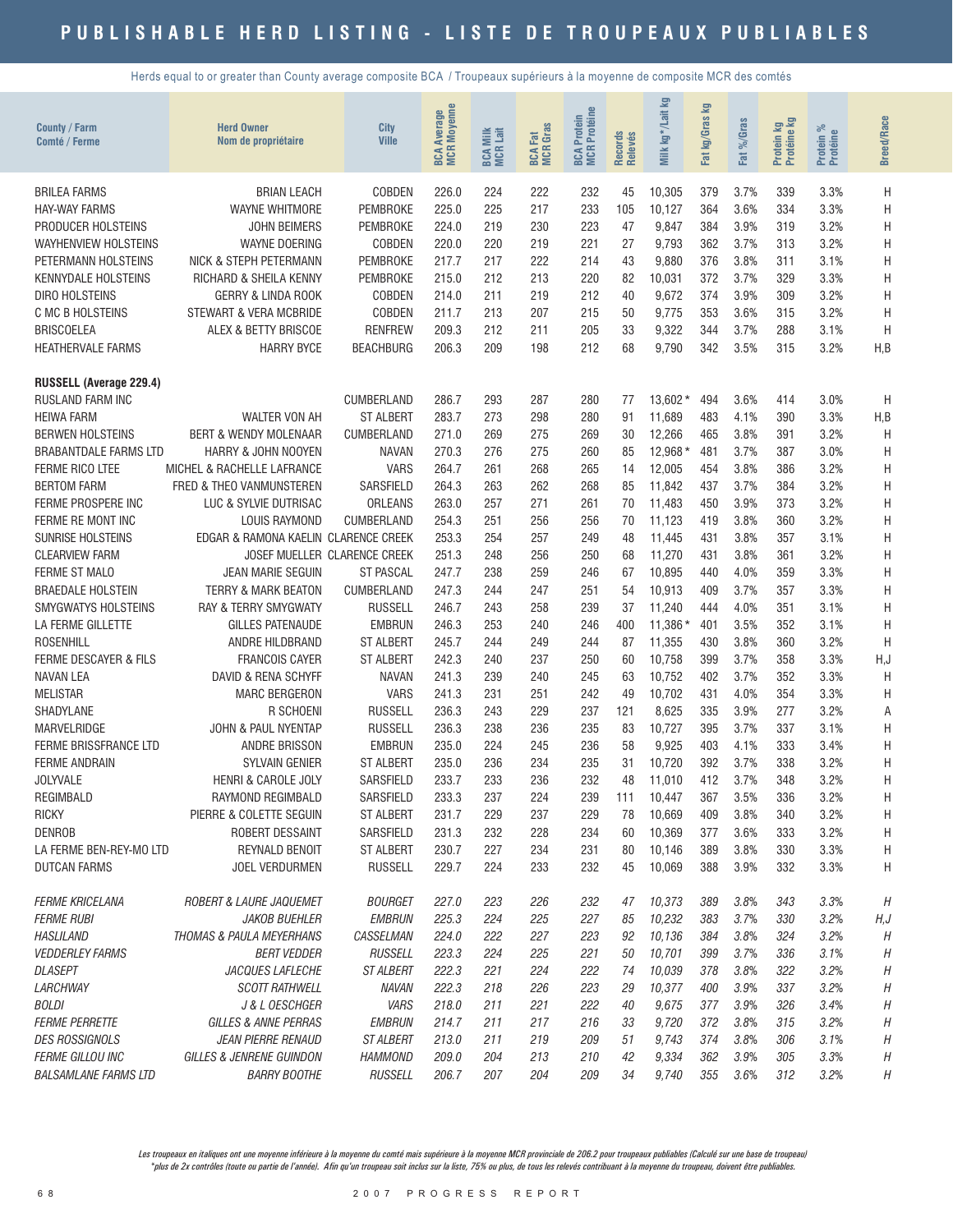Herds equal to or greater than County average composite BCA / Troupeaux supérieurs à la moyenne de composite MCR des comtés

| <b>County / Farm</b><br>Comté / Ferme                 | <b>Herd Owner</b><br>Nom de propriétaire       | City<br><b>Ville</b>                | <b>BCA Average</b><br>MCR Moyenne | Milk<br>Lait<br>BCA I | <b>BCA Fat</b><br>MCR Gras | <b>BCA Protein<br/>MCR Protéine</b> | Records<br>Relevés | Milk kg*/Lait kg | g<br>Fat kg/Gras | %Gras<br><b>Fat</b> | Protein kg<br>Protéine kg | ಸ<br>Protein %<br>Protéine | <b>Breed/Race</b> |
|-------------------------------------------------------|------------------------------------------------|-------------------------------------|-----------------------------------|-----------------------|----------------------------|-------------------------------------|--------------------|------------------|------------------|---------------------|---------------------------|----------------------------|-------------------|
| SIMCOE (Average 205.1)                                |                                                |                                     |                                   |                       |                            |                                     |                    |                  |                  |                     |                           |                            |                   |
| TOM & KAREN KLEIN GEBBINCK                            |                                                | <b>ELMVALE</b>                      | 243.3                             | 240                   | 241                        | 249                                 | 36                 | 11,052           | 412              | 3.7%                | 365                       | 3.3%                       | H                 |
| <b>BRIHILL HOLSTEINS</b>                              | <b>BRIAN &amp; DORIS GIFFEN</b>                | <b>STAYNER</b>                      | 240.0                             | 237                   | 244                        | 239                                 | 28                 | 10,949           | 419              | 3.8%                | 352                       | 3.2%                       | H                 |
| RAY & DONNA KLEIN GEBBINCK                            |                                                | <b>ELMVALE</b>                      | 239.3                             | 243                   | 234                        | 241                                 | 43                 | 11,307           | 404              | 3.6%                | 356                       | 3.1%                       | H                 |
| <b>HAANVIEW</b>                                       | JOHN & BONNIE DEN HAAN                         | LORETTO                             | 237.0                             | 237                   | 235                        | 239                                 | 49                 | 10,972           | 404              | 3.7%                | 352                       | 3.2%                       | Η                 |
| <b>OLDFORT FARMS</b>                                  |                                                | <b>MIDLAND</b>                      | 236.0                             | 234                   | 231                        | 243                                 | 67                 | 10,587           | 388              | 3.7%                | 350                       | 3.3%                       | H                 |
| <b>SPENCE FARMS</b>                                   | <b>ROGER &amp; JANICE SPENCE</b>               | <b>ELMVALE</b>                      | 235.7                             | 235                   | 241                        | 231                                 | 45                 | 10,770           | 411              | 3.8%                | 336                       | 3.1%                       | H                 |
| <b>MONPIERO FARMS</b>                                 | PIERRE PAUL MAURICE                            | PENETANG<br><b>MINESING</b>         | 235.0<br>234.3                    | 241<br>235            | 224<br>232                 | 240<br>236                          | 51<br>35           | 10,996<br>11,066 | 380<br>404       | 3.5%<br>3.7%        | 347<br>353                | 3.2%<br>3.2%               | H<br>H            |
| <b>BRENT MCLEAN &amp; SONS</b><br>JOHN & MARIE MILLER |                                                | CREEMORE                            | 233.7                             | 237                   | 220                        | 244                                 | 93                 | 7,157            | 359              | 5.0%                | 280                       | 3.9%                       | J                 |
| <b>JOE VAN LAARHOVEN</b>                              |                                                | <b>MINESING</b>                     | 233.0                             | 228                   | 237                        | 234                                 | 36                 | 10,279           | 397              | 3.9%                | 336                       | 3.3%                       | Η                 |
| <b>HERMICA FARMS</b>                                  |                                                | <b>ELMVALE</b>                      | 232.7                             | 232                   | 233                        | 233                                 | 42                 | 11,159           | 415              | 3.7%                | 355                       | 3.2%                       | Η                 |
| <b>WRICO HOLSTEINS</b>                                | <b>ROBERT WRIGHT</b>                           | <b>MIDHURST</b>                     | 231.7                             | 226                   | 234                        | 235                                 | 48                 | 10,225           | 391              | 3.8%                | 337                       | 3.3%                       | Η                 |
| <b>ROBINS</b>                                         | <b>GRANT ROBINSON &amp; SONS</b>               | <b>MIDLAND</b>                      | 229.7                             | 232                   | 233                        | 224                                 | 63                 | 10,796           | 401              | 3.7%                | 329                       | 3.0%                       | H                 |
| <b>CENTERFLOS</b>                                     | PAT STONE                                      | <b>ELMVALE</b>                      | 228.3                             | 232                   | 221                        | 232                                 | 26                 | 10,847           | 383              | 3.5%                | 343                       | 3.2%                       | H                 |
| MAIVAN NOOK HOLSTEINS                                 | ANDY CLARK                                     | <b>SHANTY BAY</b>                   | 228.0                             | 225                   | 228                        | 231                                 | 40                 | 10,532           | 396              | 3.8%                | 343                       | 3.3%                       | H                 |
| <b>ECLIPSE HOLSTEINS</b>                              | LOIS & JOHN BROWNLEE                           | <b>ALLISTON</b>                     | 228.0                             | 226                   | 216                        | 242                                 | 35                 | 10,458           | 370              | 3.5%                | 354                       | 3.4%                       | H                 |
| ROBINSON FARMS LTD                                    | JOHN ROBINSON                                  | <b>COOKSTOWN</b>                    | 227.7                             | 226                   | 223                        | 234                                 | 30                 | 10,307           | 376              | 3.6%                | 339                       | 3.3%                       | H                 |
| <b>SHADY GLEN FARMS</b>                               | <b>DAVID JONES</b>                             | <b>MIDLAND</b>                      | 225.3                             | 231                   | 207                        | 238                                 | 57                 | 6,701            | 322              | 4.8%                | 261                       | 3.9%                       | J, B              |
| <b>SUNNY MAPLE HOLSTEINS</b><br>CHASENA JERSEYS       | <b>DOUG LIVINGSTON</b>                         | <b>BEETON</b><br><b>SHANTY BAY</b>  | 224.3<br>224.3                    | 219                   | 231<br>202                 | 223                                 | 55<br>36           | 9,954            | 388<br>324       | 3.9%<br>4.7%        | 321<br>267                | 3.2%                       | H                 |
| <b>AUTUMN VIEW FARM'S</b>                             | WAYNE & ELAINE SIMPSON<br>JOHN HOLM            | WAUBAUSHENE                         | 223.3                             | 233<br>231            | 213                        | 238<br>226                          | 38                 | 6,871<br>8,121   | 308              | 3.8%                | 261                       | 3.9%<br>3.2%               | J<br>Α            |
| APTOHAVEN FARM                                        | PETER KAPTEYN                                  | PHELPSTON                           | 220.3                             | 221                   | 219                        | 221                                 | 40                 | 9,705            | 358              | 3.7%                | 311                       | 3.2%                       | H                 |
| ASHANDA JERSEYS                                       | <b>GLENN SIMPSON</b>                           | <b>SHANTY BAY</b>                   | 220.3                             | 229                   | 200                        | 232                                 | 29                 | 7,194            | 339              | 4.7%                | 276                       | 3.8%                       | J                 |
| <b>GLENLAMB JERSEYS</b>                               | PAT & DENNIS LEONARD                           | WYEBRIDGE                           | 218.3                             | 226                   | 203                        | 226                                 | 33                 | 6,690            | 324              | 4.8%                | 253                       | 3.8%                       | J                 |
| MCCALLUM FARMS LTD                                    | <b>JOHN MCCALLUM</b>                           | <b>BRADFORD</b>                     | 218.0                             | 217                   | 212                        | 225                                 | 8                  | 10,000           | 361              | 3.6%                | 332                       | 3.3%                       | H                 |
| <b>HOLTDALE FARMS</b>                                 | JOHN & STEWART HOLT                            | <b>STAYNER</b>                      | 217.3                             | 215                   | 214                        | 223                                 | 50                 | 9,716            | 359              | 3.7%                | 320                       | 3.3%                       | H                 |
| <b>TECA HOLSTEIN</b>                                  | <b>TERRY VANCASTEREN</b>                       | PHELPSTON                           | 216.7                             | 219                   | 215                        | 216                                 | 37                 | 10,189           | 371              | 3.6%                | 320                       | 3.1%                       | H                 |
| <b>HARVDALE HOLSTEINS</b>                             | <b>KEVIN HARVEY</b>                            | <b>STAYNER</b>                      | 216.3                             | 209                   | 234                        | 206                                 | 39                 | 9,932            | 413              | 4.2%                | 311                       | 3.1%                       | H                 |
| <b>MARADUN</b>                                        | ALFRED RADUNER                                 | <b>BRECHIN</b>                      | 215.3                             | 215                   | 211                        | 220                                 | 33                 | 10,002           | 364              | 3.6%                | 324                       | 3.2%                       | H                 |
| SPRINGVALLEY FARMS (ELMVALE) LTD                      | <b>JOHN SPRING</b>                             | <b>ELMVALE</b>                      | 213.7                             | 210                   | 218                        | 213                                 | 66                 | 10,088           | 387              | 3.8%                | 323                       | 3.2%                       | H                 |
| <b>LANGCREST FARMS</b><br><b>CLEARCREST FARMS</b>     | HAROLD JELINSKI                                | <b>ELMVALE</b><br><b>NEW LOWELL</b> | 212.0<br>211.3                    | 209                   | 219<br>215                 | 208<br>209                          | 58                 | 9,986            | 389<br>332       | 3.9%<br>4.1%        | 317                       | 3.2%<br>3.5%               | H                 |
| HEWITT CREEK FARMS LTD                                | <b>JOHN EISSES</b>                             | <b>INNISFIL</b>                     | 209.3                             | 210<br>210            | 212                        | 206                                 | 47<br>108          | 8,110<br>9,349   | 352              | 3.8%                | 281<br>294                | 3.1%                       | B,H<br>H, B       |
| CALANDA FARMS LTD                                     | <b>FLORIAN CAMARTIN</b>                        | ORILLIA                             | 209.0                             | 209                   | 207                        | 211                                 | 70                 | 9,613            | 354              | 3.7%                | 310                       | 3.2%                       | H                 |
| FIELDHOLME HOLSTEINS                                  | <b>BRYAN FIELDHOUSE</b>                        | <b>BRADFORD</b>                     | 207.3                             | 214                   | 202                        | 206                                 | 41                 | 9,972            | 349              | 3.5%                | 305                       | 3.1%                       | H                 |
| RICE CREEK FARMS                                      | RON & LINDA DOYLE                              | COLDWATER                           | 207.3                             | 217                   | 198                        | 207                                 | 27                 | 8,942            | 319              | 3.6%                | 279                       | 3.1%                       | H,J               |
| <b>DON NELSON</b>                                     |                                                | PHELPSTON                           | 205.7                             | 205                   | 202                        | 210                                 | 40                 | 9,080            | 333              | 3.7%                | 297                       | 3.3%                       | H                 |
| STORMONT (Average 206.5)                              |                                                |                                     |                                   |                       |                            |                                     |                    |                  |                  |                     |                           |                            |                   |
| <b>GINARY FARM</b>                                    | RENE & ANGELA SCHUERMANN                       | <b>MOOSE CREEK</b>                  | 253.3                             | 244                   | 263                        | 253                                 | 48                 | 10,647           | 428              | 4.0%                | 353                       | 3.3%                       | H                 |
| <b>BRAYDALE</b>                                       | <b>JEAN BRAY</b>                               | <b>MOOSECREEK</b>                   | 247.0                             | 242                   | 247                        | 252                                 | 24                 | 11,114           | 421              | 3.8%                | 368                       | 3.3%                       | Η                 |
| STRYDE FARMS INC                                      | FRANK & CHANTAL VANDERWIELEN                   | <b>MAXVILLE</b>                     | 245.7                             | 238                   | 248                        | 251                                 | 63                 | 10,831           | 419              | 3.9%                | 364                       | 3.4%                       | Η                 |
| <b>WENALLT HOLSTEINS</b>                              |                                                | <b>CRYSLER</b>                      | 245.0                             | 238                   | 250                        | 247                                 | 47                 | 11,333           | 441              | 3.9%                | 371                       | 3.3%                       | H                 |
| WIELENDALE                                            | ANTHONY VANDERWIELEN                           | <b>MAXVILLE</b>                     | 241.3                             | 237                   | 244                        | 243                                 | 25                 | 10,584           | 403              | 3.8%                | 346                       | 3.3%                       | H                 |
| TRENANT ACRES LTD                                     | <b>BERNARD &amp; CYNTHIA DAOUST</b>            | <b>FINCH</b>                        | 234.0                             | 243                   | 220                        | 239                                 | 51                 | 8,779            | 327              | 3.7%                | 284                       | 3.2%                       | A,H               |
| <b>BONVALE FARMS INC</b>                              | PETER BEAUDETTE                                | <b>ST ANDREWS</b>                   | 233.3                             | 225                   | 245                        | 230                                 | 48                 | 10,386           | 423              | 4.1%                | 339                       | 3.3%                       | H                 |
| ARC ACRES<br>FERME SABOURIN INC                       | <b>RANDY MOKE</b><br>GILLES & JOHANNE SABOURIN | <b>NEWINGTON</b><br><b>CRYSLER</b>  | 233.0<br>232.7                    | 236<br>234            | 230<br>232                 | 233<br>232                          | 68<br>54           | 10,595<br>10,640 | 383<br>392       | 3.6%<br>3.7%        | 332<br>337                | 3.1%<br>3.2%               | Η<br>Η            |
| SAZIEMAZ FARM                                         | PHILIPPE GUTKNECHT                             | <b>NEWINGTON</b>                    | 231.3                             | 232                   | 232                        | 230                                 | 65                 | 10,809           | 401              | 3.7%                | 340                       | 3.1%                       | Η                 |
| <b>KEMMATTEN FARM</b>                                 | <b>JOSEF SPECK</b>                             | MOOSE CREEK                         | 227.7                             | 227                   | 228                        | 228                                 | 77                 | 10,453           | 390              | 3.7%                | 334                       | 3.2%                       | H                 |
| PAYNESIDE FARM INC                                    | DOUGLAS ROBINSON                               | <b>FINCH</b>                        | 226.0                             | 228                   | 209                        | 241                                 | 50                 | 7,387            | 349              | 4.7%                | 288                       | 3.9%                       | J,H               |
| <b>CRITESDALE FARMS</b>                               | <b>CALVIN CRITES</b>                           | INGLESIDE                           | 225.7                             | 232                   | 224                        | 221                                 | 71                 | 10,664           | 382              | 3.6%                | 322                       | 3.0%                       | H                 |
| REDLODGE FARM INC                                     | ARMIN & MONICA KAGI                            | <b>FINCH</b>                        | 223.0                             | 217                   | 229                        | 223                                 | 50                 | 9,926            | 389              | 3.9%                | 324                       | 3.3%                       | H                 |
| KNONAUDALE FARM                                       | HANS & VRENI & SONS UHR                        | CRYSLER                             | 221.7                             | 215                   | 225                        | 225                                 | 72                 | 9,939            | 388              | 3.9%                | 330                       | 3.3%                       | Н                 |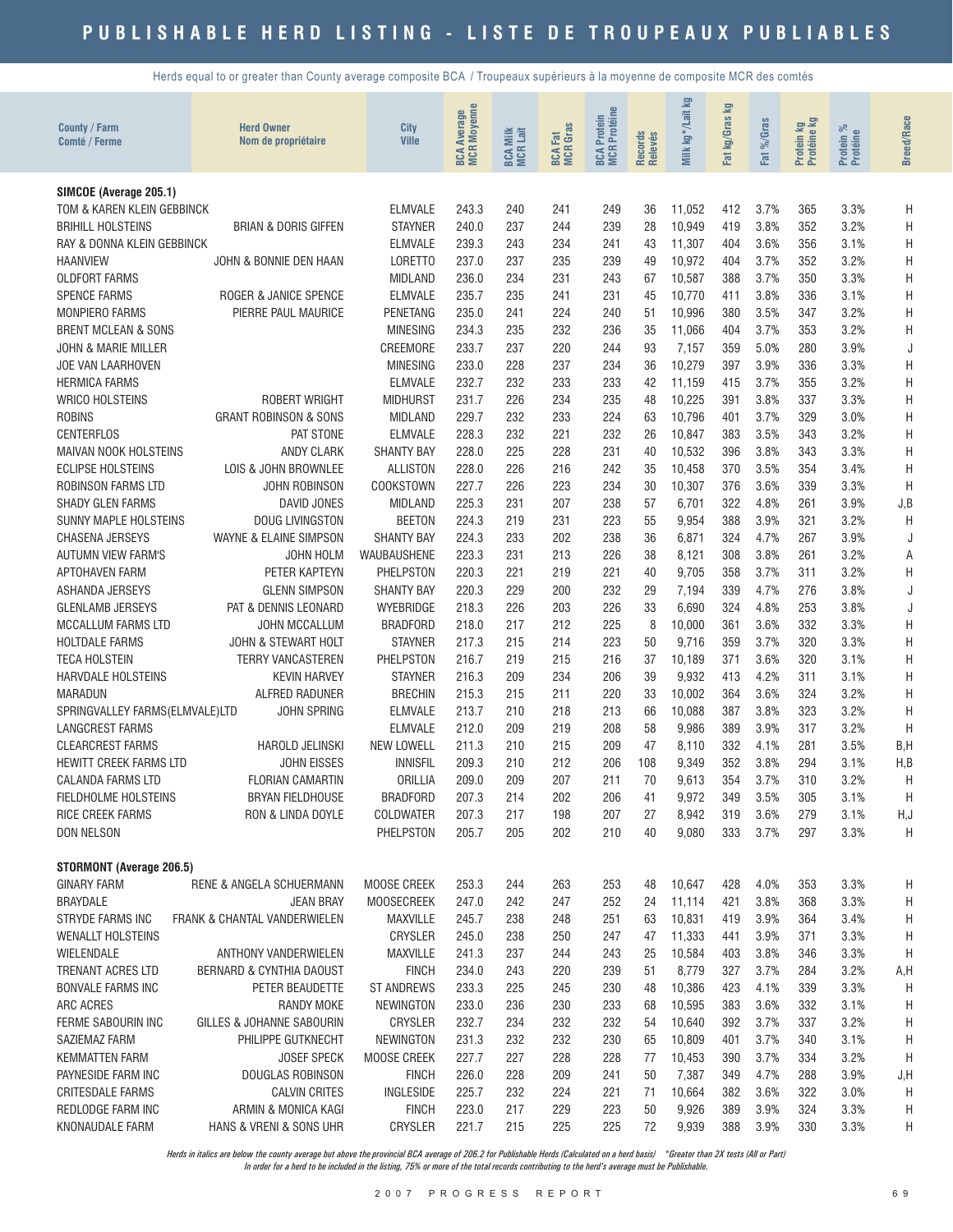Herds equal to or greater than County average composite BCA / Troupeaux supérieurs à la moyenne de composite MCR des comtés

| County / Farm<br>Comté / Ferme     | <b>Herd Owner</b><br>Nom de propriétaire | City<br><b>Ville</b>  | <b>BCA Average</b><br>MCR Moyenne | <b>BCA Milk</b><br>MCR Lait | <b>BCA Fat</b><br>MCR Gras | <b>MCR</b> Protéine<br>Protein<br><b>BCA</b> | Records<br>Relevés | <b>S</b><br>kg*/Lait<br>Milk | 空<br>Fat kg/Gras | %Gras<br>Fat | Protein kg<br>Protéine kg | Protein %<br>Protéine | <b>Breed/Race</b> |
|------------------------------------|------------------------------------------|-----------------------|-----------------------------------|-----------------------------|----------------------------|----------------------------------------------|--------------------|------------------------------|------------------|--------------|---------------------------|-----------------------|-------------------|
| ROCLANE HOLSTEINS                  | ROGER & MARGARET COURVILLE               | CRYSLER               | 220.7                             | 222                         | 222                        | 218                                          | 36                 | 10,090                       | 374              | 3.7%         | 315                       | 3.1%                  | H                 |
| <b>KEARNSVALE</b>                  | <b>MIKE KEARNS</b>                       | <b>BERWICK</b>        | 217.7                             | 221                         | 219                        | 213                                          | 28                 | 9,966                        | 367              | 3.7%         | 307                       | 3.1%                  | H                 |
| AUDALE FARMS LTD                   | <b>MICHAEL AUBE</b>                      | <b>MAXVILLE</b>       | 217.0                             | 218                         | 216                        | 217                                          | 72                 | 9,917                        | 366              | 3.7%         | 314                       | 3.2%                  | H, J              |
| MURRAYHOLM FARMS                   | <b>CAMPBELL MURRAY</b>                   | MARTINTOWN            | 211.3                             | 210                         | 212                        | 212                                          | 79                 | 9,846                        | 368              | 3.7%         | 317                       | 3.2%                  | H                 |
| PAYNEBRANCH FARMS LTD              | <b>HENRY TEPLATE</b>                     | <b>FINCH</b>          | 211.3                             | 213                         | 206                        | 215                                          | 35                 | 9,803                        | 352              | 3.6%         | 314                       | 3.2%                  | H                 |
| LIMBRA FARM                        | <b>CORNELIUS HUYBREGTS</b>               | CRYSLER               | 209.7                             | 199                         | 221                        | 209                                          | 63                 | 9,231                        | 381              | 4.1%         | 307                       | 3.3%                  | H                 |
| FERME MARIE JADINE                 | JACQUES & BERNARDINE PILON               | <b>FINCH</b>          | 209.0                             | 208                         | 207                        | 212                                          | 40                 | 9,527                        | 351              | 3.7%         | 309                       | 3.2%                  | H                 |
| <b>BASETTA</b>                     | <b>CHRISTOPHER CHAMBERS</b>              | <b>CHESTERVILLE</b>   | 208.0                             | 207                         | 204                        | 213                                          | 24                 | 9,772                        | 359              | 3.7%         | 320                       | 3.3%                  | H                 |
| <b>HARTENE FARM</b>                | <b>DAVID HART</b>                        | <b>NEWINGTON</b>      | 207.3                             | 207                         | 206                        | 209                                          | 49                 | 9,774                        | 361              | 3.7%         | 312                       | 3.2%                  | Η                 |
| <b>THUNDER BAY (Average 203.2)</b> |                                          |                       |                                   |                             |                            |                                              |                    |                              |                  |              |                           |                       |                   |
| <b>JOALFARMS</b>                   | <b>LORNE &amp; CYNTHIA VIS</b>           | <b>MURILLO</b>        | 256.0                             | 248                         | 267                        | 253                                          | 56                 | 11,867                       | 475              | 4.0%         | 385                       | 3.2%                  | H                 |
| <b>CANDYVIEW FARM</b>              |                                          | <b>THUNDER BAY</b>    | 231.3                             | 231                         | 232                        | 231                                          | 49                 | 10,361                       | 385              | 3.7%         | 329                       | 3.2%                  | H                 |
| ROSENHORST HOLSTEINS               | JOHN & JED BLEKKENHORST                  | <b>THUNDER BAY</b>    | 227.3                             | 225                         | 232                        | 225                                          | 62                 | 10,702                       | 409              | 3.8%         | 339                       | 3.2%                  | H                 |
| <b>TRUSTMORE FARM</b>              | <b>HENRY &amp; DEB STREUTKER</b>         | <b>THUNDER BAY</b>    | 227.3                             | 224                         | 236                        | 222                                          | 62                 | 10,538                       | 413              | 3.9%         | 332                       | 3.2%                  | H, J              |
| <b>VEUMOUNT FARM LTD</b>           | JOHN & JOEL VEURINK                      | THUNDER BAY           | 217.0                             | 217                         | 223                        | 211                                          | 65                 | 10,016                       | 380              | 3.8%         | 308                       | 3.1%                  | H                 |
| JASPERS DAIRY FARMS                | FRITZ JASPERS                            | <b>THUNDER BAY</b>    | 215.7                             | 219                         | 213                        | 215                                          | 50                 | 10,523                       | 378              | 3.6%         | 326                       | 3.1%                  | H                 |
| <b>CROSSWAYS FARMS</b>             | RICHARD TEMPELMAN                        | <b>THUNDER BAY</b>    | 215.3                             | 217                         | 218                        | 211                                          | 93                 | 9,900                        | 370              | 3.7%         | 307                       | 3.1%                  | H                 |
| <b>MOUNTAIN VALLEY FARMS</b>       | <b>JERRY &amp; RALPH BAKKER</b>          | <b>NEEBING</b>        | 209.7                             | 209                         | 208                        | 212                                          | 102                | 9,547                        | 353              | 3.7%         | 307                       | 3.2%                  | $\mathsf{H}$      |
| WOODSTAR FARM                      | <b>GERT &amp; PEGGY BREKVELD</b>         | <b>MURILLO</b>        | 207.7                             | 205                         | 212                        | 206                                          | 50                 | 9,474                        | 365              | 3.9%         | 303                       | 3.2%                  | Η                 |
| <b>CHRISHAR FARMS</b>              | ARIE GROOTENBOER                         | <b>MURILLO</b>        | 205.7                             | 204                         | 209                        | 204                                          | 45                 | 9,628                        | 363              | 3.8%         | 305                       | 3.2%                  | H                 |
| PINEBREUK FARM                     |                                          | <b>THUNDER BAY</b>    | 204.0                             | 204                         | 200                        | 208                                          | 25                 | 9,794                        | 356              | 3.6%         | 316                       | 3.2%                  | Η                 |
| <b>TIMISKAMING (Average 191)</b>   |                                          |                       |                                   |                             |                            |                                              |                    |                              |                  |              |                           |                       |                   |
| DOUBLE RIDGE FARM                  | <b>FRASER JIBB</b>                       | <b>NEW LISKEARD</b>   | 214.7                             | 212                         | 219                        | 213                                          | 66                 | 9,476                        | 364              | 3.8%         | 303                       | 3.2%                  | H                 |
| <b>NORTH HAVEN</b>                 | YVES GAUTHIER                            | <b>EARLTON</b>        | 214.0                             | 211                         | 212                        | 219                                          | 122                | 9,623                        | 358              | 3.7%         | 317                       | 3.3%                  | H                 |
| <b>RAILSIDE FARM</b>               | JOE & NICOLE HOLESKA                     | <b>ENGLEHART</b>      | 213.3                             | 213                         | 213                        | 214                                          | 43                 | 9,742                        | 361              | 3.7%         | 312                       | 3.2%                  | H                 |
| <b>TOMSTON FARMS</b>               | <b>REAL LORANGER</b>                     | <b>ENGLEHART</b>      | 210.0                             | 214                         | 201                        | 215                                          | 59                 | 9,955                        | 347              | 3.5%         | 318                       | 3.2%                  | H                 |
| <b>CLAYBROOK FARM INC</b>          | <b>STEVE RUNNALLS</b>                    | THORNLOE              | 210.0                             | 204                         | 216                        | 210                                          | 37                 | 8,997                        | 357              | 4.0%         | 296                       | 3.3%                  | H,J               |
| <b>FERME BROSI</b>                 | AMBROS ARNOLD                            | EARLTON               | 203.0                             | 202                         | 200                        | 207                                          | 60                 | 9,292                        | 342              | 3.7%         | 303                       | 3.3%                  | H                 |
| FREEDOM FARMS INC                  | <b>BRUCE &amp; WENDY LOACH</b>           | <b>NEW LISKEARD</b>   | 201.3                             | 204                         | 199                        | 201                                          | 59                 | 9,423                        | 348              | 3.7%         | 296                       | 3.1%                  | H, J              |
| GRAVELSDALE                        | <b>RENALD &amp; GUY GRAVEL</b>           | <b>EARLTON</b>        | 197.3                             | 197                         | 194                        | 201                                          | 74                 | 9,087                        | 332              | 3.7%         | 295                       | 3.2%                  | H                 |
| <b>WILLGROVE FARMS</b>             | <b>JASON WILLARD</b>                     | <b>THORNLOE</b>       | 195.3                             | 194                         | 192                        | 200                                          | 57                 | 9,088                        | 334              | 3.7%         | 299                       | 3.3%                  | H                 |
| SHA ROB JERSEYS                    | ROBIN & SHARON FLEWWELLING               | <b>EARLTON</b>        | 194.3                             | 199                         | 182                        | 202                                          | 31                 | 5,992                        | 297              | 5.0%         | 230                       | 3.8%                  | J                 |
| <b>ALFADAIR</b>                    | YOLANDE GAUTHIER & FILS                  | <b>EARLTON</b>        | 192.0                             | 190                         | 197                        | 189                                          | 127                | 8,706                        | 335              | 3.8%         | 276                       | 3.2%                  | Η                 |
| VICTORIA (Average 196.1)           |                                          |                       |                                   |                             |                            |                                              |                    |                              |                  |              |                           |                       |                   |
| <b>SCHAICREST</b>                  | <b>BOB VAN SCHAIK</b>                    | <b>WOODVILLE</b>      | 232.7                             | 244                         | 226                        | 228                                          | 43                 | 11,792                       | 404              | 3.4%         | 348                       | 3.0%                  | H                 |
| KNOXDALE                           | JOHN KNOX                                | <b>FENELON FALLS</b>  | 231.7                             | 237                         | 217                        | 241                                          | 46                 | 7,394                        | 267              | 3.6%         | 242                       | 3.3%                  | M, H              |
| <b>SCHAHILL</b>                    | HENRY VAN SCHAIK                         | OAKWOOD               | 215.7                             | 209                         | 221                        | 217                                          | 42                 | 9,379                        | 368              | 3.9%         | 310                       | 3.3%                  | H                 |
| <b>TOMALYNN FARMS</b>              | TOM & BRAD HAWMAN                        | OMEMEE                | 213.7                             | 206                         | 229                        | 206                                          | 37                 | 9,687                        | 399              | 4.1%         | 306                       | 3.2%                  | H                 |
| <b>VICKRIDGE HOLSTEINS</b>         | RONALD MCGUCKIN                          | <b>WOODVILLE</b>      | 212.7                             | 213                         | 218                        | 207                                          | 19                 | 9,867                        | 375              | 3.8%         | 306                       | 3.1%                  | H                 |
| MISTY SPRING HOLSTEINS             |                                          | <b>LITTLE BRITAIN</b> | 211.7                             | 208                         | 208                        | 219                                          | 61                 | 9,835                        | 364              | 3.7%         | 327                       | 3.3%                  | H,A               |
| <b>IRCHEL</b>                      | KURT & ALISON SCHMID                     | <b>LITTLE BRITAIN</b> | 210.7                             | 217                         | 193                        | 222                                          | 52                 | 6,611                        | 318              | 4.8%         | 256                       | 3.9%                  | J                 |
| THURSTHILL FARMS                   | <b>KEITH THURSTON</b>                    | LINDSAY               | 206.3                             | 205                         | 207                        | 207                                          | 89                 | 9,234                        | 348              | 3.8%         | 297                       | 3.2%                  | H,J               |
| <b>CALEDON JERSEYS</b>             | <b>BRUCE MCKEOWN</b>                     | <b>WOODVILLE</b>      | 202.0                             | 210                         | 186                        | 210                                          | 36                 | 6,408                        | 306              | 4.8%         | 244                       | 3.8%                  | J                 |
| ENGLIDALE FARM                     |                                          | <b>LINDSAY</b>        | 201.7                             | 198                         | 206                        | 201                                          | 58                 | 9,118                        | 350              | 3.8%         | 294                       | 3.2%                  | Н                 |
| WATERLOO (Average 211.8)           |                                          |                       |                                   |                             |                            |                                              |                    |                              |                  |              |                           |                       |                   |
| <b>CLAYNOOK FARMS LTD</b>          | W, D & M WAGLER                          | <b>NEW HAMBURG</b>    | 264.0                             | 263                         | 264                        | 265                                          | 142                | 11,490                       | 429              | 3.7%         | 369                       | 3.2%                  | Η                 |
| COOPON FLORA                       |                                          | <b>ELMIRA</b>         | 262.7                             | 268                         | 265                        | 255                                          | 182                | $11,825*$                    | 435              | 3.7%         | 359                       | 3.0%                  | Η                 |
| ELDONNA FARM                       | MURRAY & SANDRA SHERK                    | <b>PLATTSVILLE</b>    | 258.7                             | 267                         | 251                        | 258                                          | 69                 | $11,840*$                    | 413              | 3.5%         | 364                       | 3.1%                  | Η                 |
| RIVER DALE HOLSTEINS               | <b>LLOYD MARTIN</b>                      | <b>ST JACOBS</b>      | 258.0                             | 261                         | 253                        | 260                                          | 28                 | 11,448                       | 415              | 3.6%         | 364                       | 3.2%                  | Η                 |
| MILLVAN                            | AMOS MARTIN                              | <b>WATERLOO</b>       | 245.0                             | 240                         | 251                        | 244                                          | 36                 | 10,836                       | 421              | 3.9%         | 350                       | 3.2%                  | Η                 |
| SPRING ROSE                        | STEPHEN & JEN HENHOEFFER                 | <b>AYR</b>            | 244.0                             | 243                         | 247                        | 242                                          | 45                 | 9,332                        | 382              | 4.1%         | 326                       | 3.5%                  | B                 |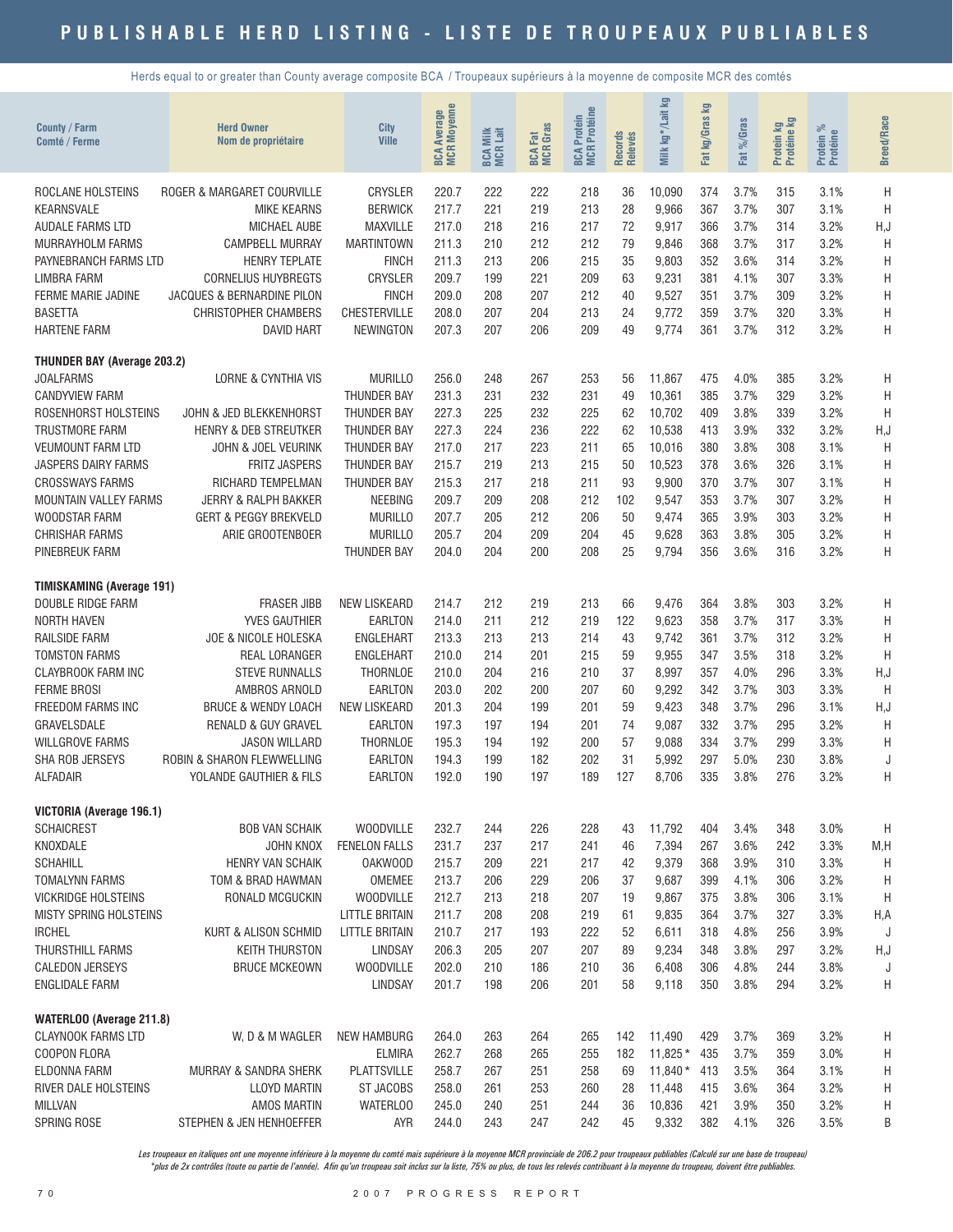Herds equal to or greater than County average composite BCA / Troupeaux supérieurs à la moyenne de composite MCR des comtés

| County / Farm<br>Comté / Ferme              | <b>Herd Owner</b><br>Nom de propriétaire | City<br><b>Ville</b>                | <b>Moyenne</b><br><b>Average</b><br><b>BCA</b> | <b>BCA Milk</b><br>MCR Lait | <b>MCR</b> Gras<br>討<br>BCA | Protéine<br>Protein<br><b>MCR</b><br><b>BCA</b> | Records<br>Relevés | kg*/Lait kg<br>Milk | ₽<br>kg/Gras<br>Fat | %Gras<br><b>Fat</b> | <b>By</b><br>Protein ko<br>Protéine | ಸಿ<br>Protein %<br>Protéine | <b>Breed/Race</b> |
|---------------------------------------------|------------------------------------------|-------------------------------------|------------------------------------------------|-----------------------------|-----------------------------|-------------------------------------------------|--------------------|---------------------|---------------------|---------------------|-------------------------------------|-----------------------------|-------------------|
| <b>JALINE HOLSTEINS</b>                     | <b>VERNON &amp; EMALINE JANTZI</b>       | LINWOOD                             | 244.0                                          | 248                         | 250                         | 234                                             | 20                 | 11,356              | 427                 | 3.8%                | 340                                 | 3.0%                        | Η                 |
| <b>MAPLEMAR</b>                             | EDGAR MARTIN                             | <b>ST CLEMENTS</b>                  | 239.7                                          | 232                         | 254                         | 233                                             | 27                 | 10,480              | 424                 | 4.0%                | 334                                 | 3.2%                        | H                 |
| NITH CREST FARMS LIMITED                    | <b>LARRY JANTZI</b>                      | WELLESLEY                           | 238.0                                          | 241                         | 233                         | 240                                             | 93                 | 11,261              | 404                 | 3.6%                | 356                                 | 3.2%                        | H                 |
| <b>RIVER MAR</b>                            | MURRAY MARTIN                            | <b>ST JACOBS</b>                    | 235.7                                          | 237                         | 232                         | 238                                             | 20                 | 10,508              | 382                 | 3.6%                | 338                                 | 3.2%                        | H                 |
| SHADYTRAIL                                  | PAUL & FERN STECKLE                      | WALLENSTEIN                         | 234.0                                          | 235                         | 237                         | 230                                             | 40                 | 10.824              | 403                 | 3.7%                | 336                                 | 3.1%                        | H                 |
| <b>HAWDALE HOLSTEINS</b>                    | DANIEL & MARTHA WIDEMAN                  | WALLENSTEIN                         | 233.7                                          | 248                         | 217                         | 236                                             | 29                 | 11,251              | 365                 | 3.2%                | 340                                 | 3.0%                        | H                 |
| <b>QUIET OAK HOLSTEINS</b>                  | JOHN & ANGELA VAN BERGEIJK               | NEW HAMBURG                         | 232.3                                          | 238                         | 223                         | 236                                             | 88                 | 11,105              | 387                 | 3.5%                | 350                                 | 3.2%                        | H                 |
| <b>WEBERLEA</b>                             | <b>OSCAR WEBER</b>                       | <b>ST CLEMENTS</b>                  | 231.3                                          | 235                         | 225                         | 234                                             | 33                 | 9,050               | 365                 | 4.0%                | 304                                 | 3.4%                        | H,J               |
| MOUNTAINOAK FARM                            | ADAM VAN BERGEYK                         | <b>NEW HAMBURG</b>                  | 229.7                                          | 234                         | 219                         | 236                                             | 154                | 10,682              | 371                 | 3.5%                | 342                                 | 3.2%                        | H                 |
| <b>GOLDENVIEW HOLSTEINS</b>                 |                                          | <b>ELMIRA</b>                       | 229.3                                          | 232                         | 233                         | 223                                             | 73                 | 10,418              | 389                 | 3.7%                | 320                                 | 3.1%                        | H                 |
| <b>RICKLEE</b>                              | RICHARD& ARLENE MARTIN                   | <b>ST JACOBS</b>                    | 229.3                                          | 234                         | 229                         | 225                                             | 43                 | 10,646              | 386                 | 3.6%                | 326                                 | 3.1%                        | H                 |
| <b>CITILIMITS</b>                           | NORBERT & BOB DIETRICH                   | <b>ST AGATHA</b>                    | 229.0                                          | 225                         | 232                         | 230                                             | 84                 | 9.738               | 374                 | 3.8%                | 317                                 | 3.3%                        | H                 |
| COBERDALE<br><b>JAMES FREY</b>              | <b>GERRY &amp; GLORIA COBER</b>          | WELLESLEY<br><b>WATERLOO</b>        | 228.7<br>228.0                                 | 224<br>228                  | 230<br>227                  | 232<br>229                                      | 39<br>38           | 10,127              | 387<br>381          | 3.8%<br>3.7%        | 333<br>330                          | 3.3%<br>3.2%                | H                 |
| <b>CALLUMLEA GUERNSEYS</b>                  | <b>KENNETH MCNABB</b>                    | <b>NEW HAMBURG</b>                  | 228.0                                          | 226                         | 231                         | 227                                             | 36                 | 10,335<br>8,780     | 369                 | 4.2%                | 292                                 | 3.3%                        | H<br>H,G          |
| <b>JAYWEST ACRE</b>                         | <b>MAYNARD MARTIN</b>                    | ST JACOBS                           | 228.0                                          | 224                         | 233                         | 227                                             | 28                 | 10,166              | 392                 | 3.9%                | 328                                 | 3.2%                        | H                 |
| <b>AVELEE HOLSTEINS</b>                     | <b>MAYNARD &amp; VERA SHANTZ</b>         | WATERLOO                            | 227.7                                          | 232                         | 224                         | 227                                             | 35                 | 10,497              | 377                 | 3.6%                | 327                                 | 3.1%                        | H                 |
| <b>HAWLIN</b>                               | PHILIP & MARY WIDEMAN                    | WALLENSTEIN                         | 227.7                                          | 237                         | 218                         | 228                                             | 27                 | 10,956              | 376                 | 3.4%                | 336                                 | 3.1%                        | H                 |
| <b>GRAVEL RIDGE FARMS LTD</b>               |                                          | <b>ELMIRA</b>                       | 227.3                                          | 229                         | 223                         | 230                                             | 42                 | 10,348              | 374                 | 3.6%                | 332                                 | 3.2%                        | H                 |
| <b>MATTHEW &amp; DOREE MARTIN</b>           |                                          | <b>WATERLOO</b>                     | 227.3                                          | 222                         | 241                         | 219                                             | 24                 | 10,185              | 413                 | 4.1%                | 320                                 | 3.1%                        | H                 |
| <b>MURRAY &amp; CHARLENE BRUBACHER</b>      |                                          | <b>ELMIRA</b>                       | 227.0                                          | 223                         | 232                         | 226                                             | 44                 | 10,174              | 392                 | 3.9%                | 327                                 | 3.2%                        | Η                 |
| <b>CONORIVER</b>                            | AMSEY & MIRIAM STECKLE                   | <b>WATERLOO</b>                     | 227.0                                          | 231                         | 227                         | 223                                             | 38                 | 10,643              | 389                 | 3.7%                | 327                                 | 3.1%                        | Η                 |
| <b>WILBERT MARTIN</b>                       |                                          | <b>MONTROSE</b>                     | 226.3                                          | 237                         | 210                         | 232                                             | 54                 | 7,035               | 337                 | 4.8%                | 261                                 | 3.7%                        | J                 |
| <b>GENFOURTH</b>                            | <b>DENNIS HAHN</b>                       | LINWOOD                             | 224.3                                          | 229                         | 220                         | 224                                             | 35                 | 10,344              | 369                 | 3.6%                | 323                                 | 3.1%                        | H                 |
| <b>OSCAR GINGRICH</b>                       |                                          | <b>ELMIRA</b>                       | 224.3                                          | 224                         | 225                         | 224                                             | 32                 | 10,316              | 384                 | 3.7%                | 327                                 | 3.2%                        | H                 |
| <b>DENHOLME</b>                             | <b>DENNIS MARTIN</b>                     | <b>ST JACOBS</b>                    | 224.3                                          | 227                         | 223                         | 223                                             | 30                 | 10,430              | 379                 | 3.6%                | 326                                 | 3.1%                        | H                 |
| <b>MURRAY &amp; LEONA BRUBACHER</b>         |                                          | <b>ELMIRA</b>                       | 224.0                                          | 230                         | 224                         | 218                                             | 51                 | 10,440              | 379                 | 3.6%                | 316                                 | 3.0%                        | H                 |
| <b>BOSDALE FARM</b>                         | JOHN & ED BOS                            | CAMBRIDGE                           | 223.3                                          | 215                         | 238                         | 217                                             | 151                | 10,367              | 427                 | 4.1%                | 331                                 | 3.2%                        | H                 |
| <b>GREEN ACRE FARMS LTD</b>                 | T, G, D & A WAGLER                       | <b>NEW HAMBURG</b>                  | 222.0                                          | 220                         | 230                         | 216                                             | 109                | 9,523               | 370                 | 3.9%                | 297                                 | 3.1%                        | H                 |
| CLEOSSY                                     | <b>CLEASON WIDEMAN</b>                   | <b>ST JACOBS</b>                    | 222.0                                          | 224                         | 219                         | 223                                             | 33                 | 10,215              | 372                 | 3.6%                | 323                                 | 3.2%                        | H                 |
| EBY MANOR FARM LTD                          | <b>JIM EBY</b>                           | WATERLOO                            | 221.7                                          | 223                         | 219                         | 223                                             | 43                 | 7,356               | 366                 | 5.0%                | 264                                 | 3.6%                        | G,J               |
| <b>EVENTIDE HOLSTEINS</b>                   | LEROY & VERA METZGER                     | <b>ELMIRA</b>                       | 221.7                                          | 223                         | 221                         | 221                                             | 29                 | 10,103              | 372                 | 3.7%                | 320                                 | 3.2%                        | H                 |
| <b>LEWIS WEBER</b><br><b>CHARWILL FARMS</b> | <b>WILLIAM MARTIN</b>                    | <b>ELMIRA</b><br><b>WALLENSTEIN</b> | 220.3<br>219.7                                 | 213<br>220                  | 230<br>219                  | 218<br>220                                      | 35<br>39           | 9,551               | 383<br>369          | 4.0%<br>3.7%        | 310<br>319                          | 3.2%<br>3.2%                | H                 |
| SPRINGCREST HOLSTEINS                       | <b>MARK &amp; PAUL ALBRECHT</b>          | WELLESLEY                           | 219.0                                          | 219                         | 222                         | 216                                             | 75                 | 10.002<br>10,235    | 386                 | 3.8%                | 320                                 | 3.1%                        | H<br>Η            |
| NITHSIDE FARMS LTD                          | BRIAN JANTZI                             | WELLESLEY                           | 219.0                                          | 217                         | 221                         | 219                                             | 46                 | 10,299              | 388                 | 3.8%                | 329                                 | 3.2%                        | H                 |
| JOHN & CAROL GINGRICH                       |                                          | <b>ELMIRA</b>                       | 219.0                                          | 225                         | 211                         | 221                                             | 36                 | 10,483              | 366                 | 3.5%                | 328                                 | 3.1%                        | Η                 |
| <b>WALNUT MEADOW</b>                        | NORMAN MARTIN                            | <b>ELMIRA</b>                       | 219.0                                          | 220                         | 220                         | 217                                             | 35                 | 10,096              | 375                 | 3.7%                | 317                                 | 3.1%                        | Η                 |
| <b>WOOLVIEW</b>                             | LESTER & SHIRLEY GINGRICH                | <b>ELMIRA</b>                       | 218.7                                          | 218                         | 220                         | 218                                             | 34                 | 9,983               | 375                 | 3.8%                | 318                                 | 3.2%                        | Η                 |
| <b>JASON MARTIN</b>                         |                                          | <b>ELMIRA</b>                       | 218.3                                          | 219                         | 217                         | 219                                             | 35                 | 10,297              | 377                 | 3.7%                | 327                                 | 3.2%                        | H                 |
| <b>LEONARD MARTIN</b>                       |                                          | LINWOOD                             | 218.3                                          | 210                         | 224                         | 221                                             | 30                 | 10,575              | 419                 | 4.0%                | 352                                 | 3.3%                        | H                 |
| MINTVALLEY FARMS INC                        |                                          | <b>BRESLAU</b>                      | 217.7                                          | 215                         | 220                         | 218                                             | 106                | 9,637               | 366                 | 3.8%                | 310                                 | 3.2%                        | Η                 |
| <b>HIDDENSPRING HOLSTEINS</b>               | ROD & KAREN MARTIN                       | <b>ELMIRA</b>                       | 217.3                                          | 221                         | 213                         | 218                                             | 40                 | 10,406              | 372                 | 3.6%                | 325                                 | 3.1%                        | Η                 |
| SPRINGLEA HOLSTEINS                         | <b>STEVEN BRUBACHER</b>                  | <b>ELMIRA</b>                       | 217.3                                          | 218                         | 220                         | 214                                             | 23                 | 9,616               | 360                 | 3.7%                | 301                                 | 3.1%                        | Η                 |
| GRANDISLE                                   | <b>CLEASON &amp; MARTHA MARTIN</b>       | <b>MONTROSE</b>                     | 217.0                                          | 214                         | 220                         | 217                                             | 34                 | 10,015              | 380                 | 3.8%                | 321                                 | 3.2%                        | Η                 |
| SPRUCEHOME                                  | <b>ORVIE MARTIN</b>                      | <b>ST CLEMENTS</b>                  | 217.0                                          | 215                         | 223                         | 213                                             | 34                 | 9,575               | 369                 | 3.9%                | 304                                 | 3.2%                        | Η                 |
| <b>LAURHOPE</b>                             | <b>LLOYD WEBER</b>                       | <b>ELMIRA</b>                       | 217.0                                          | 221                         | 211                         | 219                                             | 30                 | 10,057              | 358                 | 3.6%                | 318                                 | 3.2%                        | Н                 |
| LO LYND FARMS LTD                           | BRAD & ROD HABEL                         | <b>NEW HAMBURG</b>                  | 216.3                                          | 220                         | 210                         | 219                                             | 64                 | 9,894               | 351                 | 3.5%                | 313                                 | 3.2%                        | H                 |
| <b>BIG SPRING FARMS LTD</b>                 | BILL & JOHN HENHOEFFER                   | <b>KITCHENER</b>                    | 216.0                                          | 228                         | 196                         | 224                                             | 29                 | 7,554               | 297                 | 3.9%                | 263                                 | 3.5%                        | G, B              |
| LEWIS WEBER                                 |                                          | <b>ELIMRA</b>                       | 215.7                                          | 222<br>212                  | 210                         | 215                                             | 35<br>27           | 9,834               | 347<br>370          | 3.5%<br>3.8%        | 305                                 | 3.1%                        | Η                 |
| EDGAR MARTIN<br>PONDBANK FARMS              | <b>GARY &amp; NORMA LICHTI</b>           | ST JACOBS<br><b>MILLBANK</b>        | 215.7<br>214.7                                 | 213                         | 218<br>217                  | 217<br>214                                      | 76                 | 9,628<br>10,140     | 382                 | 3.8%                | 315<br>323                          | 3.3%<br>3.2%                | Η<br>Η            |
| LENVU                                       | LEONARD BURKHART                         | WALLENSTEIN                         | 214.7                                          | 220                         | 208                         | 216                                             | 50                 | 9,895               | 348                 | 3.5%                | 309                                 | 3.1%                        | Η                 |
| <b>WILAMDALE FARMS</b>                      | DARREL BAUMAN                            | <b>DRAYTON</b>                      | 214.7                                          | 213                         | 218                         | 213                                             | 31                 | 10,001              | 380                 | 3.8%                | 319                                 | 3.2%                        | H                 |
| <b>BOGHAVEN JERSEYS</b>                     | DAVID & ERMA HORST                       | <b>ELMIRA</b>                       | 214.3                                          | 225                         | 200                         | 218                                             | 45                 | 6,547               | 314                 | 4.8%                | 240                                 | 3.7%                        | J                 |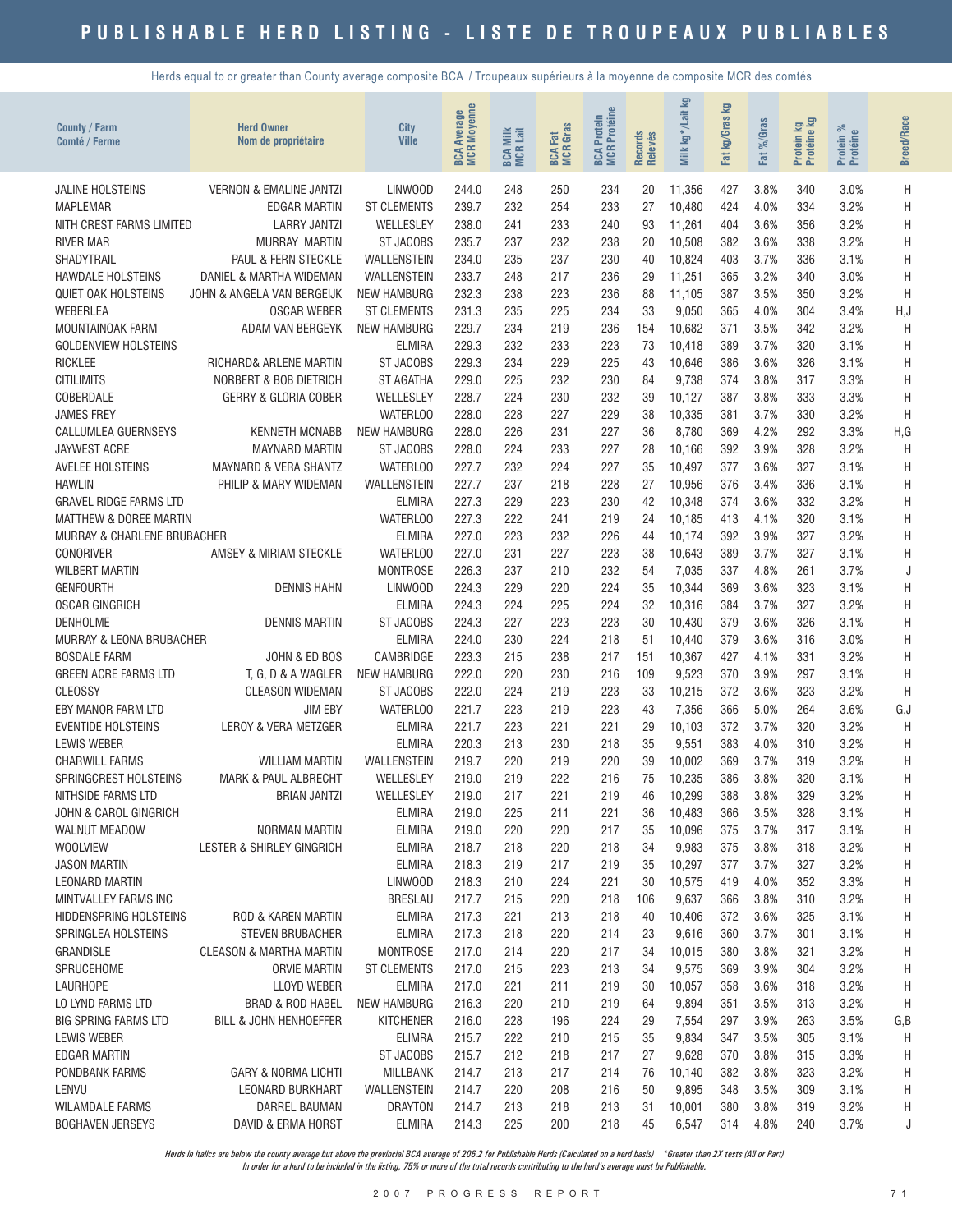Herds equal to or greater than County average composite BCA / Troupeaux supérieurs à la moyenne de composite MCR des comtés

| <b>County / Farm</b><br>Comté / Ferme  | <b>Herd Owner</b><br>Nom de propriétaire      | City<br><b>Ville</b>              | <b>MCR Moyenne</b><br>Average<br>BCA | <b>BCA Milk</b><br>MCR Lait | <b>BCA Fat</b><br>MCR Gras | <b>MCR</b> Protéine<br>Protein<br><b>BCA</b> | Records<br>Relevés | <b>S</b><br>kg*/Lait l<br>Milk | Σg<br>kg/Gras<br>Fat | Fat %/Gras   | Protein kg<br>Protéine kg | $\%$<br>Protein %<br>Protéine | <b>Breed/Race</b> |
|----------------------------------------|-----------------------------------------------|-----------------------------------|--------------------------------------|-----------------------------|----------------------------|----------------------------------------------|--------------------|--------------------------------|----------------------|--------------|---------------------------|-------------------------------|-------------------|
| <b>BRAEFOOT FARM</b>                   | <b>GRANT HENDERSON</b>                        | CAMBRIDGE                         | 214.3                                | 228                         | 199                        | 216                                          | 42                 | 6,541                          | 309                  | 4.7%         | 234                       | 3.6%                          | J                 |
| <b>FLORAVIEW FARMS INC</b>             | <b>DARCY WEBER</b>                            | <b>ELMIRA</b>                     | 214.3                                | 223                         | 216                        | 204                                          | 40                 | 10,142                         | 365                  | 3.6%         | 295                       | 2.9%                          | Н                 |
| PAUL & SHIRLEY MARTIN                  |                                               | <b>ELMIRA</b>                     | 214.3                                | 220                         | 207                        | 216                                          | 27                 | 10,437                         | 364                  | 3.5%         | 326                       | 3.1%                          | H                 |
| WINTEROSE FARM LTD                     | D & H MARTIN                                  | <b>MONTROSE</b>                   | 213.7                                | 210                         | 218                        | 213                                          | 52                 | 9,609                          | 369                  | 3.8%         | 309                       | 3.2%                          | H                 |
| <b>FRADON HOLSTEINS LTD</b>            | FRANK & DON DONKERS                           | <b>BRANCHTON</b>                  | 212.7                                | 209                         | 216                        | 213                                          | 54                 | 9,516                          | 369                  | 3.9%         | 310                       | 3.3%                          | H, J              |
| <b>BECKDALE FARMS</b>                  | <b>ENID SCHMIDT</b>                           | <b>BADEN</b>                      | 212.3                                | 219                         | 204                        | 214                                          | 92                 | 10,006                         | 345                  | 3.4%         | 312                       | 3.1%                          | H                 |
| <b>JOHN WEBER</b>                      |                                               | <b>MONTROSE</b>                   | 212.0                                | 212                         | 214                        | 210                                          | 31                 | 9,668                          | 363                  | 3.8%         | 305                       | 3.2%                          | H                 |
| JANARIC HOLSTEINS/DAIMAR FARMS         | <b>1&amp; J MARTIN</b>                        | <b>LISTOWEL</b>                   | 211.7                                | 215                         | 207                        | 213                                          | 76                 | 10,091                         | 361                  | 3.6%         | 317                       | 3.1%                          | Η                 |
| <b>KAYMAURE</b>                        | <b>MAURICE GOOD</b>                           | <b>NEW HAMBURG</b>                | 211.3                                | 209                         | 210                        | 215                                          | 105                | 9,892                          | 369                  | 3.7%         | 323                       | 3.3%                          | Η                 |
| <b>WILLOW SPRINGS HOLSTEINS</b>        | TIMOTHY MARTIN                                | <b>WALLENSTEIN</b>                | 211.0                                | 214                         | 204                        | 215                                          | 37                 | 9,518                          | 338                  | 3.6%         | 305                       | 3.2%                          | Η                 |
| <b>CHERRYDALE HOLSTEINS</b>            | <b>GEORGE MARTIN</b>                          | <b>WATERLOO</b>                   | 210.7                                | 222                         | 197                        | 213                                          | 29                 | 9,975                          | 329                  | 3.3%         | 305                       | 3.1%                          | Η                 |
| <b>MARGROVE</b>                        | <b>DALE MARTIN</b>                            | <b>ELMIRA</b>                     | 210.0                                | 210                         | 210                        | 210                                          | 64                 | 9,576                          | 355                  | 3.7%         | 303                       | 3.2%                          | Η                 |
| <b>BRENLAND</b>                        | <b>EARL BRENNEMAN</b>                         | <b>MILLBANK</b>                   | 210.0                                | 209                         | 202                        | 219                                          | 49                 | 9.651                          | 348                  | 3.6%         | 321                       | 3.3%                          | Η                 |
| POPLARVALE                             | <b>MAHLON GERBER</b>                          | <b>MILLBANK</b>                   | 210.0                                | 207                         | 212                        | 211                                          | 27                 | 9,314                          | 355                  | 3.8%         | 304                       | 3.3%                          | Η                 |
| <b>JANDALE HOLSTEINS</b>               | <b>KENNETH JANTZI</b>                         | WELLESLEY                         | 209.7                                | 204                         | 217                        | 208                                          | 37                 | 9,325                          | 371                  | 4.0%         | 304                       | 3.3%                          | Η                 |
| SAUDERHOLME<br><b>BRICKERVALE</b>      | MURREL & MARTHA SAUDER<br><i>ERVIN BAUMAN</i> | <b>WALLENSTEIN</b><br>WALLENSTEIN | 209.0<br>208.7                       | 204<br>203                  | 212<br>217                 | 211<br>206                                   | 32<br>36           | 9,256<br>9,476                 | 357<br>377           | 3.9%<br>4.0% | 304<br>306                | 3.3%<br>3.2%                  | Η<br>H            |
| <b>KOEHLERVIEW FARMS LTD</b>           | <b>BRUCE &amp; MARSHA KOEHLER</b>             | WELLESLEY                         | 208.3                                | 207                         | 208                        | 210                                          | 58                 | 9,543                          | 356                  | 3.7%         | 307                       | 3.2%                          | H                 |
| <b>MEADOW LEE</b>                      | PAUL & MARY LOU PERRIN                        | AYR                               | 208.0                                | 208                         | 205                        | 211                                          | 154                | 9.089                          | 346                  | 3.8%         | 298                       | 3.3%                          | H, J              |
| <b>KINGWOOD</b>                        | <b>DAVID ERB</b>                              | WELLESLEY                         | 208.0                                | 207                         | 218                        | 199                                          | 55                 | 9.937                          | 389                  | 3.9%         | 304                       | 3.1%                          | H                 |
| <b>DENLEE FARMS</b>                    | <b>DENNIS &amp; SANDY KUEPFER</b>             | <b>NEW HAMBURG</b>                | 207.7                                | 203                         | 212                        | 208                                          | 50                 | 9,574                          | 370                  | 3.9%         | 312                       | 3.3%                          | Н                 |
| <b>WILLOW CREEK</b>                    | <b>DAVID HONDERICH</b>                        | <i>NEW HAMBURG</i>                | 207.3                                | 218                         | 188                        | 216                                          | 46                 | 6.533                          | 304                  | 4.7%         | 246                       | 3.8%                          | J                 |
| PERRINRIDGE FARMS LTD                  | <b>TED PERRIN</b>                             | AYR                               | 207.0                                | 197                         | 217                        | 207                                          | 56                 | 8,802                          | 359                  | 4.1%         | 294                       | 3.3%                          | Η                 |
| <b>WELLINGTON (Average 209.6)</b>      |                                               |                                   |                                      |                             |                            |                                              |                    |                                |                      |              |                           |                               |                   |
| <b>FIELDHOUSE FARMS</b>                | RICK FIELDHOUSE                               | <b>ARISS</b>                      | 268.7                                | 262                         | 278                        | 266                                          | 45                 | 12,165                         | 480                  | 3.9%         | 392                       | 3.2%                          | H                 |
| <b>BELLWIN</b>                         | <b>BELLWIN FARMS INC</b>                      | <b>ELORA</b>                      | 264.0                                | 256                         | 282                        | 254                                          | 61                 | 11,254                         | 463                  | 4.1%         | 357                       | 3.2%                          | Η                 |
| <b>HENK PORSIUS</b>                    |                                               | <b>ALMA</b>                       | 250.3                                | 259                         | 234                        | 258                                          | 52                 | 12,063                         | 404                  | 3.3%         | 381                       | 3.2%                          | H                 |
| DANNROVING HOLSTEINS                   | <b>DARRYL DANN</b>                            | <b>PALMERSTON</b>                 | 245.0                                | 244                         | 248                        | 243                                          | 66                 | 11,458                         | 432                  | 3.8%         | 362                       | 3.2%                          | H                 |
| ARNVERDALE                             | ARNOLD & DEBBIE VERVOORT                      | <b>FERGUS</b>                     | 243.0                                | 240                         | 247                        | 242                                          | 40                 | 11,461                         | 438                  | 3.8%         | 366                       | 3.2%                          | H                 |
| <b>EARLEN FARMS LIMITED</b>            | DERRICK & DWAYNE MARTIN                       | <b>ALMA</b>                       | 242.3                                | 243                         | 242                        | 242                                          | 72                 | 11,183                         | 414                  | 3.7%         | 356                       | 3.2%                          | H                 |
| <b>SWISS VALLEY FARMS</b>              | HANS & MARGRETH SIGNER                        | <b>MOOREFIELD</b>                 | 242.3                                | 240                         | 244                        | 243                                          | 38                 | 9,367                          | 382                  | 4.1%         | 330                       | 3.5%                          | B,H               |
| <b>GRAVEL RIDGE FARMS LTD</b>          | <b>LORNE HORST</b>                            | <b>ELORA</b>                      | 240.3                                | 243                         | 234                        | 244                                          | 26                 | 11,042                         | 395                  | 3.6%         | 352                       | 3.2%                          | H                 |
| <b>CNOSSEN HOLSTEINS</b>               |                                               | <b>ELORA</b>                      | 239.0                                | 241                         | 237                        | 239                                          | 90                 | 10,808                         | 394                  | 3.6%         | 341                       | 3.2%                          | H                 |
| ANDY & RITA MACIUKIEWICZ               | ANDY MACIUKIEWICZ                             | BELWOOD                           | 238.7                                | 237                         | 236                        | 243                                          | 39                 | 10,922                         | 402                  | 3.7%         | 355                       | 3.3%                          | Н                 |
| <b>MARBRUCK HOLSTEINS</b>              | <b>GARY &amp; CAROLYN MARTIN</b>              | <b>DRAYTON</b>                    | 237.7                                | 236                         | 237                        | 240                                          | 50                 | 10,931                         | 405                  | 3.7%         | 352                       | 3.2%                          | Н                 |
|                                        | WINDY MEADOW JERSEYS RUSSELL & SONDRA METZGER | <b>DRAYTON</b>                    | 237.7                                | 254                         | 206                        | 253                                          | 46                 | 7,465                          | 328                  | 4.4%<br>3.5% | 282<br>347                | 3.8%                          | J                 |
| STARGLOW HOLSTEINS<br><b>MAY HAVEN</b> | <b>BRAD &amp; EDITH MARTIN</b><br>PAUL MAY    | ALMA<br>ROCKWOOD                  | 236.3<br>236.0                       | 240<br>233                  | 226<br>241                 | 243<br>234                                   | 44<br>35           | 10,708<br>10,235               | 375<br>393           | 3.8%         | 328                       | 3.2%<br>3.2%                  | Η<br>Η            |
| HILLMEADOWS FARMS INC                  | DOUG & SANDY SIKKEMA                          | <b>MOOREFIELD</b>                 | 235.7                                | 231                         | 232                        | 244                                          | 54                 | 10,204                         | 379                  | 3.7%         | 342                       | 3.4%                          | Η                 |
| <b>MAUGHLIN FARMS</b>                  | <b>SANDY MCPHEDRAN</b>                        | ROCKWOOD                          | 235.0                                | 235                         | 233                        | 237                                          | 38                 | 9,799                          | 395                  | 4.0%         | 326                       | 3.3%                          | H,J               |
| <b>MILESTONE</b>                       | WALTER &BARBARA PFAEFFLI                      | PALMERSTON                        | 233.3                                | 238                         | 226                        | 236                                          | 41                 | 10,379                         | 364                  | 3.5%         | 328                       | 3.2%                          | Н                 |
| <b>HAVENVALLEY HOLSTEINS</b>           | <b>JAMES &amp; ERLA BRUBACHER</b>             | <b>WALLENSTEIN</b>                | 233.0                                | 235                         | 232                        | 232                                          | 39                 | 10,989                         | 401                  | 3.6%         | 343                       | 3.1%                          | Н                 |
| STIRTOGA FARM LTD                      | TOM & JAKE DEVRIES                            | <b>DRAYTON</b>                    | 232.7                                | 226                         | 240                        | 232                                          | 69                 | 10,146                         | 399                  | 3.9%         | 332                       | 3.3%                          | Н                 |
| KARAHOLME HOSTEINS                     | RAY & KAREN METZGER                           | <b>DRAYTON</b>                    | 232.0                                | 232                         | 230                        | 234                                          | 34                 | 10,327                         | 379                  | 3.7%         | 330                       | 3.2%                          | Н                 |
| DELIMA HOLSTEINS                       | <b>KEN &amp; BILL DEVRIES</b>                 | <b>DRAYTON</b>                    | 231.7                                | 229                         | 232                        | 234                                          | 116                | 10,323                         | 388                  | 3.8%         | 336                       | 3.3%                          | Н                 |
| MAR-CREST HOLSTEINS                    | <b>GAVIN &amp; DELPHINE MARTIN</b>            | <b>ALMA</b>                       | 231.7                                | 230                         | 233                        | 232                                          | 46                 | 9,881                          | 371                  | 3.8%         | 317                       | 3.2%                          | Н                 |
| SHADYCORNER FARMS                      |                                               | <b>DRAYTON</b>                    | 231.3                                | 236                         | 224                        | 234                                          | 65                 | 10,012                         | 354                  | 3.5%         | 317                       | 3.2%                          | Н                 |
| JEM CATTLE MANAGEMENT                  | <b>JOE RUSSWURM</b>                           | <b>GUELPH</b>                     | 231.0                                | 222                         | 240                        | 231                                          | 22                 | 9,779                          | 394                  | 4.0%         | 325                       | 3.3%                          | Н                 |
| <b>JOYVIN RALBEA</b>                   | <b>KEVIN &amp; RALPH MARTIN</b>               | <b>DRAYTON</b>                    | 230.7                                | 231                         | 231                        | 230                                          | 49                 | 10,781                         | 401                  | 3.7%         | 342                       | 3.2%                          | Н                 |
| <b>ELGIN CRAIG</b>                     |                                               | <b>ARTHUR</b>                     | 230.7                                | 226                         | 239                        | 227                                          | 46                 | 9,981                          | 410                  | 4.1%         | 325                       | 3.3%                          | H,J               |
| WILLOCRIK HOLSTEINS                    | LESTER & MARY METZGER                         | WALLENSTEIN                       | 230.3                                | 234                         | 234                        | 223                                          | 35                 | 10,712                         | 398                  | 3.7%         | 324                       | 3.0%                          | Η                 |
| <b>MARTINDEL</b>                       | <b>DENNIS MARTIN</b>                          | PALMERSTON                        | 229.0                                | 227                         | 229                        | 231                                          | 100                | 10,458                         | 391                  | 3.7%         | 338                       | 3.2%                          | Η                 |
| <b>BARWILLOW FARMS INC</b>             | WILLARD & BARB BOWMAN                         | WALLENSTEIN                       | 229.0                                | 233                         | 220                        | 234                                          | 30                 | 10,622                         | 374                  | 3.5%         | 340                       | 3.2%                          | Н                 |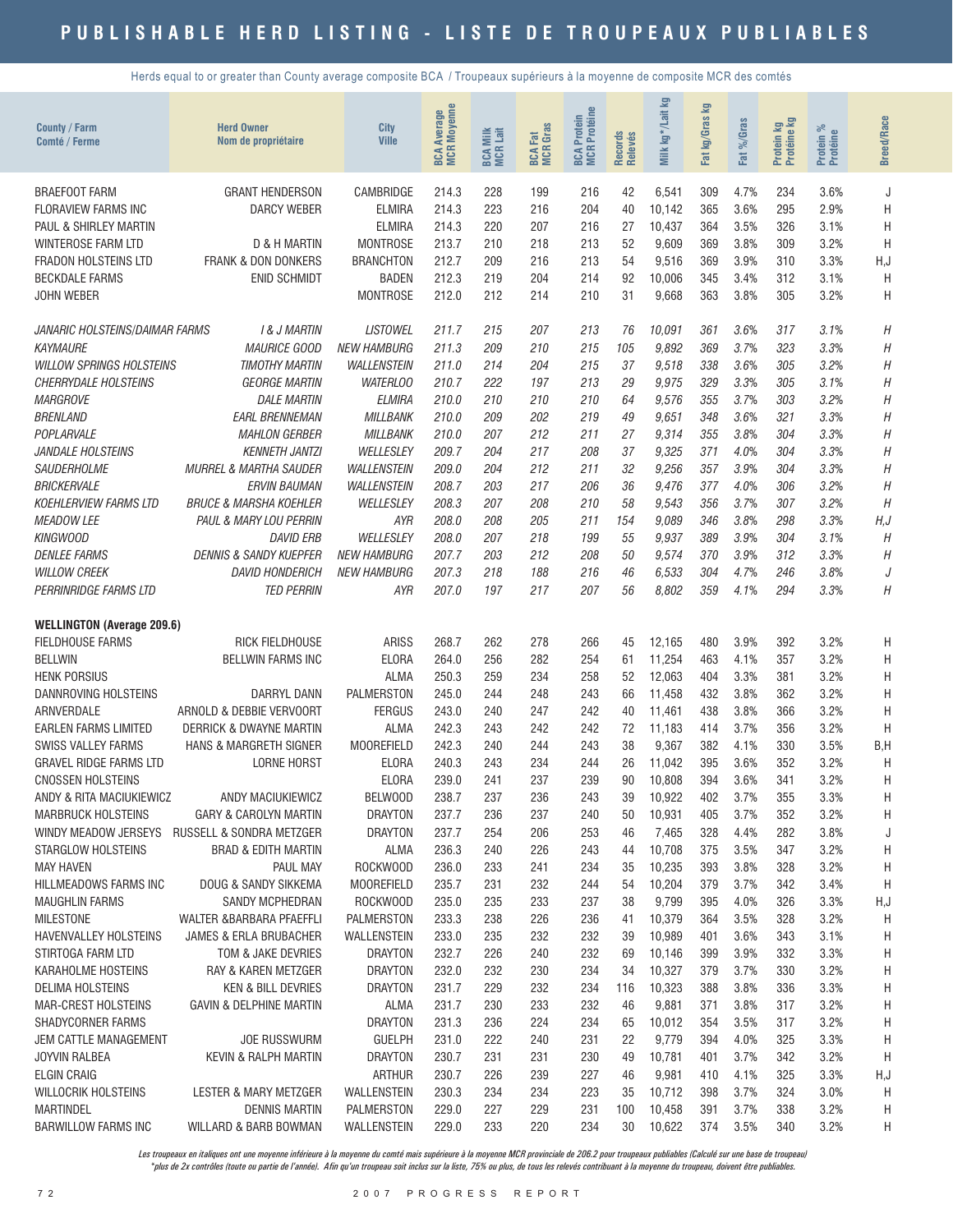Herds equal to or greater than County average composite BCA / Troupeaux supérieurs à la moyenne de composite MCR des comtés

| <b>County / Farm</b><br>Comté / Ferme               | <b>Herd Owner</b><br>Nom de propriétaire                | City<br><b>Ville</b>                | <b>BCA Average</b><br>MCR Moyenne | <b>BCA Milk</b><br>MCR Lait | <b>BCA Fat</b><br>MCR Gras | <b>BCA Protein<br/>MCR Protéine</b> | Records<br>Relevés | Σg<br>kg*/Lait<br>Milk | 豆<br>kg/Gras<br><b>Fat</b> | $%$ Caras<br><b>ZE</b> | Protein kg<br>Protéine kg | ಸಿ<br>Protein %<br>Protéine | <b>Breed/Race</b> |
|-----------------------------------------------------|---------------------------------------------------------|-------------------------------------|-----------------------------------|-----------------------------|----------------------------|-------------------------------------|--------------------|------------------------|----------------------------|------------------------|---------------------------|-----------------------------|-------------------|
| <b>WILGRO HOLSTEINS</b>                             | <b>EVERETT GROTENHUIS</b>                               | <b>PALMERSTON</b>                   | 228.0                             | 231                         | 226                        | 227                                 | 35                 | 10,189                 | 378                        | 3.7%                   | 322                       | 3.2%                        | H, J              |
| <b>CREEK EDGE FARMS</b>                             | <b>OSCAR &amp; TERRY MARTIN</b>                         | <b>ELORA</b>                        | 227.3                             | 238                         | 210                        | 234                                 | 64                 | 7,322                  | 335                        | 4.6%                   | 266                       | 3.6%                        | J, H              |
| SILVERDREAM HOLSTEINS                               | <b>ONIAS &amp; KAREN MARTIN</b>                         | <b>WALLENSTEIN</b>                  | 227.0                             | 227                         | 230                        | 224                                 | 32                 | 10,150                 | 383                        | 3.8%                   | 319                       | 3.1%                        | H                 |
| <b>ALLYKAT FARMS</b>                                | PAUL CHEESMOND                                          | ALMA                                | 226.7                             | 231                         | 220                        | 229                                 | 25                 | 7,432                  | 373                        | 5.0%                   | 274                       | 3.7%                        | J, H              |
| <b>CLERA FARMS</b>                                  | <b>CLEON &amp; VERA MARTIN</b>                          | <b>ALMA</b>                         | 226.3                             | 236                         | 219                        | 224                                 | 49                 | 10,968                 | 378                        | 3.4%                   | 330                       | 3.0%                        | H                 |
| SOESTDALE HOLSTEINS INC                             | JEFF & YVONNE VAN SOEST                                 | <b>MOOREFIELD</b>                   | 226.0                             | 222                         | 229                        | 227                                 | 52                 | 10,202                 | 390                        | 3.8%                   | 332                       | 3.3%                        | H                 |
| <b>STRATHALLAN</b>                                  | <b>HARVEY ALLAN</b>                                     | ROCKWOOD                            | 225.7                             | 233                         | 206                        | 238                                 | 39                 | 8,223                  | 344                        | 4.2%                   | 297                       | 3.6%                        | J,H               |
| <b>ABNER MARTIN</b><br><b>PAULROE</b>               | PAUL & ROSE MARTIN                                      | <b>WALLENSTEIN</b><br><b>ARTHUR</b> | 225.7<br>224.0                    | 227<br>227                  | 219<br>225                 | 231<br>220                          | 28<br>46           | 10,778<br>9,949        | 388<br>365                 | 3.6%<br>3.7%           | 349<br>307                | 3.2%<br>3.1%                | H<br>H            |
| <b>GORWEIR HOLSTEINS</b>                            | <b>ALEX WEIR</b>                                        | <b>GUELPH</b>                       | 224.0                             | 224                         | 220                        | 228                                 | 32                 | 10,805                 | 391                        | 3.6%                   | 349                       | 3.2%                        | Η                 |
| DUPASQUIER HOLSTEINS                                | <b>OSCAR DUPASQUIER</b>                                 | <b>GUELPH</b>                       | 223.3                             | 221                         | 228                        | 221                                 | 57                 | 10,405                 | 397                        | 3.8%                   | 331                       | 3.2%                        | Η                 |
| SHADY MAR HOLSTEINS                                 | FRED & MURREL B MARTIN                                  | <b>DRAYTON</b>                      | 223.0                             | 222                         | 223                        | 224                                 | 45                 | 9,990                  | 375                        | 3.8%                   | 323                       | 3.2%                        | H                 |
| ROCKMERE FARMS                                      | <b>GORDON OSTRANDER &amp; SONS</b>                      | ROCKWOOD                            | 222.7                             | 228                         | 218                        | 222                                 | 37                 | 10,088                 | 360                        | 3.6%                   | 312                       | 3.1%                        | H                 |
| <b>LARSAN HOLSTEINS</b>                             | <b>LARRY MARTIN</b>                                     | <b>ALMA</b>                         | 222.7                             | 229                         | 217                        | 222                                 | 36                 | 9,910                  | 350                        | 3.5%                   | 307                       | 3.1%                        | Η                 |
| <b>OPSTERLAWN</b>                                   | <b>HARRY BYLSMA</b>                                     | <b>ALMA</b>                         | 222.3                             | 226                         | 217                        | 224                                 | 217                | 10,110                 | 360                        | 3.6%                   | 317                       | 3.1%                        | H                 |
| <b>CEDAR RIDGE</b>                                  | <b>EDGAR METZGER</b>                                    | <b>MOOREFIELD</b>                   | 222.3                             | 229                         | 215                        | 223                                 | 49                 | 10,242                 | 358                        | 3.5%                   | 318                       | 3.1%                        | Η                 |
| <b>WEBLEA</b>                                       | <b>MENNO W WEBER</b>                                    | <b>ALMA</b>                         | 222.0                             | 226                         | 219                        | 221                                 | 34                 | 10,008                 | 360                        | 3.6%                   | 312                       | 3.1%                        | Η                 |
| <b>WINDKNOLL HOLSTEINS</b>                          | <b>KEVIN MARTIN</b>                                     | <b>ELORA</b>                        | 221.3                             | 219                         | 222                        | 223                                 | 53                 | 10.112                 | 380                        | 3.8%                   | 327                       | 3.2%                        | H                 |
| <b>MOUNT ELGIN DAIRY</b>                            | <b>BEN VAN DYK</b>                                      | <b>GUELPH</b>                       | 221.0                             | 222                         | 220                        | 221                                 | 48                 | 10,218                 | 375                        | 3.7%                   | 323                       | 3.2%                        | H                 |
| <b>ELMAR HOSTEINS</b>                               | <b>MARVIN &amp; ELSIE EBY</b>                           | <b>DRAYTON</b>                      | 221.0                             | 225                         | 215                        | 223                                 | 38                 | 10,374                 | 370                        | 3.6%                   | 327                       | 3.2%                        | H                 |
| RICKHAVEN HOLSTEINS                                 | <b>SUSAN MARTIN</b>                                     | <b>DRAYTON</b>                      | 221.0                             | 221                         | 224                        | 218                                 | 36                 | 10,136                 | 379                        | 3.7%                   | 316                       | 3.1%                        | H                 |
| NEW OBELINK FARMS LTD<br><b>HILLHAVEN HOLSTEINS</b> | <b>BART &amp; EVERT ROSEGAAR</b><br><b>CARL WIDEMAN</b> | <b>ARTHUR</b><br>ELORA              | 220.7<br>220.7                    | 217<br>215                  | 224<br>225                 | 221<br>222                          | 188<br>51          | 9,650<br>9,609         | 370<br>372                 | 3.8%<br>3.9%           | 313<br>316                | 3.2%<br>3.3%                | H<br>H            |
| <b>OSCAR &amp; ELLA BOWMAN</b>                      |                                                         | <b>WALLENSTEIN</b>                  | 220.7                             | 215                         | 229                        | 218                                 | 44                 | 9,062                  | 376                        | 4.1%                   | 308                       | 3.4%                        | B, H              |
| <b>BRENFORD FARMS</b>                               | <b>CLIFFORD &amp; BRENDA MARTIN</b>                     | <b>DRAYTON</b>                      | 220.7                             | 224                         | 215                        | 223                                 | 40                 | 10,203                 | 362                        | 3.5%                   | 323                       | 3.2%                        | H                 |
| <b>MARK A VALLEY</b>                                | RINSE, JANNIE & HAETE MARKS                             | <b>ARTHUR</b>                       | 220.3                             | 224                         | 210                        | 227                                 | 145                | 9,988                  | 347                        | 3.5%                   | 322                       | 3.2%                        | H                 |
| LLOYALHOLME HOLSTEINS                               | LLOYD & ALICE BAUMAN                                    | WALLENSTEIN                         | 220.3                             | 220                         | 218                        | 223                                 | 55                 | 9,897                  | 365                        | 3.7%                   | 319                       | 3.2%                        | H                 |
| <b>FARFIELD</b>                                     | <b>MURRAY SCHNARR</b>                                   | <b>ELORA</b>                        | 220.0                             | 219                         | 222                        | 219                                 | 93                 | 9,775                  | 368                        | 3.8%                   | 311                       | 3.2%                        | H                 |
| <b>ABLENE</b>                                       | <b>ABNER FREY</b>                                       | <b>ELORA</b>                        | 220.0                             | 219                         | 219                        | 222                                 | 39                 | 9,859                  | 365                        | 3.7%                   | 319                       | 3.2%                        | H                 |
| <b>EBYLANE HOLSTEINS</b>                            | PHARES & RETA EBY                                       | <b>DRAYTON</b>                      | 220.0                             | 224                         | 206                        | 230                                 | 37                 | 10,185                 | 348                        | 3.4%                   | 333                       | 3.3%                        | H                 |
| <b>OAK KNOLL</b>                                    | WAYNE & JOANNE GREGSON                                  | <b>HILLSBURGH</b>                   | 220.0                             | 219                         | 210                        | 231                                 | 14                 | 10,869                 | 383                        | 3.5%                   | 361                       | 3.3%                        | Η                 |
| ELORA DAIRY RESEARCH                                | PETER ROBERTSON                                         | <b>ARISS</b>                        | 219.0                             | 221                         | 218                        | 218                                 | 124                | 9,628                  | 354                        | 3.7%                   | 303                       | 3.1%                        | H                 |
| <b>BIRDOLM</b>                                      | <b>GEORGE BIRD</b>                                      | ROCKWOOD                            | 219.0                             | 217                         | 220                        | 220                                 | 46                 | 10,078                 | 378                        | 3.8%                   | 323                       | 3.2%                        | H                 |
| ROADWAY MAPLES LTD                                  | <b>CLEON MARTIN</b><br><b>CLARENCE BAUMAN</b>           | <b>DRAYTON</b><br>ELORA             | 218.0                             | 224                         | 216                        | 214                                 | 46<br>35           | 10,537                 | 376<br>383                 | 3.6%                   | 319                       | 3.0%                        | Η                 |
| SHILOH ACRES INC<br>ZEMLODGE                        | <b>JOHN ZEMMELINK</b>                                   | <b>PALMERSTON</b>                   | 218.0<br>216.3                    | 216<br>214                  | 224<br>220                 | 214<br>215                          | 50                 | 9,956<br>9,831         | 377                        | 3.8%<br>3.8%           | 313<br>316                | 3.1%<br>3.2%                | Η<br>H            |
| <b>JOLETTA HOLSTEINS</b>                            | HAROLD & SUSAN LAMMERS                                  | <b>PALMERSTON</b>                   | 215.3                             | 206                         | 230                        | 210                                 | 63                 | 9,294                  | 386                        | 4.2%                   | 303                       | 3.3%                        | H                 |
| <b>CEDAR PARK HOLSTEINS</b>                         | DENNIS & BRENDA LICHTY                                  | ALMA                                | 215.3                             | 223                         | 206                        | 217                                 | 37                 | 10,029                 | 343                        | 3.4%                   | 310                       | 3.1%                        | H                 |
| RICKEEN FARMS INC                                   | RICK & DOREEN SHANTZ                                    | WALLENSTEIN                         | 215.0                             | 217                         | 215                        | 213                                 | 59                 | 10,160                 | 372                        | 3.7%                   | 316                       | 3.1%                        | H                 |
| <b>MAYERDELL</b>                                    | <b>MAYNARD MARTIN</b>                                   | ELORA                               | 215.0                             | 219                         | 211                        | 215                                 | 32                 | 10,248                 | 366                        | 3.6%                   | 318                       | 3.1%                        | Η                 |
| DEKKERDAIRY                                         | <b>HANS DEKKER</b>                                      | PALMERSTON                          | 214.7                             | 214                         | 215                        | 215                                 | 124                | 9,653                  | 361                        | 3.7%                   | 308                       | 3.2%                        | Η                 |
| SHADYBROOK MEADOW                                   | LEON & DONNA KRAEMER                                    | WALLENSTEIN                         | 214.7                             | 217                         | 206                        | 221                                 | 38                 | 9,501                  | 335                        | 3.5%                   | 307                       | 3.2%                        | H                 |
| FRAELAND                                            | <b>STEVE FRASER</b>                                     | <b>FERGUS</b>                       | 214.3                             | 214                         | 212                        | 217                                 | 80                 | 9,973                  | 366                        | 3.7%                   | 320                       | 3.2%                        | H                 |
| WINDY PINE HOLSTEINS                                | <b>DOUGLAS &amp; CAR WEBER</b>                          | <b>DRAYTON</b>                      | 214.3                             | 210                         | 212                        | 221                                 | 47                 | 9,501                  | 355                        | 3.7%                   | 318                       | 3.3%                        | H                 |
| <b>CARISS</b>                                       | <b>CALVIN &amp; CAROL LICHTY</b>                        | ARISS                               | 214.0                             | 212                         | 219                        | 211                                 | 36                 | 9,892                  | 379                        | 3.8%                   | 312                       | 3.2%                        | H                 |
| <b>MARTINASH HOLSTEINS</b>                          | HAROLD & MIRIAM MARTIN                                  | <b>DRAYTON</b>                      | 213.7                             | 218                         | 204                        | 219                                 | 53                 | 9,364                  | 346                        | 3.7%                   | 307                       | 3.3%                        | H, J              |
| <b>NELSON WEBER</b><br>GINGDALE HOLSTEINS           | ELMER & FLORENCE GINGRICH                               | WALLENSTEIN<br>ALMA                 | 213.7<br>213.3                    | 218<br>223                  | 209<br>208                 | 214<br>209                          | 30<br>52           | 9,842<br>9,673         | 358<br>335                 | 3.6%<br>3.5%           | 309<br>290                | 3.1%<br>3.0%                | H, J              |
| ONE OAK FARMS INC                                   | <b>BILL &amp; MARTHA HIEMSTRA</b>                       | LISTOWEL                            | 213.0                             | 211                         | 216                        | 212                                 | 98                 | 9,411                  | 358                        | 3.8%                   | 301                       | 3.2%                        | H<br>H            |
| <b>JAMES METZGER</b>                                |                                                         | WALLENSTEIN                         | 213.0                             | 211                         | 210                        | 218                                 | 27                 | 10,122                 | 372                        | 3.7%                   | 331                       | 3.3%                        | H                 |
| <b>MAYCHRIS</b>                                     | <b>MAYNARD MARTIN</b>                                   | <b>DRAYTON</b>                      | 212.7                             | 214                         | 209                        | 215                                 | 60                 | 9,728                  | 353                        | 3.6%                   | 311                       | 3.2%                        | H                 |
| SHARAHOLME                                          | <b>GLEN LICHTY</b>                                      | <b>ALMA</b>                         | 211.3                             | 211                         | 215                        | 208                                 | 46                 | 9,520                  | 361                        | 3.8%                   | 300                       | 3.2%                        | Η                 |
| <b>WINDEMOOR</b>                                    | ED BIEHN                                                | <b>MOOREFIELD</b>                   | 211.3                             | 216                         | 208                        | 210                                 | 36                 | 10,342                 | 369                        | 3.6%                   | 317                       | 3.1%                        | H                 |
| <b>INDIAN MAIDEN FARMS</b>                          | LORNA & HAROLD WILSON                                   | <b>MOOREFIELD</b>                   | 211.0                             | 212                         | 210                        | 211                                 | 69                 | 9,748                  | 367                        | 3.8%                   | 312                       | 3.2%                        | H,J               |
| CONNWORTH HOLSTEIN                                  | <b>LAVERNE BAUMAN</b>                                   | KENILWORTH                          | 211.0                             | 215                         | 209                        | 209                                 | 32                 | 9,691                  | 352                        | 3.6%                   | 300                       | 3.1%                        | H                 |